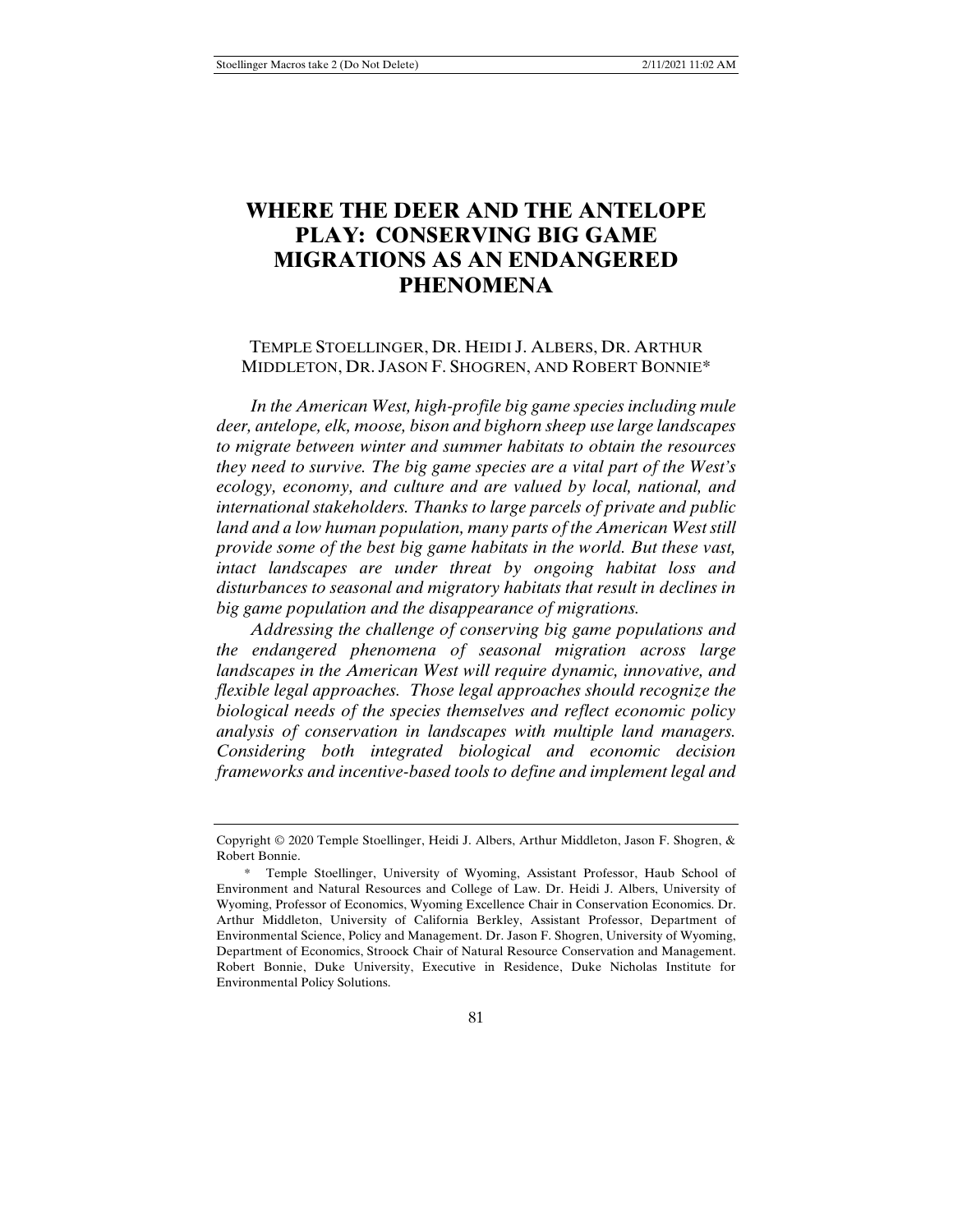*policy structures can produce migratory species conservation more efficiently than less integrated approaches.*

*Conservation of big game migrations is now a growing priority and initial conservation efforts are beginning to emerge, including the Department of Interior Secretarial Order 3362 "Improving Habitat Quality in Western Big-Game Winter Range and Migration Corridors" and state policies including the Wyoming Game and Fish Department Ungulate Migration Corridor Strategy. This interdisciplinary paper evaluates those emerging policies and finds that the policies miss opportunities to provide higher levels of conservation of migratory species by failing to address key ecological characteristics of migratory species and to incorporate economically efficient hierarchies of management and policy. We conclude by offering thoughts on how future conservation polices might be designed to incorporate both ecology and economics to better conserve migrations.* 

| $\mathbf{L}$ |                                                            |  |
|--------------|------------------------------------------------------------|--|
|              |                                                            |  |
|              |                                                            |  |
|              | C. The Migration Route as a Critical Spring and Fall       |  |
|              |                                                            |  |
|              |                                                            |  |
|              |                                                            |  |
|              | F. Migration is a Learned Behavior in Ungulates100         |  |
|              | G. Species Plasticity and Migratory Route Fidelity 101     |  |
|              | H. Ecosystem Consequences of Migration and Its Loss103     |  |
| Н.           |                                                            |  |
|              | A. The Cautionary Example of Bighorn Sheep 106             |  |
|              |                                                            |  |
|              | A. Habitat Loss and Disturbance and Loss  108              |  |
|              |                                                            |  |
|              |                                                            |  |
|              | Economic Principles that Apply to Conserving Migrations114 |  |
| L.           | How Does Economics Inform Species Conservation?  114       |  |
|              | II. Economic Goals of Migratory Species Conservation  116  |  |
|              |                                                            |  |
|              |                                                            |  |
|              | A. Hierarchies of Management Specific to Ungulate          |  |
|              |                                                            |  |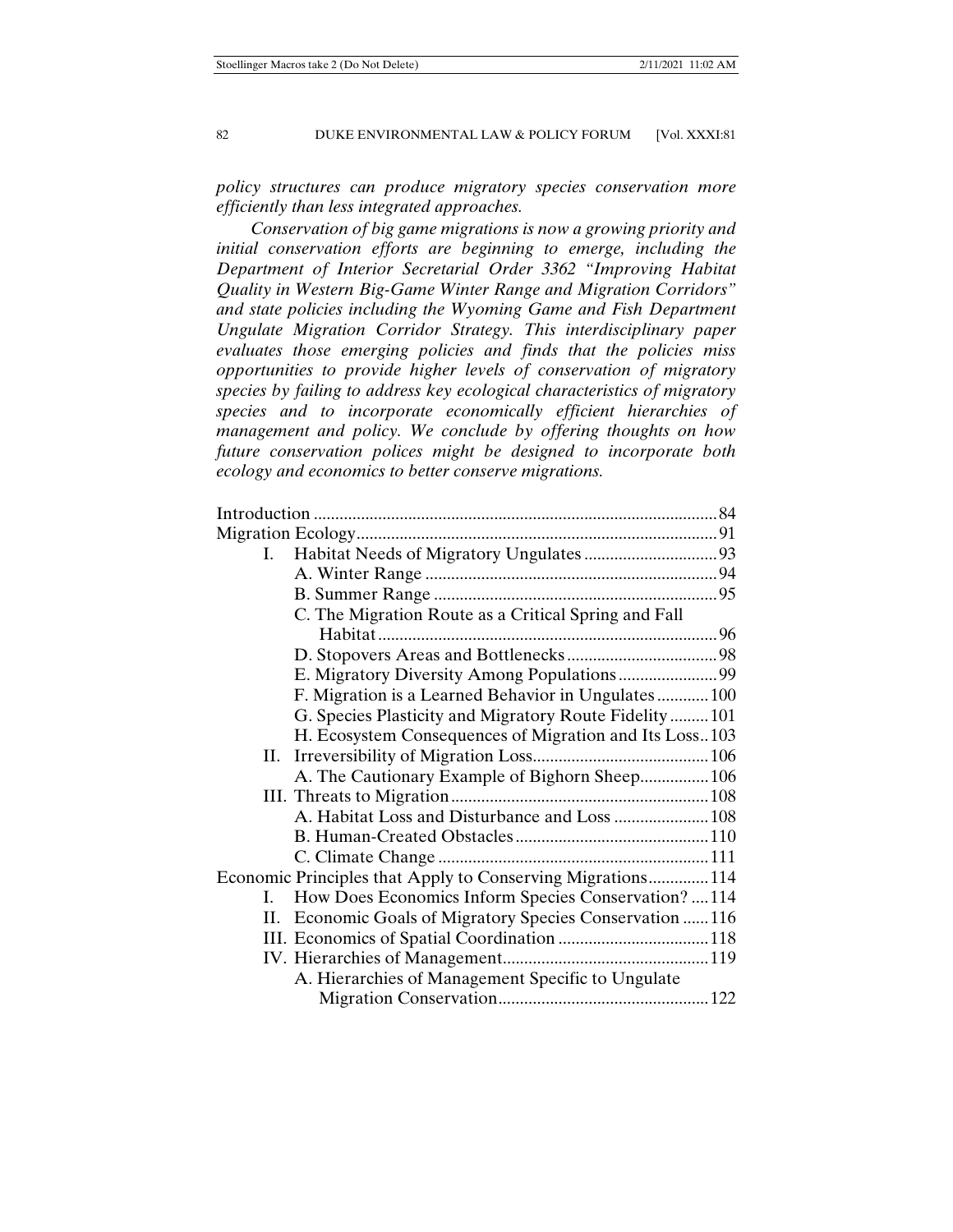| V. Economic Analysis and Tools for Migratory Species                 |  |
|----------------------------------------------------------------------|--|
|                                                                      |  |
|                                                                      |  |
| B. Reserve Site Selection and Bioeconomic Analysis  125              |  |
| C. Economics of Conservation Patterns Across Multiple                |  |
|                                                                      |  |
| VI. Spatial-Temporal Opportunities for Increasing                    |  |
|                                                                      |  |
| Crafting Legal and Policy Solutions to Conserve Ungulate Migrations  |  |
| that Incorporate Ecology and Economics  133                          |  |
| Current Polices That Address Ungulate Migration  134<br>$\mathbf{L}$ |  |
|                                                                      |  |
| 1.                                                                   |  |
|                                                                      |  |
| 3.                                                                   |  |
| $\mathbf{4}$                                                         |  |
| B. Existing Federal Migration Efforts  139                           |  |
| 1.                                                                   |  |
| The United States Forest Service 142<br>$2_{1}$                      |  |
| II. Analysis of Current Institutional Approaches 143                 |  |
| A. The Need for Comprehensive Inclusion of the Full Suite            |  |
| of Migratory Ungulate Species and Their Year-Round                   |  |
|                                                                      |  |
| B. The Need for Coordinated Management of Ungulate                   |  |
| Migration and Seasonal Habitat Protection Across                     |  |
|                                                                      |  |
| C. The Need for Coordinated Management of Migrations                 |  |
| that Cross State and International Boundaries 146                    |  |
| D. The Lack of Incorporation of Local, Tribal, and                   |  |
| National Values/Management Perspectives 148                          |  |
| E. The Lack of Funding to Implement Conservation                     |  |
|                                                                      |  |
| F. Missed Opportunities to Utilize Economic Incentive                |  |
|                                                                      |  |
| Cooperative Federalism Approach to Western Migratory Ungulate        |  |
|                                                                      |  |
| Cooperative Federalism Policy Components 157<br>I.                   |  |
|                                                                      |  |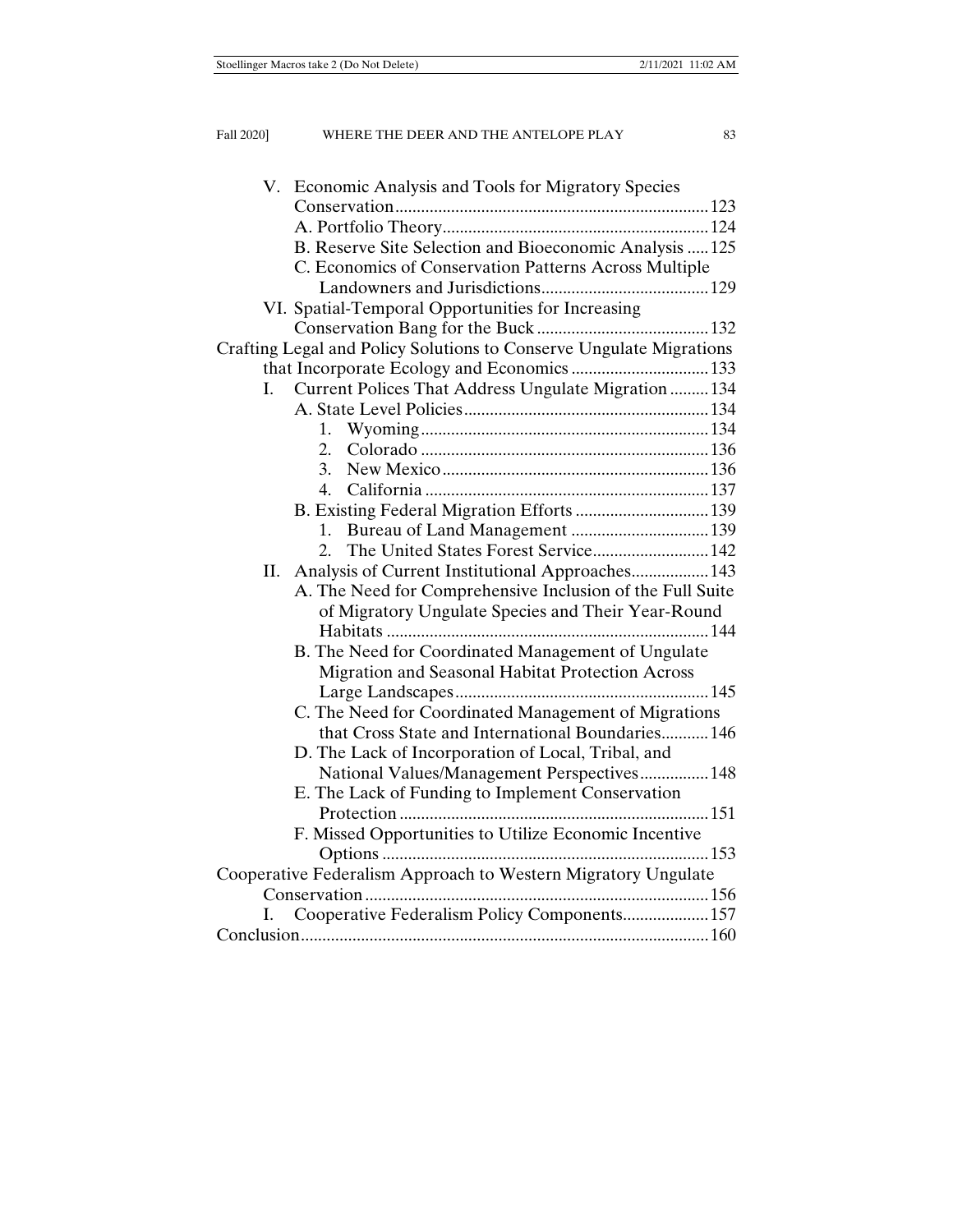#### **INTRODUCTION**

"At 4 a.m. on an early May morning, a female mule deer left her winter range headed north. Her destination waited more than 100 miles ahead, in a dramatically different landscape. She wore a GPS collar, and we can trace her waypoints, recorded every hour along her long-distance migration. She is one of many animals carrying similar collars through our western landscapes, giving us a never-before-seen glimpse into the mechanics of long-distance migration and teaching us about the intricate relationships between wild animals and wild landscapes." – Emilene Ostlind

In the American West, big game ungulates (hereinafter "ungulates") like mule deer, pronghorn, elk, moose, bison, and bighorn sheep often migrate long distances to avoid harsh seasonal climates.<sup>2</sup> Mountain ranges with lush grasses, wildflowers, and shrubs are ideal ungulate habitat in the summer and early fall. $3$  But winter in the mountains means deep snowpack of ten feet or more, making the mountains unsuitable year-round habitat.4 The solution for winter survival is for animals to migrate down to winter ranges in the basins below.5 These basins offer milder winter conditions and are fairly snow-free, making forage available.<sup>6</sup> However, basins are not ideal summer habitats; they are dry and unproductive in the summer months.7 As a result, in the spring, the migrating animals follow the spring forage green-up, moving back to their lush, mountainous summer ranges.<sup>8</sup> These migrations occur seasonally, year after year to the same habitats, and are critical to ungulate survival and abundance in the American West.<sup>9</sup> Ecologist Joel Berger, who has studied the "Path of the Pronghorn" – a 193 kilometer migration route used by

 3. *See* KAUFFMAN ET AL., *supra* note 1, at 8 (discussing mule deer migration between mountains and Wyoming's Red Desert).

 9. *See* KAUFMANN ET AL., *supra* note 1, at 3 ("These long, regular journeys fuel their abundance and the ecosystems they inhabit.").

 <sup>1.</sup> MATTHEW J. KAUFFMAN ET AL., WILD MIGRATIONS ATLAS OF WYOMING'S UNGULATES 3 (2018).

 <sup>2.</sup> *Id.* at 8. In the lower 48 there are eight ungulate species that migrate: mule deer, elk, pronghorn, moose, bison, bighorn sheep, white-tailed deer, and mountain goats. *Id.* Joel Berger provides the following examples of what is and is not considered migration: "a mouse that moves from my house in winter to the outdoor woodpile during summer and back again would be migratory. . . By contrast, a mouse that moves 15 kilometers but not back again is not migratory. Similarly, a wolverine (*Gulo gulo*) covering a 1000-kilometer<sup>2</sup> region between mountain ranges throughout the year would not be migratory because it fails to show seasonal use of discrete ranges." Joel Berger, *The Last Mile: How to Sustain Long-Distance Migration in Mammals*, 18 CONSERVATION BIOLOGY 320, 321 (2004) (citation omitted).

 <sup>4.</sup> *Id.* 

 <sup>5.</sup> *Id.*

 <sup>6.</sup> *Id.*

 <sup>7.</sup> *Id.*

 <sup>8.</sup> *See* Jerod A. Merkle et al*., Large Herbivores Surf Waves of Green-up During Spring*, 283 PROC. ROYAL SOC'Y B 1, 1 (2016) (reporting on a study tracking ungulate migration and forage quality).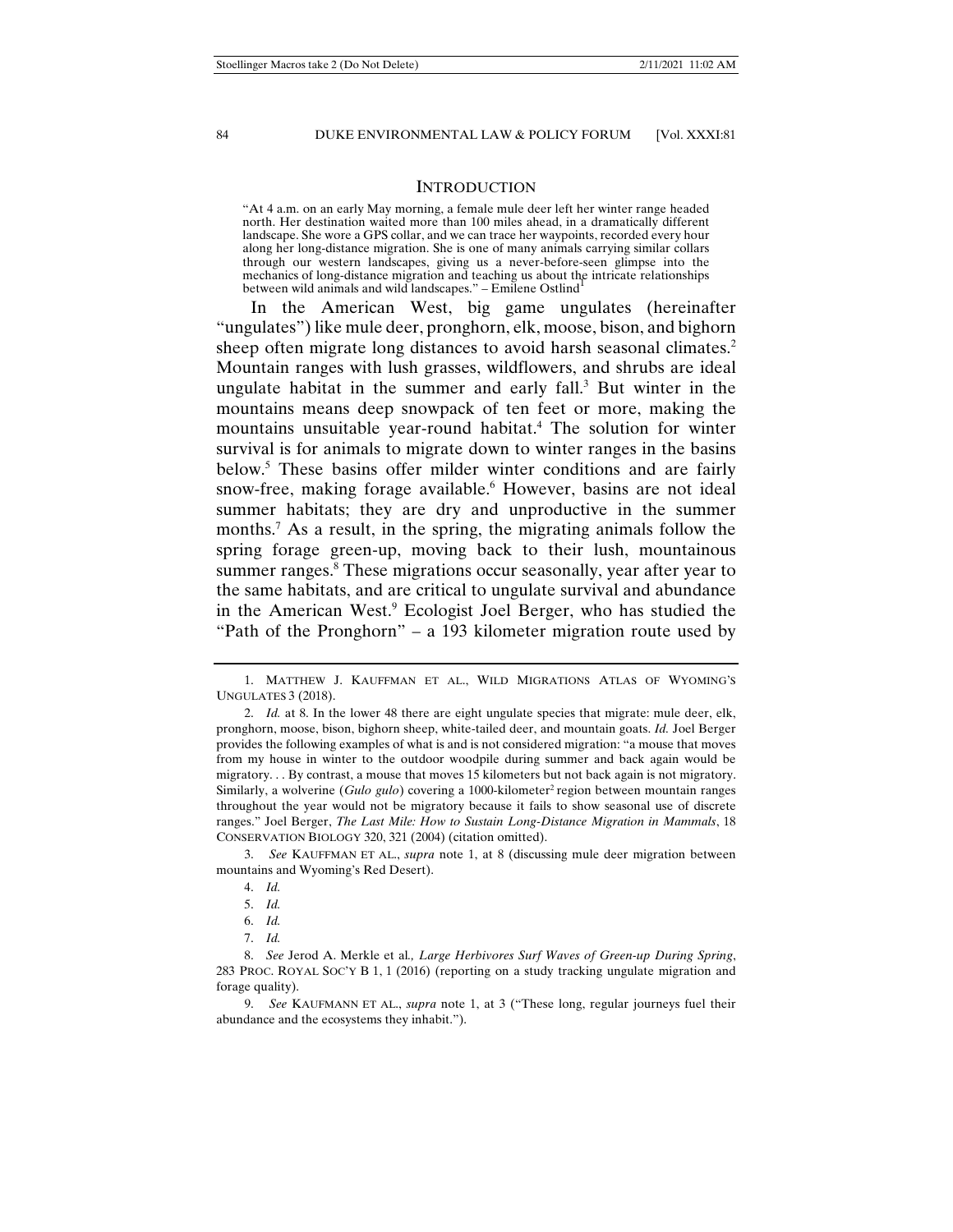pronghorn migrating between summer ranges in Grand Teton National Park and winter ranges in the Upper Green River Basin – has defined migration as the "seasonal round-trip movement between discrete areas not used at other times of the year."10 The Path of the Pronghorn is one among dozens of corridors recently documented, covering distances of up to  $240$  kilometers.<sup>11</sup>

While Western migratory ungulates are not in immediate danger of extinction,<sup>12</sup> their migratory behavior is increasingly rare.<sup>13</sup> For example, in the Greater Yellowstone region, an area prized for its large intact landscapes and low human density, Berger has conservatively estimated a loss or truncation of 58% of historic elk migrations, 78% of pronghorn migrations, and 100% of bison migrations since the  $19<sup>th</sup>$ century.14

While the primary function of a migration route is to provide a connection between summer and winter ranges, the "migratory routes themselves have functional attributes that yield important benefits

 <sup>10.</sup> Berger, *supra* note 2, at 321. As Vicky Meretsky, Johnathan Atwell and Jeffery Hyman note in their article *Migration and Conservation: Frameworks, Gaps, and Synergies in Science, Law, and Management*, "if law, policy, and management strategies are to be developed to address the conservation of migrations, a working answer to the question 'What is migration?' needs to be formulated." 41 ENVTL. L. 447, 456 (2011). Mertesky et al. make a distinction between migration, localized station-keeping movements, and ranging behaviors; "localized "stationkeeping" movements. . . include foraging. . . commuting. . . and territorial defense." *Id.* at 457. Ranging movements include "exploratory movements in search of suitable habitat or exploitable resources." *Id*. For example, American bison that once circuited the great American plains "in search of fresh prairie grasses" exhibited ranging movements. *Id*.

 <sup>11.</sup> In 2008 the Bridger Teton National Forest designated The Path of the Pronghorn Wildlife Corridor, the nation's first federally protected wildlife corridor. CAROLE 'KNIFFY' HAMILTON, U.S.D.A. FOREST SERVICE, PRONGHORN MIGRATION CORRIDOR FOREST PLAN AMENDMENT (May 31, 2008)

https://www.fs.usda.gov/Internet/FSE\_DOCUMENTS/fsbdev3\_063055.pdf; Arthur Middleton et al., *Conserving Transboundary Wildlife Migrations: Recent Insights from the Greater Yellowstone Ecosystem*, 18 FRONTIERS ECOLOGY & ENV'T 83, 86 (2019). [hereinafter *Conserving Transboundary Migrations*]

 <sup>12.</sup> The Yellowstone National Park population of bison have been petitioned for listing under the ESA, however, the Fish and Wildlife Service found the petitions "do not present substantial scientific or commercial information indicating the petition may be warranted." *Endangered and Threatened Wildlife and Plants; 90-Day Findings for Three Species*, 84 Fed. Reg. 46,927, 46,930 (Sept. 6, 2019) (to be codified at 50 C.F.R. pt. 17).

 <sup>13.</sup> Berger, *supra* note 2, at 324.

 <sup>14.</sup> *Id*. Berger notes the causes of the loss of migration in the GYE to be:

<sup>(1)</sup> little tolerance for bison outside protected areas, (2) concentrations of elk on 23 winter feeding grounds in Wyoming, (3) a 20% increase in the human population in the last decade to (current) more than  $370,000$ , and (4) associated loss of habitat, especially areas crucial to approximately 100,000 wintering ungulates in the southern part of the ecosystem. *Id*.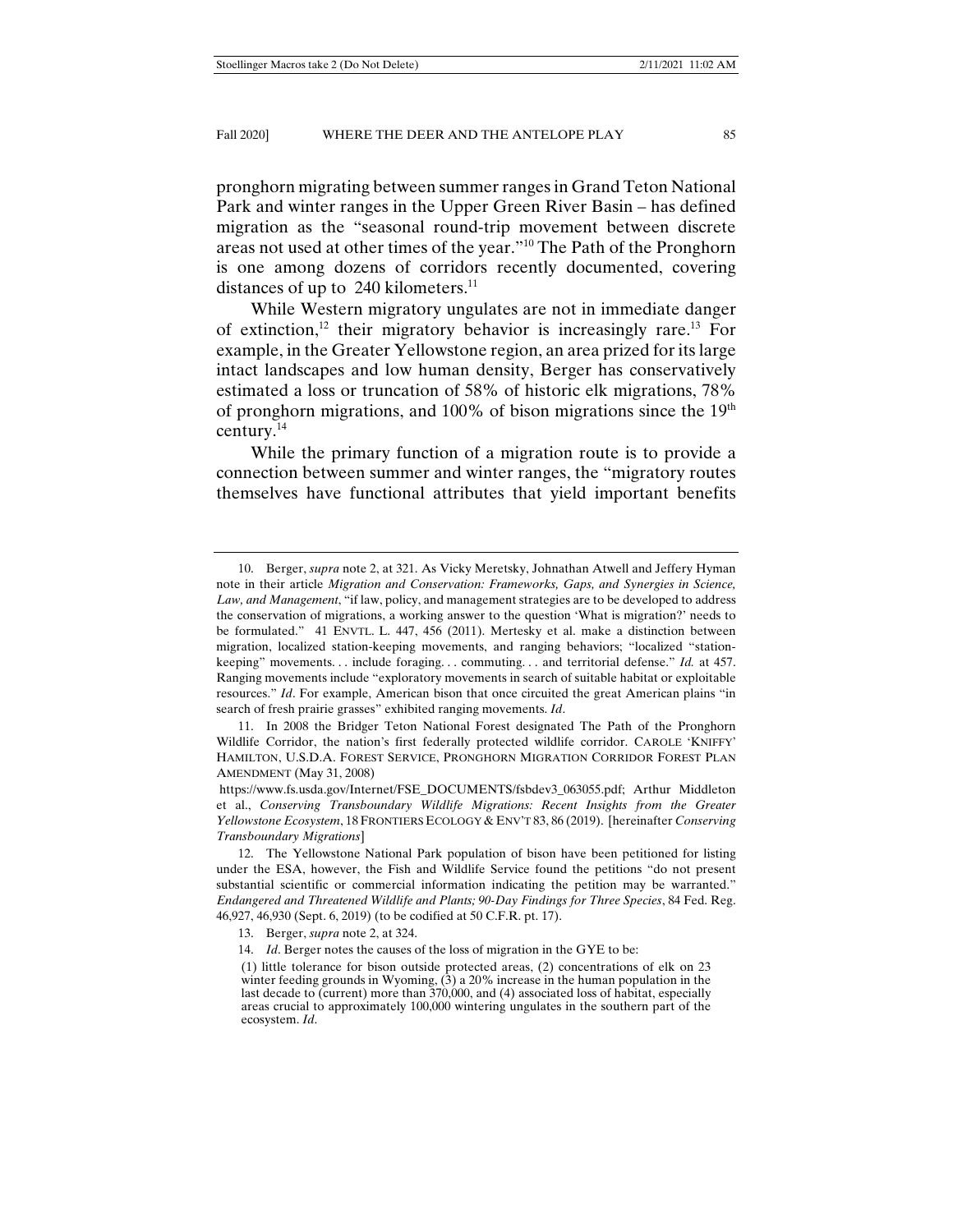beyond simple connectivity."15 New research brings to light the ecological value of migrations suggesting that they underpin robust ungulate populations which, in turn, provides "broader effects within food webs, such as sustaining large carnivores."<sup>16</sup> For this reason, reductions or loss of ungulate migrations may have potentially catastrophic implications for some ecosystems.17 Thus, migrations have a far more widespread and fundamental impact on ungulate populations themselves and the related ecosystems than have been previously recognized by ecologists, wildlife managers, and the general public.18

In the past decade, GPS tracking data, coupled with advances in remote sensing and computational analysis, have led to major breakthroughs in ungulate migration ecology.19 Those breakthroughs include: an understanding of how migration affects populations and ecosystem functioning, an understanding of the value of each seasonal habitat (including the recognition of the migration corridor as its own habitat), more advanced mapping of migration habitats for conservation, and an understanding of the human impact on migration.<sup>20</sup>

Because of GPS tracking data, we know that ungulate populations depend on large, mainly intact, landscapes to obtain the seasonal resources they need.<sup>21</sup> Thanks to large chunks of private and public land, seasonal climates, and a low human population, many parts of the American West still provide the best year-round ungulate habitats in the world.<sup>22</sup> But in some areas, intact landscapes are under threat by

 https://www.smithsonianmag.com/science-nature/end-of-the-road-1-142780847/ (noting that the pronghorn's "extraordinary migration is getting more difficult with each passing year, due to land development. . . obstacles in the animals' way and a natural gas boom that is carving up their critical winter range.").

22. KAUFFMAN ET AL., *supra* note 1, at 8.

 <sup>15.</sup> Kevin L. Monteith et al., *Functional Attributes of Ungulate Migration: Landscape Features Facilitate Movement and Access to Forage*, 28 ECOLOGICAL APPLICATIONS 2153, 2154 (2018).

<sup>16</sup>*. Conserving Transboundary Migrations*, *supra* note 11, at 85.

<sup>17</sup>*. Id.* 

<sup>18</sup>*. Id.*

 <sup>19.</sup> *Id.* at 84. Delineating long-distance migration routes was not possible prior to the advancement of GPS technology that enabled fine spatiotemporal scales to be used to estimate utilization distributions combined across animals to determine migration route segments. Holly E. Copeland et al., *Conserving Migratory Mule Deer Through the Umbrella of Sage-Grouse,* 5 ECOSPHERE 1, Sept. 2014, at 4. This has enabled scientists to distinguish between migration routes and stopover habitat. *Id*.

 <sup>20.</sup> *Conserving Transboundary Migrations*, *supra* note 11, at 84.

 <sup>21.</sup> *Id*. at 83; s*ee also* Daniel Glick, *End of the Road?*, SMITHSONIAN MAG. (Jan. 2007),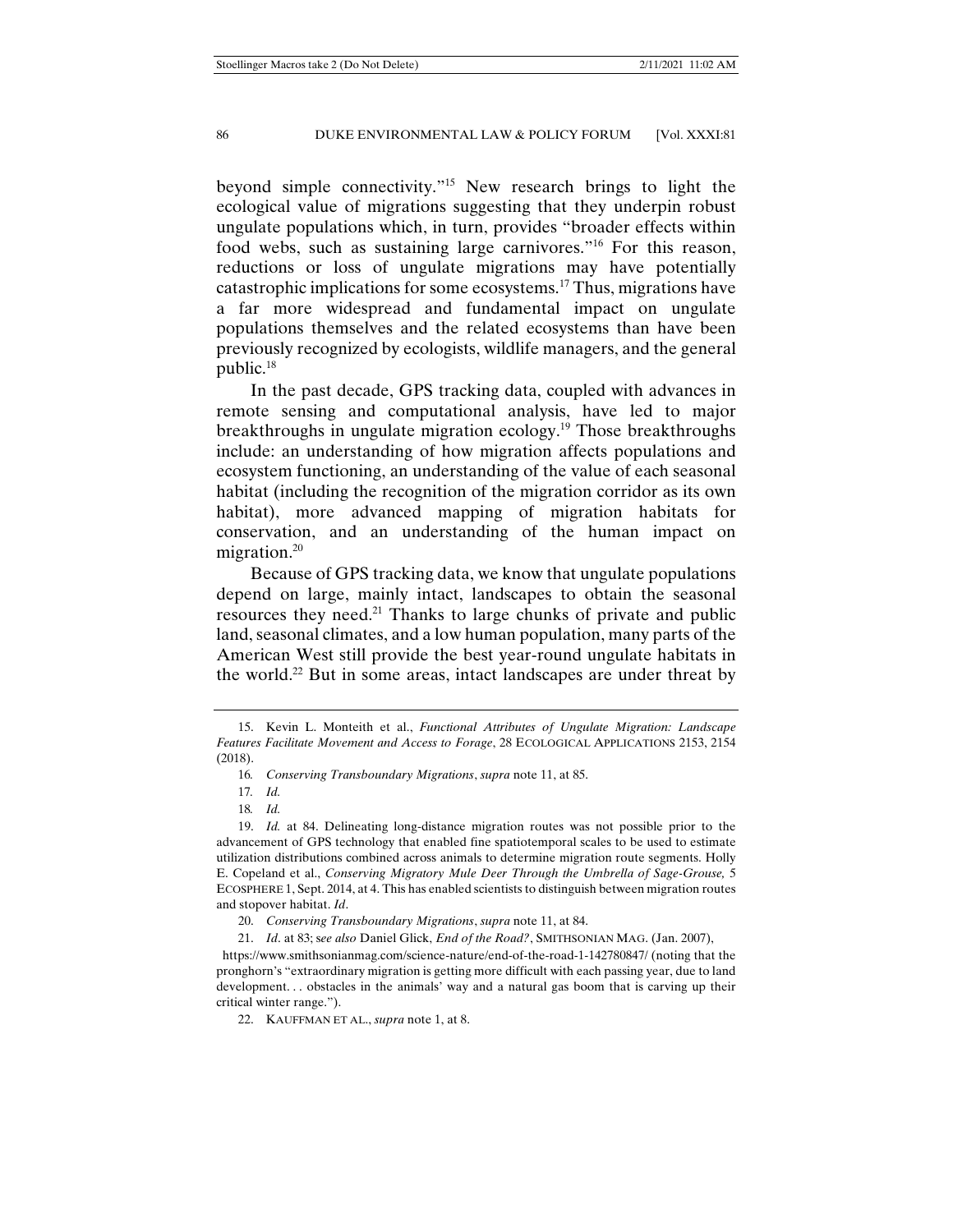ongoing habitat fragmentation attributed to energy development (traditional and renewable) and residential development.23 As a result of declining Western ungulate populations - and particularly of mule deer - scientists, wildlife managers, and conservation groups alike are paying attention to ungulate migrations and advocating for their conservation.24

Conserving ungulate migrations requires that people protect abundant populations, which marks a shift away from the traditional norm of conservation laws preoccupied with conserving rare or endangered species.25 Scholars have addressed the dilemma of conserving the increasingly rare act of migration among abundant populations by classifying migration as an "endangered phenomenon"26—a parallel concept similar to endangered species. Lincoln Brower and Stephen Malcolm have defined an "endangered phenomenon" as "a spectacular aspect of the life history of an animal or plant species involving large numbers of individuals that are threatened with impoverishment or demise, the species per se need not be in peril; rather, the phenomenon it exhibits is at stake."<sup>27</sup> Brower and Malcom have suggested that "endangered phenomena" serve as an additional conservation theme for the conceptual basis of

 <sup>23.</sup> Copeland, *supra* note 19, at 2. Western ungulates face a gauntlet of challenges during their seasonal migrations. For example, long distance migrants from the Red Desert mule deer herd cross an average of five highways and 171 fences just to complete a round-trip seasonal migration. Hall Sawyer et al., *The Extra Mile: Ungulate Migration Distance Alters the Use of Seasonal Range and Exposure to Anthropogenic Risk*, 7 ECOSPHERE 1, Oct. 2016, at 8. [hereinafter *The Extra Mile*]

 <sup>24.</sup> *Id*.; *see also* WYOMING GAME & FISH DEP'T, UNGULATE MIGRATION CORRIDOR STRATEGY (January 28, 2019),

https://wgfd.wyo.gov/WGFD/media/content/PDF/Habitat/Habitat%20Information/Ungulate-

Migration-Corridor-Strategy\_Final\_012819.pdf (indicating that the Wyoming Mule Deer Initiative has recorded a mule deer decline of 40% in the past twenty years as a result of reduction in habitat and habitat quality).

 <sup>25.</sup> Robert L. Fischman & Jeffrey B. Hyman, *The Legal Challenge of Protecting Animal Migrations as Phenomena of Abundance*, 28 VA. ENVT'L L.J. 173, 177–78 (2010). Robert Fischman has stated that while "[a]nimal migrations are widely appreciated as among the most awe-inspiring spectacles of nature. . .they are hardly recognized in the law of biodiversity protection." Robert Fischman, *Migration Conservation: A View From Above*, 41 ENVT'L L 277, 278 (2011) [hereinafter *View From Above*]. Instead, he notes, we employ an "'emergency room' response" under which "species on the brink of extinction consume almost all attention (and resources)." Fischman & Hyman, *supra* note 25, at 175.

 <sup>26.</sup> Lincoln P. Brower & Stephen B. Malcolm, *Animal Migrations: Endangered Phenomena*, 31 AM. ZOOLOGIST, 265, 265 (1991).

 <sup>27.</sup> *Id*. Brower and Malcolm are concerned about a "near future with increasing numbers of species reduced in range and so constrained in numbers that they can no longer exhibit their spectacular life history phenomena." *Id*.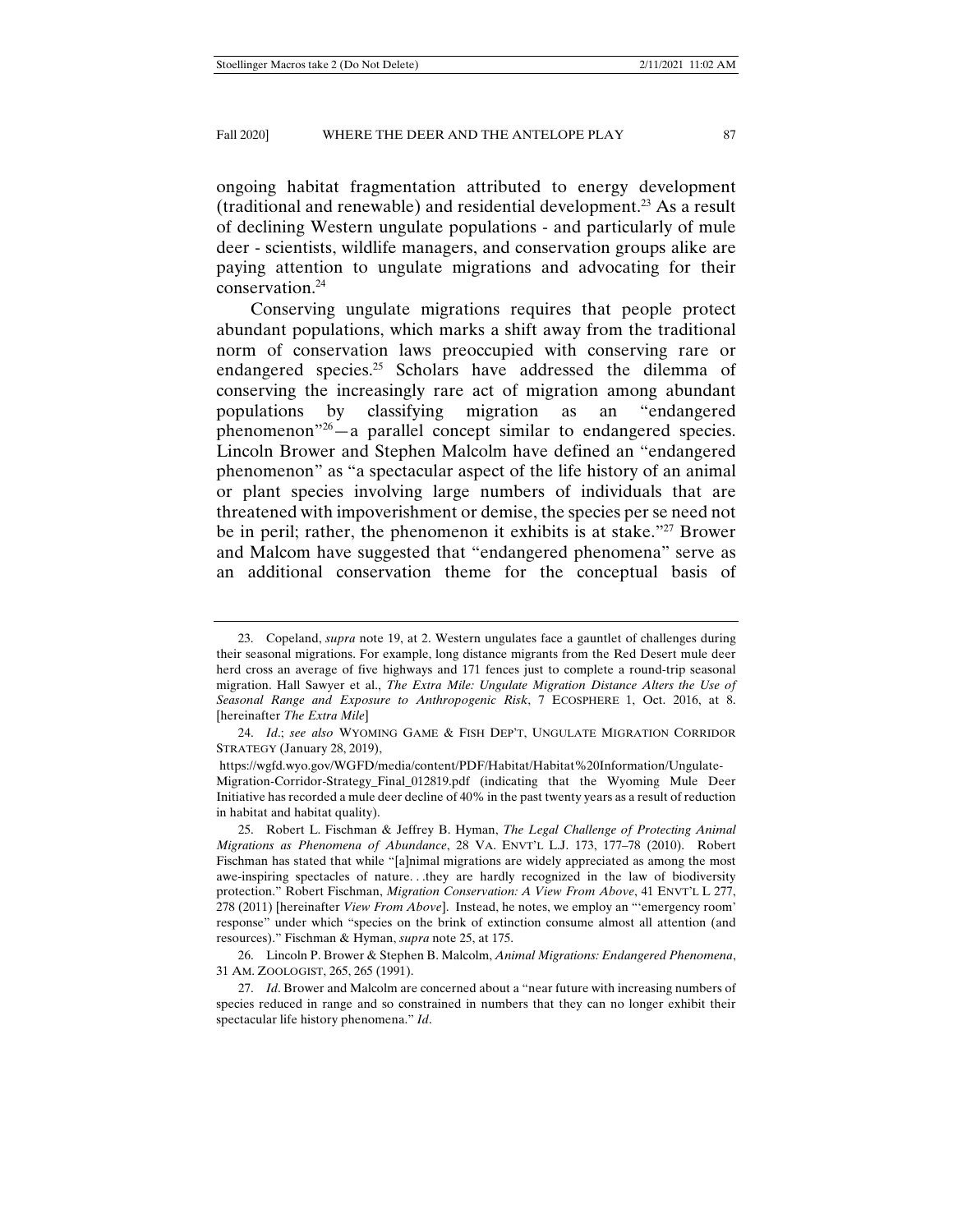biodiversity conservation alongside the conservation of rare species.<sup>28</sup> This paradigm shift accords with the current view that wildlife law can be used to promote healthy functioning ecosystems (i.e. biodiversity) rather than to just increase populations of individual species of importance.<sup>29</sup>

The mass migration of western ungulates is a stunning sight and one that has been valued historically by native indigenous communities, undervalued by market hunters in the 1800s, and then restored and highly valued in modern society. Migrating species provide ecosystem services that are of substantial net benefit to humankind.<sup>30</sup> Those ecosystem services include: supporting (grazing), provisioning (food base for humans and carnivores), regulating (seed dispersal), and cultural (recreation and heritage).<sup>31</sup> Big game migrations are a vital part of the West's ecology, economy, culture and natural heritage and are valued by national and international stakeholders, as evidenced by the willingness of people to travel and expend significant amounts of resources to hunt and view ungulates. $32$ The loss of migrations means losing ecosystem functions that are valued by society.<sup>33</sup>

As in all kinds of wildlife conservation, there is a strong humancentric aspect to the conservation of ungulate migrations. In the migration context, this people-centric aspect includes anthropogenic threats to migration, multiple land ownership and management, and diverse values associated with ungulate migrations at the local and national levels.<sup>34</sup> In light of the human-centric paradigm of migration, conservation policies should incorporate both new scientific understandings and new economic and institutional understandings. We must "adjust our perspectives and better integrate knowledge about human actions and reactions to species risk into the mix of influences."35 Addressing the challenge of conserving Western

 <sup>28.</sup> *Id.*

 <sup>29.</sup> ERIC T. FREYFOGLE ET AL., WILDLIFE LAW: A PRIMER 11 (2019).

 <sup>30.</sup> Heather L. Reynolds & Keith Clay, *Migratory Species and Ecological Processes*, 41 ENVT'L L. 371, 390 (2011).

<sup>31</sup>*. Id*. at 374.

 <sup>32.</sup> *See id*. at 379 (discussing the ecosystem services of migratory species).

<sup>33</sup>*. View From Above*, *supra* note 25, at 278.

 <sup>34.</sup> *See Conserving Transboundary Migrations, supra* note 11, at 83 ("In the western US, ungulates rely on land that is owned by a vast array of entities and that is managed for a multitude of uses, including mining, residential development, agriculture, and recreation.").

 <sup>35.</sup> Jason Shogren et al., *Why Economics Matters for Endangered Species Protection*, 13 CONSERVATION BIOLOGY 1257, 1260 (1999).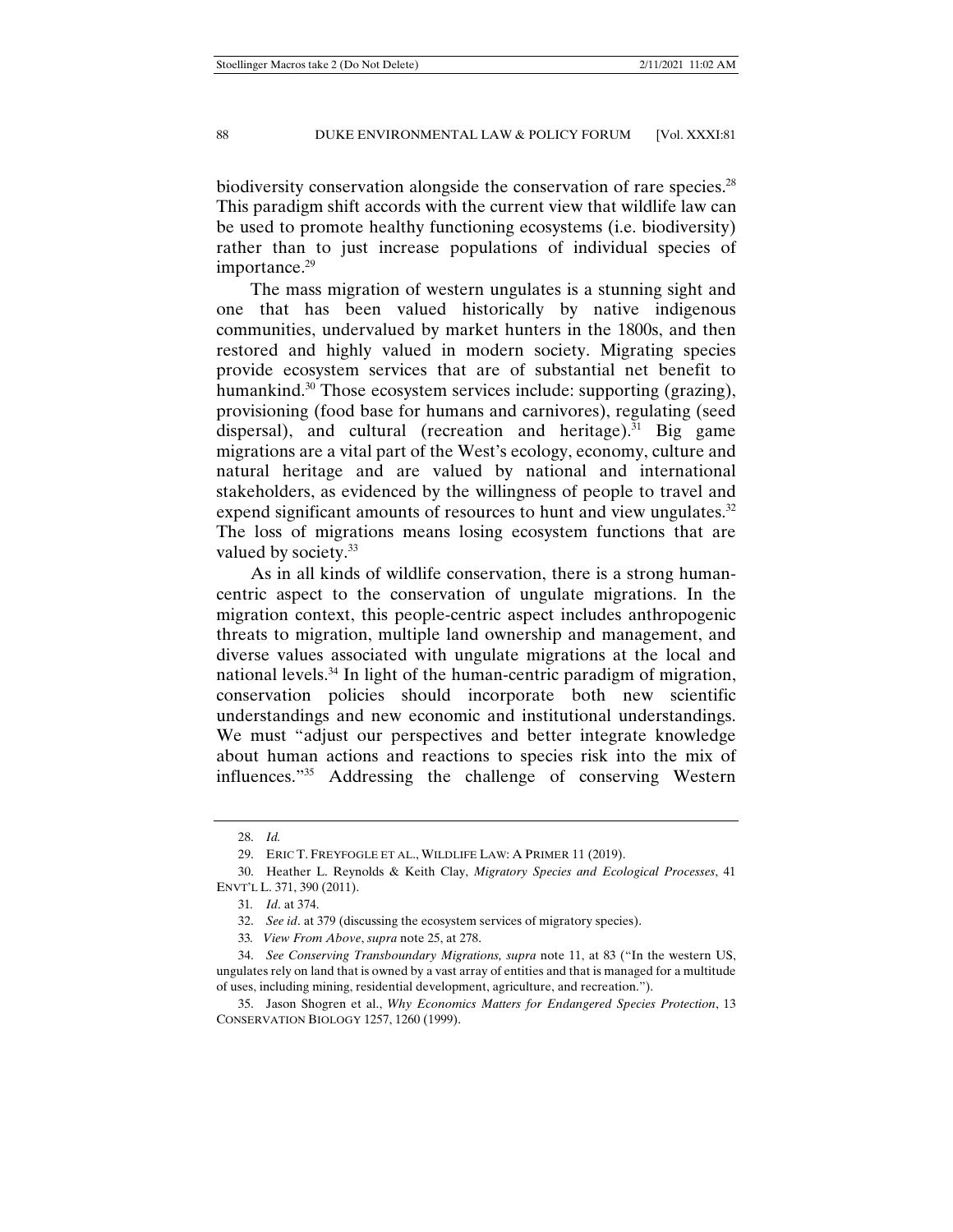ungulate migrations will require an interdisciplinary approach, one that starts with science as its foundation and includes cultural values but incorporates economic policy analysis of conservation in landscapes with multiple land managers.

Economics is the study of people's decisions, behavior, and interactions within their ecological, economic, and institutional settings.<sup>36</sup> Economics creates a foundational ecological, economic, and institutional framework to define and explore policy to promote costeffective conservation of migratory species. Although economics can inform migratory species conservation by quantifying costs and benefits and examining impact on prices, profits, and development, economics has a larger role to play. Economics can inform appropriate land use and conservation policy in two ways. First, economics can help determine both socially optimal patterns of land use to balance human values for migratory species with other human values for land including market and non-market values.<sup>37</sup> Similarly, economics can determine cost-effective patterns of land use to achieve a goal, even when that goal is purely ecological.<sup>38</sup> Second, economics recognizes that human activities can alter a landscape's provision of ecological services.<sup>39</sup> Third, economics recognizes that people's reactions to landscape policy determines the impact of that policy on both people and ecology, and when integrated in a policy analysis framework, those reactions and interactions between people and ecosystems can predict whether and how particular policies will alter the behavior of people and species.40 Finally, economic analysis identifies ways to use incentives, such as payments (fees) and easements; regulations, such as zoning of land use practices; and public/private land direct conservation action to induce private and public land users to achieve land patterns that protect the migrations of ungulates.<sup>41</sup>

 <sup>36.</sup> NICK HANLEY ET AL., INTRODUCTION TO ENVIRONMENTAL ECONOMICS 1 (2019).

 <sup>37.</sup> Charlene Kermagoret & Jerome Dupras, *Coupling Spatial Analysis and Economic Valuation of Ecosystem Services to Inform the Management of an UNESCO World Biosphere Reserve*, 13 PLOS ONE 1, 15 (2018).

 <sup>38.</sup> *See* Amy Ando et al., *Species Distributions, Land Values, and Efficient Conservation*, 279 SCI. 2126, 2126 (1998) ("[A] better definition of efficiency takes account of differences in land prices. . . [Purchasing in high priced counties] could quickly exhaust limited resources").

<sup>39</sup>*.* Stephen Polasky et al., *Where to Put Things? Spatial Land Management to Sustain Biodiversity and Economic Returns*, 141 BIOLOGICAL CONSERVATION 1505, 1520 (2008).

<sup>40</sup>*.* H.J. Albers et al., *Optimal Siting, Sizing, and Enforcement of Marine Protected Areas*, 77 ENVT'L. RES. ECON. 229, 230 (2020).

 <sup>41.</sup> Polasky et al., *supra* note 39, at 1520; Parkhurst et al., *Agglomeration Bonus: An Incentive Mechanism to Reunite Fragmented Habitat for Biodiversity Conservation*, 41 ECOLOGICAL ECON. 305–21 (2002).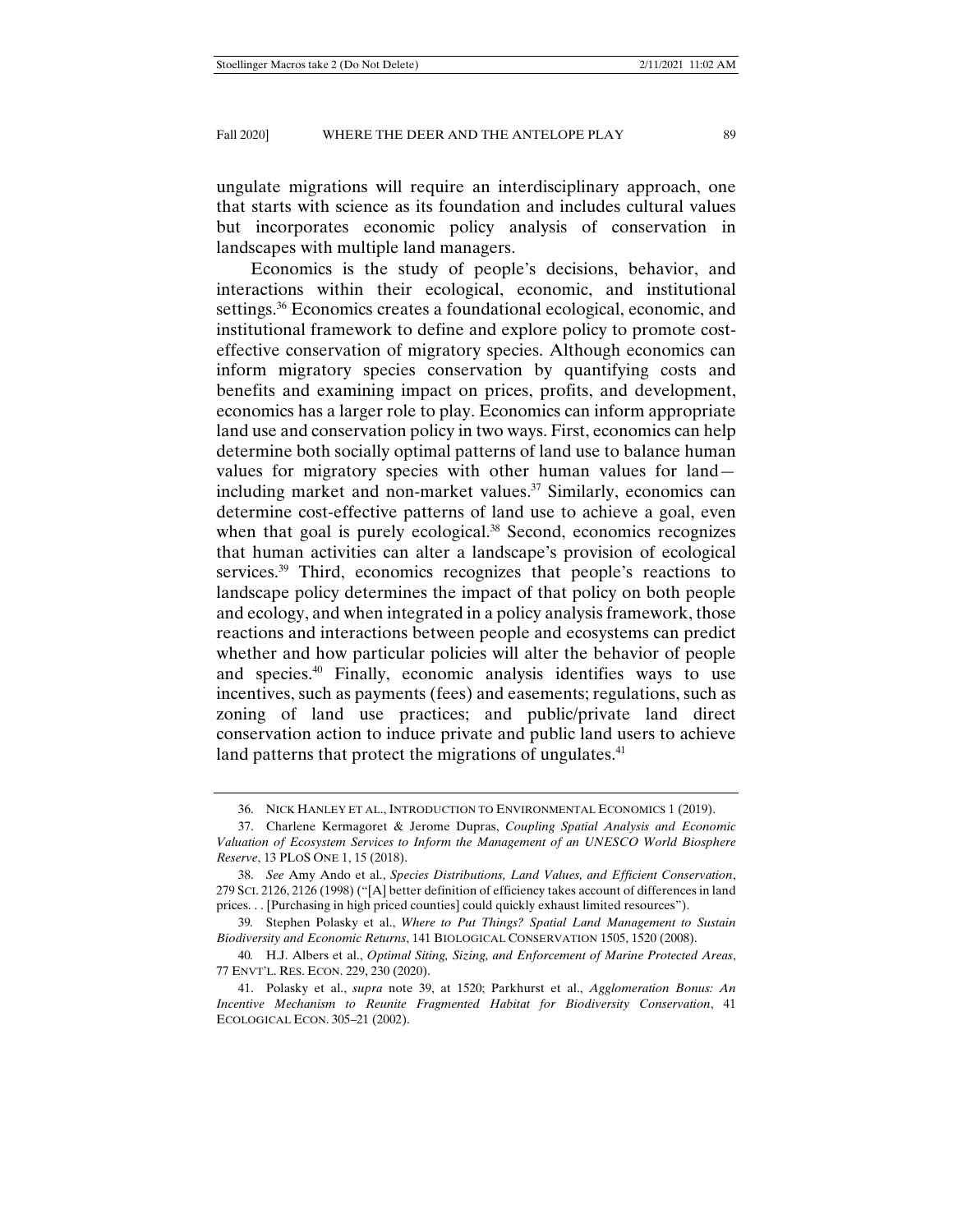Policy efforts to conserve ungulate seasonal migrations are beginning to emerge. These policies include both federal efforts, namely the Department of Interior Secretarial Order No. 3362 "Improving Habitat Quality in Western Big-Game Winter Range and Migration Corridors,"42 as well as individual federal agency actions and state polices such as the Wyoming's Mule Deer and Antelope Migration Corridor Protection Executive Order<sup>43</sup> and New Mexico's Wildlife Corridors Act.<sup>44</sup> Despite these initial efforts, the vast majority of ungulate migration corridors remain unprotected, and ungulate populations continue to decline.45 While these early policies provide a good starting point, they address only a subset of the migratory ungulate species and miss the opportunity to address key ecological characteristics of migratory species, to incorporate economically efficient hierarchies of management and policy tools, and to provide higher levels of conservation of migratory species for the benefit of all U.S. citizens.

The major issues that remain unresolved in ungulate migration conservation call for: (1) comprehensive inclusion of the full suite of migratory ungulate species and their year-round habitats; (2) both spatial and temporal coordinated management of migrations and seasonal habitat protection across large landscapes; (3) coordinated management of migrations that cross state and international boundaries; (4) incorporation of all values/perspectives—including local, national and tribal values; (5) funding to implement conservation protection; and (6) increased utilization of economic incentive options.

We propose that future ungulate conservation policy address these issues by using a nested hierarchy. Specifically, we propose a cooperative federalism approach that places overall coordination and funding for migration conservation at the federal level. Yet, our approach provides states with an opportunity to remain at the helm of local decisions and implementation, given their experience and information about local tradeoffs decisions. This approach has a

 <sup>42.</sup> Dep't of Interior, Secretarial Order 3362, Improving Habitat Quality in Western Big-Game Winter Range Migration Corridors (Feb. 2018).

 <sup>43.</sup> OFF. WYO. GOVERNOR MARK GORDON, GOVERNOR GORDON SIGNS WYOMING MULE DEER AND ANTELOPE MIGRATION CORRIDOR PROTECTION EXECUTIVE ORDER (Feb. 14, 2020),

https://content.govdelivery.com/accounts/WYGOV/bulletins/27bd117.

 <sup>44.</sup> Wildlife Corridors Act, S.B. 228, 2019 Leg., Reg. Sess. (N.M. 2019).

 <sup>45.</sup> *Cf. Conserving Transboundary Migrations*, *supra* note 11, at 83 ("[M]any ungulate migrations worldwide are now at risk. . . Even the world's largest protected areas cannot fully safeguard migratory herds.").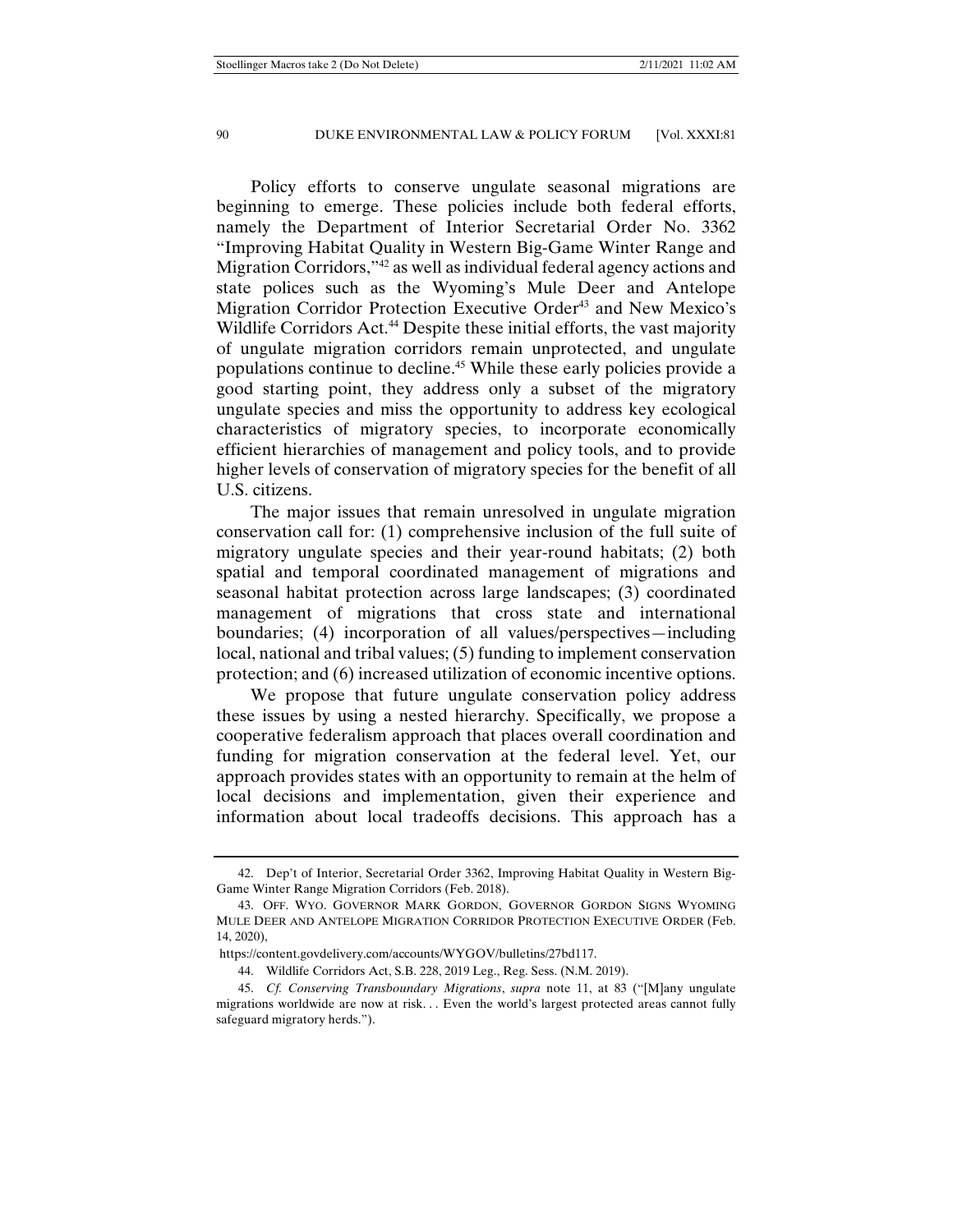number of benefits. Providing federal coordination across large western landscapes, with multiple managers/owners and across state and international boundaries, offers the best opportunity for conserving the entire ungulate migrations as opposed to just sections of migration corridors. Additionally, due to the amount of migratory habitat on federal land, a federal-centric approach is needed to incorporate tribal and national stakeholder's values alongside those of local and state stakeholders. Finally, this approach provides a federal funding source needed to increase opportunities to incorporate incentive options for private land conservation through both federal and local programs.

Herein we argue for the integration of economics and law with ecology to address corridor connectivity across private, state, tribal, and federal land. This integrated framework can be used to develop more effective and durable policies to reverse the trend of ungulate population declines as a result of migration corridor and seasonal connectivity loss. Part II of this article provides an overview of the ecological needs of migrating ungulates including the recent breakthroughs in ungulate migration ecology. Part III provides an economic policy analysis of conservation in landscapes with multiple managers and discusses economically efficient hierarchies of management and policy tools including incentive-based tools. Part IV evaluates emerging migration conservation policies to determine if they effectively address the needs of the species and incorporate economic policy efficiencies and identifies a number of outstanding issues that remain to be solved. We conclude this section by offering a suggestion that future conservation policy might be best designed under a nested hierarchy or cooperative federalism approach to address the outstanding issues we have identified. Part V concludes by offering some final thoughts about the future of ungulate migratory conservation, including the need for future conservation policies to remain flexible in the face of climate change, which affects landscape conditions and in turn the timing and locale of seasonal ungulate migrations.

## MIGRATION ECOLOGY

Ungulate migration has received significant research attention ever since seminal early studies on Serengeti wildebeest, zebra, and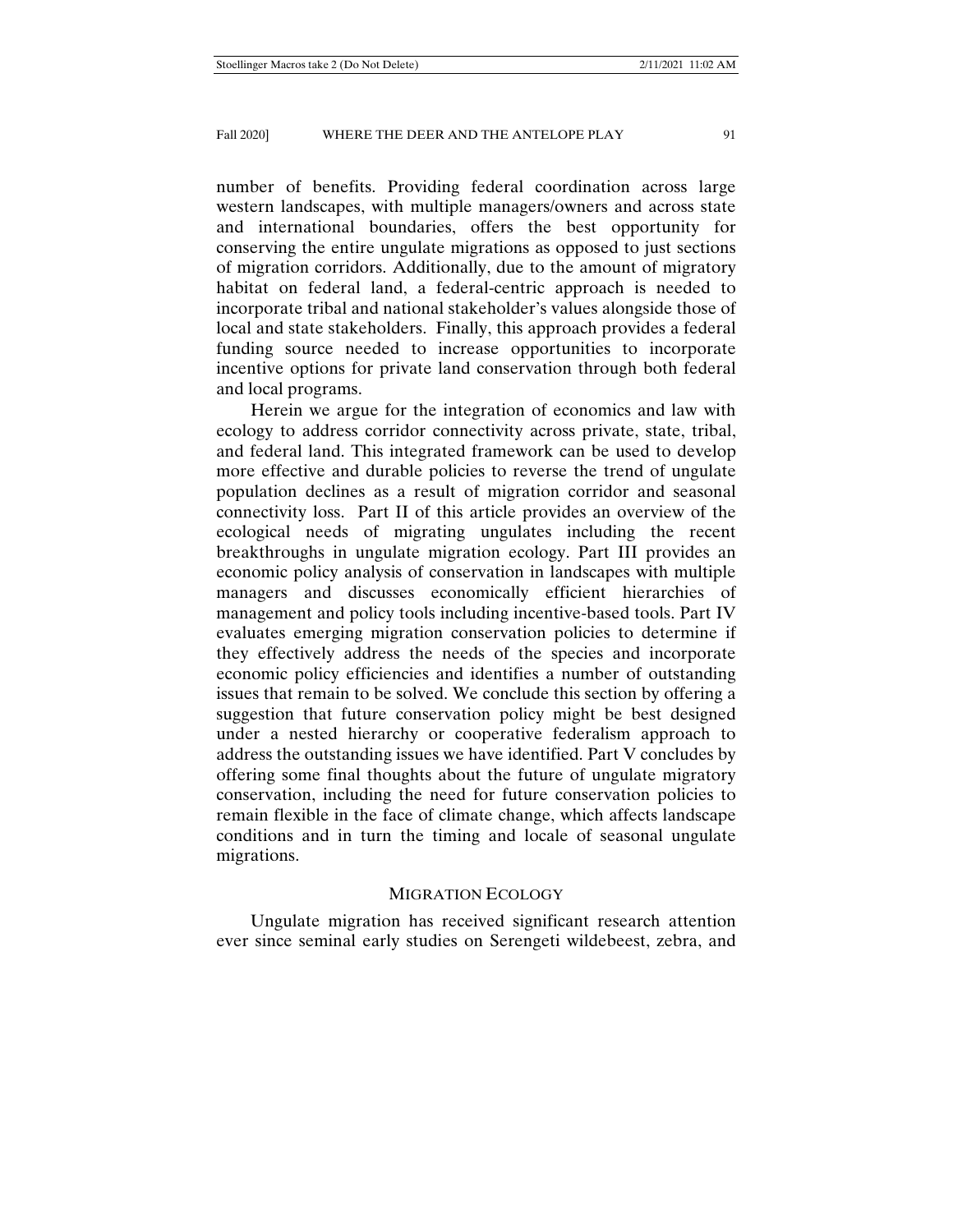gazelle migrations in the 1980s.<sup>46</sup> More recently, the view of migration as a phenomenon unique to a handful of iconic landscapes has given way to a growing appreciation that migrations of tens or even hundreds of miles are widespread in ungulates across the grasslands, forests, and tundra of not only Africa but Europe, Asia, and the Americas.<sup>47</sup> This includes the American West, where migratory behavior has been documented in at least six ungulate species: bison, elk, mule deer, pronghorn antelope, bighorn sheep, and moose.48 Interest in the migrations of the American West was stoked by documentation in the 1990s and early 2000s of a 120-mile migration by pronghorn between Upper Green River Basin and Grand Teton National Park in Jackson, WY.49

Then, in 2013, after collecting GPS data from 40 mule deer he had collared to study the impact of energy development on the deer's use of winter range in Wyoming's Red Desert, wildlife biologist Dr. Hall Sawyer made an impressive discovery.<sup>50</sup> Dr. Sawyer and his team inadvertently discovered the longest ungulate migration ever recorded in the lower 48 states.<sup>51</sup> When spring came, some of the collared mule deer migrated from their sagebrush-covered winter ranges to high mountain meadows over 150 miles away.<sup>52</sup>

As impressive as this migration distance was, it did not stand for long. In 2016, a female mule deer known as Doe #255 trekked over 242 miles during her spring migration and again on her return in the fall.<sup>53</sup> Doe #255 migrated from her winter range in the Red Desert of Wyoming all the way past Jackson, Wyoming and over the Teton Range to her summer range location in Island Park, Idaho and retraced her steps on her return in the fall.<sup>54</sup> Scientists have continued to track

54*. Id*.

 <sup>46.</sup> See John M. Fryxell & Anthony R.E. Sinclair, *Causes and Consequences of Migration by Large Herbivores*, 3 TRENDS ECOLOGY & EVOLUTION 237 (1988) for an example of scholarship on such a study.

 <sup>47.</sup> *See* KAUFFMAN ET AL., *supra* note 1, at 6–7 (providing an overview of ungulate habitats); *Conserving Transboundary Migrations*, *supra* note 11, at 83 (providing a similar overview).

 <sup>48.</sup> *Conserving Transboundary Migrations*, *supra* note 11, at 86.

 <sup>49.</sup> Berger, *supra* note 2, at 320.

 <sup>50.</sup> Gregory Nickerson, *America's Longest Mule Deer Migration Discovered in Wyoming*, WYOFILE (Apr. 22, 2014), https://www.wyofile.com/americas-longest-mule-deer-migration -discovered-in-wyoming/.

 <sup>51.</sup> *Id*.

 <sup>52.</sup> *Id*.

 <sup>53.</sup> Christine Peterson, *Wyoming Researchers Discovered a Mule Deer Migration Almost 100 Miles Longer Than the Previous Record*, CASPER STAR TRIB., April 9, 2018.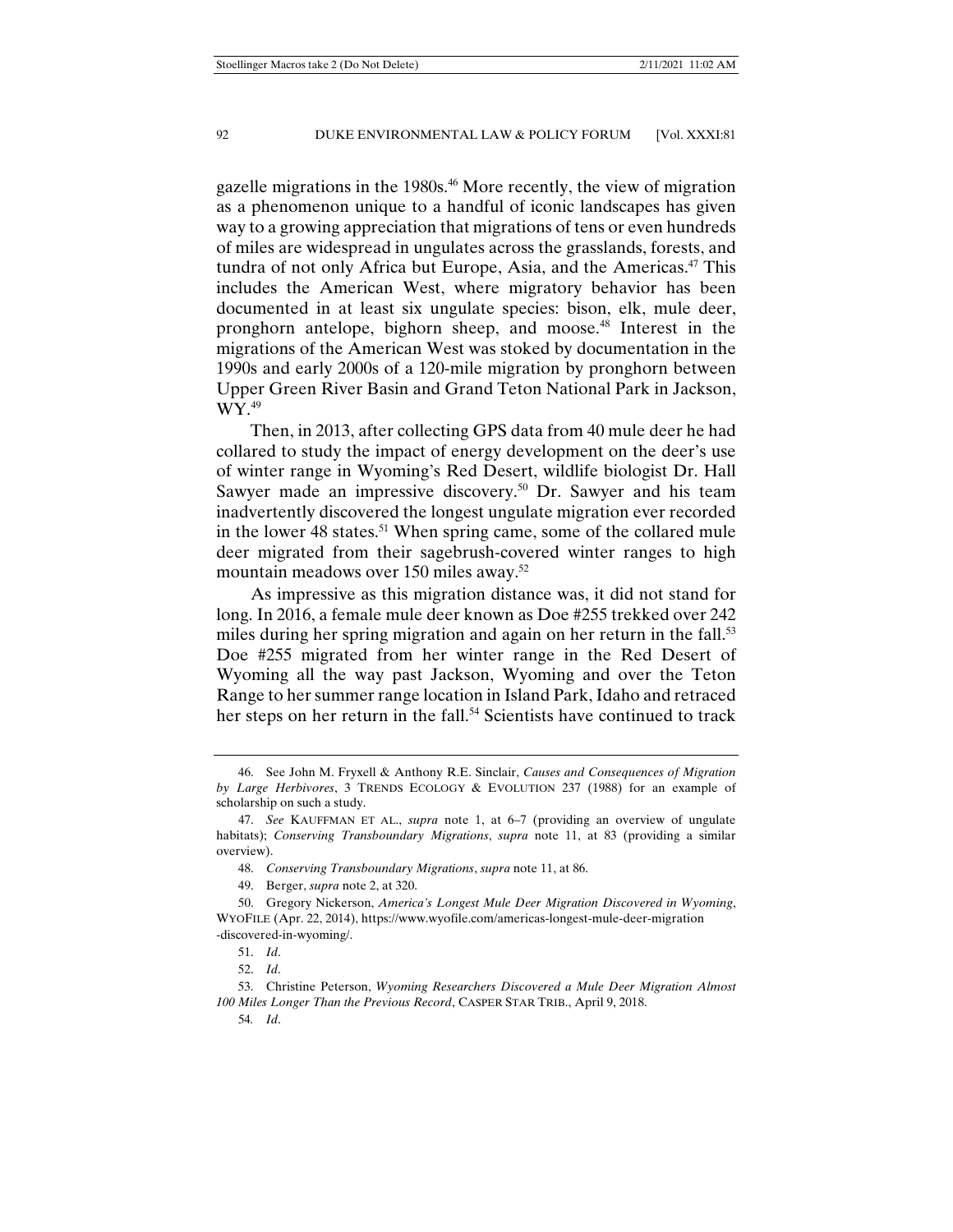Doe #255 and have learned that she makes this same trek year after year.55 The discovery of this extraordinary migration, occurring in a well-studied area, compounded a sense that the phenomenon of migration is much more widespread that initially thought, with much yet to discover than previously appreciated.

In the past 10 years, scientists have made major advances in understanding ungulate migration ecology.<sup>56</sup> The most relevant of those scientific advancements are summarized below to provide insight into the biological needs of migrating ungulates to inform the discussion of conservation policy options discussed in the remainder of the paper.

#### *I. Habitat Needs of Migratory Ungulates*

Ungulates use migration as a strategy to cope with highly seasonal environments. In the mountains and plains of the American West, ungulates generally migrate to higher elevations in the spring and summer to forage on the new vegetation growth behind the melting snowline. They then migrate back down to lower elevations in fall and winter to avoid deep snow.<sup>57</sup> Migration is the key to survival and reproduction in many populations, because different habitats used throughout the year provide distinct values. Conserving migratory ungulates requires conserving entire year-round ranges.<sup>58</sup> Unsurprisingly, reviews of the ecology and conservation of ungulate migration have repeatedly identified habitat loss on one or more seasonal ranges as one of the leading causes of declines of migratory ungulates around the world, including in the Greater Yellowstone

 <sup>55.</sup> *Id*.

 <sup>56.</sup> *Conserving Transboundary Migrations*, *supra* note 11, at 84. Breakthroughs in ungulate ecology in the past decade include: "(1) the identification of linkages among migration, population performance, and ecosystem function; (2) recognition of the functional value of each seasonal habitat; (3) the mapping of migration corridors for conservation; and (4) improved understanding and assessment of human impacts on migrations." *Id*.

 <sup>57.</sup> *See* Rickbeil et al., *Plasticity in Elk Migration Timing is a Response to Changing Environmental Conditions*, 25 GLOB. CHANGE BIOLOGY 2368, 2369 (examining the relationship between the timing of elk migration, snow accumulation, and spring growth). Offering more specifics on the behavior of migration, ecologists Blake Lowery and his co-authors specifically note that "[s]easonal migration has evolved as a complex behavior to enhance fitness and results from interactions between individuals (e.g., learned behavior), their genes, and the environment, notably spatiotemporal variation in resources and interspecific threats (e.g., predation. . .)." Blake Lowrey et al., *Characterizing Population and Individual Migration Patterns Among Native and Restored Bighorn Sheep (Ovis Canadensis)*, 9 ECOLOGY & EVOLUTION 8829, 8830 (2019).

 <sup>58.</sup> *Conserving Transboundary Migrations*, *supra* note 11, at 85.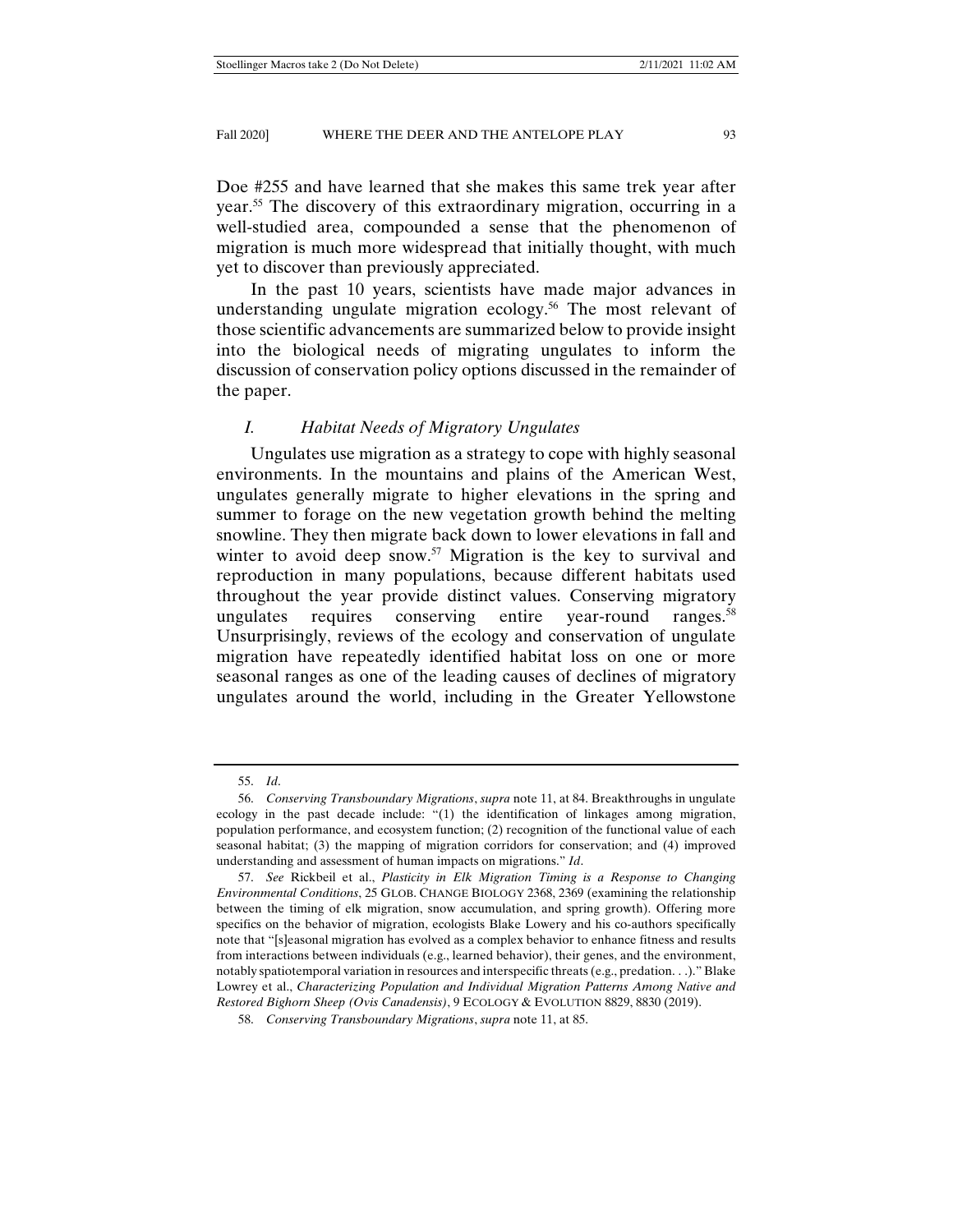Ecosystem and other parts of the American West.<sup>59</sup> The conservation of ungulate migrations and seasonal habitats is a growing priority of wildlife managers and conservation organizations.

#### A. Winter Range

The winter is a period of limited food resources, nutritional deficit, and declining body condition for many wildlife species in northern temperate landscapes.<sup>60</sup> For migratory ungulates, the winter range has long been viewed as the most limiting seasonal range.<sup> $61$ </sup> During winter, the grasses, forbs, and shrubs that ungulates prefer to eat are generally senescent—holding relatively low nutritional value—and often covered by snow.62 Many ungulates reduce their forage intake over the winter, effectively fasting, and reduce activity levels, presumably to conserve energy and minimize risks of mortality.63 Many northern ungulates can lose anywhere from 15–30% of their body mass over winter.<sup>64</sup>

In temperate regions like the Western U.S., ungulates "experience a nutritional bottleneck during winter when forage is lower in digestibility and protein content, and animals are often concentrated at their highest year-round densities."65 Areas where animals concentrate in winter are termed "winter ranges."66 One western state's wildlife agency, the Wyoming Game and Fish Department, defines winter ranges as areas where "a population or portion of a population of

 <sup>59.</sup> *See* Grant Harris et al., *Global Decline in Aggregated Migrations of Large Terrestrial Mammals*, 7 ENDANGERED SPECIES RES. 55, 55 (2009) ("Key principles for conserving migrants, exemplified by the SME and Greater Yellowstone Ecosystem (GYE), include securing seasonal ranges."); Berger, *supra* note 2, at 321 ("[M]ost terrestrial surfaces on Earth remain unprotected. Consequently, extraordinary events that once occurred across vast landscapes. . . have been truncated."); Douglas T. Bolger et al., *The Need for Integrative Approaches to Understand and Conserve Migratory Ungulates*, 11 ECOLOGY LETTERS 63, 68 (2008) ("[I]f habitat loss occurs in a population near carrying capacity, the density-dependent response in population growth rate could be rapid and severe.").

 <sup>60.</sup> *See* Katherine L. Parker et al., *Nutrition Integrates Environmental Responses of Ungulates*, 23 FUNCTIONAL ECOLOGY 57, 58 (2009) (discussing seasonal changes in energy use and the effects of weather and food availability).

 <sup>61.</sup> *See id.* at 59 ("Metabolic and nutritional requirements may preclude animals from feeding in areas with low forage abundance or low nutritive value.").

 <sup>62.</sup> *Cf. id*. ("Dietary breadth was constrained for white-tailed deer by low forage quality as well as by mobility in snow. For black-tailed deer, the processing of lower quality food in coastal environments in winter resulted in more time spent ruminating and fewer foraging bouts.") (citation omitted).

 <sup>63.</sup> *Id*.

 <sup>64.</sup> *Id*. at 61.

 <sup>65.</sup> Sawyer et al., *supra* note 23, at 7.

 <sup>66.</sup> See *id.* for use of the term "winter range."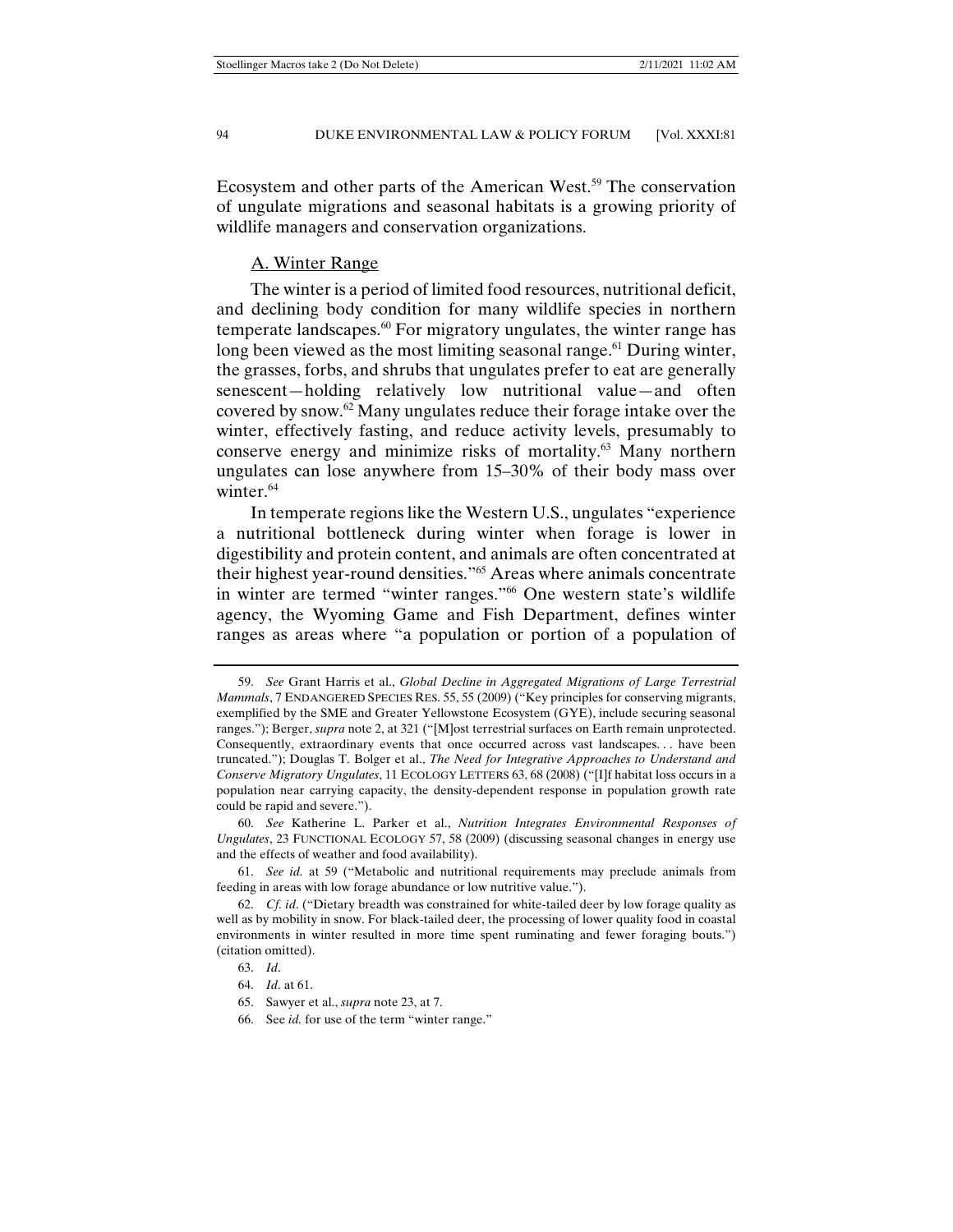animals use the documented suitable habitat within this range annually, in substantial numbers, only during the winter."67 Winter range habitats are often located in areas where elevation, slope, aspect, and vegetation combine to provide animals with both food and protection from harsh weather conditions.<sup>68</sup> As a result, winter range is limited and confined to relatively restricted geographic areas.<sup>69</sup>

Winter ranges often occur at lower elevations on U.S. Bureau of Land Management federal public land or privately-owned lands that have the potential to be impacted by direct and indirect habitat losses resulting from increased levels of human disturbance.<sup>70</sup> Winter ranges have been long recognized as an important and limiting habitat which has prompted many western states to designate "critical winter range," the primary ungulate habitat protected in most states.<sup>71</sup>

#### B. Summer Range

After winter subsides, ungulates migrate back to higher elevations to feed on newly emerging grasses, forbs, and shrubs and take cover in forested areas.72 Migratory ungulates benefit from consuming highquality forage found in high-elevation summer ranges attributed to cool weather and prolonged snowmelt.73 This allows some migratory

 68. MONT. FISH, WILDLIFE & PARKS, BIG GAME WINTER RANGE RECOMMENDATIONS FOR SUBDIVISION DEVELOPMENT IN MONTANA: JUSTIFICATION AND RATIONALE 3 (Jan. 2012).

 <sup>67.</sup> WYO. GAME & FISH DEP'T, STANDARDIZED DEFINITIONS FOR SEASONAL WILDLIFE RANGES (1990),

https://wgfd.wyo.gov/WGFD/media/content/PDF/Get%20Involved/ShirleyRange-

Definitions.pdf. The winter range definition was adopted in 2004. *Id*. Colorado Parks and Wildlife define winter ranges as "[t]hat part of the overall range where 90% of the individuals are located during the average five winters out of ten from the first heavy snowfall to spring green-up, or during a site specific period of winter as defined for each DAU [data analysis unit]." COLO. PARKS & WILDLIFE, 2020 STATUS REPORT: BIG GAME WINTER RANGE MIGRATION CORRIDORS 18 (May 2020),

https://cpw.state.co.us/Documents/Hunting/BigGame/2020BigGameWinterRangeandMigration CorridorsReport.pdf.

 <sup>69.</sup> *Id*.

 <sup>70.</sup> Hall Sawyer et al., *Mule Deer and Pronghorn Migration in Western Wyoming*, 33 WILDLIFE SOC'Y BULL. 1266, 1271 (2005) [hereinafter *Wyoming Migration*].

 <sup>71.</sup> *See, e.g., Western Big-Game Migration Program*, NAT'L FISH & WILDLIFE FOUND., https://www.nfwf.org/sites/default/files/2020-04/NFWFbiggame20200414\_FS.pdf (discussing efforts to conserve critical winter range by "working with conservation partners across 11 western states: Arizona, California, Colorado, Idaho, Montana, Nevada, New Mexico, Oregon, Utah, Washington and Wyoming.").

 <sup>72.</sup> KAUFMANN ET AL., *supra* note 1, at 8.

 <sup>73.</sup> Middleton et al., *Animal Migrations Amid Shifting Patterns of Phenology and Predation: Lessons from a Yellowstone Elk Herd*, 94 ECOLOGY 1245, 1246 (2013) [hereinafter *Shifting Patterns*].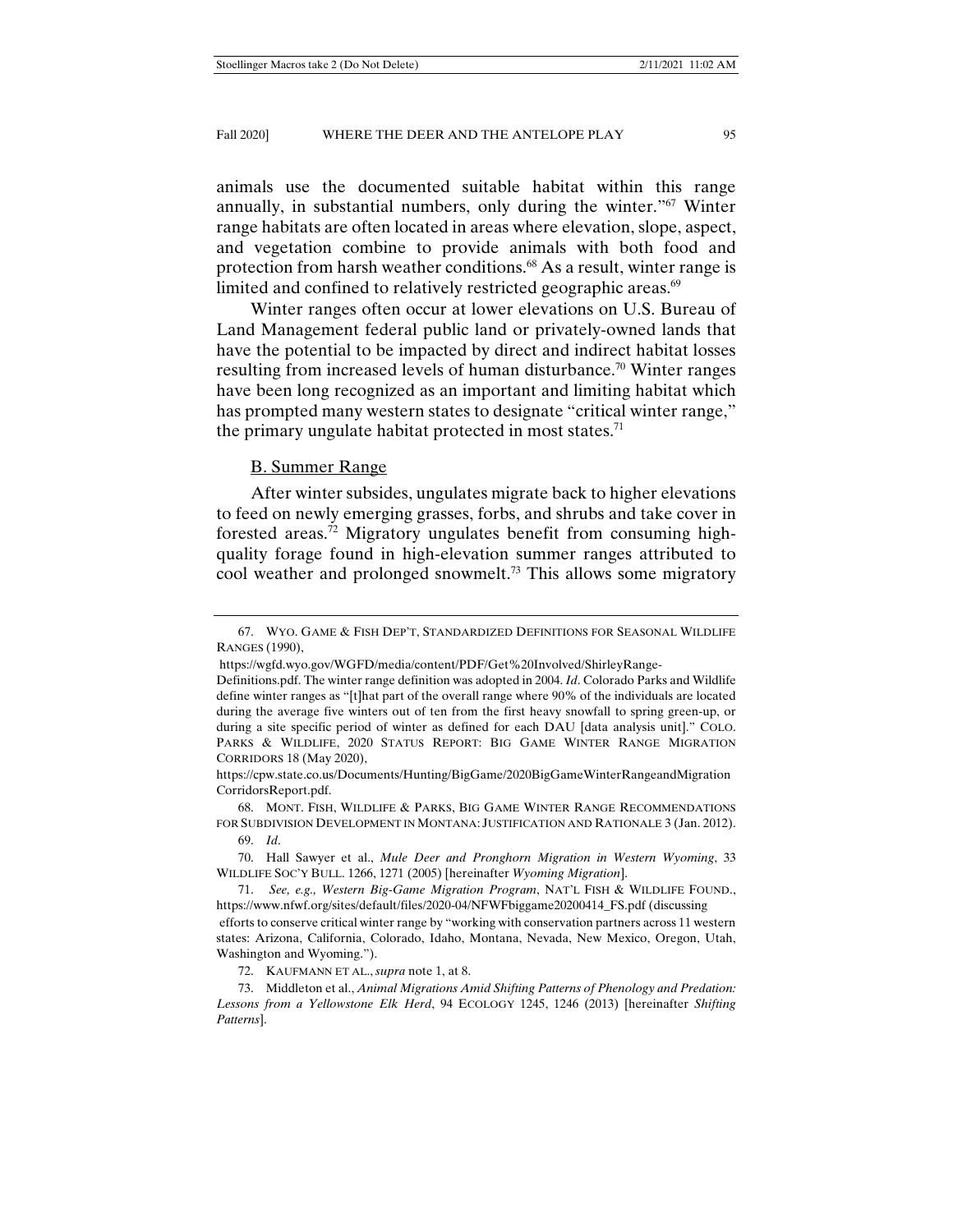ungulates to attain higher body mass and pregnancy rates compared to their non-migratory counterparts.74

Kevin Monteith, et al., note "[i]n contrast to winter, summer is viewed as a period of nutritional abundance . . . and is considered a critical period for replenishment of reserves lost during winter."75 One of the most important functions of summer range is to support adult females as they nurse rapidly growing calves or fawns while also building the fat required to support autumn conception and survival over the coming winter.76

As a result of their large size and often-protected status at higher elevations within U.S. National Forests and National Park Service lands, summer ranges appear to, at least currently, be the most secure of the seasonal ungulate habitats.<sup>77</sup>

The importance of summer ranges was long underappreciated by wildlife ecologists and managers, perhaps because of a sense that they contain inexhaustible food resources and face little development threat compared to low-elevation winter ranges. But summer range has been increasingly recognized for its critical role in ungulate health.<sup>78</sup> This new appreciation of summer ranges compounds the importance of migrations corridors, because "the loss of a migratory corridor translates into the loss of access to critical resources on the summer range" and the need to conserve year-round ranges.<sup>79</sup>

## C. The Migration Route as a Critical Spring and Fall Habitat

Scientists have long understood the need for ungulates to migrate between winter and summer ranges but tended to view the migration routes themselves only as travel paths between ranges. Recently, this view has given way to a new understanding of the migration route as a critical habitat unto itself.<sup>80</sup> A series of breakthroughs in this area have

78. *Conserving Transboundary Migrations*, *supra* note 11, at 85.

79*. Id*.

 <sup>74.</sup> *Id*. at 1246.

 <sup>75.</sup> Kevin L. Monteith et. al., *Risk-sensitive Allocation in Seasonal Dynamics of Fat and Protein Reserves in a Long-Lived Animal*, 82 J. ANIMAL ECOLOGY 377, 378 (2013).

 <sup>76.</sup> *See* Parker, *supra* note 60, at 58 (noting that because of lactation, "the highest energy costs for females occur from late winter to mid summer."); *Shifting Patterns*, *supra* note 74, at 1246 (noting that high-quality summer forage allows for "higher body mass and pregnancy rates.").

 <sup>77.</sup> *Wyoming Migration*, *supra* note 70, at 1270.

 <sup>80.</sup> Kevin L. Monteith et al., *Functional Attributes of Ungulate Migration: Landscape Features Facilitate Movement and Access to Forage*, 28 ECOLOGICAL APPLICATIONS 2153, 2160 (2018).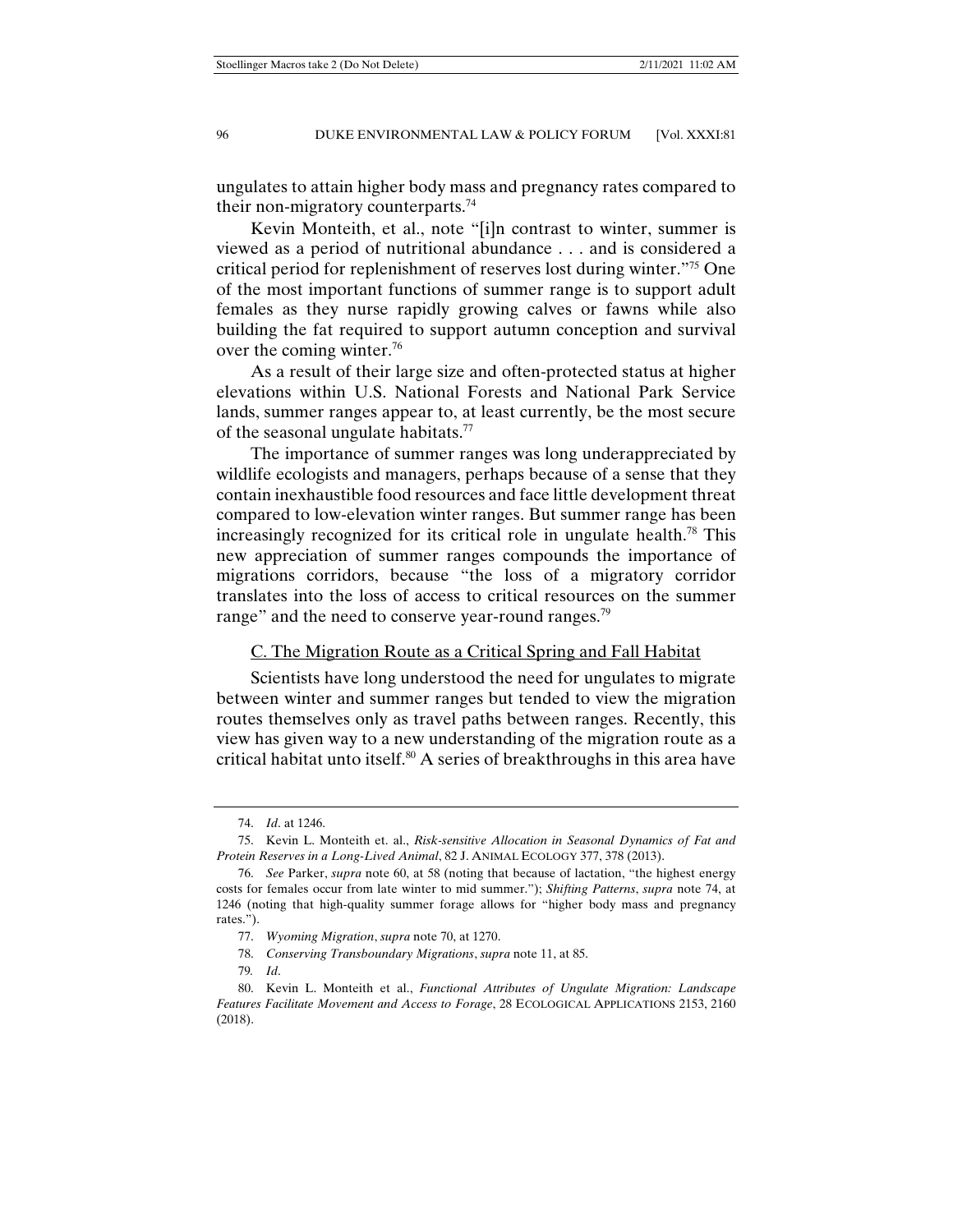been greatly facilitated by technological advances—namely highresolution remote sensing imagery and fine-scale GPS tracking abilities.

The coupling of remotely sensed vegetation data with GPS point locations from collared animals has demonstrated that many ungulates "surf the green wave," following the progressive spring green-up along their migration route.<sup>81</sup> Closely surfing the green wave has significant benefits for ungulates. Surfing allows ungulates to consume newly emergent, high-quality forage—grasses, forbs, and shrubs that are high in protein and low in fiber—and pace their movements to maintain optimal intake of this high-quality forage.<sup>82</sup> Ungulates are able to digest this high-quality forage quickly and maximize their energy intake.83 As plants age, they develop more fiber and are difficult to digest, making older plants a less beneficial food source.84

In elk, tracking individual animal movements along with their body-fat levels has shown that better green wave surfers gain more fat.85 The body-fat level achieved by the end of the growing season is a critical factor in conception and overwinter survival in elk and other ungulates.<sup>86</sup> The link between successful green-wave surfing and overall animal health likely explains why migratory ungulates are declining in some areas where barriers and habitat loss limit migratory movements.<sup>87</sup>

The duration of ungulate migrations as well as the associated benefits of surfing the green wave have led scientists and wildlife managers to now think of, and categorize, migration routes (and stopover areas in particular) as a separate critical seasonal habitat that are especially important for forage<sup>88</sup> and possibly other functions including resting and birthing.89 Importantly, this ability to "surf the

 <sup>81.</sup> Merkle, *supra* note 8, at 6 (the green wave hypothesis can be summarized as follows: migratory animals track or 'surf' high-quality forage at the leading edge of spring green-up).

<sup>82</sup>*. Id*. at 2.

 <sup>83.</sup> Hall Sawyer & Matt Kauffman, *Stopover Ecology of a Migratory Ungulate*, 80 J. ANIMAL ECOLOGY 1078, 1079 (2011).

 <sup>84.</sup> Merkle, *supra* note 8, at 1.

 <sup>85.</sup> Arthur Middleton et al., *Green-Wave Surfing Increases Fat Gain in a Migratory Ungulate*, 127 OIKOS 1060, 1064 (2018).

 <sup>86.</sup> *Id*. at 1061.

 <sup>87.</sup> *Id.* at 1066.

 <sup>88.</sup> Wyckoff et al., *Evaluating the Influence of Energy and Residential Development on the Migratory Behavior of Mule Deer*, ECOSPHERE, Feb. 2018, at 1, 2.

 <sup>89.</sup> Compare Parker, *supra* note 60, at 58, for discussion on the differing seasonal energy requirements associated with birthing.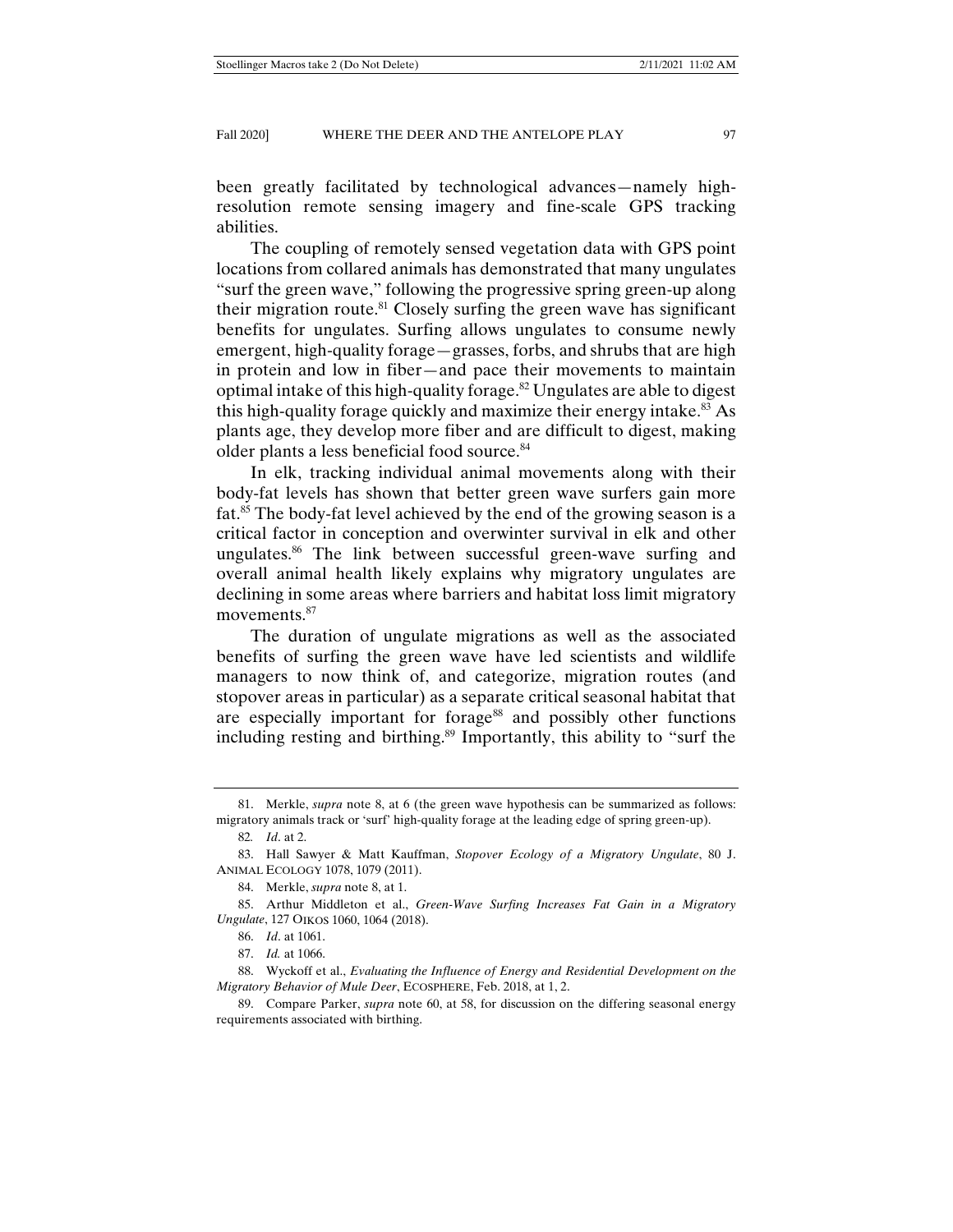green wave" appears to be a learned behavior, accumulated over generations.<sup>90</sup>

Though there has been less research on the ecology of fall migration down from summer ranges, movement into lower-elevation corridors and basins provides ungulates with an escape from the deep winter snow. Pronghorn, with their small bodies and hooves, leave their summer ranges when the snow first starts to accumulate in mid-October.<sup>91</sup> Mule deer are the next to leave, followed by the larger bodied elk and moose, whose long legs enable them to cope with more snow than the other species.<sup>92</sup>

#### D. Stopovers Areas and Bottlenecks

Within migration routes, stopover areas and bottle necks are critical habitats. Thanks to GPS data, scientists have discovered that migrating ungulates do not just make one immediate or continuous movement to winter or summer ranges during their migration,<sup>93</sup> spending as much as 95% of their time in what are known as "stopover sites."94 Stopover sites are "habitat patches along the migration route where animals rest and forage to renew energy reserves."<sup>95</sup> Because migrating ungulates can spend as much as 95% of their time in stopover areas, conservation of stopover areas has emerged as a conservation priority.<sup>96</sup> Ecologists have compared stopovers to the restaurants, gas stations, or rest stops that serve weary travelers along interstates.<sup>97</sup>

Bottlenecks are defined as areas where many animals must funnel through one confined or narrow landscape feature (natural or manmade) because there are few or no alternative paths on their migration

 <sup>90.</sup> Brett R. Jesmer, *Is Ungulate Migration Culturally Transmitted? Evidence of Social Learning from Translocated Animals*, 361 SCI. 1023, 1023 (2018).

 <sup>91.</sup> Matt Kauffman, Leader of the Wyoming Cooperative Fish and Wildlife Unit, University of Wyoming, *Ungulate Migrations – A Synthesis of the Science*, *Wyoming Game and Fish Migration Corridor Public Meeting*, Casper, WY (Feb. 12, 2019).

 <sup>92.</sup> *Id*.

 <sup>93.</sup> Sawyer & Kauffman, *supra* note 83, at 1079.

 <sup>94.</sup> *Id*. at 1083.

 <sup>95.</sup> *Id*. at 1078. The Wyoming Game and Fish Department has defined "ungulate stopover areas" as "localized areas consistently used by ungulates to rest and feed during spring and fall migration. STANDARDIZED DEFINITIONS FOR SEASONAL WILDLIFE RANGES, *supra* note 70, at  $\mathcal{L}$ 

 <sup>96.</sup> Sawyer & Kauffman, *supra* note 83, at 1081.

 <sup>97.</sup> Hall Sawyer, Research Biologists and Project Manager, Western Ecosystem Technology, Inc., Integrating Migration Data into Management, *Sustaining Big Game Migrations in the West: Science, Policy, and People Emerging Issues Forum (Nov. 9, 2015).*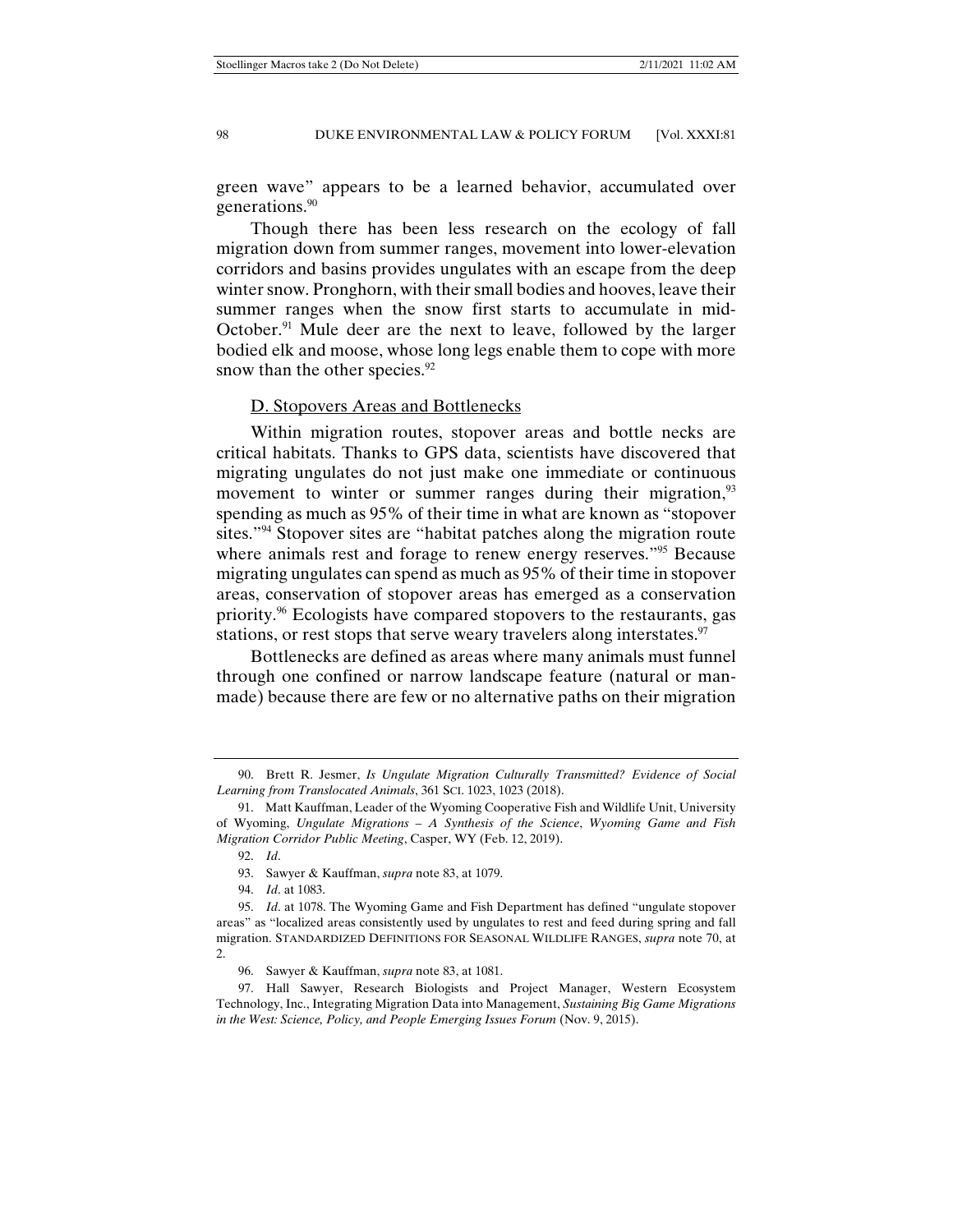route.<sup>98</sup> These bottlenecks slow the movement of herds, creating stressors on migratory animals and on habitats near the bottleneck. For example, west of Pinedale, Wyoming there is an area called "Trapper's Point" that is bounded by rivers where several thousand mule deer and pronghorn pass every year during their spring and fall migrations.<sup>99</sup> This bottleneck has existed for  $5,800-6,800$  years.<sup>100</sup> Recent rural subdivision development, however, has narrowed the Trapper's Point bottleneck from one mile to one-half mile in width.<sup>101</sup>

Because of their importance to successful migration, many migration route conservation efforts to date have focused on preserving bottlenecks and stopover areas.

#### E. Migratory Diversity Among Populations

As GPS technology continues to enhance ecologists' ability to track and map animal migrations, they are discovering an increasingly large number of ungulate populations' movements do not fit within the traditional definitions.<sup>102</sup> Many populations of ungulates include animals that don't migrate (termed residents), and the migrants themselves may express a number of different movement tactics.103 As a result, ecologist Blake Lowery and co-authors argue that instead of adopting "a dichotomous classification (e.g. resident or migrant), seasonal migrations are being increasingly interrupted along a behavioral continuum."104 Lowery also observed that "evaluating migratory strategies along a continuum may provide additional insights when describing migratory metrics (e.g., timing) or difference in demographic performance among individuals in a population."105

Seasonal migration distances vary widely. Within a given migratory herd, there are often short-distance, medium-distance, and

 <sup>98.</sup> *Wyoming Migration*, *supra* note 70, at 1271. The Wyoming Game and Fish Department has defined an "ungulate migration bottleneck" as "[a]ny portion of an ungulate migration corridor in which migrating ungulates are physically or behaviorally constrained. Examples may include habitat leading to a highway underpass or overpass, a gap between fences or residential subdivisions or other developments, or a route that circumnavigates a lake or reservoir." STANDARDIZED DEFINITIONS FOR SEASONAL WILDLIFE RANGES, *supra* note 67, at 2.

 <sup>99.</sup> Dennis Feeney et al., *Big Game Migration Corridors in Wyoming*, B-1155 WYO. OPEN SPACES 1, 1 (2004), http://www.wyomingextension.org/agpubs/pubs/B1155.pdf.

 <sup>100.</sup> Berger, *supra* note 2, at 324.

 <sup>101.</sup> Feeney et al., *supra* note 99, at 2.

 <sup>102.</sup> Jodi E. Berg et al., *Prevalence and Mechanisms of Partial Migration in Ungulates*, 7 FRONTIERS ECOLOGY & EVOLUTION 1, 2 (2019).

 <sup>103.</sup> *Id.*

 <sup>104.</sup> Lowery et al., *supra* note 57, at 8837.

 <sup>105.</sup> *Id.*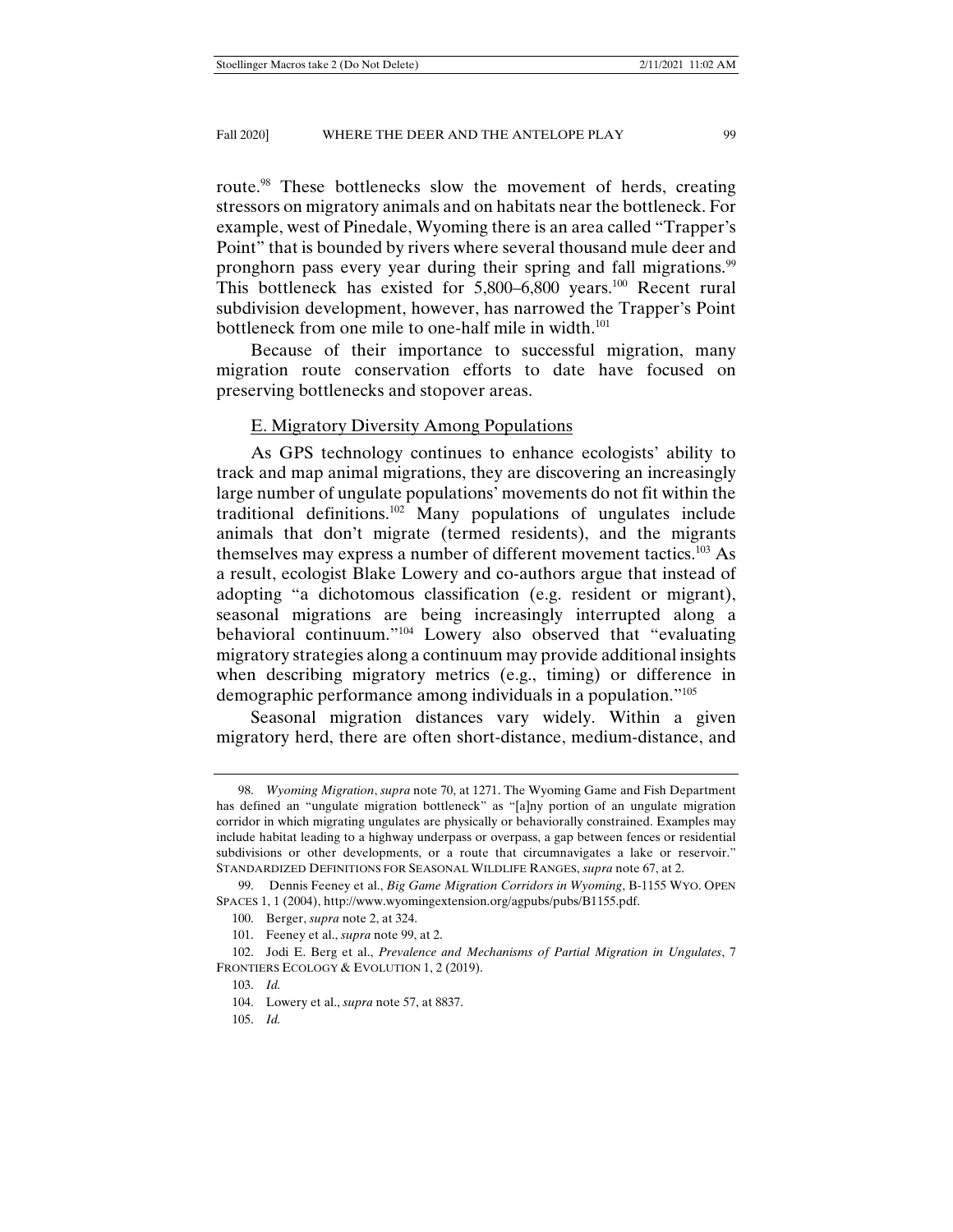long-distance migrants.<sup>106</sup> Variable migration distances within a single herd benefit the herd.<sup>107</sup> Animals are typically most concentrated in their winter range, where and when forage is lower in digestibility and protein content.108 Scientists have found that the animals that migrate long distances leave their winter ranges earlier than short and mediumdistance migrants in the spring, thus alleviating the competition for limited forage on the winter ranges and most likely increasing the landscape's carrying capacity.109 The more animals within a herd that migrate longer distances, the more animals a particular winter range may be able to support.<sup>110</sup> The inverse is also true: if ungulates no longer migrate, the carrying capacity of the landscape may be diminished and animal populations may decline.<sup>111</sup>

Ecologists increasingly believe that migratory diversity is important for ungulates because it promotes resilience, stability, and productivity within a population.<sup>112</sup> Variable migration distances expose animals to different threats that can affect population segments disproportionally.<sup>113</sup> For example, hypothetically migration route diversity could allow a herd to persist even if some of the herd's population perish as a result of increased snow or predation along a particular route segment in a given year.<sup>114</sup> Maintaining and promoting migratory diversity can also preserve a variety of seasonal ranges for ungulates, making them less reliant on the environmental conditions of any one particular seasonal range.<sup>115</sup> This is similar to salmon's "portfolio effect," where populations with variable migration timings are known to be more resilient to perturbation.<sup>116</sup>

## F. Migration is a Learned Behavior in Ungulates

Many of the seminal studies of animal migration come from ornithology, where it has long been clear that migratory behavior can

113. *The Extra Mile*, *supra* note 23, at 6.

 114. *See* Lowery, *supra* note 57, at 8836 (migratory diversity "may minimize the effects of disease through reducing transmission rates and densities of any single seasonal range.").

115. *Id*.

 116. *See* Daniel E. Schindler et al., *Population Diversity and the Portfolio Effect in an Exploited Species*, 465 NATURE 609, 609 (2010) (analyzing the variance dampening effect of variability in the annual Bristol Bay salmon returns).

<sup>106</sup>*. The Extra Mile*, *supra* note 23, at 4.

 <sup>107.</sup> *Id.* at 1.

 <sup>108.</sup> *Id*.

 <sup>109.</sup> *Id*. at 7.

 <sup>110.</sup> *Id*.

 <sup>111.</sup> *Id.*

 <sup>112.</sup> Lowery, *supra* note 57, at 8835.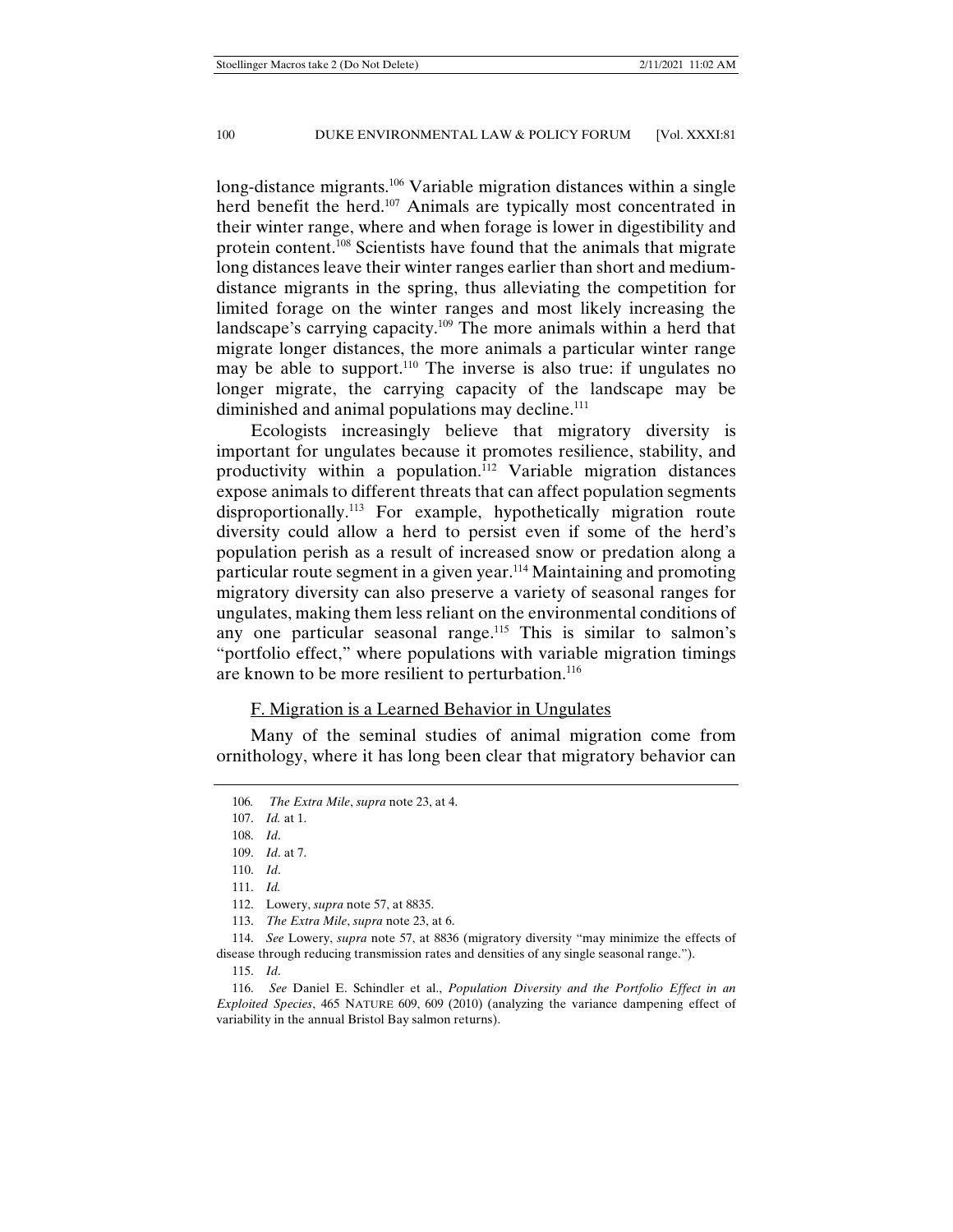have a strong genetic basis.<sup>117</sup> In contrast, scientists have recently found evidence that ungulate migration is a learned behavior, one that is culturally transmitted from mother to young, as opposed to a genetically inherited trait.118 To develop this evidence, scientists studied the behavior of individual migratory bighorn sheep that were translocated into vacant landscapes where extirpated populations of bighorn sheep once existed, or into existing populations of bighorn sheep that had been reestablished three decades before.<sup>119</sup> Scientists discovered that the bighorn sheep that were translocated into vacant landscapes failed to migrate, while those that were translocated into existing herds did gradually adopt migratory behavior.<sup>120</sup>

The experiment was replicated in translocated migratory moose, with similar results.<sup>121</sup> Evidence from both experiments suggests that social learning is the primary agent underlying ungulate migratory tendencies.122 Social learning occurs when more experienced individuals, who have gained knowledge of local phenological patterns over time, share or demonstrate that knowledge with inexperienced individuals.123 When a socially learned behavior persists and is transmitted from generation to generation, it is known as cultural transmission.124 Scientists now have empirical evidence that "learning and cultural transmission underlie the establishment and maintenance of ungulate migration."125

## G. Species Plasticity and Migratory Route Fidelity

While social learning can inform ungulates of when and where to migrate, species of migratory ungulates vary widely in their fidelity to

<sup>117</sup>*.* Peter Berthold, *Genetic Control of Migratory Behavior in Birds,* 8 TRENDS ECOLOGY & EVOLUTION 254, 254 (1991).

 <sup>118.</sup> Jesmer, *supra* note 90, at 1023.

 <sup>119.</sup> *Id*.

 <sup>120.</sup> *Id*.

 <sup>121.</sup> *Id.*

 <sup>122.</sup> *Id.* 

<sup>123</sup>*. See id.* (requiring extensive periods of time for social learning and cultural transmission to occur).

 <sup>124.</sup> *Id*.

 <sup>125.</sup> *Id.* at 1025. "[S]ocial learning can be highly faithful if it is naturally selected to be so, that is, if there is a natural selection pressure on cognitive mechanisms for them to precisely achieve a faithful reproduction of the input they receive." Nicolas Claidiere & Dan Sperber, *The Natural Selection of Fidelity in Social Learning*, 3 COMMUNICATIVE & INTEGRATIVE BIOLOGY 350, 351 (2010).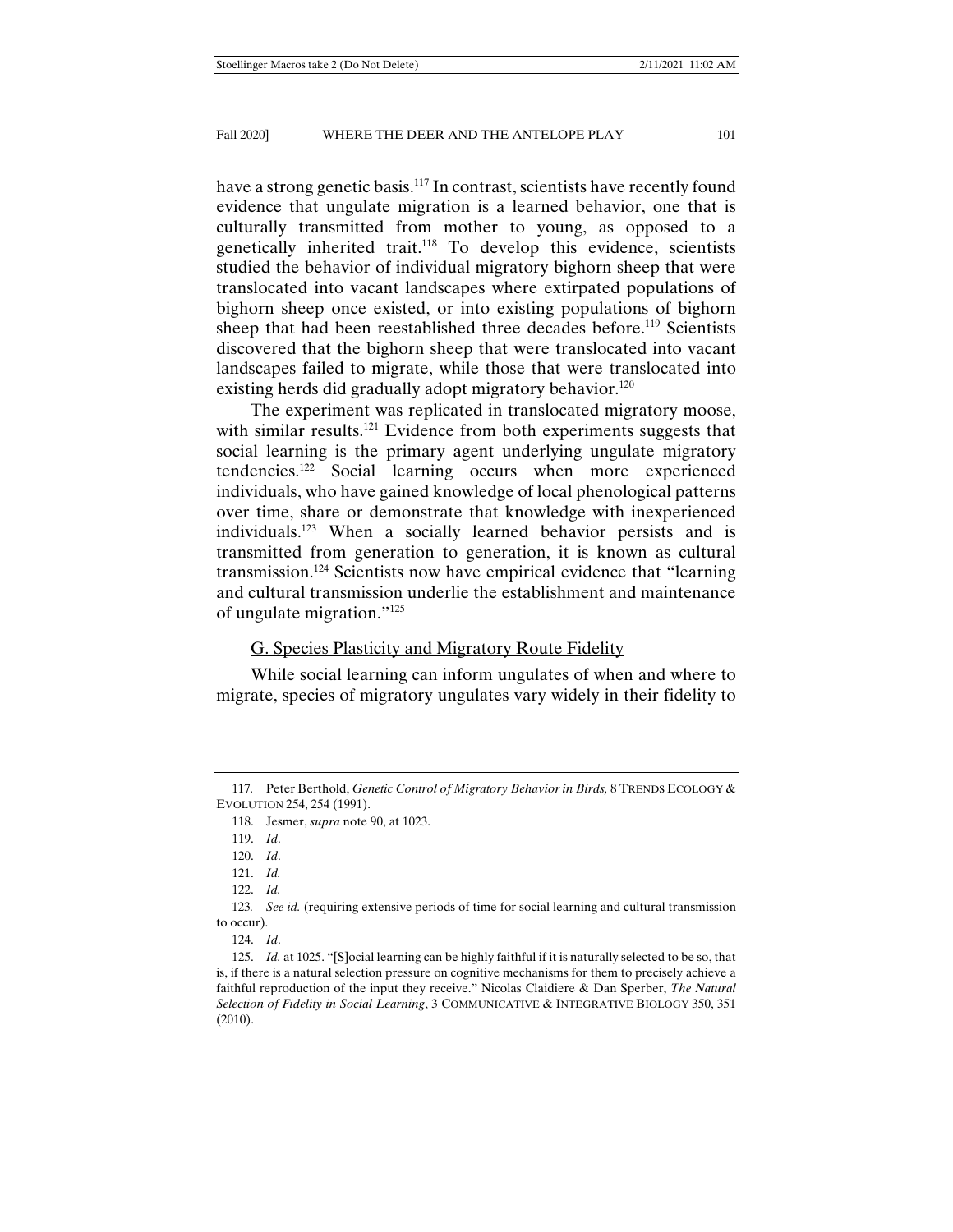particular migration routes or winter and summer ranges.126 The hypothesized advantage of high site fidelity is that habitats which provided food and safety in past years are likely to furnish these resources again in the future, whereas exploratory movements into novel habitats can be risky. As a result, it is also true that animals with high site fidelity may not always forage or migrate in the best locations available. In some cases, an ungulate's use of habitats and migration routes is "dependent on population dynamics and strength of site fidelity."127 For example, free-ranging American bison have been shown to opt for site fidelity over forage quality, a behavior that likely explains why management efforts to reduce bison population sizes and to reduce range distribution are often ineffective.128 Mule deer also have a "strong fidelity to their migratory routes across seasons and years."129 Scientists have speculated that the relative inflexibility of mule deer may be one of the reasons why their populations have generally declined in recent decades. Meanwhile, elk are comparatively flexible in their migratory behaviors, which may, conversely, help explain why their populations have flourished even in many of the same landscapes with declining deer populations.<sup>130</sup>

Pronghorn exhibit the greatest behavioral flexibility of western U.S. ungulates; their migration patterns are unpredictable and vary among individuals and populations.<sup>131</sup> A study of pronghorn migratory patterns in the Red Desert of Wyoming found that 25 percent of the study animals were migratory, 33 percent were nomadic, and 40

 <sup>126.</sup> Hall Sawyer et al., *Migratory Plasticity Is Not Ubiquitous Among Large Herbivores*, 88 J. ANIMAL ECOLOGY 450, 454 (2019) [hereinafter *Migratory Plasticity*]. Behavioral ecologist Dr. Walter Piper noted that "animals learn about both the inherent quality and physical and biotic features of inhabited space. . . and hence, they gain 'site familiarity.'" Walter H. Piper, *Making Habitat Selection More "Familiar": A Review*, 65 BEHAV. ECOLOGICAL SOCIOBIOLOGY 1329, 1329 (2011). Site familiarity has not been well studied and as a result is disregarded by many models of habitat selection. *Id*.

 <sup>127.</sup> Jerod A. Merkle et al., *Bison Distribution Under Conflicting Foraging Strategies: Site Fidelity vs. Energy Maximization*, 96 ECOLOGY 1793, 1800 (2015). High fidelity to specific migration routes may lock animals into patterns that are no longer beneficial. *Id*. Migration routes are resources that have historically been reliable to migrants and fidelity to those routes may constrain an animal's ability to discover new resources and embark on a new route. Wyckoff et al., *supra* note 88, at 3.

 <sup>128.</sup> Merkle et al., *supra* note 127, at 1800.

 <sup>129.</sup> *Migratory Plasticity*, *supra* note 126, at 454. While mule deer exhibit strong fidelity to their migration routes, the timing of their migration varies from year to year and is determined by changes in local weather and vegetative conditions. Kevin L. Monteith et al., *Time of Seasonal Migration in Mule Deer: Effects of Climate, Plant Phenology, and Life-History Characteristics*, 2 ECOSPHERE, Apr. 2011 at 1, 26.

 <sup>130.</sup> *Migratory Plasticity*, *supra* note 126, at 456–57.

 <sup>131.</sup> KAUFFMAN ET AL., supra note 1, at 19.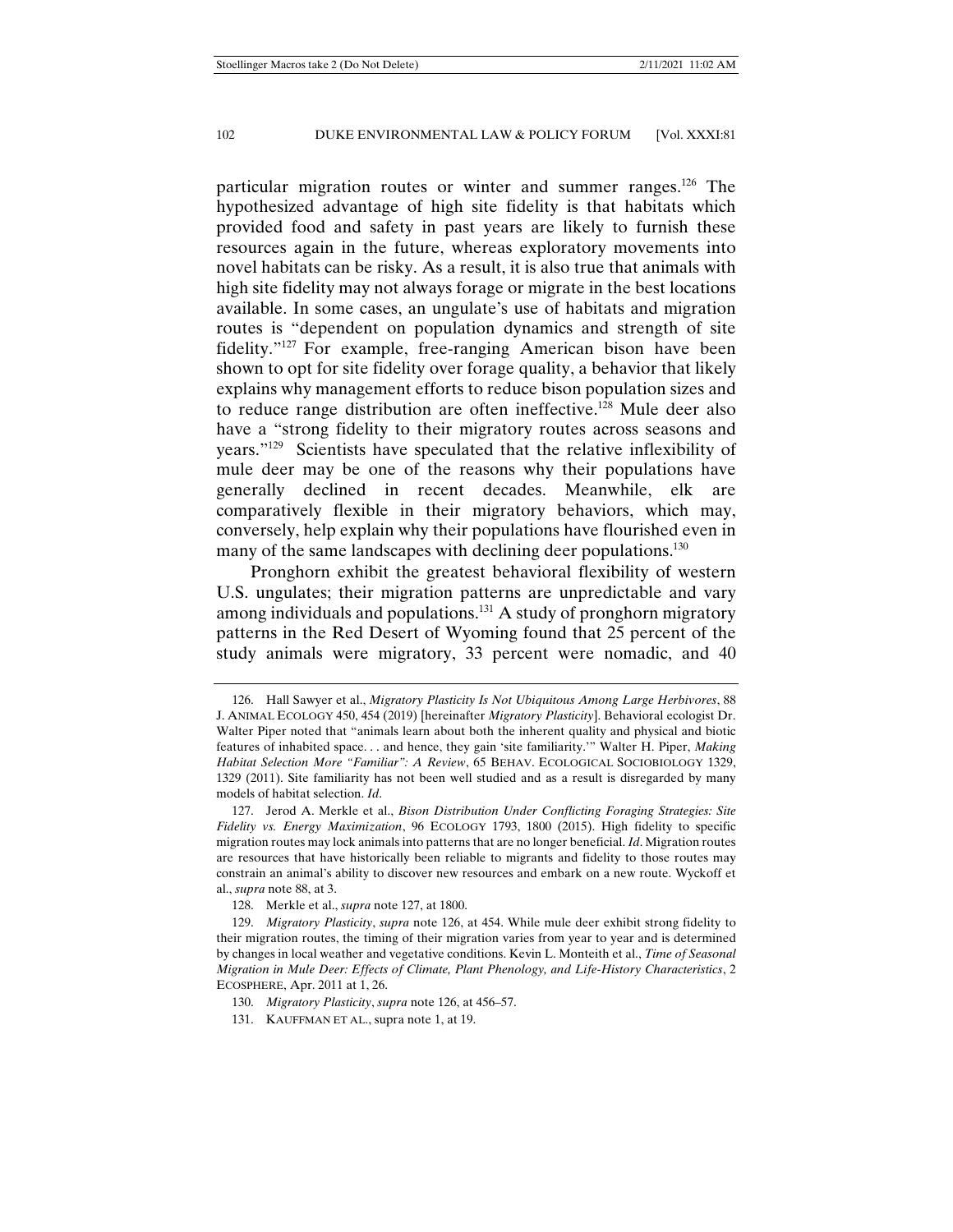percent were nonmigratory.132 An exception to pronghorn migratory unpredictability is the Path of the Pronghorn, a famous 120-mile corridor between summer range in Grand Teton National Park and winter range in the Green River Basin of Wyoming, where local terrain features force pronghorn to utilize the same narrow bottlenecks year after year.133 While the behavioral flexibility exhibited by pronghorn may enable them to adjust to landscape disturbances, their unpredictable movements can also make it difficult for managers to identify and conserve their habitat.<sup>134</sup>

Scientists are still learning and debating the degree of plasticity in migratory ungulates, but the debate itself highlights how important it can be for policymakers to have a basic understanding of ungulate habitat fidelity to "shape conservation planning for large herbivores by identifying populations most at risk and developing conservation actions that accommodate various levels of plasticity."135

## H. Ecosystem Consequences of Migration and Its Loss

Migratory behavior appears important to ungulate population productivity; migratory ungulates' seasonal presence and abundance can have "broader effects within food webs, such as sustaining large carnivores and fueling cross-ecosystem nutrient subsidies."136 Thus, the loss of ungulate migrations can have a significant ecological impact that can extend from "alternation of plant composition and ecosystem processes such as grassland production and nitrogen mineralization to declines in other species including apex predators, to loss of wildlifetourism-based dollars."137 In African savanna systems, the "carcasses of drowned terrestrial ungulates (wildebeest) provide nutrients for aquatic scavengers or decompose into rivers, thereby releasing carbon,

 <sup>132.</sup> *Id*. Nomadic species are classified as "moving between distinct locations in a seemingly unpredictable manner." Claire S. Teitelbaum & Thomas Mueller, *Beyond Migration: Causes and Consequences of Nomadic Animal Movements*, 34 TRENDS ECOLOGY & EVOLUTION 569, 569 (2019).

 <sup>133.</sup> KAUFFMAN ET AL., *supra* note 1, at 19. While the pronghorn that utilize the Path of the Pronghorn stay faithful to the Path when they migrate, they do not migrate every year. *Id.* Some pronghorn stay on their winter range year round or move to different summer ranges. *Id*.

 <sup>134.</sup> *Id*.

 <sup>135.</sup> *Migratory Plasticity*, *supra* note 126, at 451.

 <sup>136.</sup> *Conserving Transboundary Migrations*, *supra* note 11, at 2–3. Migrations are increasingly being recognized "as fundamental to maintain populations and communities through effects on population productivity and the lateral transport of nutrients within and across ecosystems." Lowery, *supra* note 57, at 8830.

 <sup>137.</sup> Berg et al., *supra* note 102, at 2.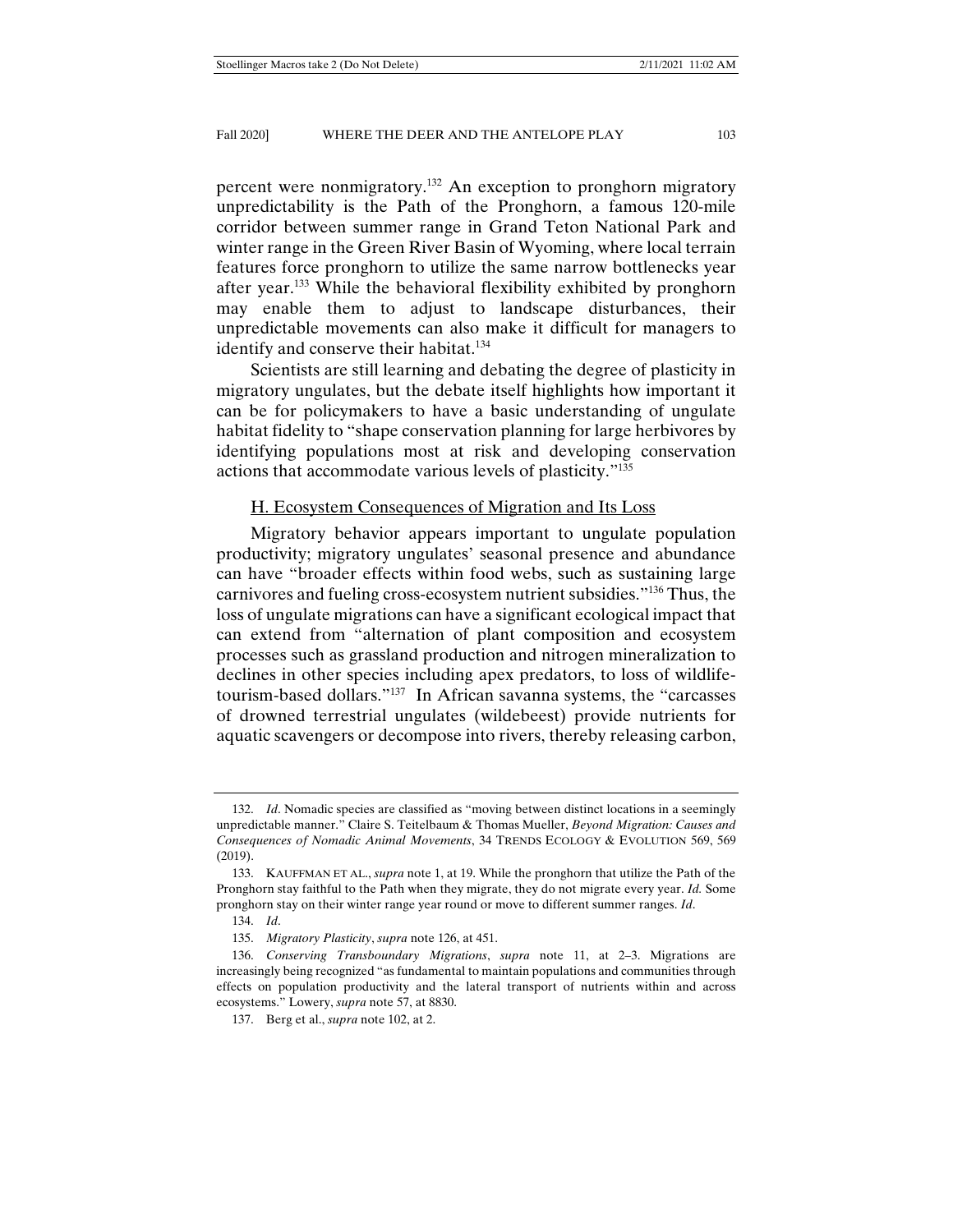nitrogen, and phosphorus into the environment over time."138 The loss of ungulate migrations in the American West could be catastrophic in some ecosystems.<sup>139</sup>

Migratory ungulates increase the diversity and productivity of grasslands at large scales. Much insight on this subject has come from classic studies of wildebeest in the Serengeti-Mara Ecosystem, later extended by observations from American bison.<sup>140</sup> With sufficient inputs of rainfall, grazing by large groups of migratory wildebeest can maintain grasses in a state of rapid growth, causing a near doubling of grass biomass over the course of the growing season when compared with ungrazed sites.<sup>141</sup> This effect facilitates another migratory species, the Thompson's gazelle, which uses the areas grazed by wildebeest later in the year.142 Bison migrations have been lost in most of the species' range, but studies of conservation herds can give us a picture of their ecological impact. Bison feed on dominant grasses, releasing other grasses and forbs from competition.143 Bison urine amplifies their effects by increasing plant biomass and nitrogen concentration.<sup>144</sup> Bison also facilitate other species; for example, some butterflies prefer the vegetation that grows around bison wallows.145 Ecologist Chris Geremia and co-authors found that bison in Yellowstone National Park – the only truly migratory bison herd remaining – have an engineering effect on the ecosystem, prolonging the "green wave" through grazing, which stimulates plant growth and delays plant maturation.146 Together these findings suggest the loss of bison, and their migrations, from North American grasslands has profoundly changed ecosystems.147

<sup>138</sup>*. Id*.

 <sup>139.</sup> *Conserving Transboundary Migrations*, *supra* note 11, at 3.

 <sup>140.</sup> S.J. McNaughton, *Serengeti Migratory Wildebeest: Facilitation of Energy Flows by Grazing*, 191 SCI., 92–94 (1976) [hereinafter *Wildebeest*]; Chris Geremia et al., *Migrating Bison Engineer the Green Wave*, 116 PROCS. NAT'L ACAD. SCI. 25707, 25707 (2019).

 <sup>141.</sup> *Wildebeest*, *supra* note 140, at 92–94; S.J. McNaughton, *Serengeti Ungulates: Feeding Selectivity Influences and Effectiveness of Plant Defense Guilds*, 199 SCI. 806, 806 (1978); S.J. McNaughton, *Laboratory-Simulated Grazing, Interactive Effects of Defoliation and Canopy Closure on Serengeti Grasses*, 73 ECOLOGY 170, 173 (1992).

 <sup>142.</sup> *Wildebeest*, *supra* note 140, at 93–94.

 <sup>143.</sup> Alan K. Knapp et al., *The Keystone Role of Bison in North American Tallgrass Prairie*, 49 BIOSCIENCE 39, 41 (1999).

 <sup>144.</sup> *Id.* at 43; T.A. Day and J.K. Detling, *Changes in Grass Leaf Water Relations Following Bison Urine Deposition*, 123 AM. MIDLAND NATURALIST 171, 173 (1990).

 <sup>145.</sup> Anna N. Hess et al., *American Bison Influences on Lepidopteran and Wild Blue Lupine Distribution in an Oak Savanna Landscape,* 18 J. INSECT CONSERVATION 327, 336 (2014).

 <sup>146.</sup> Geremia et al., *supra* note 140, at 25707.

<sup>147</sup>*. Id*.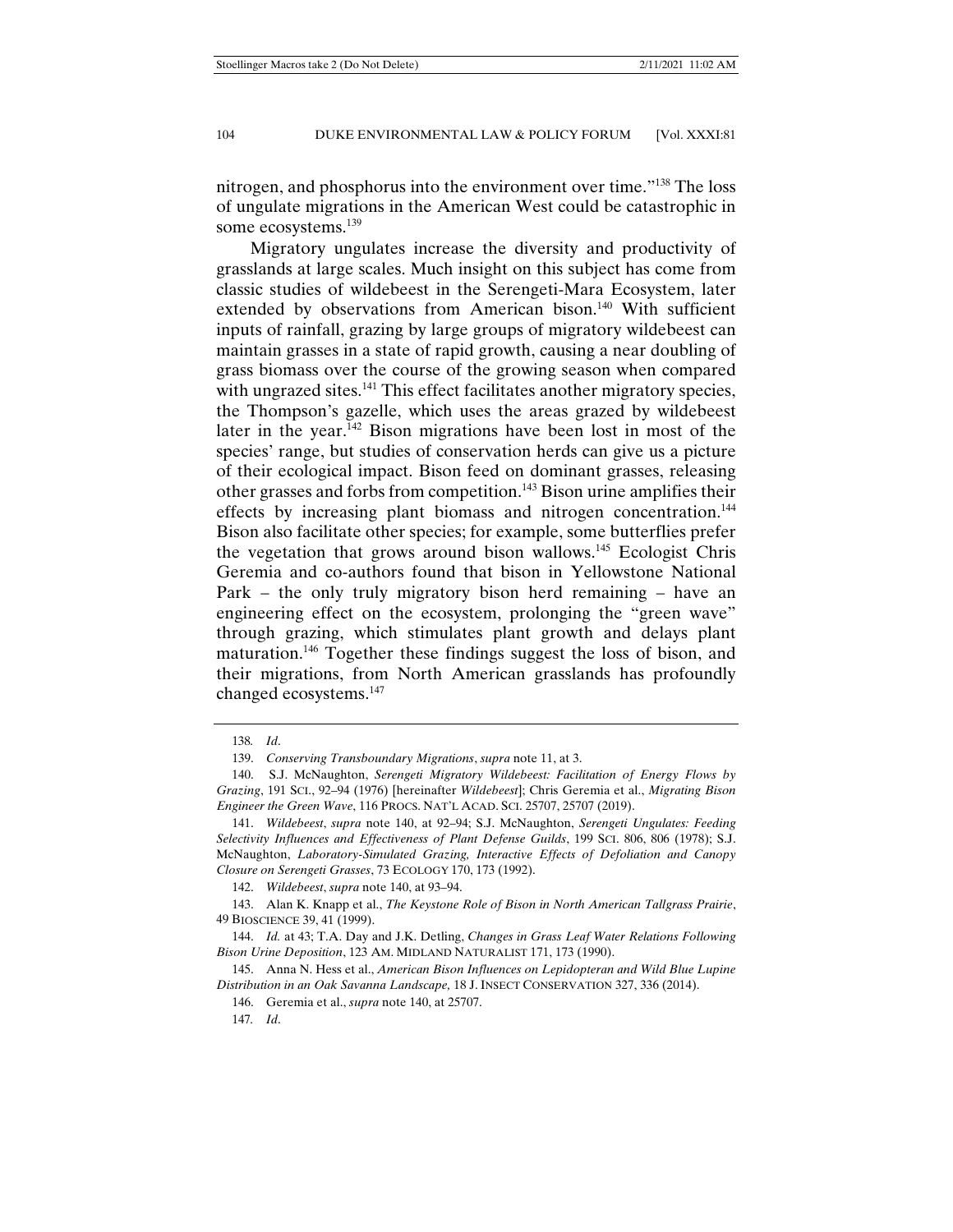Ungulate migrations can also redistribute biomass and nutrients widely across landscapes, such as in the case of mass mortality events and subsequent carcass decomposition.<sup>148</sup> For example, the annual death of an estimated 6,250 wildebeest at river crossings in the Kenyan portion of the Serengeti-Mara ecosystem contribute more than 1,000 tons of biomass to rivers; this includes an estimated 107 tons of carbon, 25 tons of nitrogen, and 13 tons of phosphorus by dry mass.<sup>149</sup> Historical accounts of bison mass drownings suggest similar dynamics were at play on the Great Plains.150

Migratory ungulates are the primary food of many large carnivores and scavengers around the world. The African savanna typifies the role of migratory ungulates in sustaining a food web: here, migratory ungulates traverse a vast landscape and diverse habitats converting the plants they eat to animal biomass, which in turn sustains extraordinary productivity and abundance of carnivores and scavengers.<sup>151</sup> These relationships also exhibit an important spatial dimension, whereby the seasonal presence of migratory prey at a specific location provisions local consumers. For example, in the central Artic, after hunting caribou on winter ranges, some wolves move nearer to caribou calving areas to den – and then take advantage of caribou as they pass through on spring migration.152 Meanwhile, caribou presence and abundance on summer ranges positively influences reproduction and abundance of wolves in those areas.<sup>153</sup> In the Sierra Nevada of western North America, some mountain lions appear to fully migrate with populations of mule deer;154 in the Greater Yellowstone Ecosystem, many of the large carnivores and scavengers in core areas feed in summer on elk, deer, and other ungulates that

 <sup>148.</sup> Amanda L. Subalusky et al., *Annual Mass Drownings of the Serengeti Wildebeest Migration Influence Nutrient Cycling and Storage in the Mara River*, 114 PROCS. NAT'L ACAD. SCI. 7647, 7651 (2017); Robert M. Pringle, *How Large Herbivores Subsidize Aquatic Food Webs in African Savannas*, 114 PROCS. NAT'L ACAD. SCI. 7489, 7489 (2017).

 <sup>149.</sup> Subalusky*, supra* note 148, at 7648.

 <sup>150.</sup> Knapp et al., *supra* note 143, at 45.

 <sup>151.</sup> Andy Dobson, *Food-Web Structure and Ecosystem Services: Insights from the Serengeti*, 364 PHIL. TRANSACTIONS ROYAL SOC'Y B. 1665, 1667 (2009).

 <sup>152.</sup> Lyle R. Walton et al., *Movement Patterns of Barren-Group Wolves in the Central Canadian Artic*, 82 J. MAMMALOGY 867, 867 (2001).

 <sup>153.</sup> Michael R. Klaczek et al., *Wolf-Caribou Dynamics Within the Central Canadian Artic*, J. WILDLIFE MGMT. 837, 845–46 (2016).

 <sup>154.</sup> Becky M. Pierce et al., *Migratory Patterns of Mountain Lions: Implications for Social Regulation and Conservation*, 80 J. MAMMALOGY 986, 986 (1999).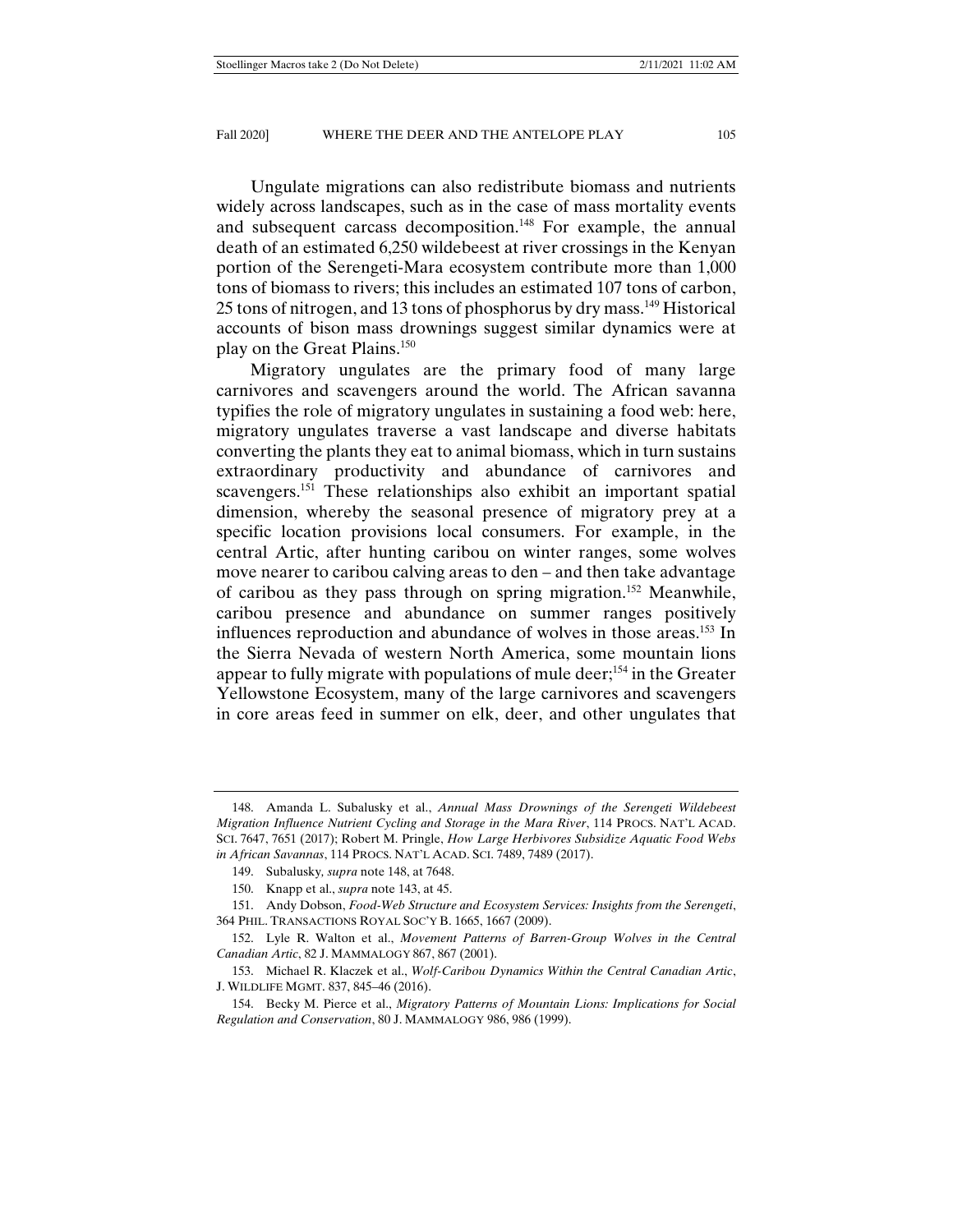generally occupy lower elevations along the ecosystem's frontiers in winter.<sup>155</sup>

David Wilcove and Martin Wikelski have asked, "given the panoply of environmental problems we now face, is the fading glory of migration really a significant issue?"156 They answer their own question with a resounding "yes," because as migrations decline, so do the important ecological properties and services associated with them.157 They specifically note that "[p]rotecting the abundance of migrations is the key to protecting the ecological importance of migration. As the number of migrants declines, so too do many of the most important ecological properties and the services associated with them."158 Thus, it is important to maintain abundant populations of migrating ungulates to preserve the ecosystem benefits of migration.

## *II. Irreversibility of Migration Loss*

If ungulate seasonal migrations are not sufficiently protected and populations continue to decline, there is a danger that cultural knowledge of migration will not be passed down to offspring and migrations will cease, which illustrates the compounding challenges to sustaining migrations as population declines.<sup>159</sup> Once lost, migration has proven difficult to restore, thus highlighting the importance of proactively protecting native systems and their migratory portfolios.160

The degree of irreversibility of migration loss is an evolving research area, and the results to date have been based on the unsuccessful efforts to restore bighorn sheep migrations in translocated populations, which has resulted in stagnated herd growth and limited range expansion over time.<sup>161</sup>

## A. The Cautionary Example of Bighorn Sheep

While there are a few positive examples of migration restoration, attempted restorations have come at "high economic costs and represent a diminished resemblance of historic migratory patterns."162

 <sup>155.</sup> *Conserving Transboundary Migrations*, *supra* note 11, at 85.

 <sup>156.</sup> David S. Wilcove & Martin Wikelski, *Going, Going Gone: Is Animal Migration Disappearing*? 6 PLOS BIOLOGY 1361, 1361 (2008).

<sup>157</sup>*. Id*.

 <sup>158.</sup> *Id.*

 <sup>159.</sup> Jesmer, *supra* note 90, at 1025.

 <sup>160.</sup> Lowery, *supra* note 57, at 8837.

 <sup>161.</sup> *Id*.

 <sup>162.</sup> *Id*. at 8830.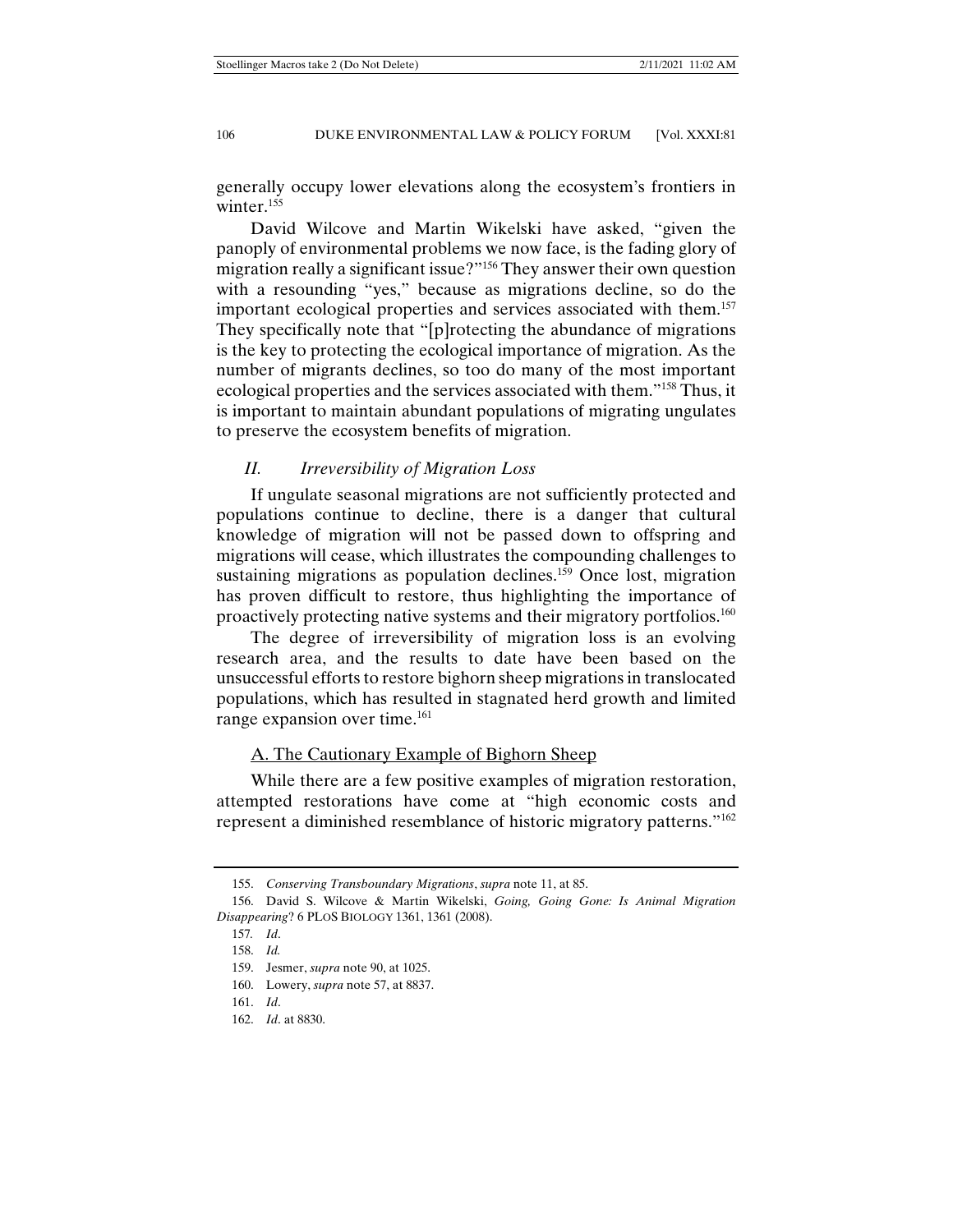Take for example the efforts to restore bighorn sheep, an iconic mountain migratory ungulate that was extirpated across much of its former range in western North America due to overharvest and introduction of non-native respiratory pathogens from domestic livestock.163 Despite significant and costly restoration efforts that relied on translocation into historic ranges and augmentation of existing populations, bighorn sheep occupy only a small fraction of their former range and occur in restored populations of fewer than 100 individuals.164 The lack of restoration success has been partially attributed to the failure of bighorn sheep to restore their migrations once translocated.165

Historically, bighorn sheep seasonally migrated over relatively long geographic distances to take advantage of forage on summer and winter ranges.<sup>166</sup> Within native bighorn sheep populations, there is significant migratory diversity which leads to overall population resilience.167 Once translocated, bighorn sheep eventually restored some migratory behavior but migrated shorter distances with notably less variation.168 The loss of migratory diversity, inclusive of longdistance migrations, is considered a major reason bighorn sheep populations have remained small with limited range expansion over time. $169$ 

The limited recovery of bighorn sheep populations to date represents a cautionary tale about the importance of maintaining native migrations and, specifically, maintaining migratory diversity within populations. $170$ 

169. *Id*.

 <sup>163.</sup> *Id*.

 <sup>164.</sup> *Id.*

 <sup>165.</sup> *Id*. at 8836.

 <sup>166.</sup> *Id*. As discussed above, the knowledge of migration (i.e. how to exploit landscape resources) is likely socially learned and culturally transmitted. *See also* Jesmer, *supra* note 90, at 1.

 <sup>167.</sup> Lowery, *supra* note 57, at 8836 (noting that "[m]igrations in native populations occurred over relatively long geographic distances and were characterized by appreciable variation among individuals along both distance continuums and a range of variation that was up to four times greater than restored or augmented populations").

 <sup>168.</sup> *Id.*

 <sup>170.</sup> *Id.* As noted by Lowery and his co-authors "[w]hen population knowledge is eliminated or greatly reduced, as in restored or augmented populations, the result is not only a reduction in migratory propensity, but a loss of migratory diversity, inclusive of long distance migrations." *Id.*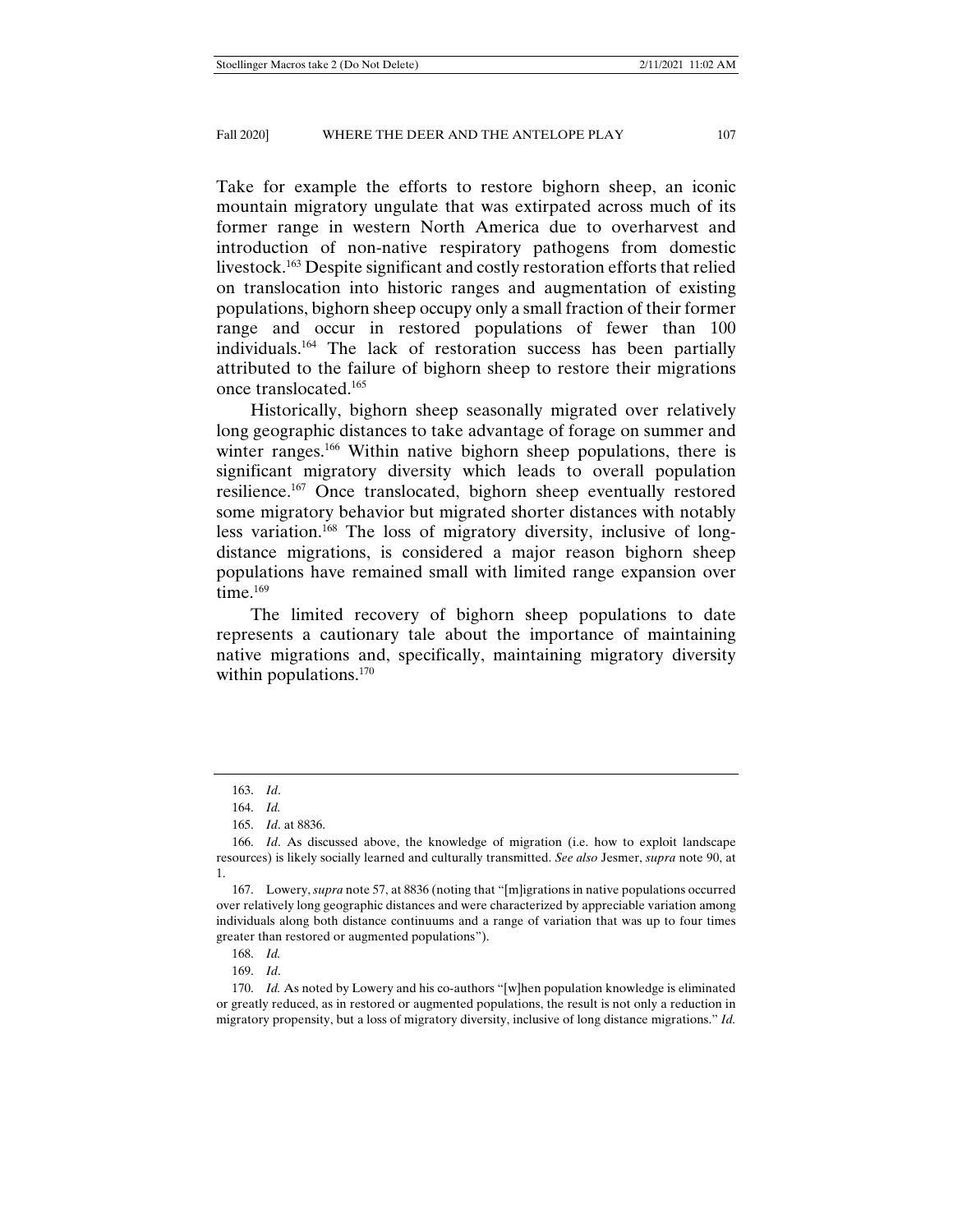## *III. Threats to Migration*

Western ungulates face a gauntlet of challenges during their seasonal migrations. Advances in GPS tracking and analytics have provided insight into human influences on ungulate migration.171 For example, long-distance migrants of the Red Desert mule deer herd cross an average of five highways and 171 fences to complete a roundtrip migration.172 Because anthropogenic disturbances to migration corridors like roads, well pads, and other infrastructure may not elicit a negative behavioral response until a certain threshold is exceeded, research is being pursued to determine what the thresholds may be for individual ungulate species.<sup>173</sup>

Princeton ecologist Dr. David Wilcove has classified four common threats to all types of migration: habitat destruction, human-created obstacles, overexploitation, and climate change.174 We discuss the following categories tailored to the specific threats to Western U.S. ungulates.

#### A. Habitat Loss and Disturbance and Loss

Habitat loss can take two forms for migratory ungulates. The first is direct habitat loss: the conversion of habitat to infrastructure, such as buildings and roads. The second is indirect habitat loss, whereby human disturbance (e.g. noise, movement, traffic) associated with human infrastructure or other activities (e.g. oil and gas drilling, tree thinning, recreational use) acts as a form of perceived risk that prompts behavioral responses analogous to those of predation.175 Direct habitat loss removes food and shelter from the landscape, while indirect habitat loss reduces animals' use of available forage, affecting their energy intake. Both can result in population-level declines.<sup>176</sup> Ecologists have long understood the importance of direct habitat loss as a driver of declines in migratory wildlife, including ungulates, but only recently have the effects of indirect habitat loss come to light.

 <sup>171.</sup> *Id.* at 8836–37

 <sup>172.</sup> *The Extra Mile*, *supra* note 23, at 9.

 <sup>173.</sup> Copeland, *supra* note 19, at 7 (current analysis suggests that mule deer make changes in their migratory behavior at or above 1.99-2.82 wells pads/kilometer<sup>2</sup>).

 <sup>174.</sup> Wilcove & Wikelski, *supra* note 156, at 1361.

 <sup>175.</sup> Samantha P. H. Dwinnell et al., *Where to Forge When Afraid: Does Perceived Risk Impair Use of the Foodscape?*, 29 ECOLOGICAL APPLICATIONS 1, 2 (2019).

 <sup>176.</sup> *Id*. at 1–2.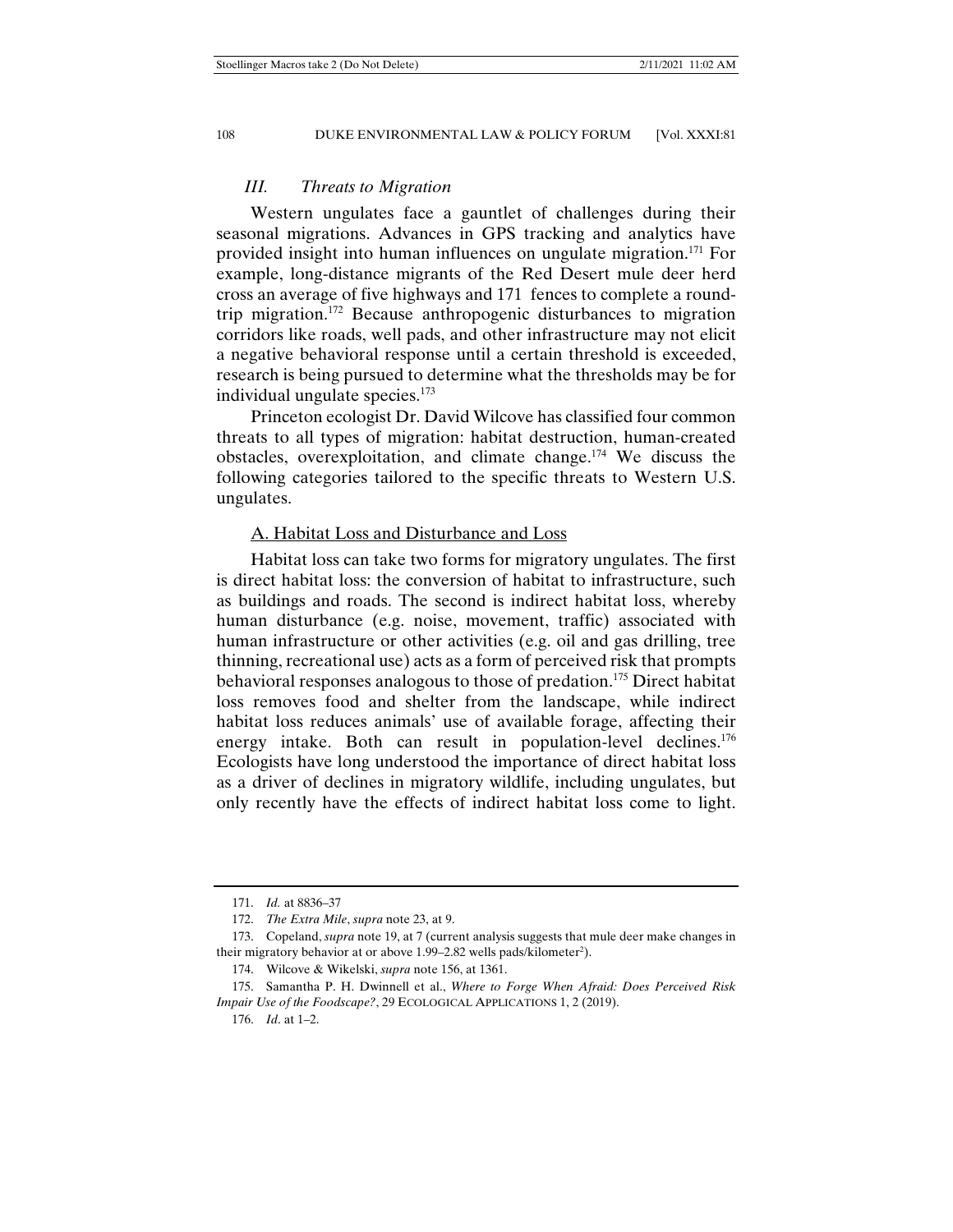Some of the clearest examples are for ungulates affected by energy development on public lands in the Western U.S.177

Indirect habitat loss is now known to affect migratory ungulates on both seasonal ranges and migration corridors. In one of the most rigorous, long-term studies of indirect habitat loss on wildlife, Hall Sawyer and colleagues showed that migratory mule deer avoided gas well pads and roads on their winter ranges—staying about 1 kilometer away from them all winter, on average—and this avoidance behavior was the most likely explanation for a 36 percent decline in population numbers and 45 percent decline in hunter harvest over about 15 years.<sup>178</sup> Researchers have also recently begun to better understand how energy development impacts ungulates on their migrations.<sup>179</sup>

A recent study by Wyckoff *et al.* looked at mule deer migrations before and during the development of a coal bed methane field in Wyoming's Atlantic Rim Project Area. Researchers found that while mule deer maintained their fidelity to migration routes, they coped with intense development by moving quickly through the area and reducing their use of stopover areas.<sup>180</sup> This is significant because as discussed earlier, during migration, mule deer spend 95 percent of their migration time in stopover areas<sup>181</sup> and rely upon the forage found here to replenish lost fat stores after leaving winter ranges.182 As a result of this study, we are able to make the conclusion that rapid expansion of energy infrastructure into previously intact habitats that support remaining migratory populations is likely to have negative effects on mule deer health.<sup>183</sup> An important contemporary research direction is to understand what levels or thresholds of development trigger such responses. Evidence from multiple mule deer populations in Wyoming suggests that use of corridors by migratory deer declines sharply when more than 3 percent of the habitat is disturbed as a result of energy  $d$ evelopment $184$ 

 <sup>177.</sup> Wyckoff et al., *supra* note 88, at 3–4.

 <sup>178.</sup> Hall Sawyer et al., *Mule Deer and Energy Development – Long-Term Trends of Habituation and Abundance*, 23 GLOB. CHANGE BIOLOGY 4521, 4527 (2017).

 <sup>179.</sup> KAUFFMAN ET AL., *supra* note 1, at 100.

 <sup>180.</sup> Wyckoff et al., *supra* note 88, at 7–8. In contrast, Wyckoff et al. found that impact from residential development on migrating mule deer less pronounced than energy development because the pace of residential development occurs more slowly near existing residential development. *Id.* at 9.

<sup>181</sup>*. Id*. at 2.

 <sup>182.</sup> *Id*.

 <sup>183.</sup> *Id.* at 10.

 <sup>184.</sup> Hall Sawyer et al., *Migratory Disturbance Thresholds with Mule Deer and Energy Development*, 84 J. WILDLIFE MGMT. 930, 934 (2020).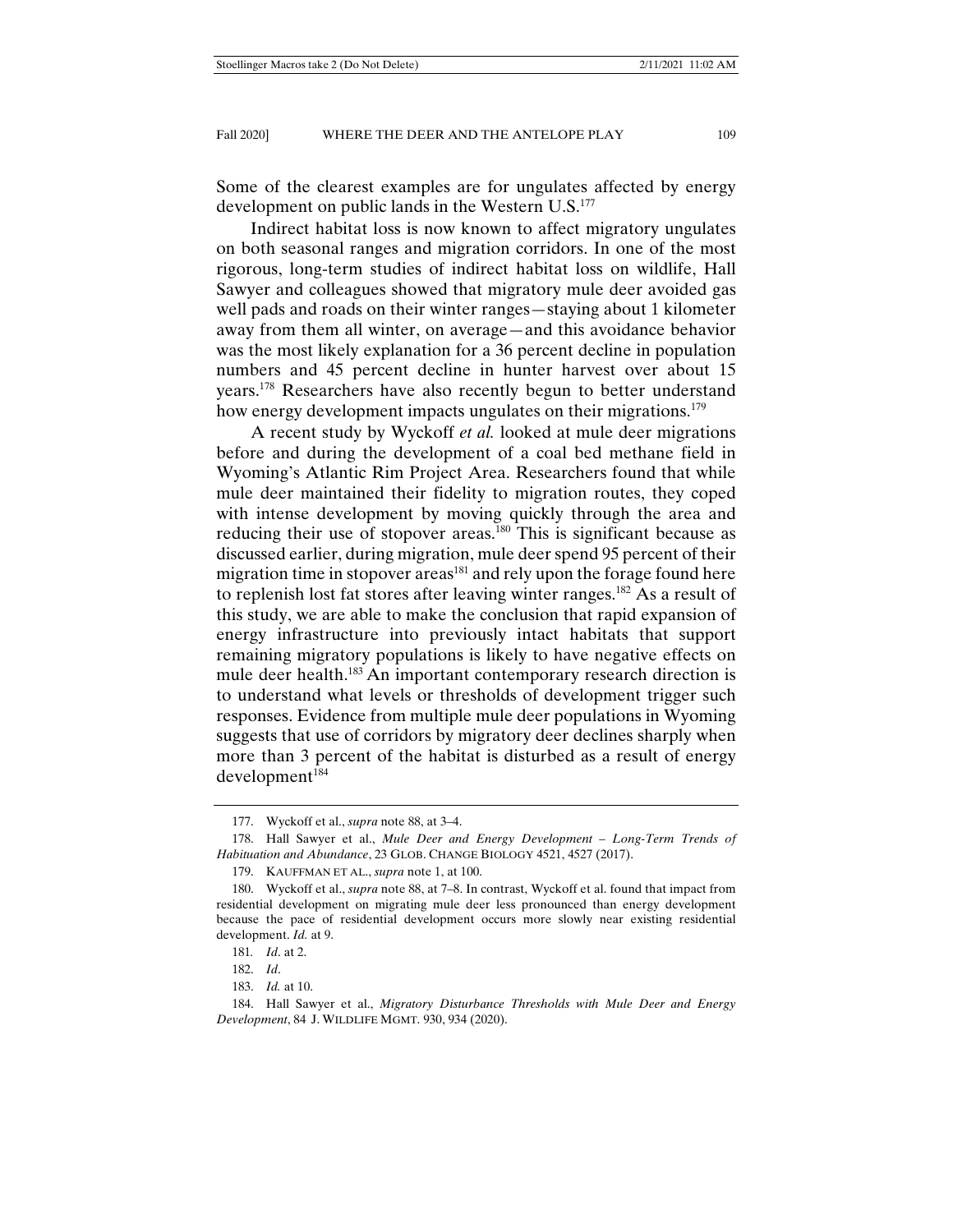## B. Human-Created Obstacles

Impermeable barriers, such as game-proof fencing, have obvious and detrimental effects to migrations, but researchers have also found that the influence of semi-permeable barriers, such as fences and infrastructure (roads, pipelines, etc..) associated with housing development and energy development, also have detrimental effects.<sup>185</sup> For example, it has been shown that ungulates avoid linear structures such as roads, seismic lines, and pipelines, while migrating between seasonal ranges.<sup>186</sup> While avoiding these linear structures, the animals move quickly through developed areas, potentially reducing their use of and benefits from the resources in those areas.<sup>187</sup>

Fencing is a particularly pervasive influence for migratory ungulates in the western U.S. A recent review by McInturff *et al.* conservatively estimates that the western U.S. contains about one million miles of fencing.<sup>188</sup> Fences impact ungulates in three ways: (1) ungulates choose not to cross the fence, which impedes movement; (2) ungulates spend time and energy looking for a place to cross a fence; and (3) when attempting to cross a fence, an ungulate may snare its legs in the fence wire, become entrapped, and die.189 One study found that juvenile ungulates are particularly vulnerable to fence entrapment, and they are perhaps as much as eight times more likely to be caught in a fence than an adult due to their smaller size and inexperience.190 Most ungulate fence mortalities, particularly in juveniles, are associated with woven fences as opposed barbwire fences.<sup>191</sup> Because mule deer typically cross more fences than other types of ungulates, they have a higher probability of getting caught in fences.<sup>192</sup> However, in one study of pronghorn and mule deer responses to fences in a Wyoming county with 6,000 kilometers of fencing, pronghorn were most acutely

 <sup>185.</sup> Wyckoff et al., *supra* note 88, at 10.

 <sup>186.</sup> *Id*.

 <sup>187.</sup> *Id*.

 <sup>188.</sup> Alex McInturff et al., *Fence Ecology: Frameworks for Understanding the Ecological Effects of Fences*, 70 BIOSCIENCE (forthcoming 2020),

https://academic.oup.com/bioscience/advance-article/doi/10.1093/biosci/biaa103/5908036.

 <sup>189.</sup> Justin L. Harrington & Michael R. Conover, *Characteristics of Ungulate Behavior and Mortality Associated with Wire Fences*, 34 WILDLIFE SOC'Y BULL. 1295, 1295–96 (2006).

 <sup>190.</sup> *Id*. at 1303.

 <sup>191.</sup> *Id*. at 1301. The authors note that woven fences with a single strand of barb wire on the top pose the greatest mortality risk because of the rigidity of the woven wire and the snagging ability of the barbed wire. *Id*.

<sup>192</sup>*. Id*. at 1302–03.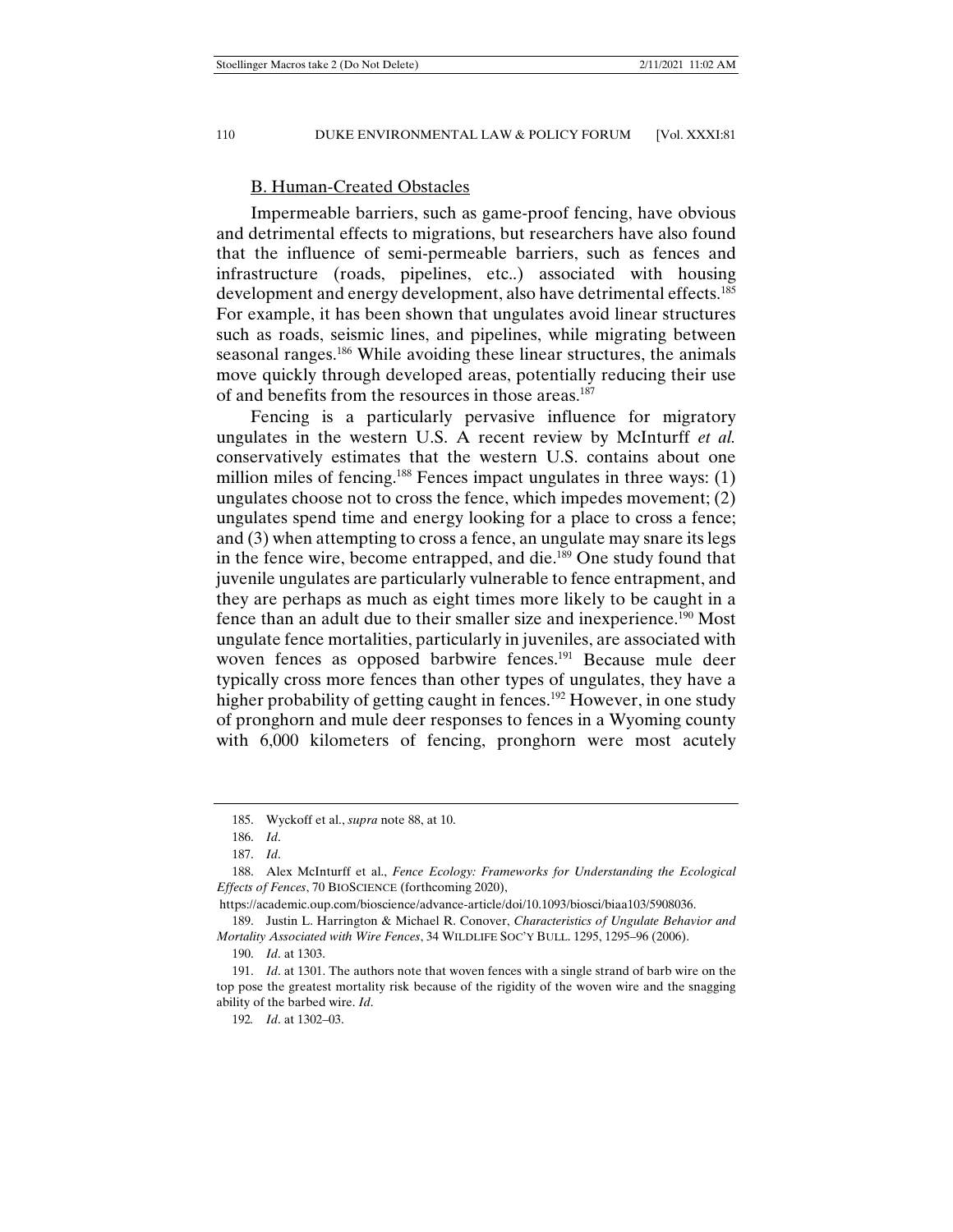affected.<sup>193</sup> In the study, pronghorn encountered fences about 250 times per year, and failed to cross in about 40 percent of these cases.194 Behavioral responses included bouncing away from fences, tracing back and forth along them, and becoming trapped within closed pasture.195

Roads pose another major human-created obstacle for migratory ungulates. When major roads bisect migration corridors, the effects can be dangerous for both animals and humans. In 2019, the Colorado Department of Transportation reported 5,595 animals were killed on Colorado roads, with ungulates, particularly deer, accounting for well over half of that total.<sup>196</sup> In Wyoming, collisions with wildlife are estimated to cost \$24–29 million annually in injuries to people and other damages, and another \$20–23 million in the loss of harvestable wildlife.<sup>197</sup>

As a result of the threat to both humans and ungulates, efforts are underway in many locations to create roadway overpasses and underpasses that allow for safe animal road crossings.

## C. Climate Change

The fact that migrating ungulates require a range of habitats, from summer to winter, may make them particularly vulnerable to the detrimental impacts of climate change.<sup>198</sup> Scientists have begun to look more closely at migrating ungulates and behavioral plasticity in response to changing environmental conditions to better understand how adaptable they may be to the impacts of climate change.<sup>199</sup> Ungulate migratory mobility suggests they might be able to track changes in the location of suitable environments as conditions shift.<sup>200</sup> However, migratory ungulates need to find suitable habitat throughout the entirety of their migration route, and seasonal habitats may be

 <sup>193.</sup> Wenjing Xu et al., *Barrier Behavior Analysis (BaBA) Reveals Extensive Effects of Fencing on Wide-Ranging Animals*, J. APPLIED ECOLOGY (forthcoming 2020).

 <sup>194.</sup> *Id*.

 <sup>195.</sup> *Id*.

 <sup>196.</sup> COLO. DEP'T OF TRANS., 2019 ROADKILL DATA REPORT (2019),

https://www.codot.gov/programs/environmental/wildlife/data/annual-roadkill-reports/raodkilldata-2019.pdf.

 <sup>197.</sup> CORINIA RIGINOS ET AL., PLANNING-SUPPORT FOR MITIGATION OF WILDLIFE-VEHICLE COLLISIONS AND HIGHWAY IMPACTS ON MIGRATION ROUTES IN WYOMING 3 (2016), https://rosap.ntl.bts.gov/view/dot/34185.

 <sup>198.</sup> Robert A. Robinson et al., *Traveling Through A Warming World: Climate Change and Migratory Species*, 7 ENDANGERED SPECIES RSCH. 87, 88 (2009).

 <sup>199.</sup> *Migratory Plasticity*, *supra* note 126, at 451.

 <sup>200.</sup> Robinson et al., *supra* note 198, at 88.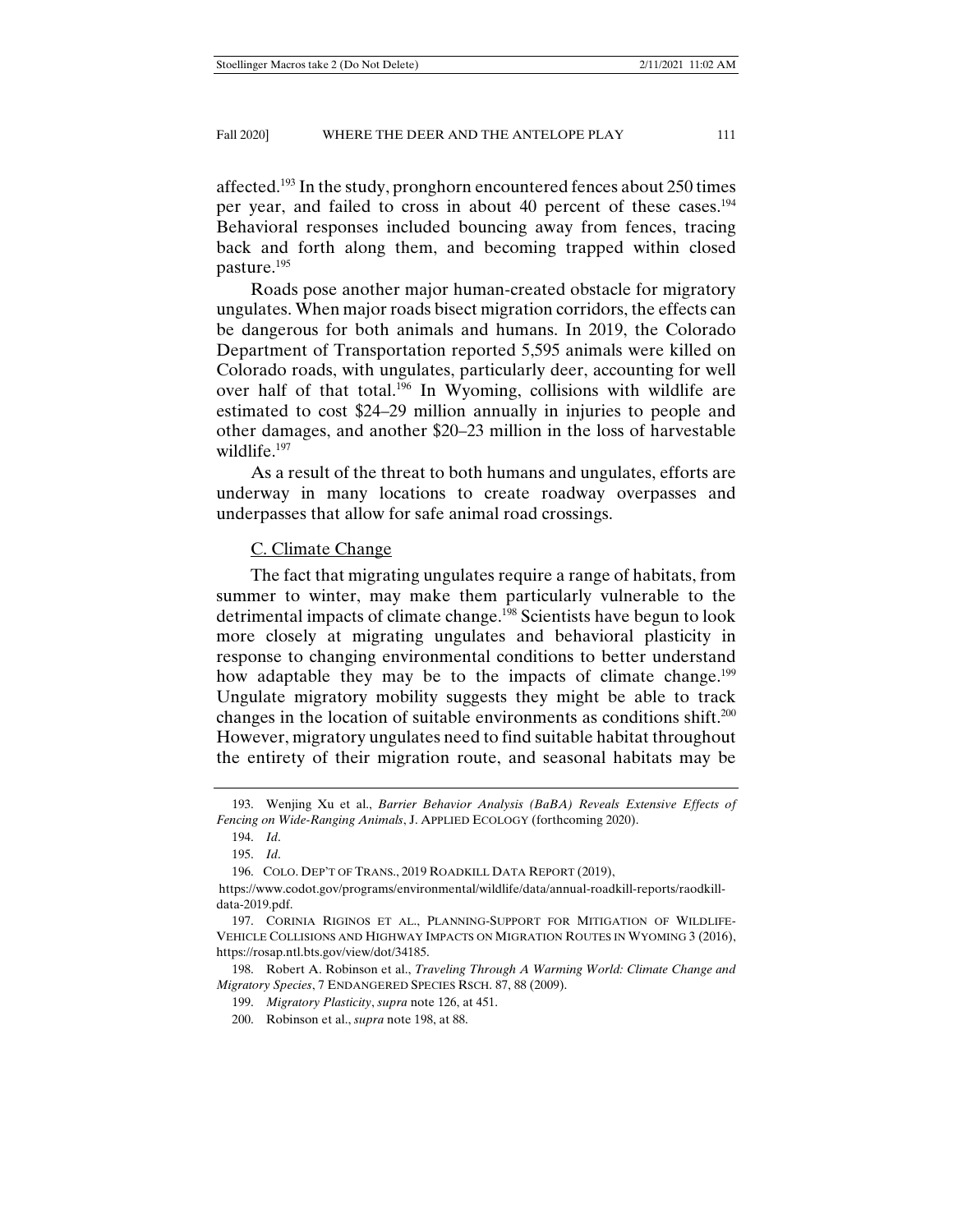affected by climate change in different ways, particularly high-altitude summer ranges.<sup>201</sup>

Studies in the Greater Yellowstone Ecosystem have recently considered the influence of climate change on migratory elk.202 One study explored the effects of a severe drought and hot summer temperatures – shifts that are consistent with predictions for climate change in the region – on the reproduction of elk in the partially migratory Clarks Fork herd.<sup>203</sup> Whereas 90 percent of female elk usually become pregnant each year in a typical herd, the study documented a 68 percent pregnancy rate in the migratory portion of the Clarks Fork herd.204 The authors found evidence that this low pregnancy rate may have resulted from a shorter "green up" in the high-elevation summer ranges of migratory elk.<sup>205</sup> Another study by ecologist Dr. Gregory Rickbeil *et al.* explored the timing of elk migrations in response to changing climatic conditions in the Greater Yellowstone Ecosystem from 2001 to 2017.<sup>206</sup> Rickbeil's analysis revealed that elk adjusted their migration timing to match changing environmental conditions, including earlier snow melt, earlier spring green-up, and changes in snow accumulation.<sup>207</sup> The researchers concluded that migrating elk demonstrate significant behavioral plasticity and may be able to maintain their access to high-quality forage even under climate change.<sup>208</sup> These two studies together suggest that if climate change reduces the duration of the green-up, migratory ungulates like elk may suffer, but if climate change only alters the timing of the green-up without changing its duration, they may be able to adjust.

Mule deer may be less adaptable to the impacts of climate change because they demonstrate less behavioral plasticity and greater migration route fidelity compared to other migratory ungulates.<sup>209</sup> Dr. Ellen Aikens *et al.* found that ongoing drought induced by climate change is predicted to speed up the progression of the spring green-up,

 <sup>201.</sup> *Id*.

 <sup>202.</sup> *Shifting Patterns*, *supra* note 73, at 1245; Rickbeil, *supra* note 57, at 2369.

 <sup>203.</sup> *Shifting Patterns*, *supra* note 73, at 1246.

<sup>204</sup>*. Id*. at 1249.

 <sup>205.</sup> *Id.* at 1251–52.

 <sup>206.</sup> Rickbeil, *supra* note 57, at 2369.

 <sup>207.</sup> *Id*. at 2376.

 <sup>208.</sup> *Id*.

 <sup>209.</sup> *Migratory Plasticity*, *supra* note 126, at 457.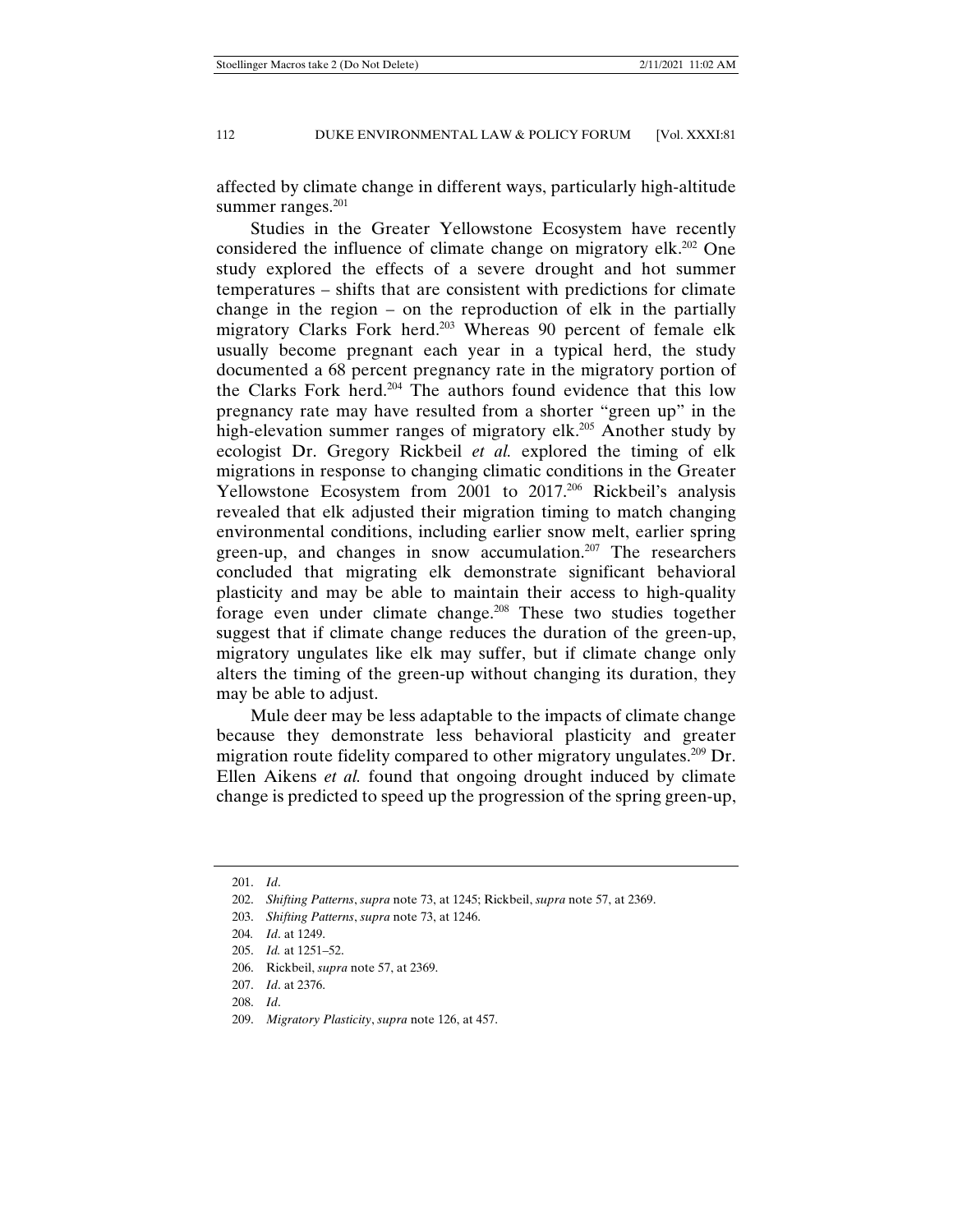decreasing the benefits of green-wave surfing for mule deer.<sup>210</sup> As climate change continues to alter Western landscapes, it can be expected that mule deer may suffer more than elk.<sup>211</sup> This implies conservation efforts that minimize barriers to movement, and reduce habitat fragmentation, are likely needed to ensure that mule deer in particular can successfully adapt to a changing climate.<sup>212</sup>

Changes in ungulate migration timing and/or routes because of climate change may also pose other environmental, economic, or social consequences. As the climate in the West warms, resulting in less snowfall in some areas, ungulates will likely spend prolonged periods of time on their summer ranges.213 The resulting impacts from this shift in timing may include: predator-prey dynamics, carnivore-livestock conflicts,<sup>214</sup> disease ecology,<sup>215</sup> and harvest management.<sup>216</sup> Adjustments in human adaptation to changing climatic conditions, such as adjusting land use, resource management, or exploitation patterns, may also have future significant effects on migrating species and their habitats.<sup>217</sup>

While traditional migratory species conservation measures have focused on the management of specific protected areas, as species respond and adapt to climate change by altering their routes and range, those initially protected areas may no longer be relevant.218 It will be important to continue to (1) study migration route usage; (2) identify shifts away from currently used routes; (3) adaptively manage and

218. *Id.* at 94.

 <sup>210.</sup> Ellen O. Aikens et al., *Drought Reshuffles Plant Phenology and Reduces Foraging Benefits of Green-Wave Surfing for a Migratory Ungulate*, 26 GLOB. CHANGE BIOLOGY 4215, 4222 (2020).

 <sup>211.</sup> *Migratory Plasticity*, *supra* note 126, at 457*.* 

 <sup>212.</sup> Aikens et al., *supra* note 210, at 4222–23.

 <sup>213.</sup> *Id*.

 <sup>214.</sup> Rickbeil*, supra* note 57, at 2378. Wolf depredation on cattle has a correlation to elk migration timing as wolves tend to turn to cattle as a prey source after elk migrate off winter ranges. *Id*. Scientists suspect that migration timing alterations as a result of climate change may result in an increase in wolf depredation on cattle. *Id.*

 <sup>215.</sup> *Id.* The spread of brucellosis is of particular concern. Brucellosis is a zoonotic disease that is transmitted from elk to cattle. *Id.* The transmission rate of the disease depends upon the amount of time cattle comingle with elk in the late winter and early spring and changing elk migration timing will have an impact on this dynamic, perhaps for the better. *Id*.

 <sup>216.</sup> *Id*. Hunting seasons are often timed to promote the harvest of resident elk and to avoid the harvest of migratory elk (or at least to maintain a target ratio of migrant: non-migrant). *Id*. Changes in migration timings could certainly affect this management objective. *Id*.

 <sup>217.</sup> Robinson, *supra* note 198, at 95.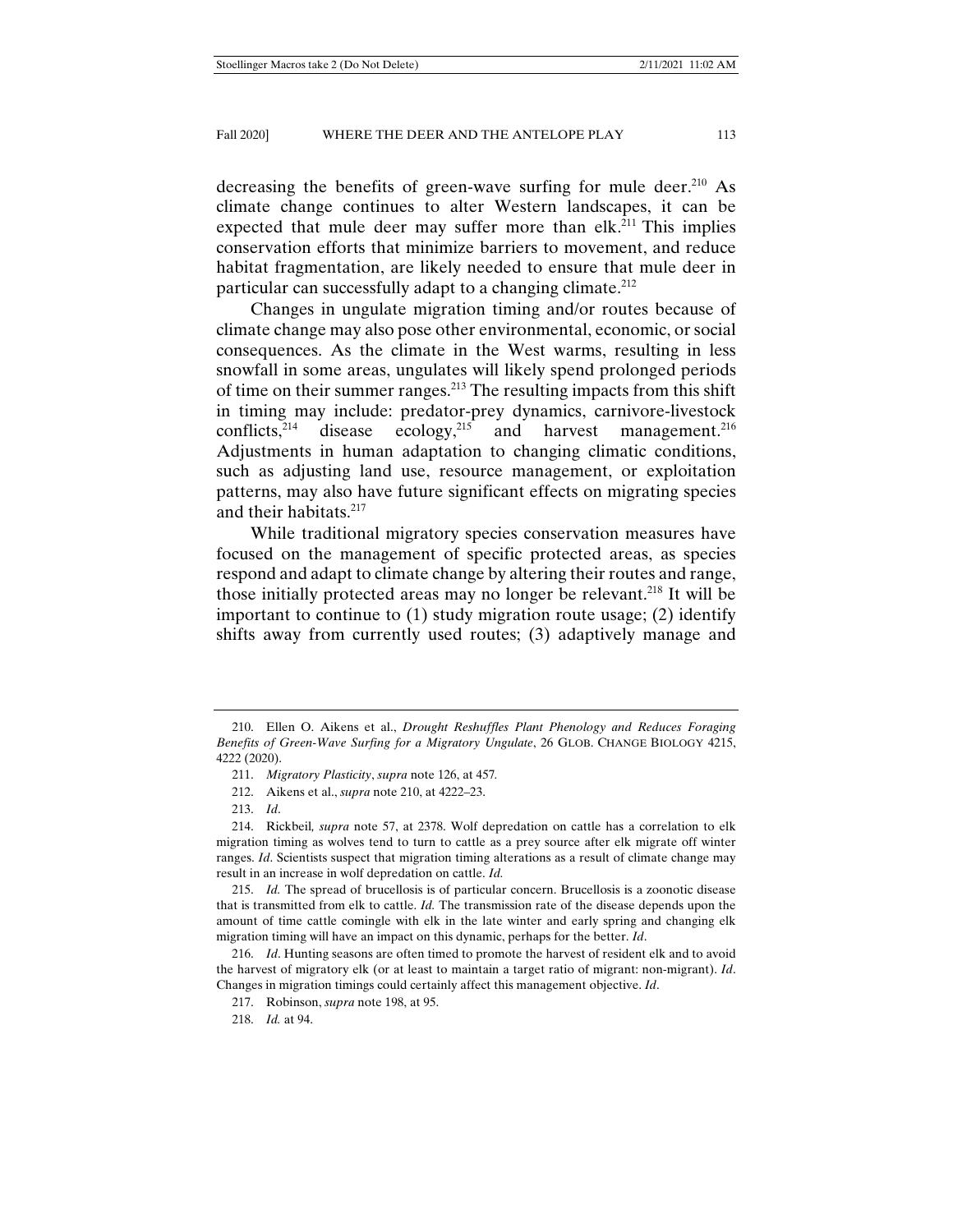conserve future key forage areas; and (4) remove the restrictions on sites that are no longer being used.<sup>219</sup>

## ECONOMIC PRINCIPLES THAT APPLY TO CONSERVING MIGRATIONS

In thinking about the conservation of Western ungulate migrations, it is important to understand human actions and drivers of migratory species value and conservation action. Far broader than just adding up the financial costs and benefits, economic analysis brings people and institutions alongside ecological considerations to inform choices about cost-effective conservation policy. Economic analysis of species conservation, spatial configuration of habitat conservation, and spatial bio-economic conditions, together with environmental federalism provide a comprehensive framework to best establish conservation policy for migratory species.

## *I. How Does Economics Inform Species Conservation?*

Conservation of species creates value to society through both people's use of species—such as hunting—and people's non-use of species—such as knowing that a species or biodiversity exist. Species conservation has a public good characteristic because it is both nonrival—one person's recreational viewing of the species does not diminish someone else's viewing value—and non-excludable—it is prohibitively expensive to exclude people from capturing value from species conservation. As with all public goods, the market by itself provides too little species conservation compared to overall societal value, which implies that government institutions have a role to play in conserving species for societal wellbeing. Government actions include direct land ownership, direct management of species, regulations that define species conservation actions for private, state, and federal land, and policies to provide incentives for species conservation on private lands. Economics can define cost-effective policies to generate socially preferred levels of public goods. In terms of conserving migratory species, economics can also help define the nature of the coordination that landowners and policymakers confront when thinking about creating cost-effective migration routes across space and time.

Species conservation policy must reflect the interactions of people and species. Forming policies that focus only on natural science can lead to costly inefficiencies. Similarly, forming human-centered policies can lead to unexpected and undesired conservation losses.

219*. Id*.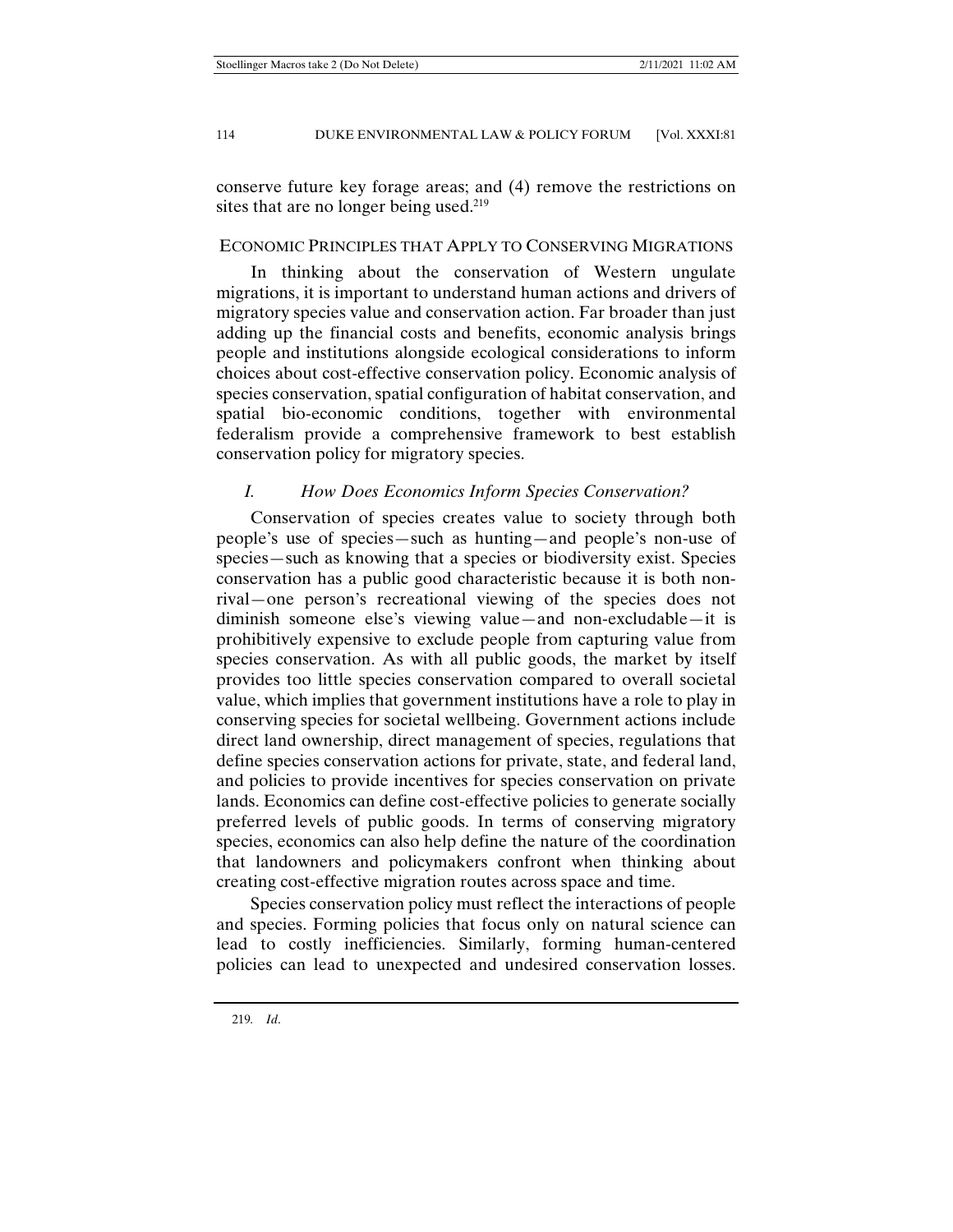Economics matters for species conservation in at least three ways.<sup>220</sup> First, economics identifies how peoples' actions, strategic and otherwise, contribute to determining the risks and threats faced by species.<sup>221</sup> Second, economics measures the opportunity cost of protecting species.222 Third, people respond to economic incentives, and their response can contribute to species conservation.<sup>223</sup> Overall, economics provides a framework that integrates human and species behavior, which provides a platform for developing conservation policy that reflects species, people, and their strategic interactions.

Economic analysis informs species conservation policy in many ways, including measuring non-market values of species and habitats, analyzing private incentives for species conservation, leveraging private-public interactions, considering negative and positive externalities, and defining coordination strategies. Economic analysis of species conservation over time considers the role of forthcoming information and uncertainty in making conservation policy that reflects the possibility of irreversible losses from species extinctions or habitat destruction.224 Within economics, the reserve site selection (RSS) literature places an emphasis on identifying locations for establishing protected areas by considering the maximum number of species that can be conserved for a given budget, or the least cost way of conserving a target number of species; finding that more species are conserved per dollar when land costs are considered in the site selection process.225 Within RSS, the concept of "complementarity" considers that the species conservation value of a particular unit of land being considered for conservation depends on the species conservation value/characteristics of all of the other conserved sites.<sup>226</sup> This complementarity implies that decisions regarding species conservation must occur at a landscape scale rather than at a per-parcel scale. $227$ Ecologists also emphasize the role of the spatial configuration of

226. *Id.*

227. *Id.*

 <sup>220.</sup> Shogren et al., *supra* note 35, at 1257.

 <sup>221.</sup> *Id*.

 <sup>222.</sup> *Id*.

 <sup>223.</sup> *Id*.

 <sup>224.</sup> *See generally* Heidi J. Albers, *Modeling Ecological Constraints on Tropical Forest Management: Spatial Interdependence, Irreversibility and Uncertainty*, 30 J. ENV'T ECON. & MGMT. 73, 73 (1996) [hereinafter *Modeling Constraints*]; Heidi J. Albers et al., *Valuation of Tropical Forests: Implications of Uncertainty and Irreversibility*, 8 ENV'T & RES. ECON. 39, 39 (1996); Heidi J. Albers & Michael J. Goldbach, *Irreversible Ecosystem Change, Species Competition, and Shifting Cultivation*, 22 RES. & ENERGY ECON. 261, 261 (2000).

 <sup>225.</sup> Amy Ando et al., *supra* note 38, at 2126–28.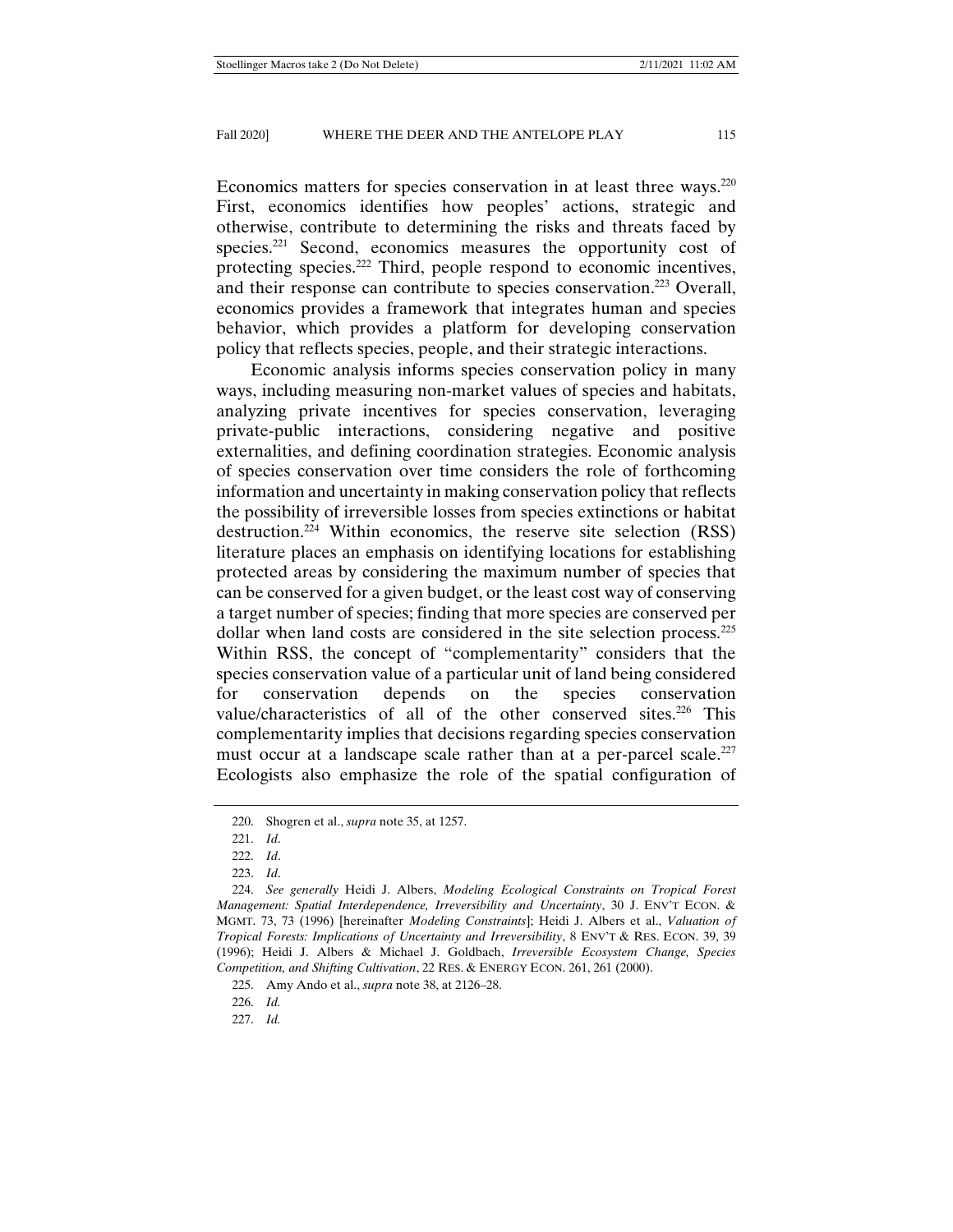conserved land in protecting species. Integrating these two disciplines into economic-ecologic analyses has resulted in examinations of the compactness and fragmentation of conserved habitat and land networks; positive externalities and minimum habitat size; and spatial tradeoffs between development and matrix and core habitats.228 Additionally, economic policies such as agglomeration bonuses and habitat leases provide incentives for private conservation that generate public goods across the world.

## *II. Economic Goals of Migratory Species Conservation*

Relevant to migratory species conservation, economic analysis can be used to define the socially preferred level of species and habitat conservation based on coordinated efforts, which can be based on a goal to maximize net social benefits or achieve a population size for least cost.

To achieve a conservation goal based on maximizing the net social benefits, economic analysis considers all values from the proposed conservation action, including ecosystem services as well as "existence values" (value of knowing a species exists or even value in knowing long-distance migrations continue to occur) that have no market exchange value and therefore require the development of economic valuation be considered in the analysis.<sup>229</sup> In addition to considering all market and non-market benefits, such analysis recognizes the values wherever they occur. That implies that someone living far from a species who never views that species still derives an existence value that must be included in the calculation of the maximum net social benefits.

In other situations, a policy's goal may not center on maximizing net social benefits, instead it may center on other goals including specific population size for a species or a level of species persistence. In that case, economic tools can identify the least cost manner of achieving that goal, while still considering all market and non-market costs.230 This cost effectiveness analysis increases the efficiency of achieving a conservation goal, even when that goal is not set to reflect the point of maximum net social benefits.

For goals of maximizing net social benefits or of cost-effectively achieving conservation, budget constraints can pose complications.

 <sup>228.</sup> *Modeling Constraints*, *supra* note 224, at 73; Hayri Önal et al., *Optimal Design of Compact and Functionally Contiguous Conservation Management Areas*, 251 EUR. J. OPERATIONAL RSCH. 957, 957–68 (2016).

 <sup>229.</sup> *Id.*

 <sup>230.</sup> *Id.*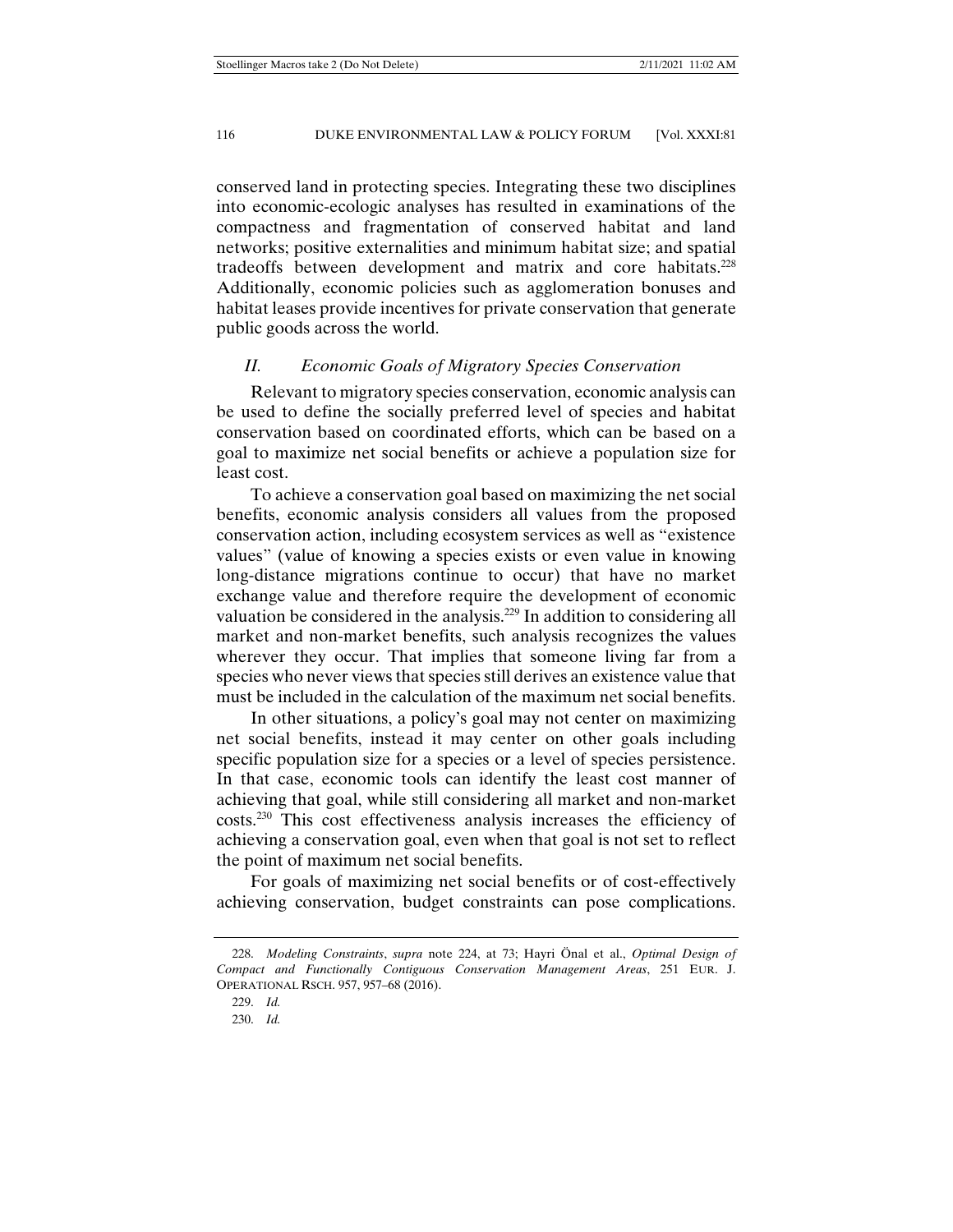Although all market and non-market values should be considered in conservation policy analysis, values accrue in a dispersed fashion and are not captured in financial resources that can be used by a land manager.<sup>231</sup> For example, although a fee to enter an open space produces income for managers, not all values from that open space are captured, including recreation values above the fee and ecosystem services produced by the open space.<sup>232</sup> Many costs of managing that open space, however, must be covered with cash itself.233 The cash budget of a manager forms an additional constraint toward the pursuit of a conservation goal.234 In addition, the need to capture value as cash can influence the policies managers pursue to achieve a conservation goal, such as implementing entry fees or hunting license fees.235 Due to the inability to capture all values as income, governments impose taxes to generate funding to cover the costs of achieving the desired level of non-market conservation values created by protected migratory habitat.<sup>236</sup> Governments can provide agencies and managers with some of that tax revenue to provide a budget for conservation activities on the targeted migratory routes or habitats. For example, revenue generated from state taxes is provided to wildlife management agencies to conserve the non-game species such as prairie dogs and non-game birds that do not receive much public attention but play key roles in ecosystem health needed for effective migration.<sup>237</sup>

Economic analysis identifies and evaluates tradeoffs that policymakers can use to make decisions rather than imposing mandates for a particular outcome. For example, as previously discussed, some migratory species may irreversibly lose the knowledge required to migrate successfully under some circumstances. In the presence of such

 <sup>231.</sup> *Id.* 

 <sup>232.</sup> *See* Amy W. Ando & Payal Shah, *Demand-Side Factors in Optimal Land Conservation*, RES. & ENERGY ECON. 203, 203 (2010) (discussing balancing conservation needs with a decline in people's willingness to pay for conservation the further the conservation area is from them); Sara Kaffashi et al., *Exploring Visitors' Willingness to Pay to Generate Revenues for Managing National Elephant Conservation Center in Malaysia*, 56 FOREST POL'Y ECON. 9, 9 (2015) (discussing how visitor's willingness to pay entry fees is related to the experience provided to them by the conservation area, among other factors); Pallab Mozumder et al., *Lease and Fee Hunting on Private Lands in the U.S.: A Review of The Economic and Legal Issues*, 12 HUM. DIMENSIONS WILDLIFE 1 (2007).

 <sup>233.</sup> *Id*.

 <sup>234.</sup> *Id*.

 <sup>235.</sup> *Id.* 

 <sup>236.</sup> *Id*.

 <sup>237.</sup> Bruce A. Stein et al., *Reversing America's Wildlife Crisis: Securing The Future of Our Fish and Wildlife*, NAT'L WILDLIFE FED'N 1, 9 (2018).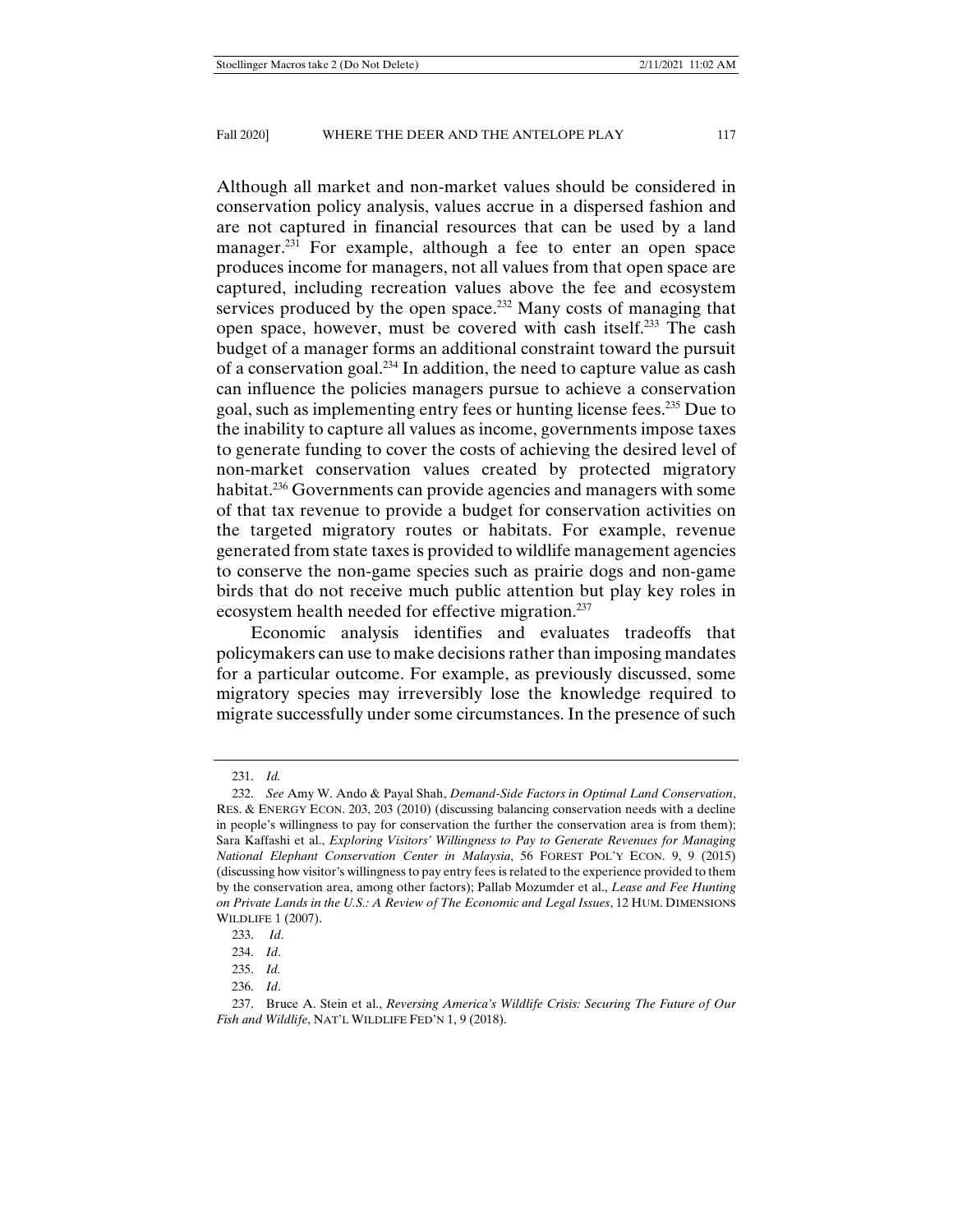irreversibility, economic policy analysis can determine the amount of precaution—rather than mandating a particular level of precaution or mandating the banning of an action that could produce an irreversible outcome—when facing such irreversibility.238 Economics frames migratory risk management as a balance of the costs and benefits of alternative risk reduction strategies.

### *III. Economics of Spatial Coordination*

Although maximizing net social benefits from conservation is a societal goal, achieving it means that some groups or locations bear costs while others enjoy the benefits. In a migratory species example, conservation activities on private lands to conserve elk migrations may impose costs on those landowners while the benefits of conservation accrue to visitors to the region who view the elk.<sup>239</sup> In economics, a conservation policy is "Pareto-improving" if all individuals who incur net costs can be compensated to make them neutral while other individuals capture net benefits.<sup>240</sup>

In ungulate migrations, a spatial mismatch of costs and benefits may arise. Migratory species might damage resources in one area but provide important ecosystem services in others.241 Addressing this spatial mismatch requires "spatial subsidies," which are payments to people or locations that incur damage costs from public agencies or people located in areas that receive benefits.242 Spatial subsidies are used in the monarch butterfly migration to ensure sufficient incentives across the landscape by calculating costs associated with overwintering in Mexico and summering/breeding in the U.S. and Canada.243

242. Parkhurst, *supra* note 41, at 305–21.

 <sup>238.</sup> *See generally* Kenneth J. Arrow & Anthony C. Fisher, *Environmental Preservation, Uncertainty, and Irreversibility*, 88 Q. J. ECON. 312 (1974) (exploring the implications of uncertainty surrounding environmental costs of economic activities); *Modeling Constraints*, *supra* note 227, at 74.

 <sup>239.</sup> HANLEY ET AL., *supra* note 36.

<sup>240</sup>*. Id*.

 <sup>241.</sup> Kenneth J. Bagstad et al., *Ecosystem Service Flows From a Migratory Species: Spatial Subsidies of the Northern Pintail,* 48 AMBIO 61, 61–62 (2019); Darius J. Semmens et al., *Accounting for the Ecosystem Services of Migration Support and Spatial Subsidies,* 70 ECOLOGICAL ECON. 2236, 2236 (2011).

 <sup>243.</sup> *See* Matthias Schroter et al., *Assessing Nature's Contribution to People*, 359 SCI. 270, 270–71 (2018) (discussing various beneficial contributions from nature); Michelle A. Haefele et al., *Willingness to Pay for Conservation of Transborder Migratory Species: A Case Study of the Mexican Free-Tailed Bat in the United States and Mexico*, 66 ENV'T MGMT. 229, 230 (2018); Darius Semmens et al., *Quantifying Ecosystem Service Flows at Multiple Scales Across the Range of Long-Distance Migratory Species*, 31 ECOSYSTEM MGMT. 255, 259 (2018); Michelle A. Haefele et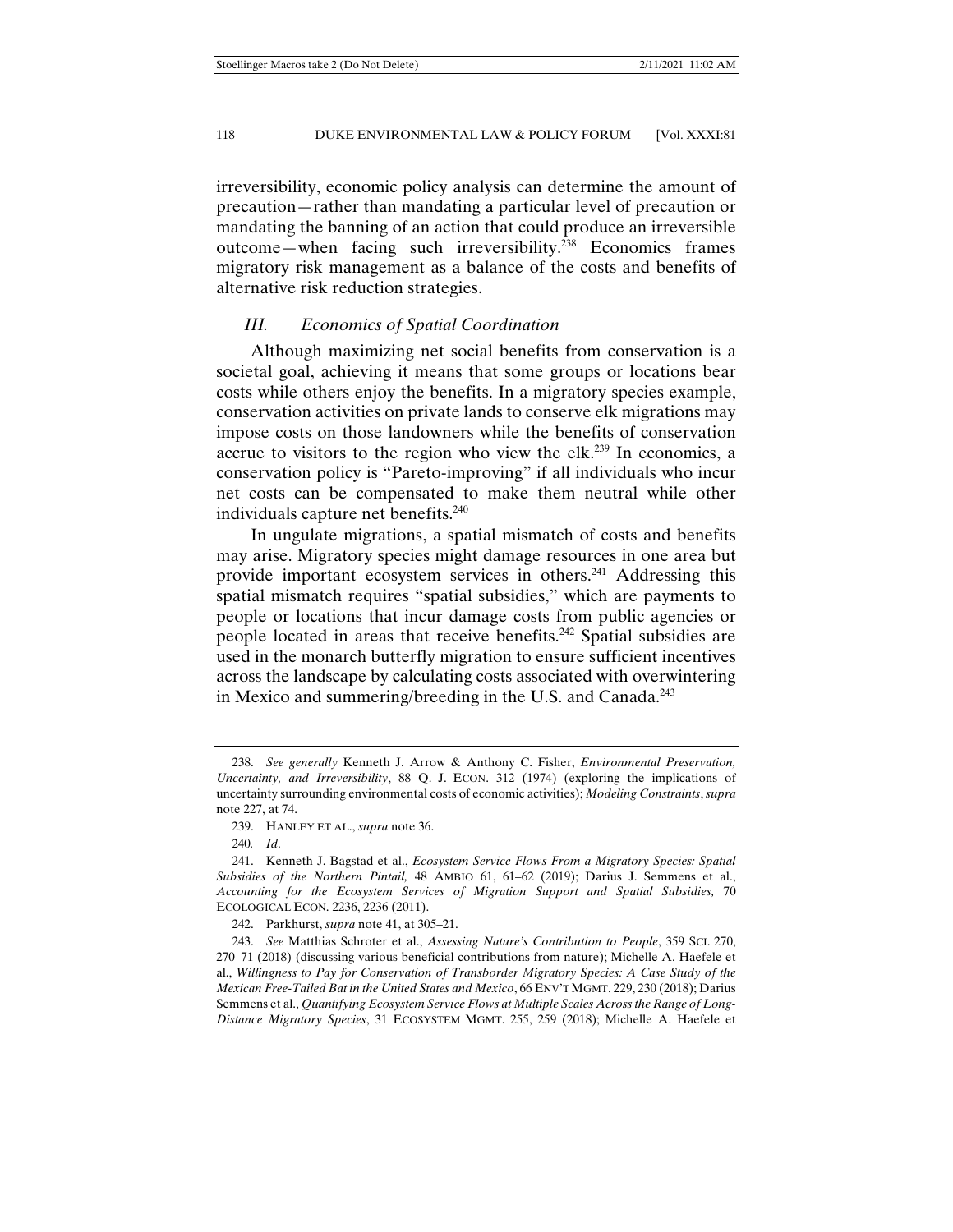### *IV. Hierarchies of Management*

The provision of most public goods occurs through the actions of many actors and organizations, ranging from federal government agencies to state and local agencies to individual landowners.244 The total level of conservation of public goods provided results from an aggregation across all of these conservation actors.<sup>245</sup> With species conservation and some ecosystem services, the value generated by an agency in one location is a function of the values created elsewhere.<sup>246</sup> For example, if one state provides enough conservation to effectively protect a particular species, the value of further conservation actions in another state may not be high because the first state's actions reduce the need for conservation elsewhere. If each state considers only protections within their jurisdictions, the states inefficiently duplicate each other's efforts, which may produce lower overall levels of conservation than if the states had coordinated their actions. In the case of migratory ungulates, the need for coordination of conservation activities is even higher.<sup>247</sup> Uncoordinated conservation of two states can produce local seasonal habitat conservation benefits, but coordinated conservation produces broader, annual habitat conservation benefits. 248 For example, if states do not coordinate conservation, migratory species may face barriers between the two states' conservation areas that limit benefits of conservation because the species can't access the conserved area. Coordinated conservation considers the entire migratory route in making state-based decisions. In practice, different conservation organizations or actors consider and

al., *Multi-Country Willingness to Pay for Transborder Migratory Species Conservation: A Case Study of Northern Pintails*, 157 ECOLOGICAL ECON. 321, 322 (2019).

 <sup>244.</sup> Heidi J. Albers & Amy W. Ando, *Could State-Level Variation in the Number of Land Trusts Make Economic Sense?*, 79 LAND ECON. 311, 311 (2003).

 <sup>245.</sup> *Id.*

 <sup>246.</sup> *Id.* at 313–14.

 <sup>247.</sup> *Id.* at 322.

 <sup>248.</sup> *Id.* at 313–14 (considering the efficient "industry structure" of private land conservation trusts that reflects that "the production of some level of conservation benefits . . . is not a simple function of the quantity of land measured in total acres. Rather, it is a function of which particular pieces of land have been conserved" and that "because conserved parcels create 'spillover' benefits when appropriately paired, the production of conservation benefits is a function of bundles of land parcels rather than of the sum of benefits from individual parcels." They find that states that have ecosystem services that require spatial patterns of conservation produce those services with a smaller number of land trusts who coordinate across localities.).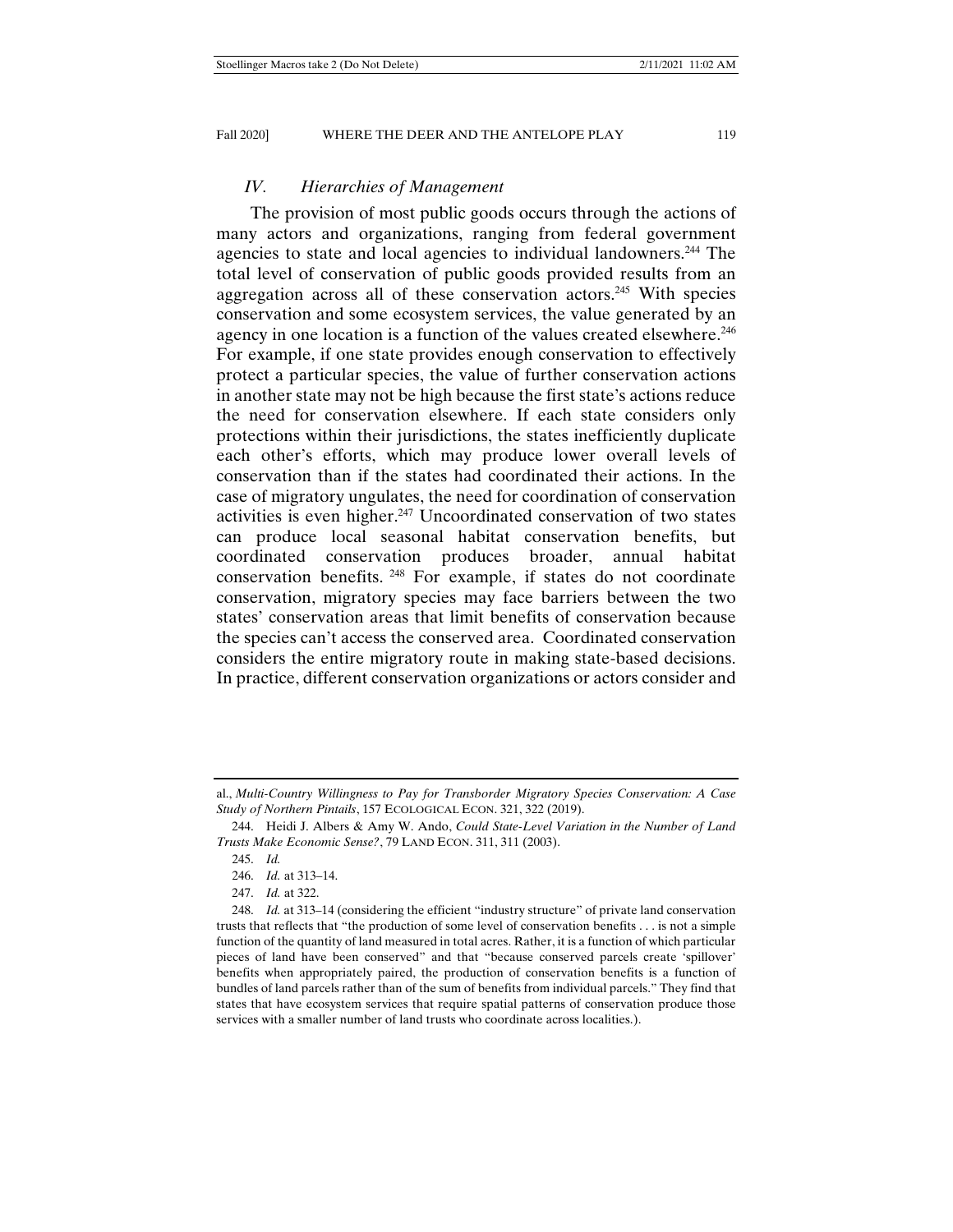operate over different scales, sometimes internalizing the coordination costs and sometimes reacting to other actors' decisions.249

From this perspective, a conservation agency with the level of jurisdiction that considers the full migration route could be an appropriate level of management because of an ability to coordinate across all relevant actors and locations.250 In contrast, local authorities may have more on-the-ground knowledge about both ecological and socioeconomic factors of specific geographies that influence the effective implementation of conservation policy. In practice, conservation decision-making occurs in a nested hierarchy with each level having different types of information, budget constraints, policy tools, and potentially different conservation goals.251

The economics of environmental federalism literature addresses questions of the efficient level of governmental management for ecosystem services, with particular emphasis on air pollution.252 In the U.S., regulatory authority has oscillated between periods of relatively greater centralized and decentralized control.<sup>253</sup> In general, local

 251. *See Working Group: Hierarchies in Conservation,* NAT'L INST. FOR MATHEMATICAL & BIOLOGICAL SYNTHESIS, http://www.nimbios.org/workinggroups/WG\_conservation (last visited Sept. 21, 2020) (identifying hierarchies and challenges to decision-making in conservation).

 <sup>249.</sup> *See* Heidi J. Albers et al., *Patterns of Multi-Agent Land Conservation: Crowding In/Out, Agglomeration and Policy*, 30 RES. & ENERGY ECON. 492, 492 (2008) [hereinafter *Crowding In/Out*] (exploring the "impact of public conservation and public policy on the quantity and configuration of private land conservation . . . [and] showing how land conservation agents might interact strategically in space depending on preferences."); Heidi J. Albers et al., *A Spatial-Econometric Analysis of Attraction and Repulsion of Private Conservation by Public Reserves*, 56 J. ENV'T ECON. & MGMT. 33, 33–45 (2008) [hereinafter *Spatial-Econometric*] (performing data analysis to determine how conservation organizations' decisions interact in three states with different spatial ecosystem service benefit functions and requirements for coordination across space).

 <sup>250.</sup> *See* Albers & Ando, *supra* note 244, at 312 (emphasizing the need for conservation groups to coordinate and determine relative need).

 <sup>251.</sup> Taking advantage of the short period of time in which migratory birds use particular areas as stopovers, The Nature Conservancy's BirdReturns program uses annual rental payments to northern California rice farmers to flood their fields for longer periods to create "pop up" wetland habitat for migratory waterbirds. Statistical models of associations between waterbird abundances and habitat conditions are combined with predictions of the spatial distribution of naturally flooded areas to identify rice fields where additional water applications would yield the highest biological return in each season. An auction mechanism is used to enroll farmers with high value fields into the program each year to improve cost-effectiveness. Gregory H. Golet et al., *Using Ricelands to Provide Temporary Shorebird Habitat During Migration,* 28 ECOLOGICAL APPLICATIONS 409, 409–26 (2018).

 <sup>252.</sup> Wallace E. Oates, *A Reconsideration of Environmental Federalism*, (Resources for the Future, Working Paper 01–54).

 <sup>253.</sup> *See* E. Donald Elliott et al., *Toward a Theory of Statutory Evolution: The Federalization of Environmental Law*, 1 J.L. ECON. & ORG. 313, 326–35 (1985) (tracking the evolution of environmental lawmaking between federal and state entities).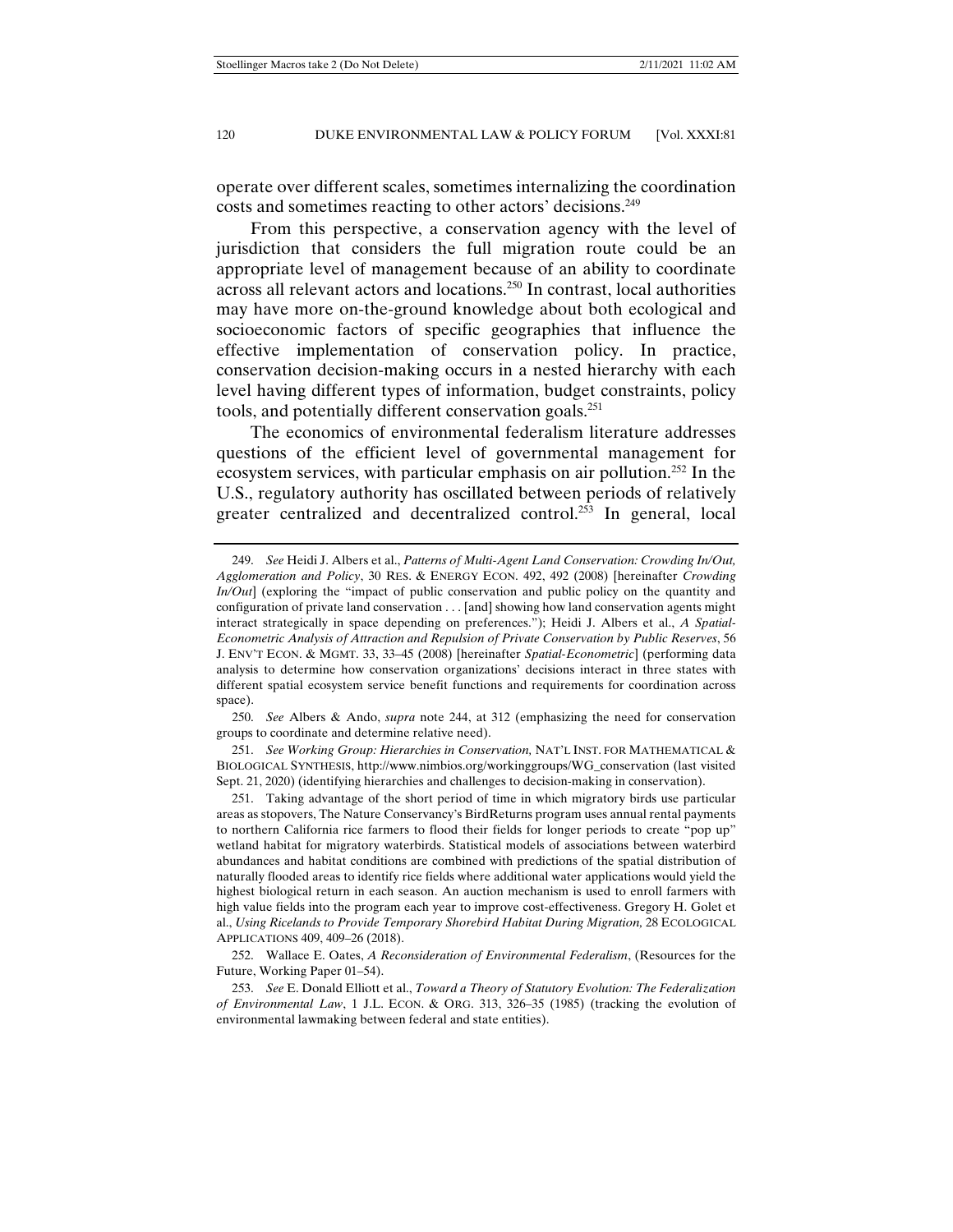regulatory authority for providing local public goods is thought to be more efficient due to interjurisdictional competition and better information about the cost of public good provision and local preferences.254 However, in the case of air quality as a public good and air pollution as a negative externality, it raises two reasons as to why it may be socially undesirable to leave the authority for pollution control exclusively to state and local governments. First, local governments have no incentives to consider the impact of pollution created in their jurisdiction that causes damage in other jurisdictions, which leads to less pollution control than is socially preferred at a larger scale.<sup>255</sup> Federal governments, in contrast, have a mandate to consider environmental damage (and benefits) that accrue to any citizen, regardless of their location.256 Second, states may lower environmental standards to secure a competitive advantage for polluting firms located in their state, creating a pollution control level desirable at a regional or federal scale.257

Oates and Schwab find that decentralized environmental authority can lead to efficient outcomes, provided individuals and capital are mobile across jurisdictions, there is a large number of jurisdictions, there are no interjurisdictional externalities, and governments maximize the social welfare in their jurisdiction.258 Violation of these conditions—such as pollution crossing jurisdictional boundaries—can lead to decentralized environmental policies that are too lax or too stringent.<sup>259</sup> The efficiency of decentralized environmental regulation also hinges on strategic interactions between local governments and asymmetric information.260 Oates succinctly summarizes the tradeoffs highlighted

 258. Wallace Oates & Robert M. Schwab, *Economic Competition Among Jurisdictions: Efficiency Enhancing or Distortion Inducing?*, 35 J. PUB. ECON. 333, 335 (1988).

 <sup>254.</sup> Bouwe R. Dijkstra & Per G. Fredricksson, *Regulatory Environmental Federalism*, 2 ANN. REVIEW RES. ECON. 319, 327 (2010).

 <sup>255.</sup> Per G. Fredriksson & Daniel L. Milliment, *Strategic Interaction and the Determination of Environmental Policy Across the U.S. States*, 51 J. URB. ECON. 101, 119 (2002).

 <sup>256.</sup> Dijkstra & Fredricksson, *supra* note 260, at 327.

 <sup>257.</sup> Mitch Kunce & Jason Shogren, *On Interjurisdictional Competition and Environmental Federalism*, 50 J. ENV'T ECON. & MGMT. 212, 212–13 (2005) [hereinafter *Interjurisdictional Competition*]; Dietmar Wellisch, *Location Choices of Firms and Decentralized Environmental Policy with Various Instruments*, 37 J. URB. ECON. 290, 292 (1995).

 <sup>259.</sup> *Interjurisdictional Competition*, *supra* note 257, at 292.

 <sup>260.</sup> *See* Mitch Kunce & Jason Shogren, *On Environmental Federalism and Direct Emission Control*, 51 J. URB. ECON. 238, 242–43 (2002) (identifying different considerations local governments might have for altering conservation standards); John A. List & Charles F. Mason, *Optimal Institutional Arrangements for Transboundary Pollutants in a Second-Best World:*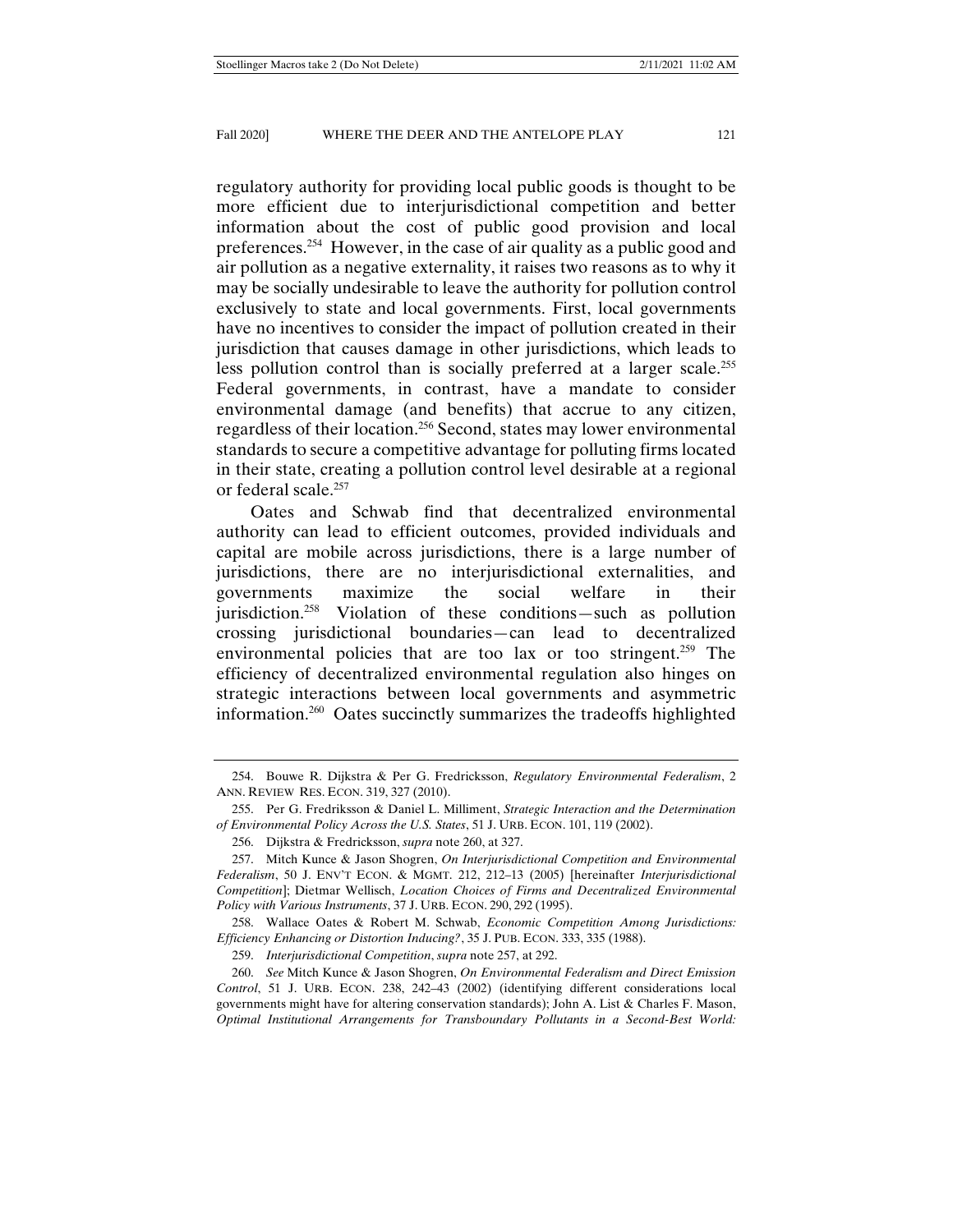in the environmental federalism literature: "[w]e are left with a choice between two alternatives: suboptimal local decisions on environmental quality or inefficient uniform national standards. And which of these two alternatives leads to a higher level of social welfare is, in principle, unclear."261

The recent renewable resource federalism literature also finds tradeoffs in determining the appropriate level of jurisdiction that reflects heterogeneity across landscapes in terms of preferences and technologies.262 That literature focuses on renewable resources, such as fisheries, in which different jurisdictions extract the resources from a common pool resource, often a metapopulation. In that case, one jurisdiction's extraction reduces the resource available to another jurisdiction, and the resource disperses across jurisdictional boundaries.263

# A. Hierarchies of Management Specific to Ungulate Migration Conservation

Conservation of migratory ungulates differs from pollution and renewable resource federalism literature in at least two ways. First, the pollution example relies on negative externalities across jurisdictions while many migratory ungulates fit more closely within a positive externality or public good context. At the federal level, public land and wildlife managers must consider the benefits of migratory conservation that accrue to people who do not live in the jurisdictions where the conservation actions, and costs, occur. Second, although migratory ungulates are harvested game species, they provide many nonextractive and non-consumptive benefits within and beyond jurisdictions, while the renewable resource economics federalism literature focuses on extraction value and competition for extraction across jurisdictions. In contrast, the public good nature of the nonconsumptive benefits of migratory ungulates implies gains from

*Evidence from a Differential Game with Asymmetric Players*, 42 J. ENV'T ECON. & MGMT. 277, 279 (2001).

 <sup>261.</sup> Oates, supra note 258, at 9.

 <sup>262.</sup> *See* James N. Sanchirico & James E. Wilen, *Optional Spatial Management of Renewable Resources: Matching Policy Scope*, 50 J. ENV'T ECON. & MGMT. 23, 44 (2005) (identifying marginal tradeoffs in conservation policy as to fisheries); Christopher Costello & Daniel Kaffine, *Private Conservation in Turf-Managed Fisheries*, 30 NAT. RES. MODELING 30, 32–33 (2017); James N. Sanchirico, *Characterizing Uncertainty and Learning in the Economics of Resource and Environmental Management* (forthcoming 2020).

 <sup>263.</sup> Sanchirico & Wilen, *supra* note 262, at 44; Costello & Kaffine, *supra* note 262, at 32–33; Sanchirico, *supra* note 262.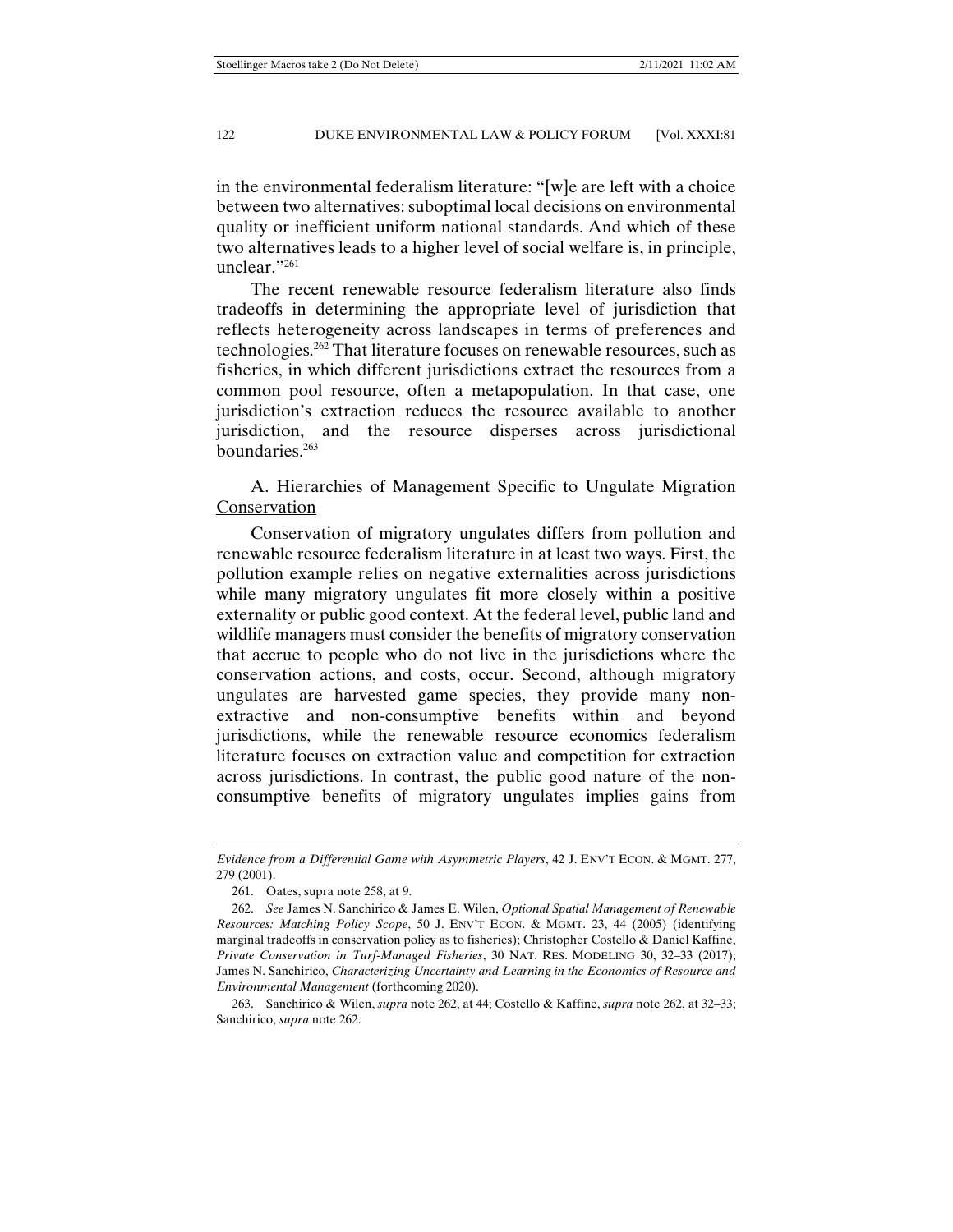cooperation across jurisdictions, albeit with coordination costs.264 In addition, much of the renewable resource federalism literature assumes that a federal policy is uniform across all locations, which is not a relevant assumption in the migratory ungulate context and drives outcomes away from federal jurisdiction. For migrations, federal or centralized management provides landscape-wide policy scope that internalizes migrations across jurisdictional boundaries, obviating coordination costs. In addition, federal tax dollars reflect non-local values from conservation of migratory species. However, local management provides an ability to tailor decisions to local habitat conditions, preferences for consumptive and non-consumptive uses of the species, and management technologies. Management of migrating species also generates spatial distribution considerations, with winners and losers within a managing state or local jurisdictions and beyond.

Economic analysis of how conservation institutions can interact in the presence of uncertainty and information gaps, a range of potentially conflicting land management goals, and various regulatory and policy tools to promote conservation of migratory species could prove useful in defining the appropriate management hierarchy and provide insights into policies at each level of management that will create the desired level and pattern of conservation.

## *V. Economic Analysis and Tools for Migratory Species Conservation*

Despite the policy and academic explorations of integrated economic-ecologic systems to improve species conservation, sciencebased policy analysis for seasonal ungulate migrations remains limited. Conserving migratory ungulates poses two issues beyond those of species conservation in general. First, ungulate migration corridor conservation requires a high degree of habitat connectivity.265 Second, ungulates migrate over large distances, which means that large amounts of land across many landowners or jurisdictions need conservation activities.266 Yet, with ungulates using each portion of their migration corridor for limited periods of time, seasonal or temporary conservation actions within working landscapes can provide species conservation benefits that may obviate the need for protected

<sup>264</sup>*. See e.g.*, Albers & Ando, *supra* note 244, at 312 (identifying costs and benefits of group coordination); *Crowding In/Out*, *supra* note 249, at 492; *Spatial-Econometric*, *supra* note 249, at 33–45.

 <sup>265.</sup> *Conserving Transboundary Migrations*, *supra* note 11, at 85.

 <sup>266.</sup> *Id*.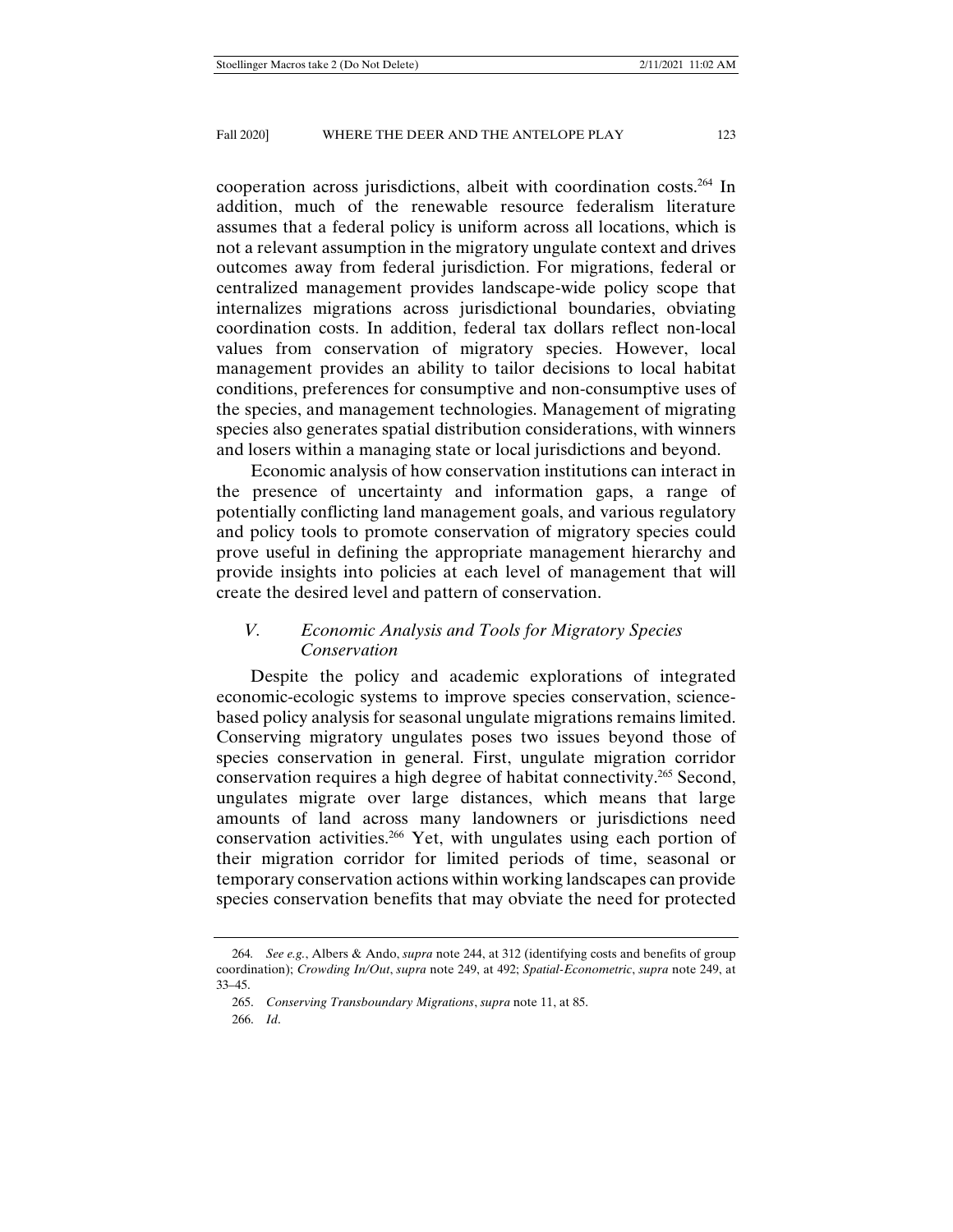areas covering the entire migration route for the whole year. A range of economic tools can inform these and other issues surrounding migration conservation including: portfolio analysis for choosing collections of pathways for conservation; spatial bioeconomic and RSS approaches to defining patterns of conservation; and incentive-based approaches to achieve those patterns of conservation in multi-owner landscapes.

#### A. Portfolio Theory

One goal of managing an asset that has uncertainty or variability in its value is to maximize the average or expected value of that asset.<sup>267</sup> Typically, a manager wants to reduce the variability across time of the asset's value.<sup>268</sup> In that case, asset managers consider a portfolio of assets instead of focusing on one particular asset.<sup>269</sup> Combining assets into a portfolio leads to the diversification of risk.<sup>270</sup> The risk-mitigating tool of portfolio management can be applied to species conservation as well.<sup>271</sup> Risks associated with climate change interact with and affect the spatial distribution of species in uncertain ways. This complicates conservation planning but can be mitigated by spatial applications of portfolio theory. For example, Ando and Mallory applied the modern portfolio theory to the Prairie Pothole Region and found that by allocating conservation among wetlands subregions, they could reduce uncertainty and maximize conservation returns.272

271. Ando & Shah, *supra* note 270, at 321.

 272. Amy W. Ando & Mindy L. Mallory, *Optimal Portfolio Design to Reduce Climate-Related Conservation Uncertainty in the Prairie Pothole Region,* 109 PROCS. NAT'L ACAD. SCIS. 6484, 6484 (2012):

 <sup>267.</sup> Harry Markowitz, *Portfolio Selection*, 7 J. FIN. 77, 77 (1952).

 <sup>268.</sup> *Id.*

 <sup>269.</sup> *Id.*

 <sup>270.</sup> *See* Frank Figge, *Bio-folio: Applying Portfolio Theory to Biodiversity,* 13 BIODIVERSITY & CONSERVATION 827, 827 (2004) ("[g]enes, species and ecosystems are often considered to be assets. The need to ensure a sufficient diversity of this asset is being increasingly recognized today. Asset managers in banks and insurance companies face a similar challenge"); G. Cornelius Van Kooten & Erwin H. Bulte, *The Economics of Nature: Managing Biological Assets,* 23 ENV'T & RES. ECON. 472, 472–74 (2002); Amy Ando & Payal Shah, *The Economics of Conservation and Finance: A Review of the Literature*, 8 INT'L REV. ENV'T & RES. ECON. 321, 321 (2016) ("portfolio theory has been harnessed to help guide conservation planning under uncertainty.").

<sup>&</sup>quot;we adapt Modern Portfolio Theory (MPT) to optimal spatial targeting of conservation activity, using wetland habitat conservation in the Prairie Pothole Region (PPR) as an example. This approach finds the allocations of conservation activity among subregions of the planning area that maximize the expected conservation returns for a given level of uncertainty or minimize uncertainty for a given expected level of returns. We find that using MPT instead of simple diversification in the PPR can achieve a value of the conservation objective per dollar spent that is 15% higher for the same level of risk. MPT-based portfolios can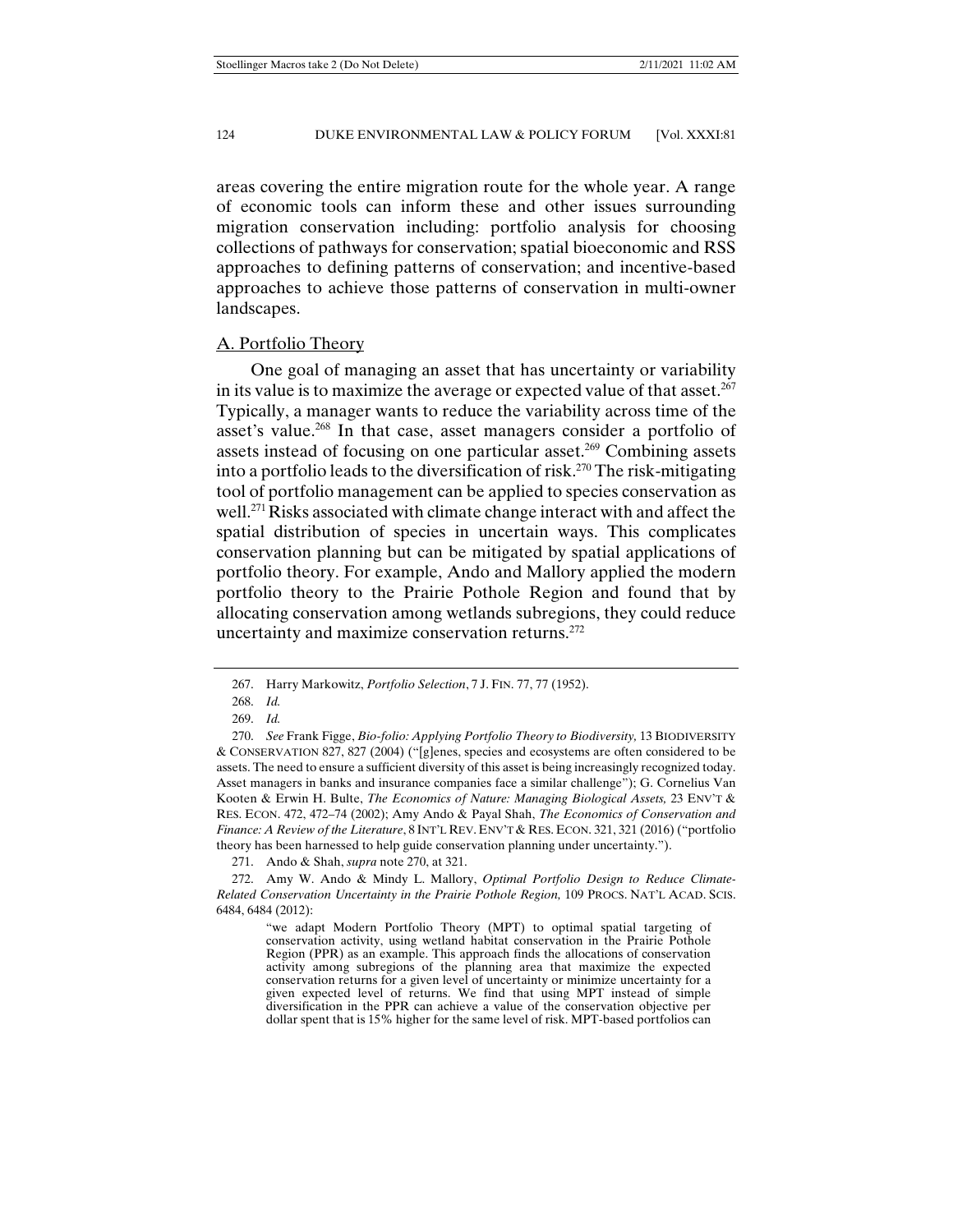In the context of Western ungulate migrations, a single herd of mule deer may travel through many separate migration pathways before rejoining in the winter range. Animals on different individual pathways face different risks including disease, predation/hunting, storms, and migration disrupting barriers.<sup>273</sup> Choosing only one migration route for conservation implies "rolling the dice" because the individuals that use that route all face the same level of risk—one bad event and that segment of the herd, and the conservation benefit of conserving that route, is lost. Rather than establishing conservation priorities across multiple migration routes based on ecological parameters alone, such as shortest distance or highest use, that prioritization could employ a portfolio theory approach at the landscape level to reduce risk uncertainty and maximize conservation returns (i.e., economic efficiency). Selecting a portfolio of pathways based on the degree of correlation in the risks faced on migration paths can mitigate risk to the herd as a whole.

## B. Reserve Site Selection and Bioeconomic Analysis

Economic analysis informing the location of protected areas (areas with restrictions on land/resource use to provide habitat for species) includes systematic conservation planning including RSS and spatial bioeconomic analysis. Both RSS and spatial bioeconomic analysis incorporate varying degrees of the spatial considerations critical for migratory species, and they provide platforms to further incorporate the spatial and dynamic management needs posed by seasonal migrations.

The economic RSS literature solves a maximum coverage problem (maximizing the expected number of species conserved for a given budget) or a set coverage problem (minimizing the expected cost of protecting a given number of species). Because species persistence may be higher for agglomerated or connected conservation parcels, several analyses aim directly at establishing particular patterns of reserve networks by forcing the selection of reserve sites to be close together or compact.274 For conservation of terrestrial migratory species, the

also have 21% less uncertainty over benefits or 6% greater expected benefits than the current portfolio of PPR conservation."

 <sup>273.</sup> *See* Lowery, *supra* note 57, at 8836.

 <sup>274.</sup> *E.g.* Constantine Toregas & Charles ReVelle, *Binary Logic Solutions to a Class of Location Problem*, 5 GRAPHICAL ANALYSIS 145, 153 (1973); Richard Church & Charles ReVelle, *The Maximal Covering Location Problem*, 32 PAPERS REGIONAL SCI. ASS'N 101, 101–02 (1974); Amy W. Ando et al., *Species Distributions, Land Values, and Efficient Conservation*, 279 SCI. 2126, 2126 (1998); Naidoo et al*.*, *Integrating Economic Costs Into*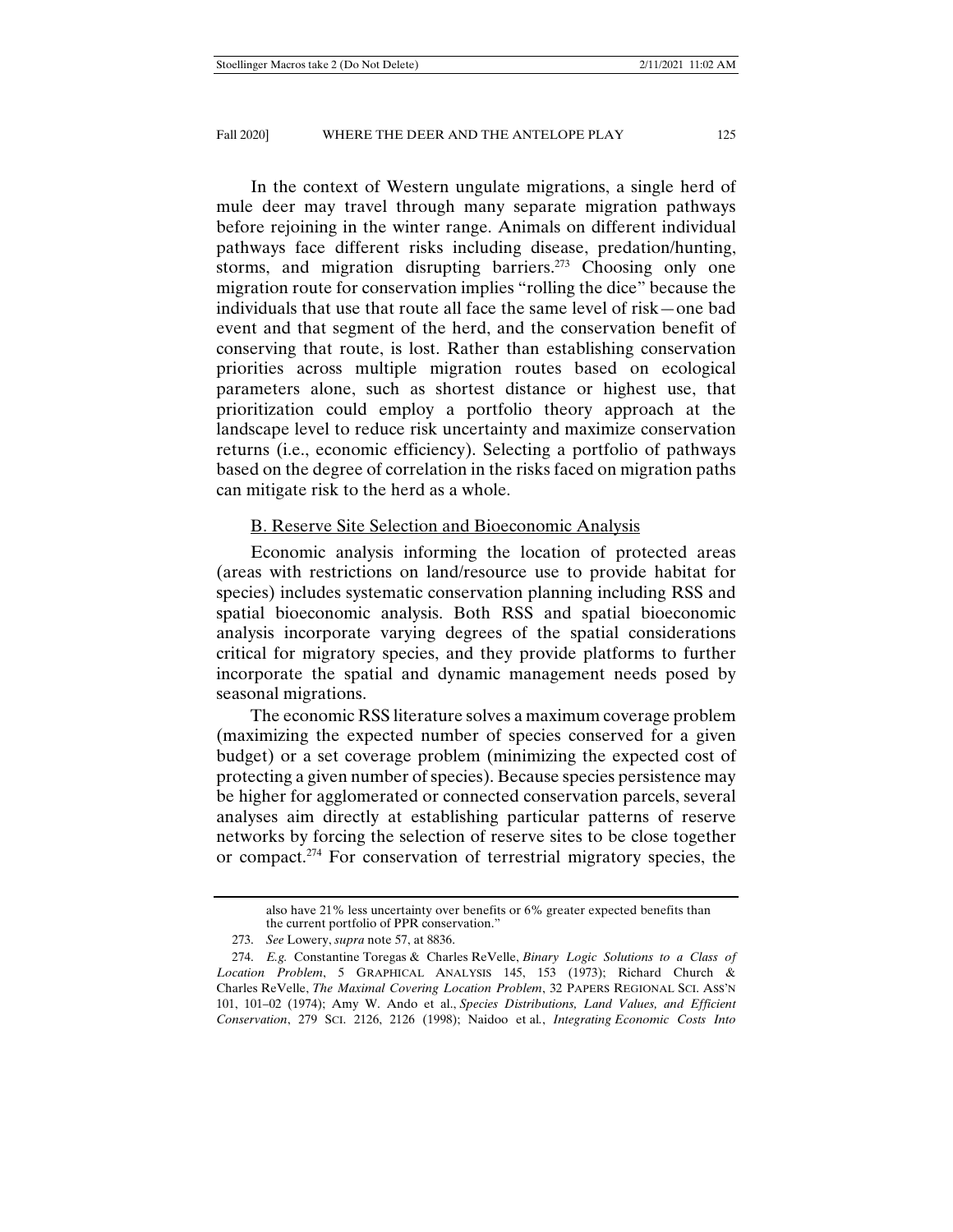conservation RSS differs from classic RSS because it does not aim at conserving a number of species and instead focuses on conserving sets of sites that produce physical connectivity between two seasonal species locations, such as the winter and summer ranges.<sup>275</sup> Many computational approaches to defining reserve sites to create physical connectivity do not incorporate how the migratory species uses the habitat within the connecting corridors and moves through the corridor, as in "functional connectivity."276

In contrast, bioeconomic models incorporate biological characteristics and functions of species or ecosystems with economic decision frameworks to determine optimal management that considers

 276. Heidi J. Albers et al., *Economics of Habitat Fragmentation: A Review and Critique of the Literature*, 11 INT'L REV. ENV'T & RES. ECON. 97, 108–19 (2017) [hereinafter *Fragmentation*].

*Conservation Planning*, 21 TRENDS ECOLOGY & EVOLUTION 681, 683 (2006); Nelson et al., *Identifying the Impacts of Critical Habitat Designation on Land Cover Change*, 47 RES. & ENERGY ECON. 89, 100–06 (2017); Christopher Costello & Stephen Polasky, *Dynamic Reserve Site Selection*, 26 RES. & ENERGY ECON. 157, 157 (2004); Armsworth et al., *Land Market Feedbacks Can Undermine Biodiversity Conservation*, 103 PROCS. NAT'L ACAD. SCIS. 5403, 5404– 05 (2006); Snyder et al., *One-and Two-Objective Approaches to an Area-Constrained Habitat Reserve Site Selection Problem*, 119 BIOLOGICAL CONSERVATION 565, 565 (2004); Sahan T.M. Dissanayake & Hayri Önal, *Amenity Driven Price Effects and Conservation Reserve Site Selection: A Dynamic Linear Integer Programming Approach*, 70 ECOLOGICAL ECON. 2225, 2225 (2011); Hayri Önal et al., *supra* note 228, at 957; Amy W. Ando et al., *supra* note 38, at 2126; Stephen C. Newbold & Juha Siikamaki, *Prioritizing Conservation Activities Using Reserve Site Selection Methods and Population Viability Analysis*, 19 ECOLOGICAL APPLICATIONS 1774, 1774 (2009). In addition, some RSS problems include probabilistic models of species persistence from specific reserve configurations.

 <sup>275.</sup> Richard Schuster et al., *Optimizing the Conservation of Migratory Species Over Their Full Annual Cycle*, NATURE COMM., Apr. 15, 2019, at 2 (incorporating predictive models of a species over the full annual cycle into spatial optimization approaches to select reserve sites); Tara G. Martin et al., *Optimal Conservation of Migratory Species*, 8 PLOS ONE, Aug. 2007, at 1 (accounting for the need for "migratory connectivity" across the annual cycle, raising questions about conservation site selection that considers only portions of the migratory species' habitat needs); Bistra Dilkina & Carla P. Gomes, *Solving Connected Subgraph Problems in Wildlife Conservation*, INT'L. CONF. INTEGRATION ARTIFICIAL INTELLIGENCE (AI) & OPERATIONS RSCH. (OR) TECHN. IN CONSTRAINT PROGRAMMING, 102, 102–16 (2010) (formulating several computational approaches to solving a subgraph problem with a connectivity requirement. Using that work and addressing large computational issues); John M. Conrad et al., *Wildlife Corridors as a Connected Subgraph Problem*, 63 J. ENV'T ECON. & MGMT. 1, 7–15 (2012) (solving a site selection problem to link two core habitat areas while facing a budget constraint and applying that corridor design solution method to grizzly bears. Incorporating information about least-cost distances for species moving across the "resistance surface" between two core areas); Bistra Dilkina et al., *Trade-Offs and Efficiencies in Optimal Budget-Constrained Multispecies Corridor Networks*, 31 CONSERVATION BIOLOGY 192, 194–98 (2016) (defining the optimal corridor design for a single species' movements based only on ecology and describing the costs of such an approach and the suboptimality of that corridor in a multi-species setting. They then apply that model in a Montana case of two species with different characteristics, values, and habitat needs and define the cost savings of an approach that identifies conservation sites using both species and economic values in decisions).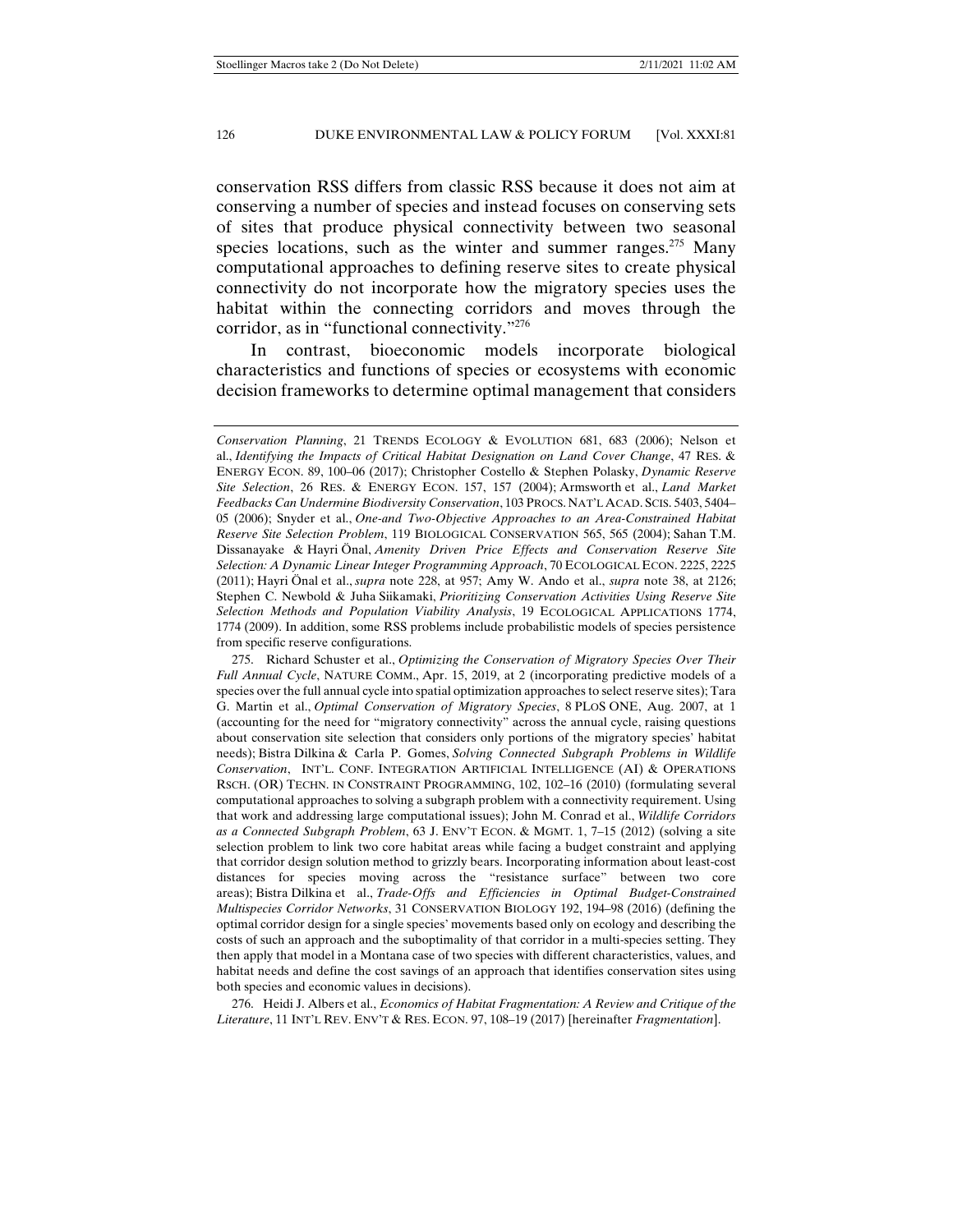economics and ecology together.277 Many bioeconomic models include a metapopulation structure for the species, with subpopulations located in "patches" across the sea/landscape, and define a dispersal matrix that depicts the species movements between subpopulations, although dispersal and what happens to species during that dispersal is largely left unexplored.<sup>278</sup> Other bioeconomic models characterize species movements directly through explicit equations of motions across space or through simulations of the (stochastic) spatial process of species movement within economic decision/optimization frameworks for defining temporary or permanent conservation areas, development patterns, policies to reduce wildlife disease spread, and timber harvest.<sup>279</sup> In addition, many studies conduct spatial bioeconomic analysis of landscape management approaches to address an invasive species, with a wide range of characterizations of how the species moves across space.<sup>280</sup> However, relatively few of those analyses depict the process of seasonal migration itself and are described below.281

James N. Sanchirico & James E. Wilen, *Bioeconomics of Spatial Exploitation in a Patchy Environment*, 37 J. ENV'T ECON. & MGMT. 129, 129 (1999); James N. Sanchirico & James E. Wilen, *Optimal Spatial Management of Renewable Resources: Matching Policy Scope to Ecosystem Scale*, 50 J. ENV'T ECON. & MGMT. 23, 23 (2005); Martin D. Smith et al., *The Economics of Spatial-Dynamic Processes: Applications to Renewable Resources*, 57 J. ENV'T ECON. & MGMT. 104, 104 (2007).

 279. *Fragmentation*, *supra* note 276, at 109–19; Stephen K. Swallow & David N. Wear, *Spatial Interactions in Multiple-Use Forestry and Substitution and Wealth Effects for the Single Stand*, 25 J. ENV'T ECON. & MGMT. 103, 103 (1993); Richard Horan et al., *Spatial Management of Wildlife Disease*, 27 APPLIED ECON. PERSP. & POL'Y 483, 484 (2005).

 280. *See Fragmentation*, *supra* note 276, at 111 (recognizing spatial models incorporating species behavior); Rebecca S. Epanchin-Niell & Alan Hastings, *Controlling Established Invaders: Integrating Economics and Spread Dynamics to Determine Optimal Management*, 13 ECOLOGY LETTERS 528, 528 (2010).

 281. *See* Atte Moilanen & Mar Cabeza, *Single-Species Dynamic Site Selection*, 13 ECOLOGICAL APPLICATIONS 913, 913–15 (2002) (combining a classic reserve site selection model with an "incidence function" based meta-population model to aid in selecting a subset of sites to conserve with a goal of species persistence); Heidi J. Albers et al., *Abstract: Protecting Salmonid Species with Riparian Buffer Zones: An Economic Optimization Approach*, *in* RIPARIAN MGMT. HEADWATER CATCHMENTS: TRANSLATING SCI. INTO MGMT., CONF. PROGRAM, U. B.C. 1, 15 (2007) (examining the optimal location of riparian buffer zones accounting for the influence of riparian buffers on the mortality of fish as a function of the water temperature throughout their migration route to the ocean); M. Punt & B. Kaiser, Seismic Shifts from Regulations: Spatial Trade-Offs in Marine Mammals and the Value of Information from Hydrocarbon Seismic Surveying (2019), (unpublished manuscript) (on file with author) (using a spatially explicit bio-

 <sup>277.</sup> *Id.* at 111.

 <sup>278.</sup> Economists have typically focused on dispersal between patches in metapopulation models rather than the location and process of dispersal itself. Heidi J. Albers et al., *The Role of Restoration and Key Ecological Invasion Mechanisms in Optimal Spatial-Dynamic Management of Invasive Species*, 151 ECOLOGICAL ECON. 44, 44 (2018);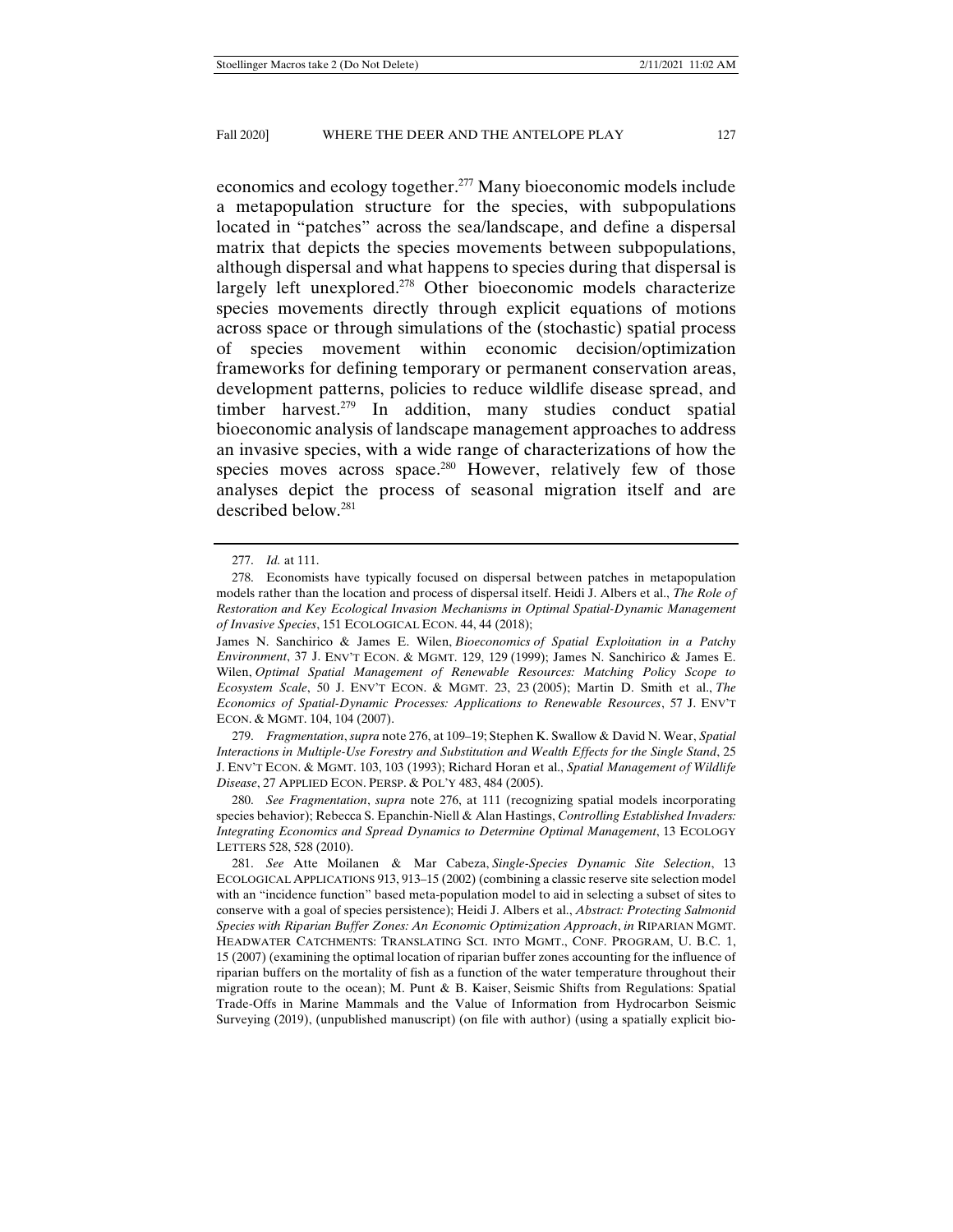Only a few bioeconomic models have considered terrestrial migratory species. In one study, Skonhoft and co-authors used a bioeconomic model to analyze the seasonal migration of moose between two regions, including analysis of the moose providing positive hunting benefits in one location and resource damage in the other location.282 In another, Maloney and co-authors parameterize a simulation model of elk migration toward their winter range with collar data and then explore the elk's spatial reaction to supplementation winter feeding locations that truncate the migration and the resulting spread of brucellosis within herds.<sup>283</sup> Cisneros-Pineda and Albers have used a stylized spatial model of annual ungulate migrations between winter and summer ranges and a population model to define the optimal locations of energy development to minimize the impact of development on the ungulate population and undertook a sensitivity analysis around the ungulate energy losses associated with fidelity to the migration route, off-route forage opportunities, and energy development stress.284 Finally, using more detailed and dynamic ecological modeling of the plant species that ungulates use as food, Cisneros-Pineda et al. examined the tradeoffs between energy development and hunting values for ungulates.285 These spatial bioeconomic analyses demonstrate that efficient conservation must be based on the spatial response of the migratory species across the landscape or the conservation will not effectively nor efficiently protect species.

Although relatively few, the existing economic RSS and spatial bioeconomic analyses addressing terrestrial migrations begin with a landscape perspective that reflects species behavior.<sup>286</sup> In the context

economic model and a value of information model to assess the tradeoffs between the cost savings in oil exploration from seismic testing and the decline in habitat quality from seismic testing for marine mammals, using evidence that whales appear to react to seismic testing by altering their migration routes).

 <sup>282.</sup> Anders Skonhoft & Jon Olaf Olaussen, *Managing a Migratory Species That is Both a Value and a Pest,* 81 LAND ECON. 34, 47 (2005).

 <sup>283.</sup> Matthew Maloney et al., *Chronic Wasting Disease Undermines Efforts to Control the Spread of Brucellosis in the Greater Yellowstone Ecosystem*, 30 ECOLOGICAL APPLICATIONS 1, 10–12 (2020).

 <sup>284.</sup> Alfredo Cisneros-Pineda & Heidi J. Albers, Optimal Locations of Development to Minimize Impact on Seasonally Migrating Ungulates (2020) (unpublished draft) (on file with author).

 <sup>285.</sup> Alfredo Cisneros-Pineda et al., *Impacts of Cattle, Hunting* 

*and Natural Gas Development in a Rangeland Ecosystem*, 431 ECOLOGICAL MODELING 1, 1– 2 (2020).

 <sup>286.</sup> *Fragmentation*, *supra* note 276, at 111.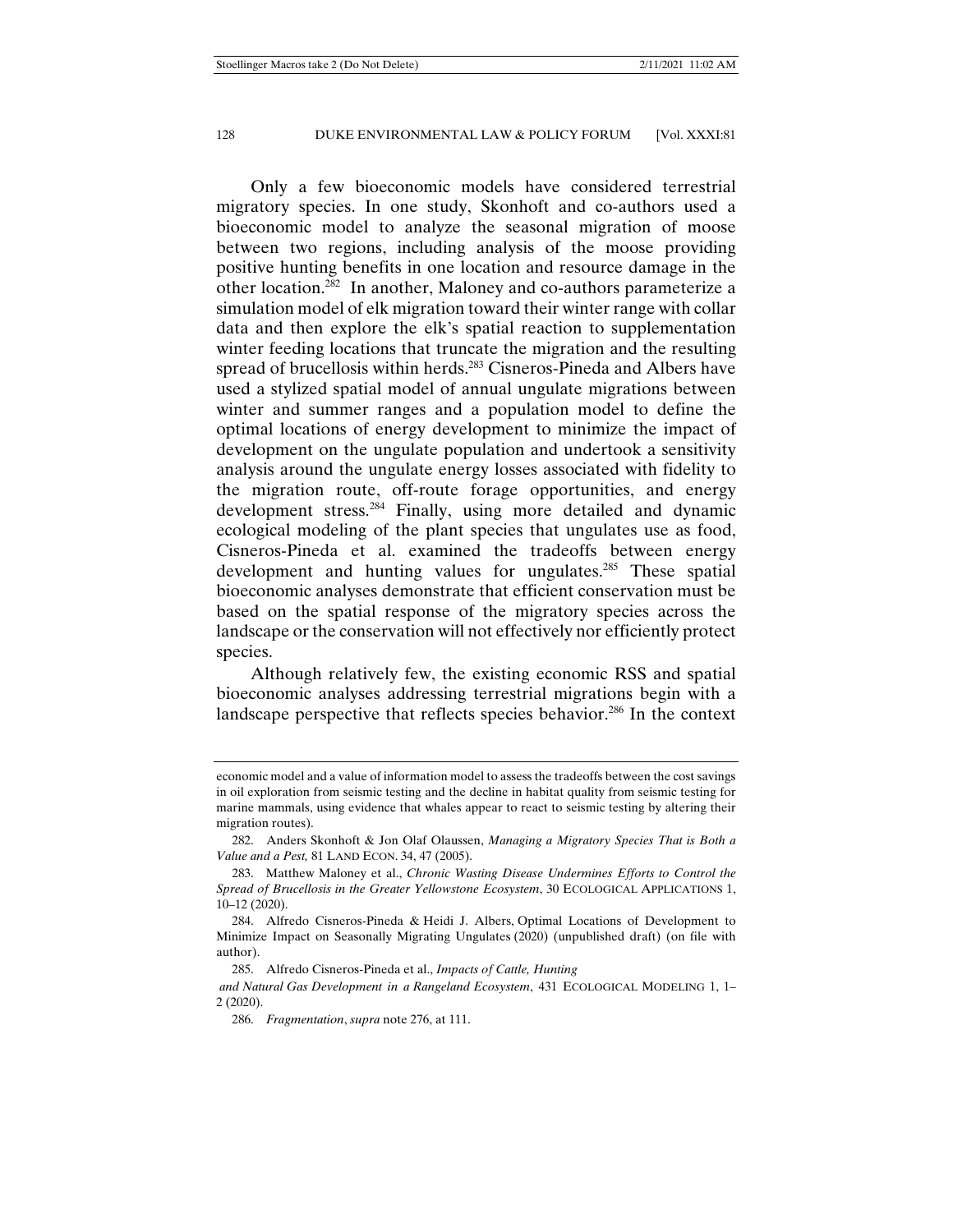of conserving ungulate migrations and seasonal habitats, conservation policies cannot focus only on subsets of the species' habitat but instead must consider how the species use and move across the entire landscape. With terrestrial migrations, the migration process depicted in spatial bioeconomic analysis as a specific dispersal process—generates the need to assess conservation activities in particular locations to generate functional connectivity across the landscape. Using the concept of complementarity from RSS, conservation of a portion of an ungulate's migration corridor has far less conservation value if that portion does not connect to other conserved portions of the corridor and ultimately the full year-long habitat range. Connectivity, therefore, increases the importance of defining conservation policy at the landscape level rather than management of individual parcels and sites, which has implications for the relevant policies and for the development of management institutions that have coordinating authority across private and various types of public land.

# C. Economics of Conservation Patterns Across Multiple Landowners and Jurisdictions

To protect migratory ungulates, economic policies and legal/management institutions must be developed to maintain the functional connectivity of conservation required to support migrations. Conservation-targeted public land management policies and private land acquisitions (fee total or conservation easements) can create and maintain connectivity in key locations, which could reflect the RSS issues discussed above. However, the sheer magnitude of the area involved limits the ability of any one public or private conservation actor to include fully connected migration corridors into a protected area system, nor would it be politically popular. The large areas involved, and the fact that Western ungulate migrations cross land that is a mix of private, state, tribal, and federal land and across state and international boundaries, $287$  raises questions both about policies that create incentives for appropriate patterns of conservation on private land and about the right level of management to coordinate for landscape level conservation outcomes.

Economic frameworks of individual land owner conservation decisions on a landscape scale incorporate interactions across landowners in situations with negative impacts—such as invasive

 <sup>287.</sup> *Conserving Transboundary Migrations*, *supra* note 11, at 85.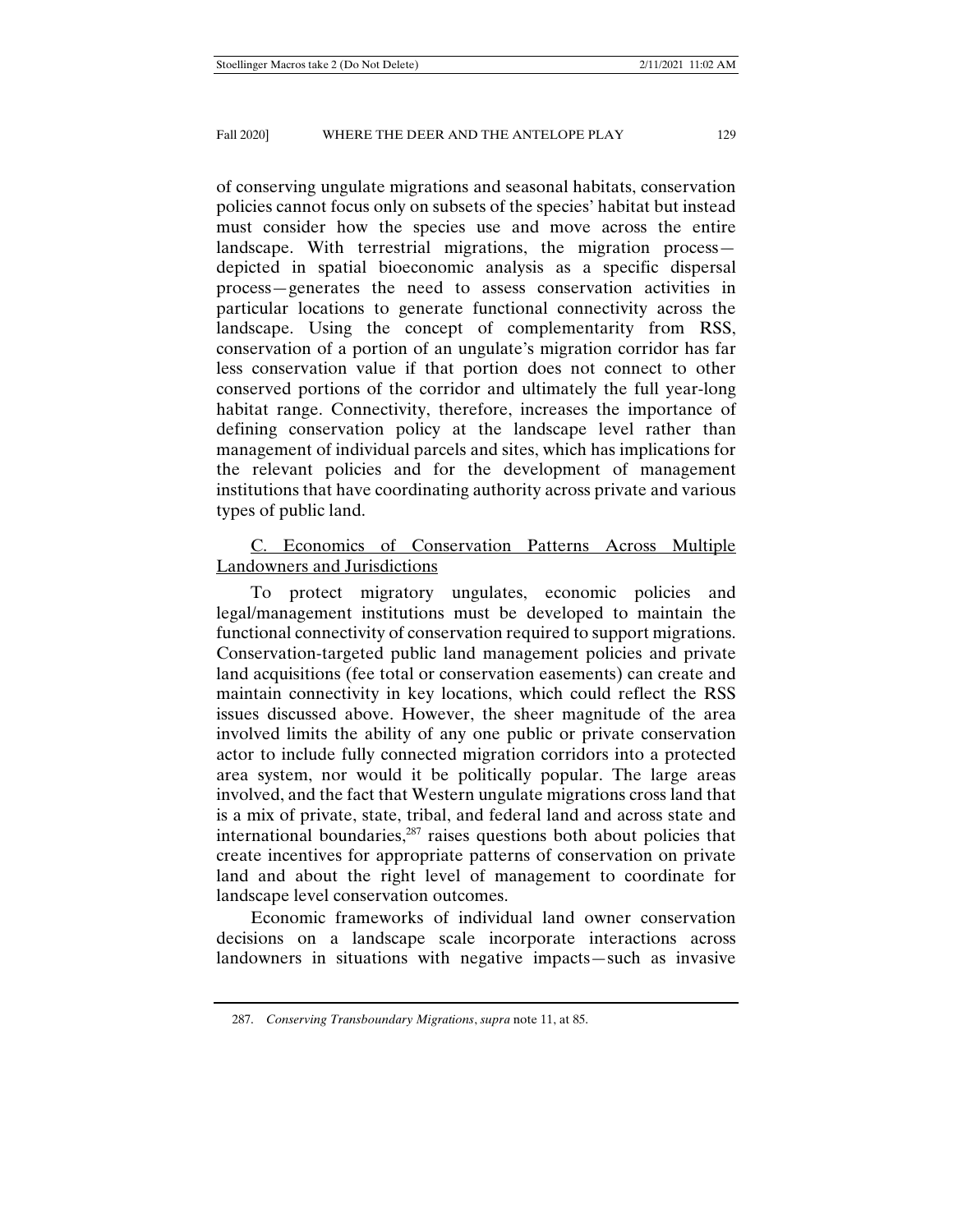species spread—and positive impacts—such as creating minimum habitat sizes—on neighbors.<sup>288</sup> Investigations of economic policies including subsidies, taxes, and payments, explore how to create patterns of conservation on private land.289 The USDA Conservation Reserve Program's payments for conserving agricultural land has been modified to also address conservation of particularly ecologically valuable locations of private land and has been analyzed by economists to define payments to generate particular spatial patterns of conservation.290 Of particular interest for creating patterns of private land conservation, such as connected locations for migratory species, are "agglomeration bonus" payments that encourage neighbors to conserve land across a shared border to create connectivity<sup>291</sup> and

 289. For a review, see Heidi J. Albers et al., *Economics of Habitat Fragmentation: A Review and Critique of the Literature*, 11 INT'L REV. ENV'T & RES. ECON. 97 (2017).

 290. *See* David J. Lewis & Andrew J. Plantinga, *Policies for Habitat Fragmentation: Combining Econometrics with Based Landscape Simulations*, 83 LAND ECON. 109, 119–21 (2007) (examining uniform and spatially heterogenous subsidies to achieve less fragmented forests); David J. Lewis et al., *Targeting Incentives to Reduce Habitat Fragmentation*, 91 AM. J. AGRIC. ECON. 1080, 1088–89 (2009) (same); David J. Lewis et al., *The Efficiency of Voluntary Incentive Policies for Preventing Biodiversity Loss*, 33 RES. & ENERGY ECON. 192, 205–08 (2011) (measuring the impact of payments with a spatially explicit model of ecological benefits); Erik Nelson et al., *Efficiency of Incentives to Jointly Increase Carbon Sequestration and Species Conservation on a Landscape*, 105 PROCS. NAT'L ACAD. SCIS. 9471, 9471–72 (2007) (integrating econometric, policy, carbon, and species models to simulate the response of landowners to incentive-based policies and the landscape patterns they create).

 291. Rodney B. W. Smith & Jason F. Shogren, *Voluntary Incentive Design for Endangered Species Protection*, 43 J. ENV'T ECON. & MGMT. 169, 169–80 (2001) (using spatial experiments with such payments and with coordination/communication to further explore the ability to create socially-desirable patterns of conservation). *See also* Parkhurst, *supra* note 41, at 305–21 (2002) (exploring the efficacy of another voluntary incentive system: the agglomeration principle); Gregory M. Parkhurst & Jason F. Shogren, *Spatial Incentives to Coordinate Contiguous Habitat*, 64 ECOLOGICAL ECON. 344, 344 (2007); Gregory M. Parkhurst & Jason F. Shogren*, Smart Subsidies for Conservation*, 90 AM. J. AGRIC. ECON. 1192, 1192–95 (2008); Travis Warziniack et al., *Creating Contiguous Forest Habitat: An Experimental Examination on Incentives and Communication*, 13 J. FOREST ECON. 191, 191–204 (2007). Banerjee and co-authors examine how information matters in such settings. Simanti Banerjee et al., *Agglomeration Bonus in Small and Large Local Networks: A Laboratory Examination of Spatial Coordination*, 84 ECOLOGICAL

 <sup>288.</sup> The spatial bioeconomic literature considers policies to induce landowners to internalize the externality caused by moving/spreading public "bads," such as invasive species, through individual incentives and cooperation. *See e.g*., Rebecca S. Epanchin-Niell & James E. Wilen*, Optimal Spatial Control of Biological Invasions*, 63 J. ENV'T ECON. & MGMT. 260, 262–63 (2012); Rebecca S. Epanchin-Niell & James E. Wilen, *Individual and Cooperative Management of Invasive Species in Human-Mediated Landscapes*, 97 AM. J. AGRIC. ECON. 180, 180–82 (2014). Using information about the spatial production functions for ecosystem services but without a bioeconomic framework, Albers, Ando, and Batz use both positive and negative values from contiguity to examine how private and public actors with conservation goals can use conservation location choices to induce agglomerated or dispersed patterns of conservation. *Crowding In/Out*, *supra* note 249, at 492. They test empirically for such spatial crowding in/out in several states and in California's reserve network. *Id*.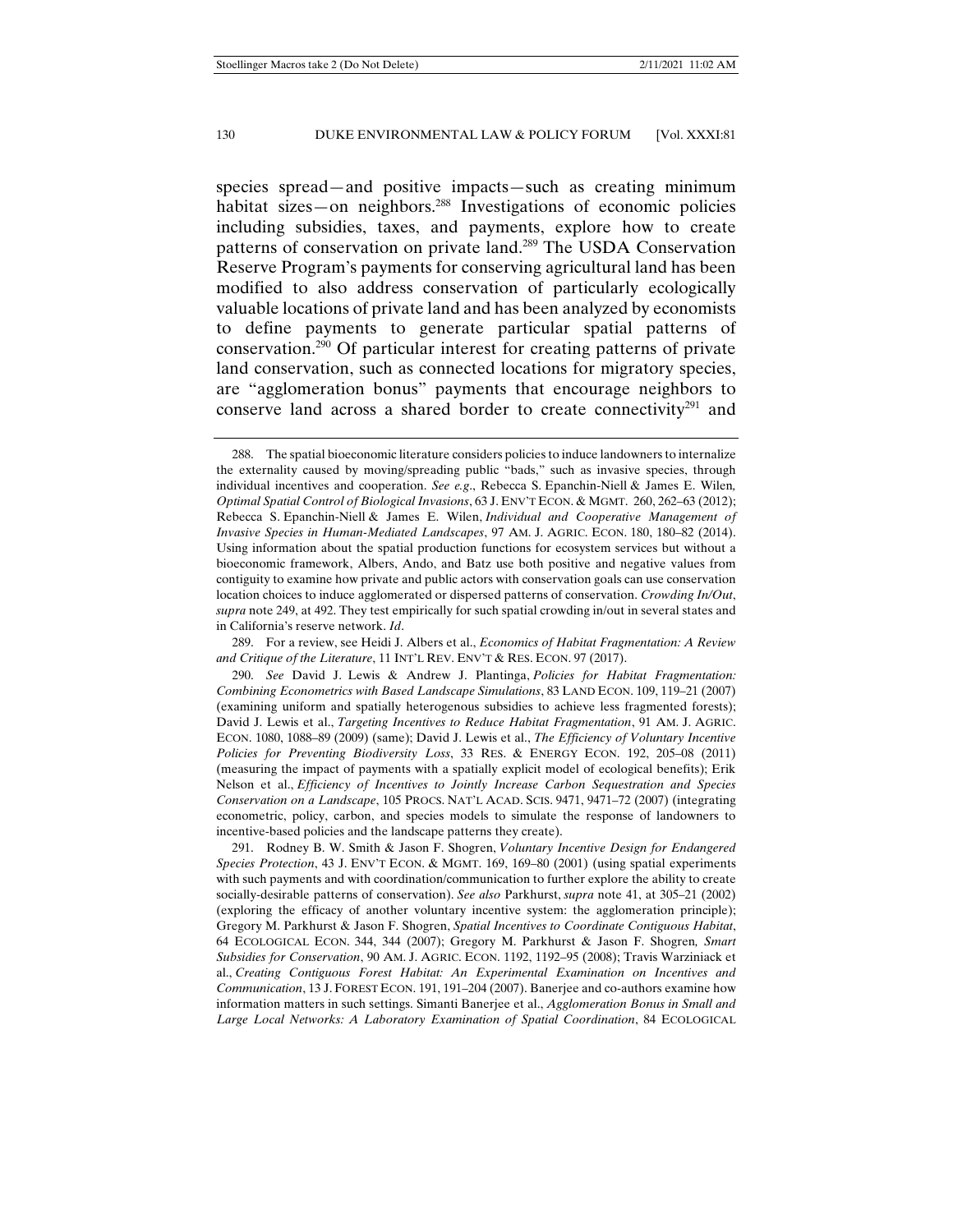similar incentive mechanisms that can be combined with other policies to achieve a pattern of connected conservation.292 Determining the appropriate incentive structure to induce desirable spatial patterns of conservation is complicated by heterogeneity among landowners<sup>293</sup> and the lack of public information about the payment required to induce each private actor to conserve.<sup>294</sup> Various economists have developed and explored bidding and auction mechanisms to improve conservation outcomes in settings where the conservation benefits accrue as a function of the spatial configuration of conservation.<sup>295</sup> Still, these incentive-based policies have not been used to create migratory pathway conservation for ungulate species despite offering some great promise.

 293. Simanti Banerjee et al., *The Impact of Information Provision on Agglomeration Bonus Performance: An Experimental Study on Local Networks*, 96 AM. J. AGRIC. ECON. 1009, 1015 (2014).

ECON. 142, 148 (2012); Simanti Banerjee et al., *The Impact of Information Provision on Agglomeration Bonus Performance: An Experimental Study on Local Networks*, 96 AM. J. AGRIC. ECON. 1009, 1025–26 (2014). *See also* Martin Drechsler et al., *An Agglomeration Payment for Cost-Effective Biodiversity Conservation in Spatially Structured Landscapes*, 32 RES. & ENERGY ECON. 261, 273–74 (2010) (finding that agglomeration bonuses are more cost effective and produce more conservation than homogenous payments in a German program for butterfly conservation); Frank Wätzold & Martin Drechsler, *Agglomeration Payment, Agglomeration Bonus or Homogeneous Payment?*, 37 RES. & ENERGY ECON. 85, 97–98 (2014) (finding that spatially heterogeneous payments improve cost-effectiveness of conservation).

 <sup>292.</sup> Carson Reeling et al., *Policy Instruments and Incentives for Coordinated Habitat Conservation*, 73 ENV'T & RES. ECON. 791, 791–808 (2018) (discussing voluntary conservation agreements with assurances (VCAAs) that allow landowners to implement conservation practices with the assurance that no land use restrictions are imposed if the practices continue. Dreschler compares different types of conservation payments in a spatially structured landscape: input-based, where conservation measures are rewarded, and output-based, where conservation outcomes are rewarded); Gregory M. Parkhurst et al., *Tradable Set-Aside Requirements (TSARs): Conserving Spatially Dependent Environmental Amenities*, 63 ENV'T & RES. ECON. 719, 741–42 (2014) (proposing combining tradeable set-aside requirements (TSARs) with agglomeration bonuses).

 <sup>294.</sup> Martin Drechsler, *Performance of Input- and Output-based Payments for the Conservation of Mobile Species*, 134 ECOLOGICAL ECON. 49, 49 (2017); Martin Drechsler et al., *An Agglomeration Payment for Cost-Effective Biodiversity Conservation in Spatially Structured Landscapes*, 32 RES. & ENERGY ECON. 261, 262 (2010).

 <sup>295.</sup> E.g., Md Sayed Iftekhar & Uwe Latacz-Lohmann, *How Well do Conservation Auctions Perform in Achieving Landscape-Level Outcomes? A Comparison of Auction Formats and Bid Selection Criteria*, 61 AUSTL. J. AGRIC. & RES. ECON. 557, 557 (2017); Stephen Polasky et al., *Implementing the Optimal Provision of Ecosystem Services*, 111 PROCS. NAT'L ACAD. SCIS. 6248, 6248 (2014); Drechsler, *supra* note 294, at 49; Laure Bamière et al., *Agri-Environmental Policies for Biodiversity when the Spatial Pattern of the Reserve Matters*, 85 ECOLOGICAL ECON. 97, 97 (2013); M. Agee & T. Crocker, Three-stage TSARs, Interdependent Values, and Biodiversity Production on Private Lands (2018) (unpublished manuscript) (on file with author) (further developing the TSAR concept in combination with auctions to achieve patterns of conservation from private landowners).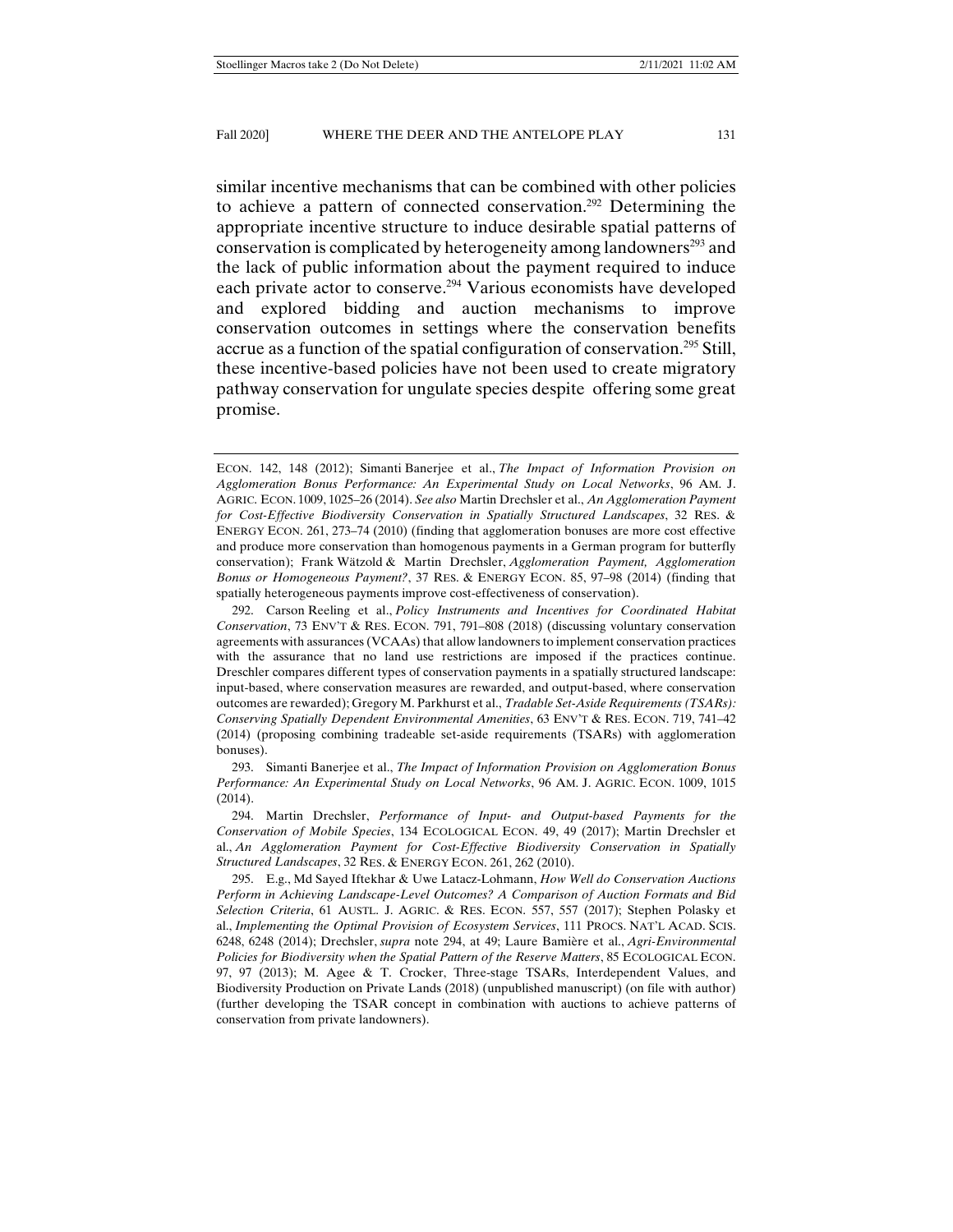Spatial conservation policies such as agglomeration bonuses can incentivize private land conservation in configurations that promote connectivity.296 Combining public land conservation locations with agglomeration bonuses can even further encourage appropriate patterns of habitat conservation for migratory species.<sup>297</sup> Yet, inducing private and public landowners to create socially preferred patterns of conservation on a landscape to support migrations requires focal points (or common themes) to help in the coordination across policies and among numerous actors.

## *VI. Spatial-Temporal Opportunities for Increasing Conservation Bang for the Buck*

Although the large areas and long distances of ungulate migrations complicate conservation decisions and conservation policy, the fact that migrating ungulates use particular portions of a seasonal habitat or migration route for only a portion of the year provides opportunities for innovative conservation programs.298 Instead of creating large protected areas or funding easements that create and protect ungulate migratory habitat all year, seasonal or short-term policies that reflect the spatial-temporal needs of the migratory species could limit costs while still providing species protection. Such policies could include time-specific easements on private property, such as moving cattle and lowering fences during high-migration periods or seasonal regulatory land use restrictions. Economists have recently begun to focus research on such space-time focused actions across landscapes.299 Conservation organizations have implemented some "dynamic conservation" practices such as temporarily flooding agricultural land and temporary lighting reductions for migratory birds, and dynamic conservation practices hold promise for application in the ungulate migration conservation context.<sup>300</sup>

 <sup>296.</sup> Parkhurst, *supra* note 41, at 305–21.

<sup>297</sup>*. Id*.; *Crowding In/Out*, *supra* note 249, at 492; *Spatial-Econometric*, *supra* note 249, at 33– 45.

 <sup>298.</sup> *See* Golet, *supra* note 251, at 409 (discussing the use of rice field flooding in California to create temporary wetlands for migrating birds).

 <sup>299.</sup> Heidi J. Albers et al., *Introduction to Spatial Natural Resource and Environmental Economics*, 32 RES. & ENERGY ECON. 93, 93 (2010).

 <sup>300.</sup> Kyle G. Horton et al., *Bright Lights in the Big Cities: Migratory Birds' Exposure to Artificial Light,* 17 FRONTIERS ECOLOGY & ENV'T 209, 213 (2019); Mark D. Reynolds et al., *Dynamic Conservation for Migratory Species*, 3 SCI. ADVANCES 1, 1 (2017).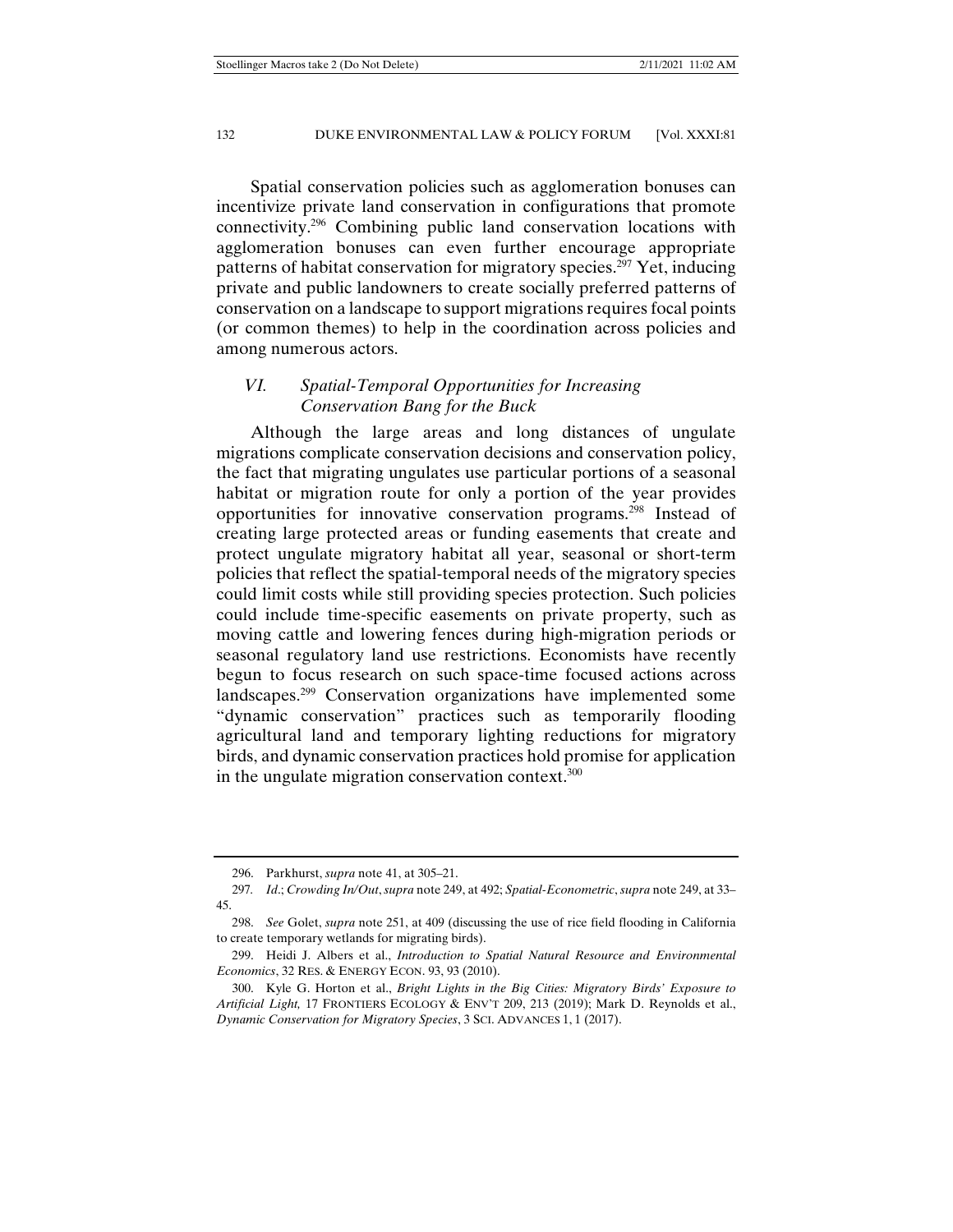# CRAFTING LEGAL AND POLICY SOLUTIONS TO CONSERVE UNGULATE MIGRATIONS THAT INCORPORATE ECOLOGY AND **ECONOMICS**

Despite the grandness and increasing rarity of the phenomenon, migration generally, and western ungulate migration specifically, was a neglected topic in the field of conservation and biodiversity law.<sup>301</sup> This is likely the case because, until recently, scientists and managers lacked a clear understanding of the importance of migration to populations and overall ecosystem function, and also because traditional wildlife conservation strategies most often take population rarity as the rationale and the triggering mechanism to protect species and are illdesigned to address conservation of abundant migratory animals.<sup>302</sup>

Despite the slow start, conservation policies addressing ungulate migrations are beginning to emerge at both the state and federal level. However, emerging policies, particularly at the federal level, appear to be mostly symbolic, and the implementation of some state policies appear to be bottlenecked by differing views on how to define the problem of ungulate migration and the best methods for determining what strategies should be employed to achieve successful protection.<sup>303</sup> As a result, ungulate migrations in the Western U.S. still do not benefit from an explicit, coordinated policy approach encompassing their yearround habitats.

In this section, we provide an overview of current and emerging Western ungulate migration policies at the state and federal level, review and analyze those policies, and find the need to better address the ecological needs of the species and integrate human actions and reactions (i.e. economics) to improve the efficiency of conservation policy.

 <sup>301.</sup> *View From Above*, *supra* note 25, at 278.

 <sup>302.</sup> Heather L. Reynolds & Keith Clay, *Migratory Species and Ecological Processes*, 41 ENV'T L. 371, 390 (2011). In fact, conservation itself has broadly been defined as the "biology of scarcity" and the seminal issue of conservation has been to understand the threshold for minimum viable populations. Brower & Malcolm, *supra* note 26, at 265.

 <sup>303.</sup> David N. Cherney, *Securing the Free Movement of Wildlife: Lessons from the American West's Longest Land Mammal Migration*, 41 ENV'T L. 599, 605 (2011). Cherney, citing his previous work with Susan Clark, observed three major political problem definitions asserted by stakeholders: the ecological-scientific definition (who advocate for federal protection), the local rights definition (who advocate for a bottom-up approach that entails private conservation of private lands), and the cultural value definition (who advocates for a combination of the two, calling for the maximization of conservation while concurrently imposing the least infringement on other values). *Id*. (citing David N. Cherney & Susan G. Clark, *The American West's Longest*  Large Mammal Migration: Clarifying the Common Interest, 42 POL'Y SCIS., 95, 98-101 (2009)).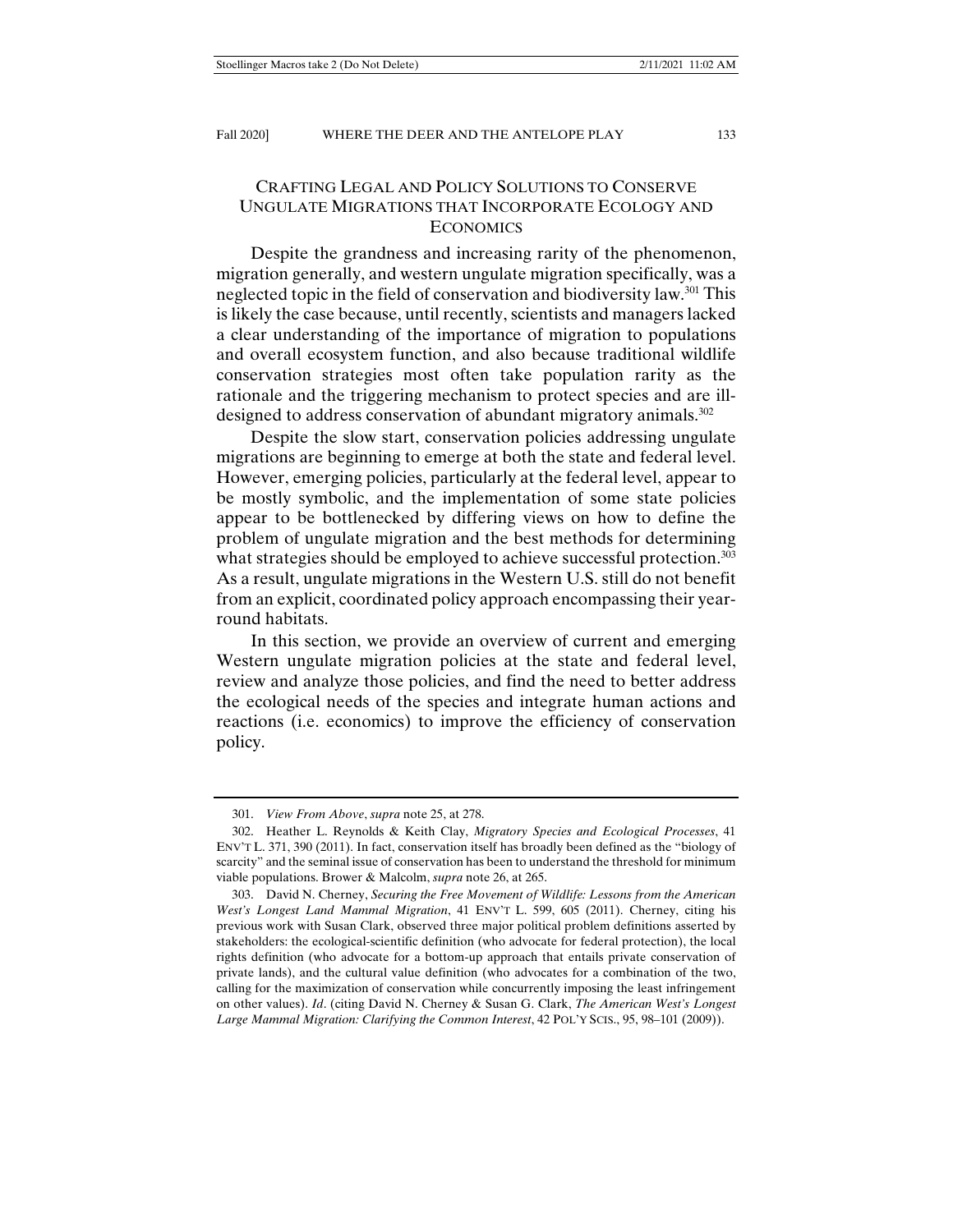### *I. Current Polices That Address Ungulate Migration*

Migration conservation policies are primarily emerging at the state level, although there have been relevant developments at the federal level as well. This section provides an overview of some of those emerging polices.

### A. State Level Policies

As a result of their primary responsibility to manage wildlife within their jurisdictions in trust for the residents of their states, states have taken the lead in ungulate migration conservation to date. There are a number of conservation efforts underway in many states, with much of it moving too quickly to capture in this article. However, below we have provided an overview of four of the more developed state ungulate migration conservation policies from Wyoming, Colorado, New Mexico, and California.

#### *1. Wyoming*

Recognizing that ungulate migration corridors and stopover areas are "vital to maintaining big game populations," the Wyoming Game and Fish Commission adopted its Ungulate Migration Corridor Strategy in February of 2016 and has since updated it in January of  $2019.^{304}$  The Strategy calls for the Wyoming Game and Fish Department to designate ungulate migration corridors based on available scientific data and then to conduct a risk assessment for each designated corridor to determine the threats and opportunities for conservation.305 The Strategy also directs the Department to work on a case-by-case basis with federal land managers by recommending measures to conserve ungulate migration corridors when the federal government is revising land use plans and/or reviewing federal surfacedisturbing projects (such as oil and gas leasing on federal land).<sup>306</sup>

 <sup>304.</sup> *Ungulate Migration Corridor Strategy*, *supra* note 24.

<sup>305</sup>*. Id*.

 <sup>306.</sup> *Id*.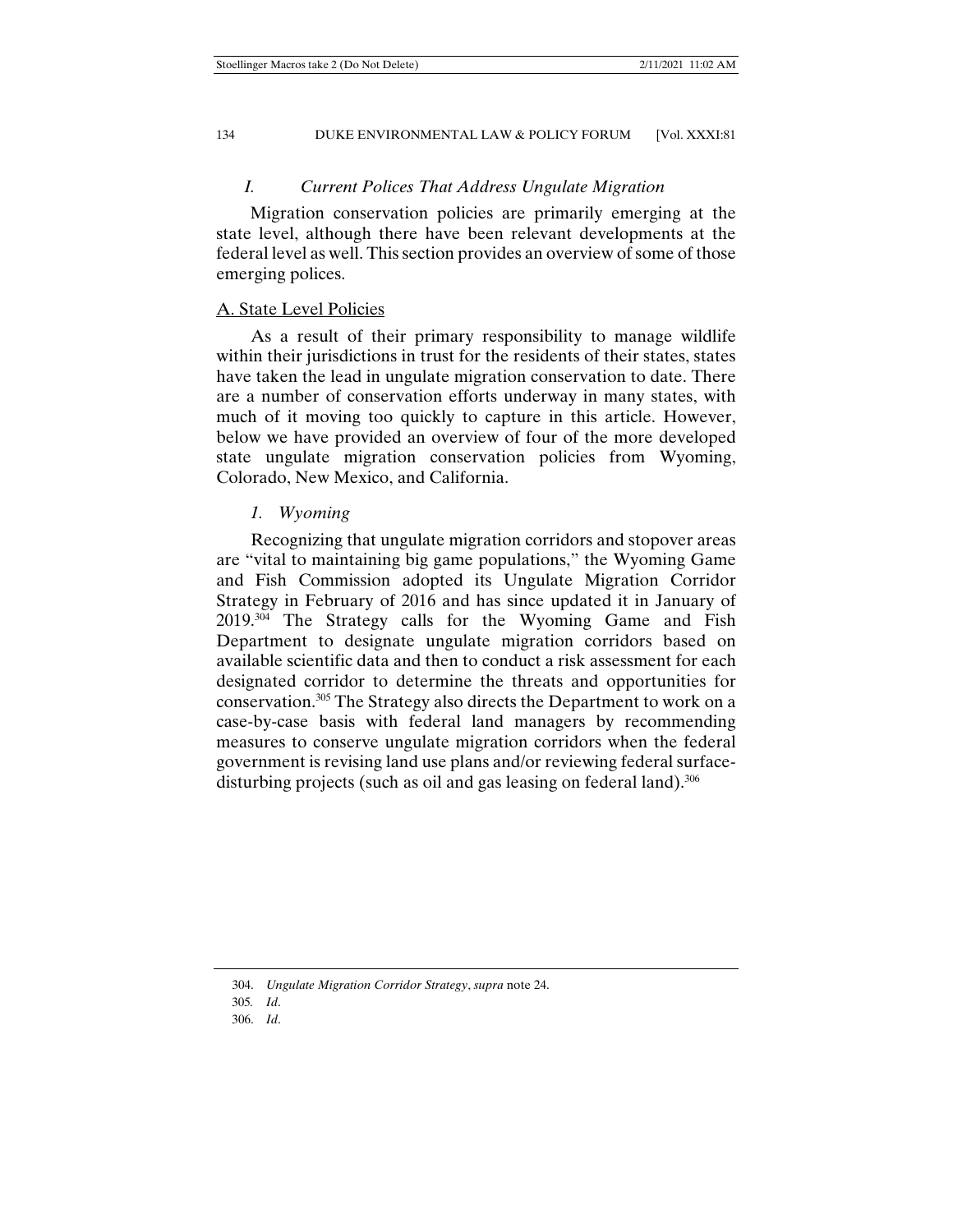The Strategy further calls for the Department to designate "ungulate migration bottlenecks"<sup>307</sup> and "ungulate stopover areas"<sup>308</sup> within migration corridors as "vital" habitats, and as a result of that designation, "[t]he Department is directed by the Commission to recommend no significant declines in species distribution or abundance or loss of habitat function."309 To date, the Wyoming Game and Fish Department has officially designated three mule deer migration corridors in Wyoming as vital habitats, and has proposed designation of two additional mule deer migration corridors and one pronghorn migration corridor.<sup>310</sup>

Wyoming's designation effort was placed on hold, however, during the fall of 2019 after pushback from the agricultural industry, the oil and gas industry, and local governments.<sup>311</sup> Concerned about insufficient local stakeholder participation and potential takings claims associated with deferred oil and gas leases in migration corridors, the Wyoming legislature had proposed to take the authority to designate additional ungulate migration corridors away from the Wyoming Game and Fish Department and instead place it in the hands of county commissioners who would receive recommendations from a working group of local stakeholders. $312$  To counter this legislative effort, Wyoming Governor Gordon issued an Executive Order delegating to his office the authority to designate mule deer and pronghorn migration corridors after they have been proposed by the Wyoming Game and Fish Department.<sup>313</sup> To propose a migration corridor to the

 308. Defined as "[l]ocalized areas consistently used by ungulates to rest and feed during spring and fall migration." *Id*.

 <sup>307.</sup> Defined as "[a]ny portion of an ungulate migration corridor in which migrating ungulates are physically or behaviorally constrained. Examples may include habitat leading to a highway underpass or overpass, a gap between fences or residential subdivisions or other developments, or a route that circumnavigates a lake or reservoir." WYO. GAME & FISH DEP'T, STANDARDIZED DEFINITIONS FOR SEASONAL WILDLIFE RANGES (1986, revised 2015), https://wgfd.wyo.gov/WGFD/media/content/PDF/Habitat/Habitat%20Information/Seasonal-Range-Definitions.pdf.

 <sup>309.</sup> *Id*.

 <sup>310.</sup> WYO. GAME & FISH DEP'T, MIGRATION CORRIDOR MAPS & DATA, https://wgfd.wyo.gov/wildlife-in-wyoming/migration/corridor-maps-and-data (last visited Sept. 21, 2020).

 <sup>311.</sup> Angus M. Thuermer Jr., *Governor Wants Lawmakers to Back off From Wildlife Migration Bill*, WYOFILE (Oct. 22, 2019), https://www.wyofile.com/gov-wants-lawmakers-toback-off-from-wildlife-migration-bill/.

 <sup>312.</sup> H.R. B. 0029, 65th Leg. Sess. (Wyo. 2020). The working groups of local stakeholders must represent the following interests: agriculture, mining, oil and gas, conservation groups, outdoor recreation and sportsmen's groups, wind energy and other impacted industries, and municipal government. *Id*.

 <sup>313.</sup> OFF. WYO. GOVERNOR MARK GORDON, *supra* note 43.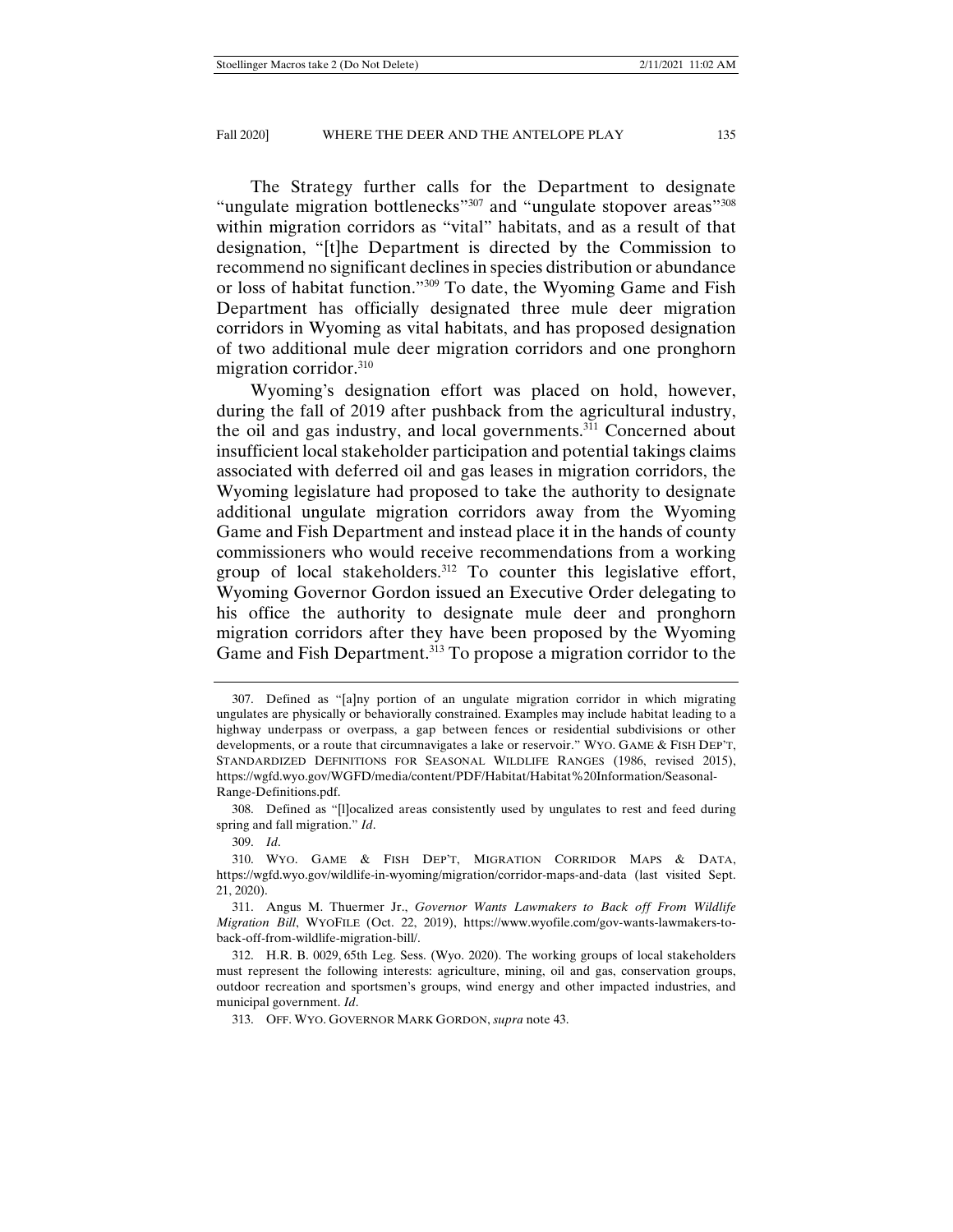Governor, the Wyoming Game and Fish Department must have three or more years of animal location and fine-scale movement data from a sampled population of animals.<sup>314</sup> Prior to designating a migration corridor, the Governor must seek recommendations from local area working groups.<sup>315</sup> The Executive Order only addresses mule deer and pronghorn migrations, and only applies to conservation of migration corridors and the stopovers and bottlenecks within them, and does not address conservation of the species' entire seasonal ranges.<sup>316</sup>

#### *2. Colorado*

In August of 2019, Colorado Governor Jared Polis signed Executive Order D 2019-011 which recognizes that "wildlife are essential to Colorado's outdoor recreation economy and landscape heritage" and notes that "Colorado's population continues to grow, placing pressure on the natural habitats that wildlife depend upon for survival."<sup>317</sup> The Executive Order directs the Colorado Department of Natural Resources to compile a report on the location of migration corridors in the state, identify policy, regulatory, and legislative opportunities to conserve big game migrations, incorporate big game migration corridors into public education and outreach efforts, and meet with stakeholders.<sup>318</sup> The Executive Order further directs the Colorado Department of Transportation to incorporate big game migration into all levels of its planning, and to identify priority areas for big game crossings over and under roadways.<sup>319</sup>

### *3. New Mexico*

New Mexico was a leader in the protection of migrating animals with early legislation. In 2003, the New Mexico Legislature passed a memorial directing the New Mexico Department of Transportation and the New Mexico Department of Game and Fish to share information about wildlife crossing.320 The New Mexico Legislature passed two subsequent memorials in 2011 and 2013 directing the Transportation and Game and Fish Departments to develop a pilot

<sup>314</sup>*. Id*.

 <sup>315.</sup> *Id*.

<sup>316</sup>*. Id*.

 <sup>317.</sup> Colo. Exec. Order D-2019-011, CONSERVING COLORADO'S BIG GAME WINTER RANGE AND MIGRATION CORRIDORS (Aug. 21, 2019).

<sup>318</sup>*. Id*.

 <sup>319.</sup> *Id*.

 <sup>320.</sup> Eliza Murphy, *New Mexicans Move to Make Roads More Wildlife-Friendly*, HIGH COUNTRY NEWS (Aug. 2, 2004) https://www.hcn.org/issues/279/14901.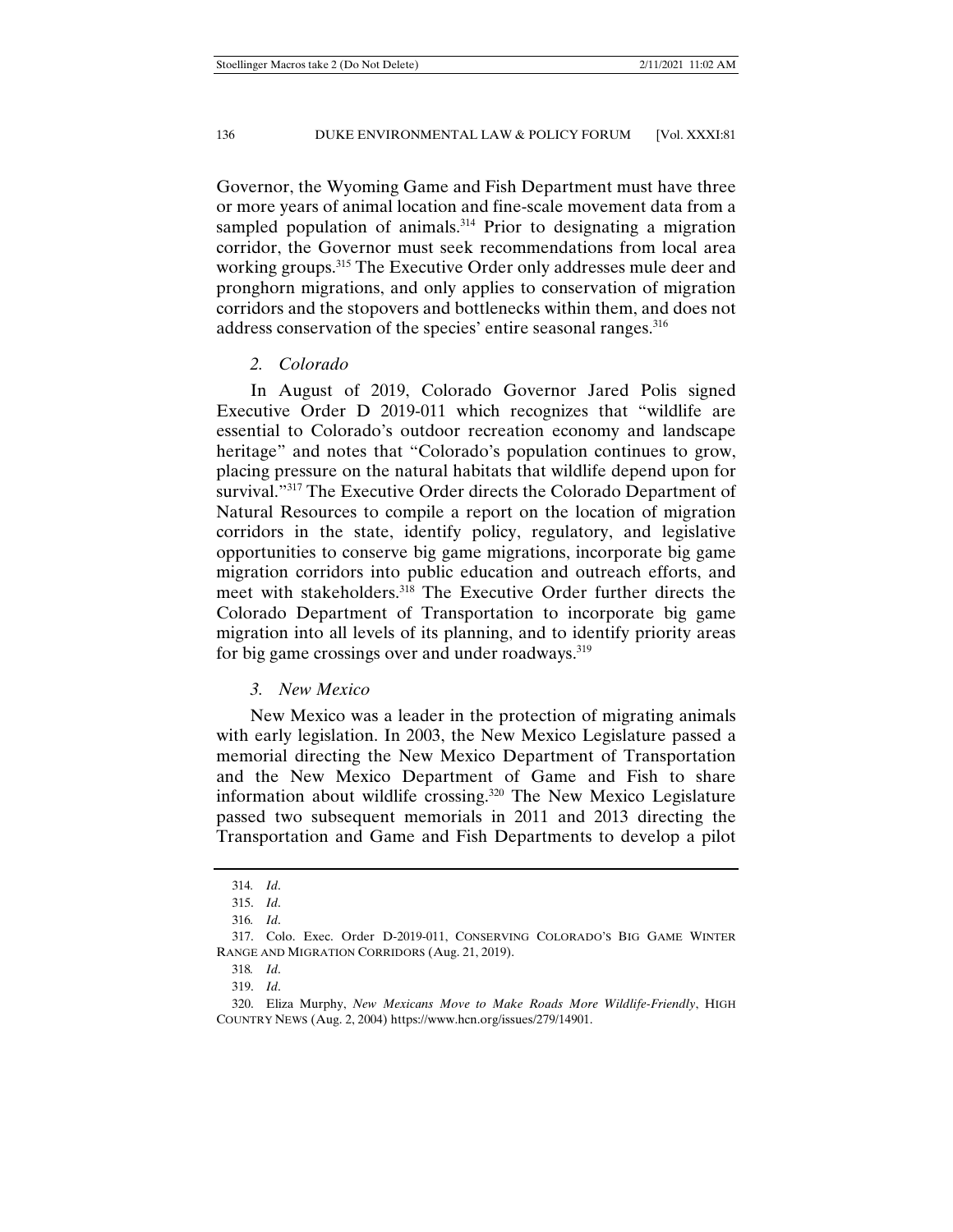traffic safety project and to identify high collision areas and educate the public on how to avoid them. 321

Then, in March of 2019, the New Mexico Legislature passed a first of its kind statute, the Wildlife Corridors Act.322 The Act directs the Department of Transportation and the Department of Game and Fish to work together to develop a Wildlife Corridors Action Plan to identify "highway crossing that pose a risk to successful wildlife migration or that pose a risk to the traveling public because large mammals use the crossing."323 The Act requires the Departments to publish a prioritized "wildlife corridors project list" based on a set list of criteria, to be implemented as funding becomes available.324 Further, it requires the identification of other human-caused barriers affecting wildlife habitat and movement,<sup>325</sup> the habitat and movement needs of species of concern, projections of anticipated effects of drought and other stressors on wildlife habitat and wildlife movement, an analysis of the economic benefits anticipated from preserving wildlife movement patterns including the potential impact of reduced wildlife/vehicle road collisions and a requirement to collaborate with tribal entities, among other requirements.<sup>326</sup> New Mexico's Wildlife Corridors Act is the most advanced piece of migration corridor conservation to date and New Mexico has been celebrated as "the first state to adopt a comprehensive program to identify wildlife corridors and begin to address barriers to wildlife movement."327

#### *4. California*

In 2010, the California Department of Fish and Wildlife and the California Department of Transportation Commission jointly released the California Essential Habitat Connectivity Project: A Strategy for Conserving a Connected California, recognizing "a functional network of connected wildlands is essential to the continued support of

 <sup>321.</sup> Michael Dax, *New Mexico's Wildlife Corridor's Act: A Path Toward Success*, Rewilding Earth Blog, https://rewilding.org/new-mexicos-wildlife-corridors-act-a-path-toward-sucecss/.

 <sup>322.</sup> Wildlife Corridors Act, S.B. 228, 2019 Leg. Reg. Sess. (N.M. 2019).

 <sup>323.</sup> *Id*. § 3 (B)(1).

 <sup>324.</sup> *Id*. § 4.

 <sup>325.</sup> Human caused barriers are defined in the Act as "a road, culvert, commercial or residential development or other human-made structure that has the potential to affect the natural movement of wildlife across the landscape." *Id* § 2(A).

 <sup>326.</sup> *Id*. § 3.

 <sup>327.</sup> Katy Schaffer, *New Mexico Governor Signs First-of-Its-Kind Wildlife Corridor Act into Law*, WILDLANDS NETWORK BLOG (Apr. 1, 2019), https://wildlandsnetwork.org/blog/newmexico-governor-signs-first-of-its-kind-wildlife-corridor-act-into-law/.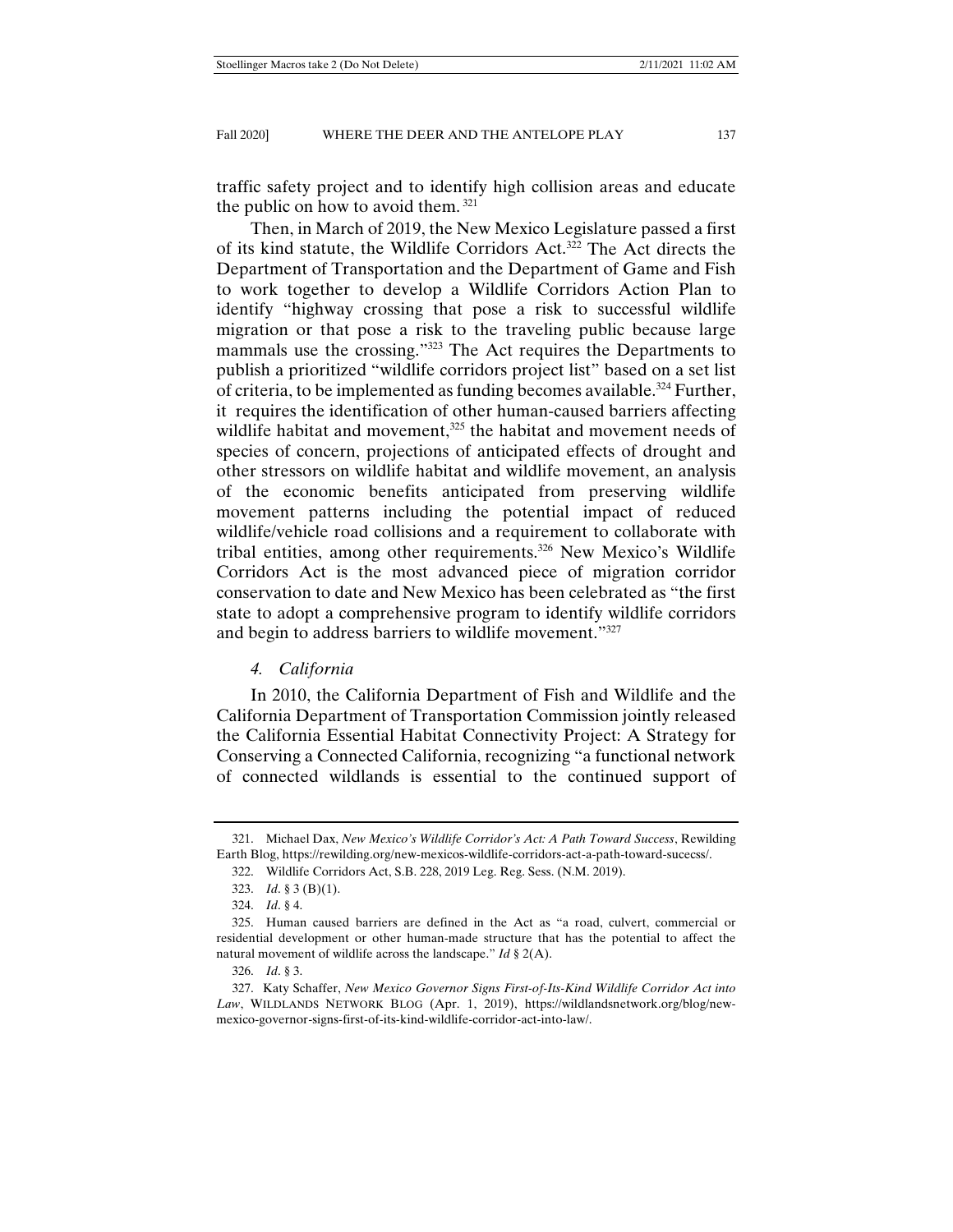California's diverse natural communities in the face of human development and climate change."328 In addition to providing a statewide essential habitat connectivity map, the report also includes "guidance for mitigating the fragmenting effects of roads and for developing and implementing local and regional connectivity plans."329

In September of 2018, California Governor Jerry Brown signed the California Executive Order B-54-18 Biodiversity Initiative, upon the recommendation of an assembled group of California biodiversity experts who came together in 2017 to draft the Charter to Secure the Future of California's Native Biodiversity.330 The Executive Order directs the Secretaries of Food & Agriculture and Natural Resources to implement the Biodiversity Initiative to "promote deeper understanding of current and future threats to California's biodiversity; protect native vegetation; manage and restore natural and working lands and waterways; and explore appropriate financing options to achieve these goals."331 As a result of the Executive Order, the California Department of Transportation (Caltrans) and the California Department of Fish and Wildlife (CDFW) must provide an updated assessment of essential habitat connectivity statewide to enable the integration of biodiversity conservation with transportation and infrastructure planning.332 Staff from Caltrans and CDFW are also piloting a regional symposium to "gather information and expert input to identify wildlife passages and barriers to the State Highway System and potential funding opportunities to remediate those barriers."333

 <sup>328.</sup> Spencer et al., *California Essential Habitat Connectivity Project: A Strategy for Conserving a Connected California*, Prepared for CAL. DEP'T TRANS., CAL. DEP'T FISH & GAME, & FED. HIGHWAYS ADMIN. (Feb. 2010).

<sup>329</sup>*. Id*.

 <sup>330.</sup> Cal. Exec. Order No. B-54-18 1 (Sept. 7, 2018),

https://californiabiodiversityinitiative.org/pdf/executive-order-b-54-18.pdf. "In California, long distance migrations are rare, and mule deer are one of the few that migrate." *Mule Deer (Odocoilues hemionus)*, CAL. DEP'T FISH & WILDLIFE,

https://wildlife.ca.gov/Regions/6/Deer/Natural-History (Last visited Sept. 12, 2020).

 <sup>331.</sup> *Id*.

 <sup>332.</sup> NAT'L FISH & WILDLIFE FUND., 2019 CALIFORNIA ACTION PLAN FOR IMPLEMENTATION OF DEPARTMENT OF THE INTERIOR SECRETARIAL ORDER 3362: "IMPROVING HABITAT QUALITY IN WESTERN BIG-GAME WINTER RANGE AND MIGRATION CORRIDORS" 2 (2019),

https://www.nfwf.org/sites/default/files/rockymountains/Documents/California2020ActionPlan.p df.

 <sup>333.</sup> *Id*.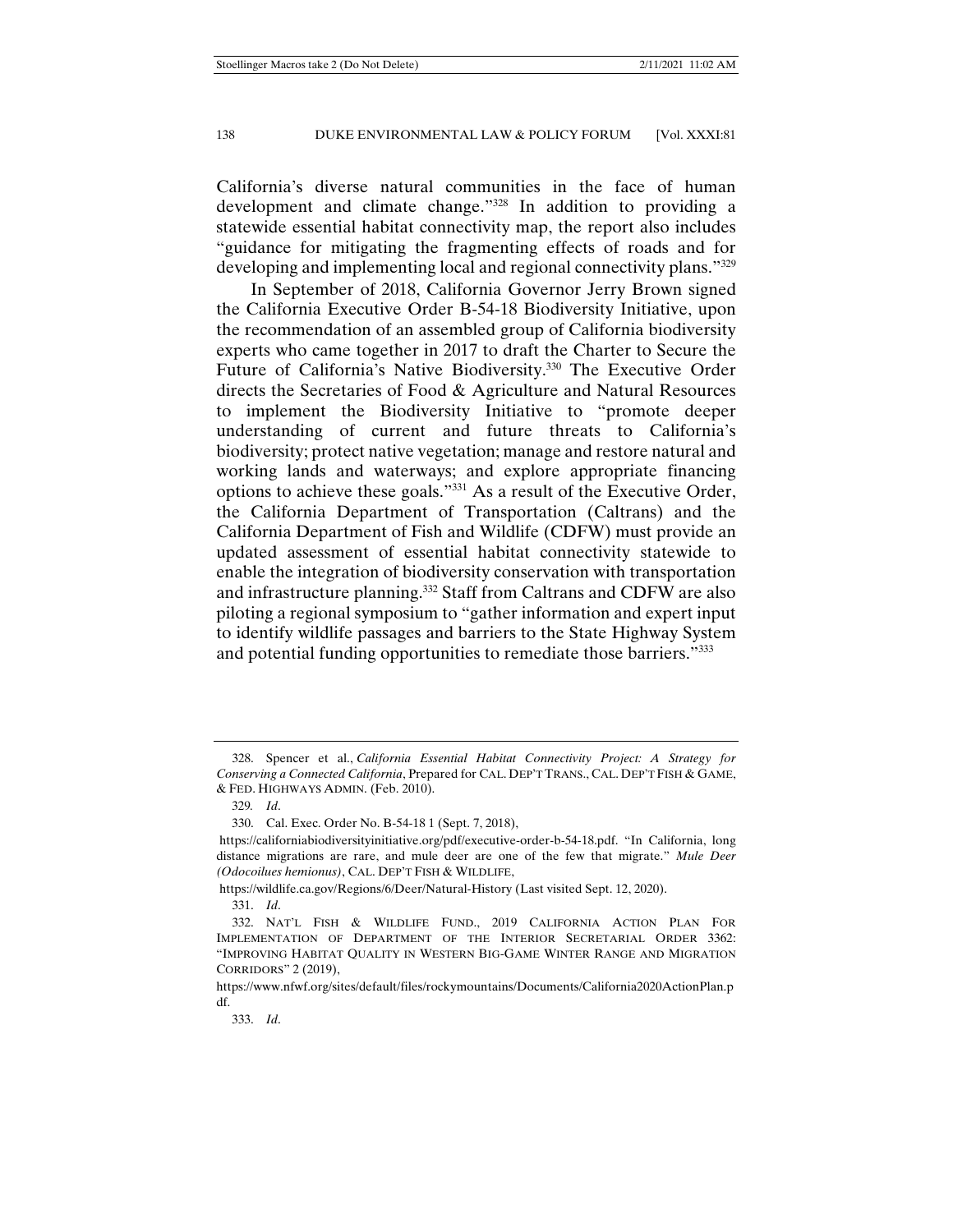### B. Existing Federal Migration Efforts

As discussed in the ecology section of this article, much of the year-long Western U.S. ungulate habitat is located on land owned and controlled by the federal government. Large amounts of ungulate summer range occur in mountainous habitats controlled by the United States Forest Service (USFS) and much of the winter ranges in lower elevation sage-brush basins is controlled and managed by the Bureau of Land Management (BLM).334 Discussed below are the existing efforts to address ungulate migrations at the federal level.

#### *1. Bureau of Land Management*

Recognizing that "[r]obust and sustainable elk, deer, and pronghorn populations contribute greatly to the economy and wellbeing of communities across the West" and that "the habitat quality and value of . . . western big-game populations are often degraded or declining" the Secretary of the Department of Interior (DOI), Ryan Zinke, signed Secretarial Order 3362 Improving Habitat Quality in Western Big-Game Winter Range and Migration Corridors on February 9, 2018.<sup>335</sup> Consistent with the Trump administration approach of deferring to states,336 the Order directs the BLM and other bureaus to work in close partnership with the western states to "enhance and improve the quality of big-game winter range and migration corridors habitat on Federal lands under the management jurisdiction of this Department in a way that recognizes states authority to conserve and manage big-game species and respects private property rights."337 Notably, the Order fails to mention tribes and focuses instead only on federal/state effort to conserve winter range and migration corridors.

Specifically, the Order directs the BLM, Fish and Wildlife Service, and the National Park Service to evaluate how each bureau can contribute to state and other efforts to improve the quality and condition of priority big-game winter and migration corridor habitat and instructs all bureaus to "update all existing regulations, orders, guidance documents, policies, instructions, manuals, directives,

 <sup>334.</sup> *Id*.

 <sup>335.</sup> Secretarial Order No. 3362, *supra* note 42, at 1–2.

 <sup>336.</sup> *See* Memorandum from Ryan Zinke, Secretary of the Interior, to Heads of Bureaus and Offices, (Sept. 10, 2018), at 1 (reaffirming a DOI policy from 1983 that found "authority of the States to exercise their broad trustee and police powers as stewards of the Nation's fish and wildlife species on public lands and waters under the jurisdiction of the Department.").

 <sup>337.</sup> Secretarial Order No. 3362, *supra* note 42, at 1.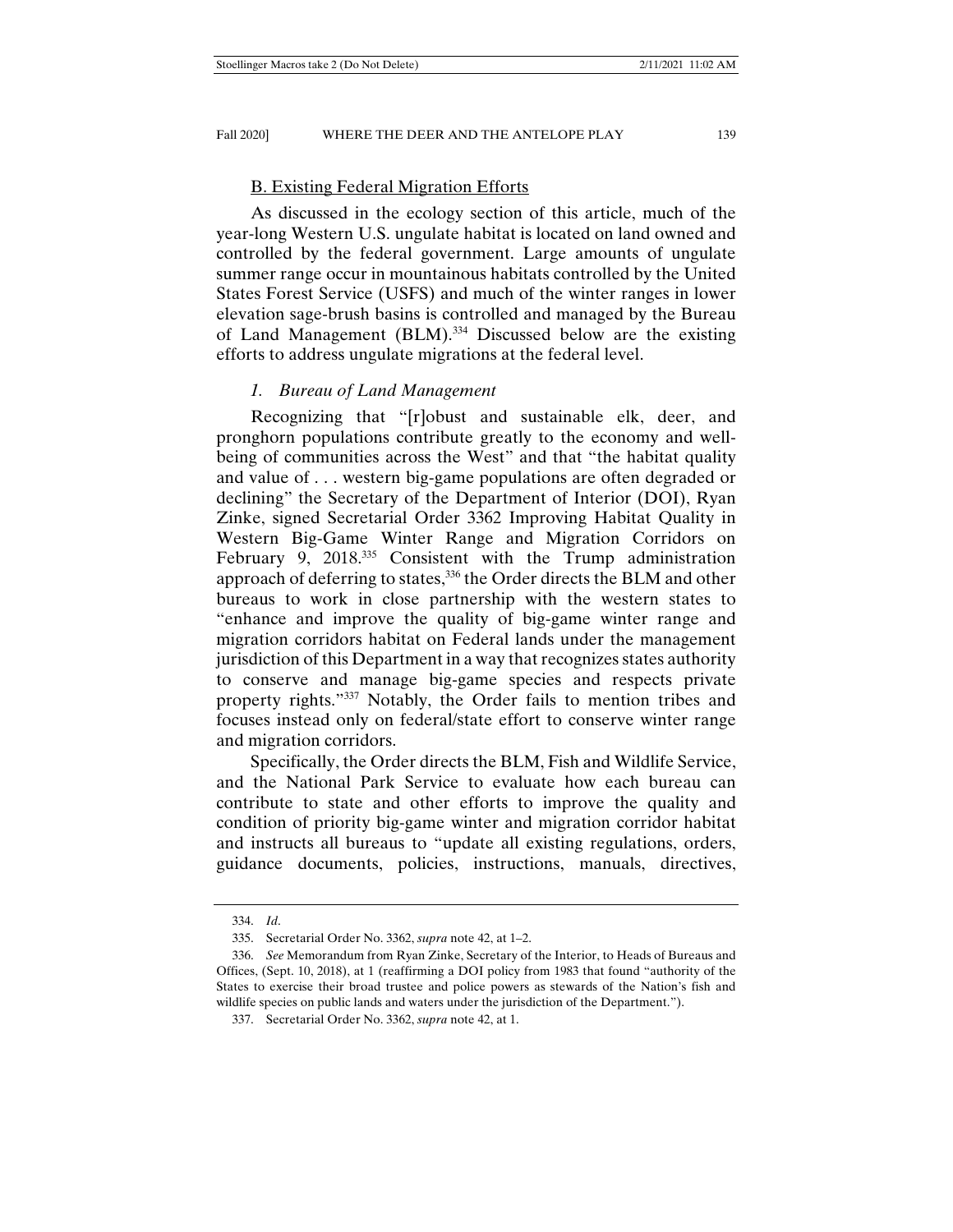notices, implementing actions, and any other similar actions to be consistent with this Order."338 To achieve the objectives of the Order, western states were asked "to identify 3-5 priority migration corridor or winter range habitats for big game species within their states" through State Action Plans.339 The DOI has provided grant funding to states to implement some of their identified priorities, and other grant funding has also been made available through the Department of Transportation to address highway related threats.<sup>340</sup>

It should also be noted that Secretarial Order 3362 only applies to elk, mule deer, and pronghorn migration conservation and thus misses the opportunity to conserve additional migrating ungulates including moose and bighorn sheep. Additionally, the Order only addresses conservation of the winter range and migration corridors of elk, mule deer, and pronghorns and does not address conservation on summer ranges therefore failing to provide full coverage of these animals' yearlong habitats.

Despite the intent of Secretarial Order 3362, some have expressed concern the that the DOI bureaus, particularly the BLM, have failed to successfully implement its call to action.<sup>341</sup> Because Secretarial Orders are merely policy statements of the Secretary, representing the Secretary's marching orders to the bureaus, and are not subject to the rulemaking requirements of the Administrative Procedures Act, 342 they do not carry the force of law and are therefore not binding or

 <sup>338.</sup> *Id*. at 5.

 <sup>339.</sup> NAT'L FISH & WILDLIFE FUND., *supra* note 332, at 4. All State Action Plans submitted to date are available at https://www.nfwf.org/programs/rocky-mountain-rangelands/state-actionplans.

 <sup>340.</sup> Dep't of Interior, *Secretary Bernhardt Announces \$10.7 Million in Public-Private Support for Big Game Migration Corridors* (May 3, 2019),

https://www.doi.gov/pressreleases/secretary-bernhardt-announces-107-million-public-privatesupport-big-game-migration; Off. of Wyo. Governor Mark Gordon, WYDOT Receives \$14.5 Million Federal Grant for Wildlife Crossing Project (Nov. 14, 2019) [hereinafter Wyo. Press Release], https://governor.wyo.gov/media/news-releases/2019-news-releases/wydot-receives-14- 5-million-federal-grant-for-wildlife-crossing-project.

 <sup>341.</sup> Letter from Wyo. Outdoor Council, to Mary Jo Rugwell, Wyo. State Dir. of Bureau of Land Mgmt. (December 3, 2018), https://wyomingoutdoorcouncil.org/wp

<sup>-</sup>content/uploads/2018/12/BLM-Migration-Letter.pdf; *See How the Interior Department Turned its Back on Big Game Migration Corridors*, ROCKY MOUNTAIN WILD,

https://rockymountainwild.org/protectbiggame/ (last visited Sept. 12, 2020) (noting that "[s]ince the release of the State Action Plans in October of 2018, DOI has continued pushing oil and gas development on nearly 1.2 million acres of priority big game landscapes identified by states").

 <sup>342.</sup> Administrative Procedure Act, 5 U.S.C. §§ 551–59 (2018); 5 U.S.C. §§ 701–06, 1305, 3105, 3344, 4301, 5335, 5372, 7521 (2018).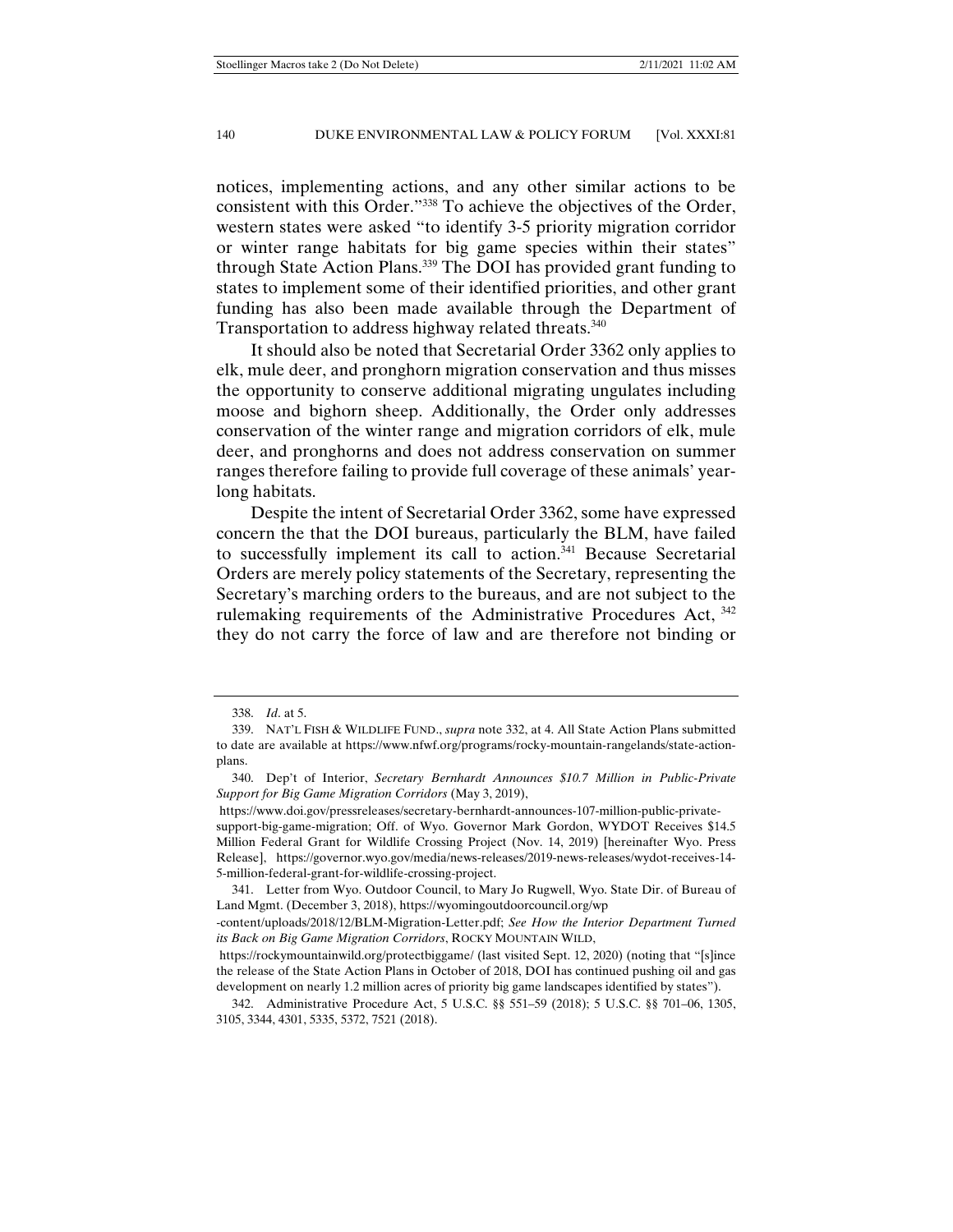enforceable.343 As this Secretarial Order appears to do little more than encourage conversations between federal and state wildlife managers and provide an opportunity for limited funding to states for ongoing migration research and threat mitigation, it appears to have had limited effects.

Beyond the Secretarial Order, the BLM is also required by the Federal Land Policy and Management Act (FLPMA) to implement a multiple-use and sustained yield approach to management of lands within its jurisdiction.<sup>344</sup> Wildlife and fish are among the multiple-uses that the BLM is to manage on public lands in a "combination that will best meet the present and future needs of the American people."345 In 2016, the BLM proposed to amend its land use planning regulations, known as BLM Planning Rule 2.0.346 That proposed planning rule included a provision that would have required the BLM, when revising its land use plans, to consider and document "areas of key fish and wildlife habitat such as big game winter and summer areas, bird nesting and feeding areas, habitat connectivity or wildlife migration corridors, and areas of large and intact habitat[.]"347 However, the BLM Planning Rule 2.0 was never implemented because the United States Senate passed a legislative repeal of the rule under the Congressional Review Act in 2017.<sup>348</sup> Had it not been repealed, the BLM planning rule would have required to the BLM to address ungulate migrations and seasonal range in its land use planning efforts, which may have likely resulted in more active work by the BLM to conserve ungulate migration.

 <sup>343.</sup> Christensen v. Harris Cnty., 529 U.S. 576, 587 (2000); Charles Wilkinson, *The Role of Bilateralism in Fulfilling the Federal-Tribal Relationship: The Tribal Rights-Endangered Species Secretarial Order*, 72 WASH. L. REV. 1063, 1076 n.43 (1997).

 <sup>344.</sup> *Federal Land Policy and Management Act of 1976*, 43 U.S.C. §§ 1701–85 (2018). The principle of multiple-use and sustained yield is defined as "the management of the public lands and their various resources so that they are utilized in the combination that will best meet the present and future needs of the American people. . . including but not limited to, recreation, range, timber, minerals, watershed, wildlife and fish, and natural scenic, scientific, and historical values; and harmonious and coordinated management of the various resources without permanent impairment of the productivity of the land and the quality of the environment with consideration being given to the relative values of the resources and not necessarily to the combination of uses that will give the greatest economic return or the greatest unit output." 43 U.S.C. § 1702(c) (2018).

 <sup>345.</sup> *Id.* § 1702(c).

 <sup>346.</sup> Resource Management Planning, 81 Fed. Reg. 89,580, 89,580 (Dec. 12, 2016) (to be codified at 43 C.F.R. pt. 1600).

 <sup>347.</sup> *Id*. at 89, 666–67.

 <sup>348.</sup> H.R.J. Res. 44, 115th Cong. (2017); Pub. L. No. 115–12, 131 Stat. 76 (2017).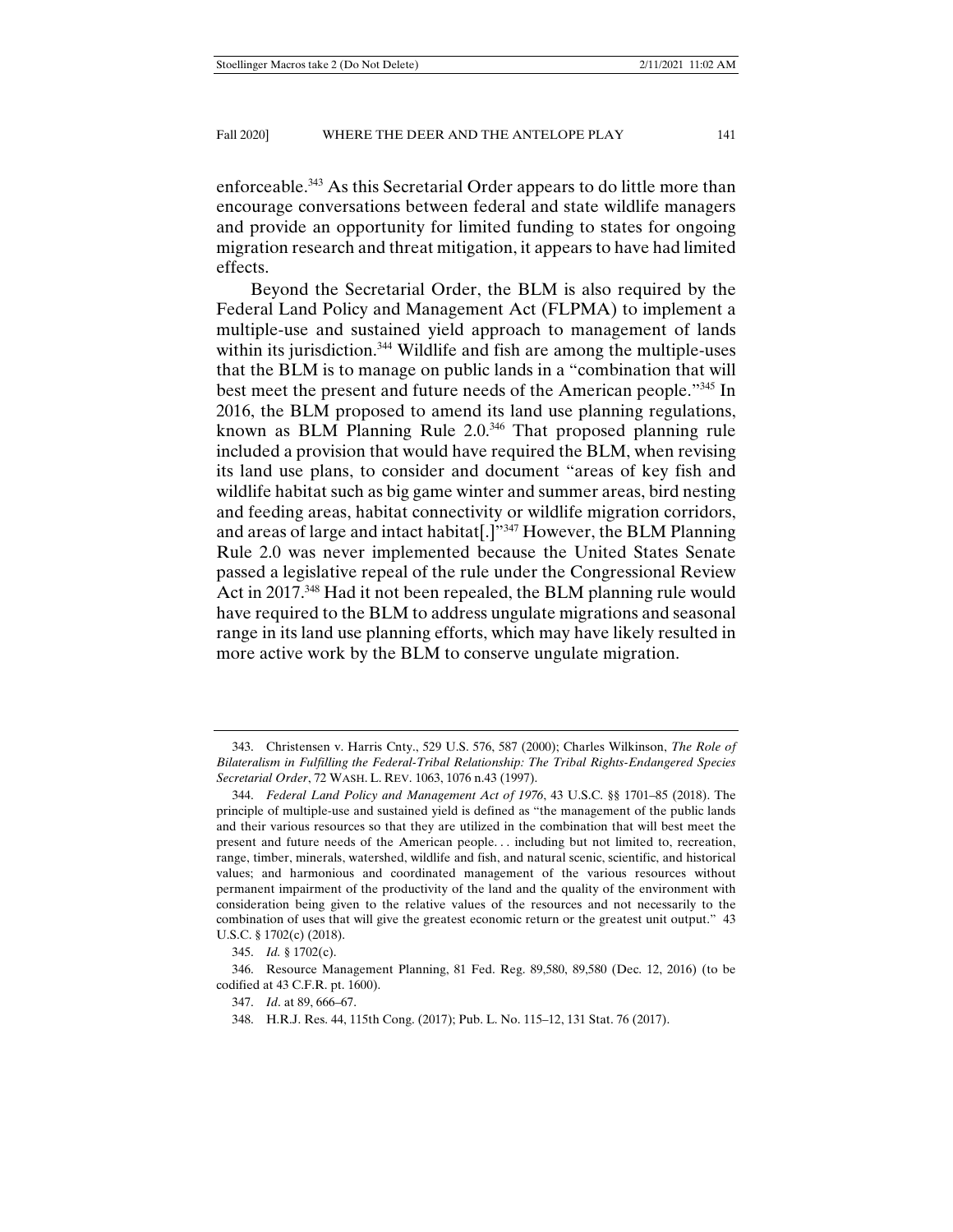### *2. The United States Forest Service*

In 2008, the Bridger Teton National Forest designated the first federal migration corridor, the Path of the Pronghorn in Northwestern Wyoming.<sup>349</sup> The pronghorn that utilize this migration route make a round-trip annual migration of up to 340 miles from their summer habitat in Grand Teton National Park to their winter range in the Green River Basin outside of Pinedale, Wyoming.<sup>350</sup> Conservation of this particular corridor was of critical importance because its disruption would have likely caused the extinction of pronghorn in Grand Teton National Park.<sup>351</sup> The Bridger-Teton's designation, however, only ensures the corridor's protection on National Forest System lands, not the entirety of the migration route that continues on across BLM and private land; thus, leaving it susceptible to threats on lands under other jurisdictions.<sup>352</sup> David Cherney has noted this as "particularly troubling since the majority of perceived threats to the migration—rural housing and natural gas development—did not occur within the Bridger-Teton National Forest."353 In reality, Cherney notes, the Path of the Pronghorn was a largely "symbolic endeavor signifying that the pronghorn migration is important to the region."354 The Path of the Pronghorn remains the only federally designated migration route.

Actions undertaken by the USFS are governed by both the Multiple Sustained Yield Act (MUSYA) which requires that National Forests be managed for multiple uses,<sup>355</sup> and the National Forest Management Act (NFMA) which requires individual forest's planning efforts "provide for diversity of plant and animal communities based on the suitability and capability of the species land area to meet overall multiple-use objectives."<sup>356</sup> When the USFS revised its planning regulations in 2012, it included a provision requiring that revised forest plans "provide for social, economic and ecological sustainability within the Forest Service authority and within the inherent capability of the

 <sup>349.</sup> HAMILTON, *supra* note 11, at 1.

 <sup>350.</sup> *Id*.

 <sup>351.</sup> Joel Berger, *Is it Acceptable to Let a Species Go Extinct in a National Park*?, 17 CONSERVATION BIOLOGY 1451, 1452 (2003).

 <sup>352.</sup> HAMILTON, *supra* note 11, at 1. The amended Bridger Teton Forest Plan requires that "all projects, and infrastructure authorized in the designated Pronghorn Migration Corridor will be designed, timed and/or located to allow continued successful migration of the pronghorn that summer in Jackson Hole and winter in the Green River basin." *Id*.

 <sup>353.</sup> Cherney, *supra* note 303, at 610.

 <sup>354.</sup> *Id.* at 611.

 <sup>355.</sup> Multiple-Use Sustained-Yield Act of 1960, 16 U.S.C. §§ 528–31 (2018).

 <sup>356.</sup> National Forest Management Act of 1976, 16 U.S.C. §§ 1600–87 (2018).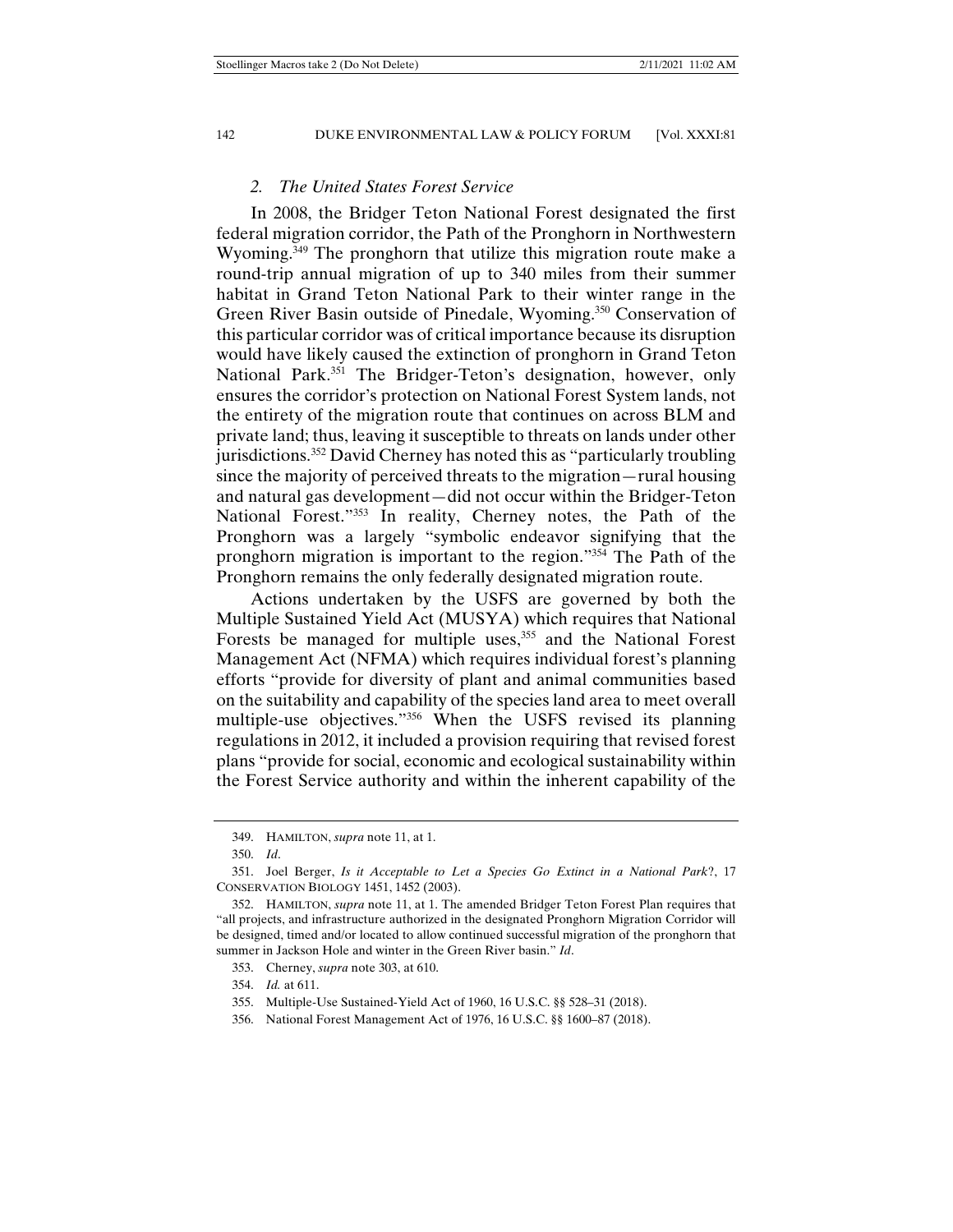plan area."357 With regards to ecological sustainability, the rule requires that forest plans must include components to "maintain or restore the ecological integrity of terrestrial and aquatic ecosystems and watersheds in the plan areas including plan components to maintain or restore structure, function, composition and connectivity . . ."358 In a paper discussing a proposed method the USFS could use to model species connectivity, Matthew Williams and his co-authors note that the USFS's "explicit incorporation of connectivity as a management objective could substantially improve connectivity conservation in the United States."359 How the USFS will utilize the connectively in the 2012 planning rule remains to be seen, as few forest plans have yet to be completed under the new rule.

#### *II. Analysis of Current Institutional Approaches*

We reviewed and assessed the current state and federal policies addressing ungulate migration against two factors: (1) the ecological needs of the migratory ungulates, and (2) the economic efficiency of the policies. Overall, we found that while the existing policies present a good starting point, there remains a need to better integrate the ecological needs of migratory ungulates and an opportunity to utilize emerging economic principles to address species migration in future policy.

The major issues that remain unresolved in ungulate migration conservation include: (1) the need to include the full suite of migratory ungulate species and their year-round habitats; (2) the need for coordinated management of migrations and seasonal habitat protection across large landscapes with many land owners/managers; (3) the need to address conservation of migrations that cross state and international boundaries; (4) the lack of solicitation and incorporation of local, tribal and national values/perspectives; (5) the need for significant funding to implement conservation protection; and (6) missed opportunities to utilize economic incentive options, particularly on private land. These issues are discussed in detail below.

 <sup>357.</sup> National Forest System Land Management Planning, 77 Fed. Reg. 21,162, 21,264 (Apr. 9, 2012) (to be codified at 36 C.F.R. pt. 219).

 <sup>358.</sup> *Id*.

 <sup>359.</sup> Matthew A. Williamson et al., *Incorporating Wildlife Connectivity into Forest Plan Revision Under the United States Forest Service's 2012 Planning Rule,* CONSERVATION SCI. & PRAC. (Dec. 2019), https://largelandscapes.org/wp-content/uploads/2020/01/Incorporatingwildlife-connectivity-into-forest-plan-revision-under-the-United-States-Forest-Services-2012 planning-rule.pdf.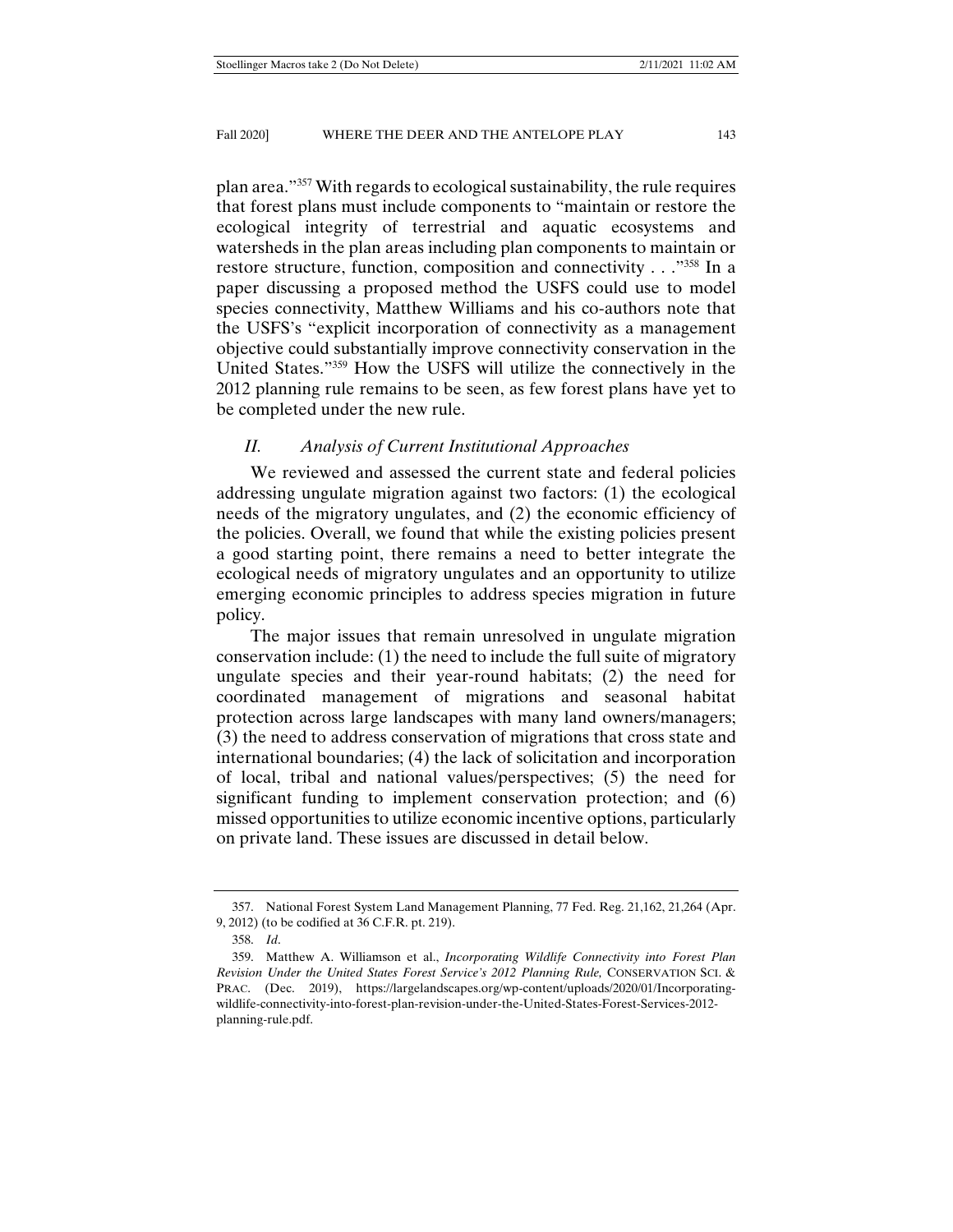## A. The Need for Comprehensive Inclusion of the Full Suite of Migratory Ungulate Species and Their Year-Round Habitats

Migration is an important and endangered phenomenon across numerous ungulate species in the West including elk, mule deer, pronghorn, bison, moose, and bighorn sheep. With the possible exception of mule deer, there is little evidence that any of these species warrant more or less protection than another. Yet, policies such as SO 3362 and Wyoming EO focus on only a few at a time for conservation. This selective targeting of species for conservation could prove particularly confusing for stakeholders in areas where multiple species share the same corridors. Future policies should apply to any ungulate species that exhibits migratory behavior.

There is now consensus among ecologists that conserving ungulate migrations will require conserving year-round ranges.<sup>360</sup> Our analysis of existing state and federal migratory ungulate conservation polices reveals a focus on conservation of the migration corridor itself and sometimes includes the conservation of winter ranges; these polices fail to incorporate conservation of ungulate summer range. This approach fails to account for what ecologists have repeatedly highlighted: the importance of each seasonal habitat, or the year-round ranges, of these migratory species. Because ungulate winter ranges often occur on low elevation BLM or privately-owned land, and summer ranges often occur in high-elevation mountainous areas managed by the USFS or the National Park Service, public lands are of critical importance to migrating ungulates and some of the major threats to migrating ungulates are occurring on federal lands. Summer ranges provide migratory ungulates with an opportunity to replenish reserves lost during the winter<sup>361</sup> that are critical particularly to adult female ungulates as they nurse growing calves, fawns, or lambs.<sup>362</sup> Loss of summer habitat can have negative consequences for migrating ungulates and underpin conservation efforts that are focused on migrator corridors and winter ranges.<sup>363</sup>

Instead of picking and choosing which species and habitats to protect, future conservation polices need to take a holistic approach and conserve the entire year-round range of migratory ungulates.

 <sup>360.</sup> *Conserving Transboundary Migrations*, *supra* note 11, at 85.

 <sup>361.</sup> Monteith, *supra* note 75, at 378.

 <sup>362.</sup> Parker, *supra* note 60, at 58; *Shifting Patterns*, *supra* note 77, at 124.

 <sup>363.</sup> *Conserving Transboundary Migrations*, *supra* note 11, at 83.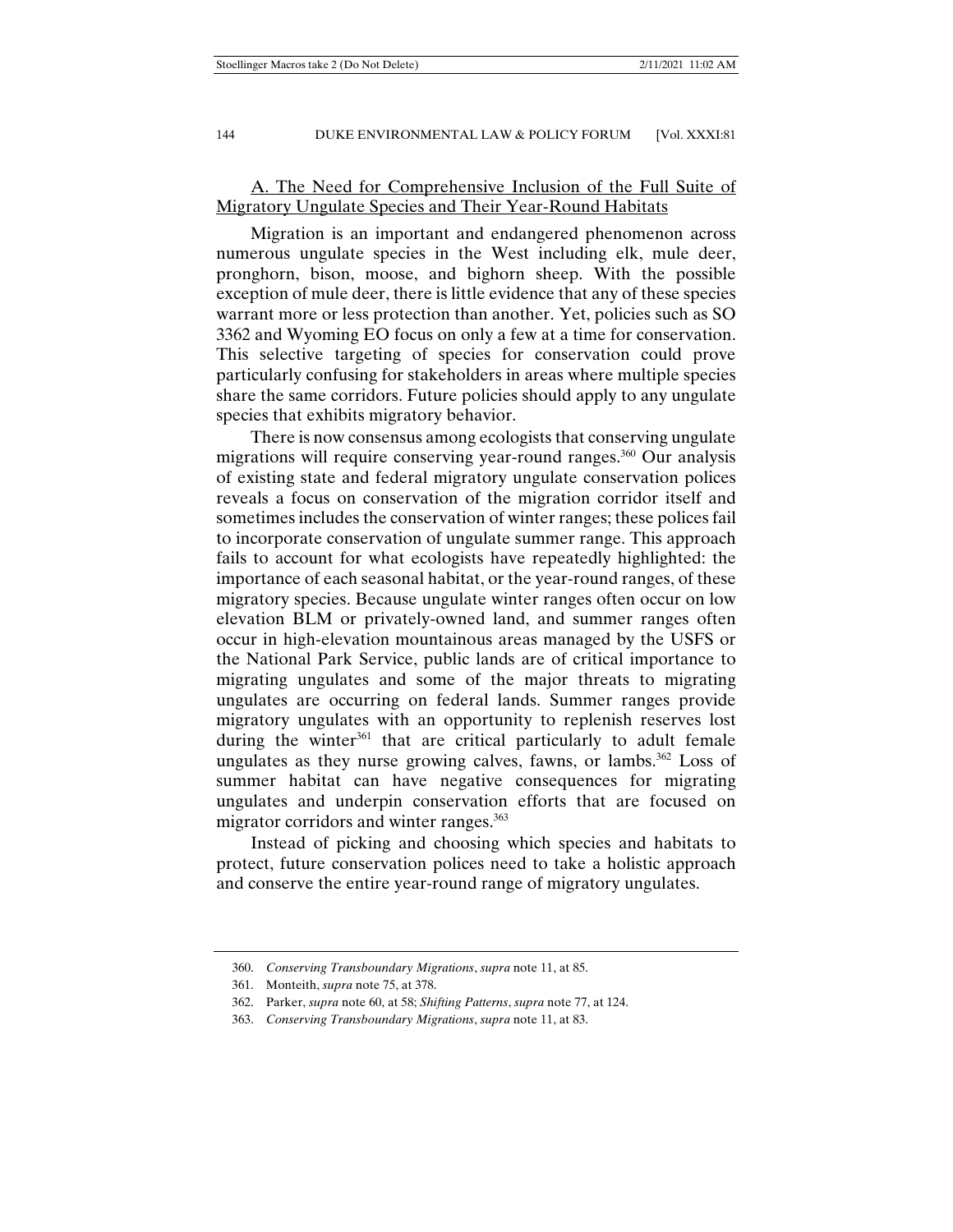## B. The Need for Coordinated Management of Ungulate Migration and Seasonal Habitat Protection Across Large Landscapes

The large landscape scale of ungulate migrations and seasonal habitats, crossing lands owned privately and publicly across multiple states and even international boundaries, makes their conservation a particularly complicated problem. While migration distances vary among species and within individual populations, to migrate ungulates require a large landscape with functional, intact habitats. Thanks to large parcels of private and public land, the American West continues to provide some of the best ungulate habitats in the world. But these landscapes are owned and managed by a variety of private and public entities and are used for a number of different uses including energy development, residential development, agriculture, and recreation, which leads to habitat fragmentation and habitat loss.<sup>364</sup> The various agencies managing the land crossed by migrating ungulates are also managed under different mandates and have different constituencies making coordination of policies a challenge.<sup>365</sup>

Emerging ungulate conservation policies have primarily occurred at the state level, which reflects the state's role as the primary manager of wildlife within their political boundaries. Given their local knowledge and relationships with local stakeholders, states are wellsituated to implement incentive and regulatory policies to promote conservation on private lands in locations that generate important habitat for migratory species.<sup>366</sup> States are, however, limited in their ability, legally or politically, to manage wildlife and wildlife habitats on federal land.367 This has proven true in the migration corridor conservation context—as evidenced by the fact that despite the state prioritization of ungulate migration routes and winter ranges by western states via the State Action Plans submitted to the Department of Interior under the umbrella of Secretarial Order 3362, the

https://doi.org/10.1111/csp2.335.

 <sup>364.</sup> *Id*.

 <sup>365.</sup> Fischman & Hyman, *supra* note 25, at 205.

 <sup>366.</sup> *See id*. (highlighting the importance of local knowledge and that many states already have active easement programs).

 <sup>367.</sup> *See* Martin Nie et al., *Fish and Wildlife Management on Federal Lands: Debunking State Supremacy*, 47 ENV'T L. 797, 803–04 (2017) (noting that the federal government has constitutional authority and obligations related to land management and that states' land ownership is limited); Middleton et al., *Harnessing Visitors' Enthusiasm for National Parks to Fund Cooperative Large-Landscape Conservation* (December 2020),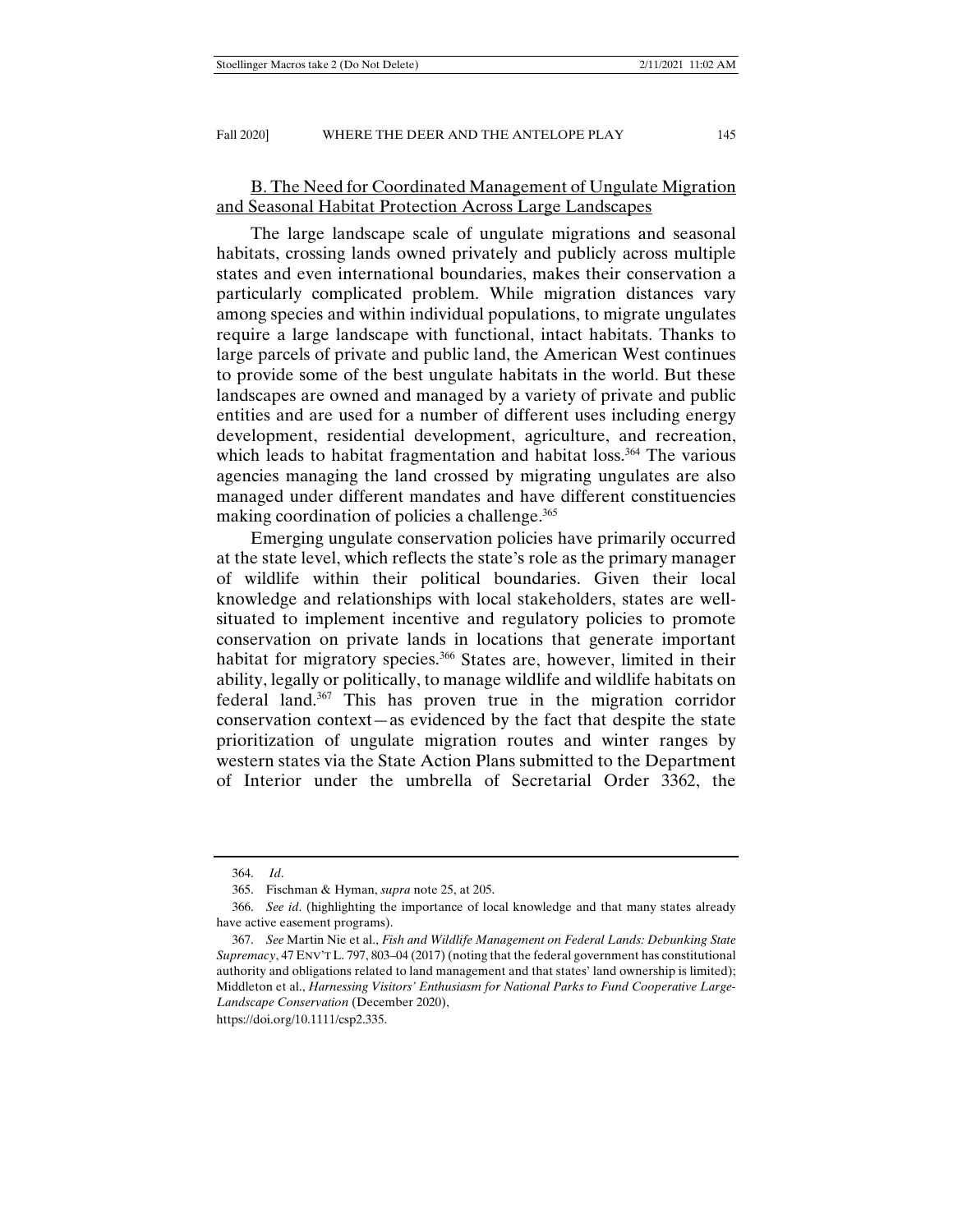Department, through the BLM, continues to issue oil and gas leases within these state prioritized areas.<sup>368</sup>

There remains an outstanding need for additional coordinated policy and management strategies to encompass the full breadth of ungulate migrations across large landscapes and encompassing land that is owned by multiple entities (private, state and federal). As discussed in the economic section of this paper, federal or centralized management likely provides the best opportunity for a landscape-wide policy scope that internalizes migrations across jurisdictional boundaries and also obviates coordination costs among state and federal actors.

When considering policies to address the landscape scale challenge posed by migrations, it is important to remember that ungulates use each portion of their migration corridor and seasonal habitats for limited periods of time.<sup>369</sup> Utilizing seasonal/temporary conservation actions within working landscapes can provide species conservation benefits that obviate the need for protected areas covering the entire migration route for the whole year.<sup>370</sup> A range of economic tools can inform these and other issues surrounding migrations including portfolio analysis for choosing collections of pathways for conservation, spatial bioeconomic and RSS approaches to defining patterns of conservation, and incentive-based approaches to achieve those patterns of conservation in multi-owner landscapes.

## C. The Need for Coordinated Management of Migrations that Cross State and International Boundaries

In addition to crossing multiple land ownership boundaries, migration movements also cross state and international boundaries. We analyzed the State Action Plans to determine how many of the state-identified priority migration corridors and winter ranges cross state and international boundaries. Our research indicated that out of forty-eight total identified migration routes and winter ranges, sixteen migration corridors cross state boundaries, five migration corridors likely cross state boundaries, and three migration corridors cross

 <sup>368.</sup> ROCKY MOUNTAIN WILD, s*upra* note 341, at 14 (noting that since the release of the State Action Plans in October of 2018, DOI has continued to issue oil and gas leases within the state to prioritize migration routes and winter range habitats).

 <sup>369.</sup> Reynolds et al, *supra* 302, at 1 (noting that migratory species conservation efforts may require additional temporal solutions).

 <sup>370.</sup> *Id*. (noting that the temporal solutions allows for less intrusive short-term agreement).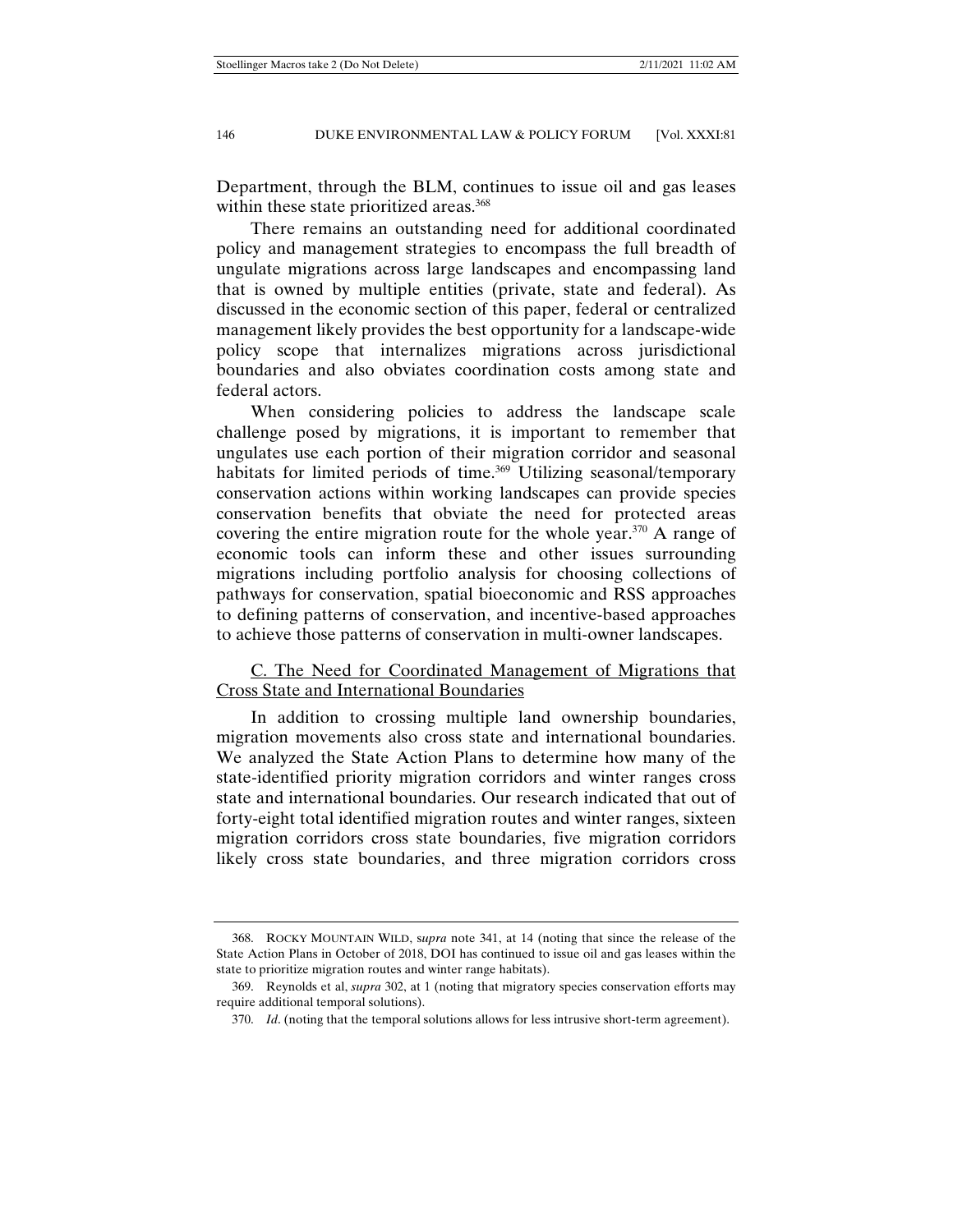international boundaries.<sup>371</sup> Although this analysis examines a small sample of migration routes, it does indicate the frequency at which migration routes cross state and international borders.

As mentioned above, states manage wildlife populations within the boundaries of their jurisdiction for the benefit of the residents of the state, but their jurisdiction ends at state boundaries. Fischman and Hyman have noted that when regulation of migration corridors in one state provides uncompensated benefits in an adjacent state (a likely outcome with long-distance ungulate migrations), the state lacks full incentives to regulate.<sup>372</sup> Thus, individual state conservation of migrations will be "politically difficult unless either the federal government provides mandates or incentives for collective actions for the states to voluntarily cooperate in the form of a compact or agreement."373 The same is true for migrations that cross international boundaries.374

Economically efficient hierarches of management should be considered to reduce cost, speed up development of conservation, and address conservation across the entire landscape. As discussed in the economics section, the most efficient hierarchy of management in this situation is at the federal level.<sup>375</sup> Federal coordination of efforts to conserve migrations and habitats that cross state and international boundaries can improve the cost-effective provision of migration conservation. Current state approaches to ungulate migration and seasonal habitat are inconsistent and lack uniformity, which can further exacerbate conservation efforts, particularly in the face of population declines. Sufficient state policies may not emerge in time to prevent dramatic declines in population or range to the point at which they are difficult or impossible to reverse.<sup>376</sup> Without a formal mechanism to promote and institutionalize intergovernmental and international cooperation, organic cooperative processes will be slow to evolve and likely not efficient from an economics perspective.<sup>377</sup> However, placing

<sup>371</sup>*. State Action Plans for the Implementation of the Department of Interior Secretarial Order 3362: "Improving Habitat Quality in Western Big Game Winter Range and Migration Corridors*,*"* NAT'L FISH & WILDLIFE FOUND., https://www.nfwf.org/programs/rocky-mountain-

rangelands/state-action-plans. Spreadsheet analysis is on file with the authors.

 <sup>372.</sup> Fishman & Hyman, *supra* note 25, at 206.

 <sup>373.</sup> *Id*.

 <sup>374.</sup> *Id*. at 203.

 <sup>375.</sup> *Id*. at 206–07.

 <sup>376.</sup> Hyman et al., *Statutory Reform to Protect Migrations as Phenomena of Abundance*, 41 ENV'T L. 407, 437 (2011).

 <sup>377.</sup> Martin Nie et al., *supra* note 367, at 930.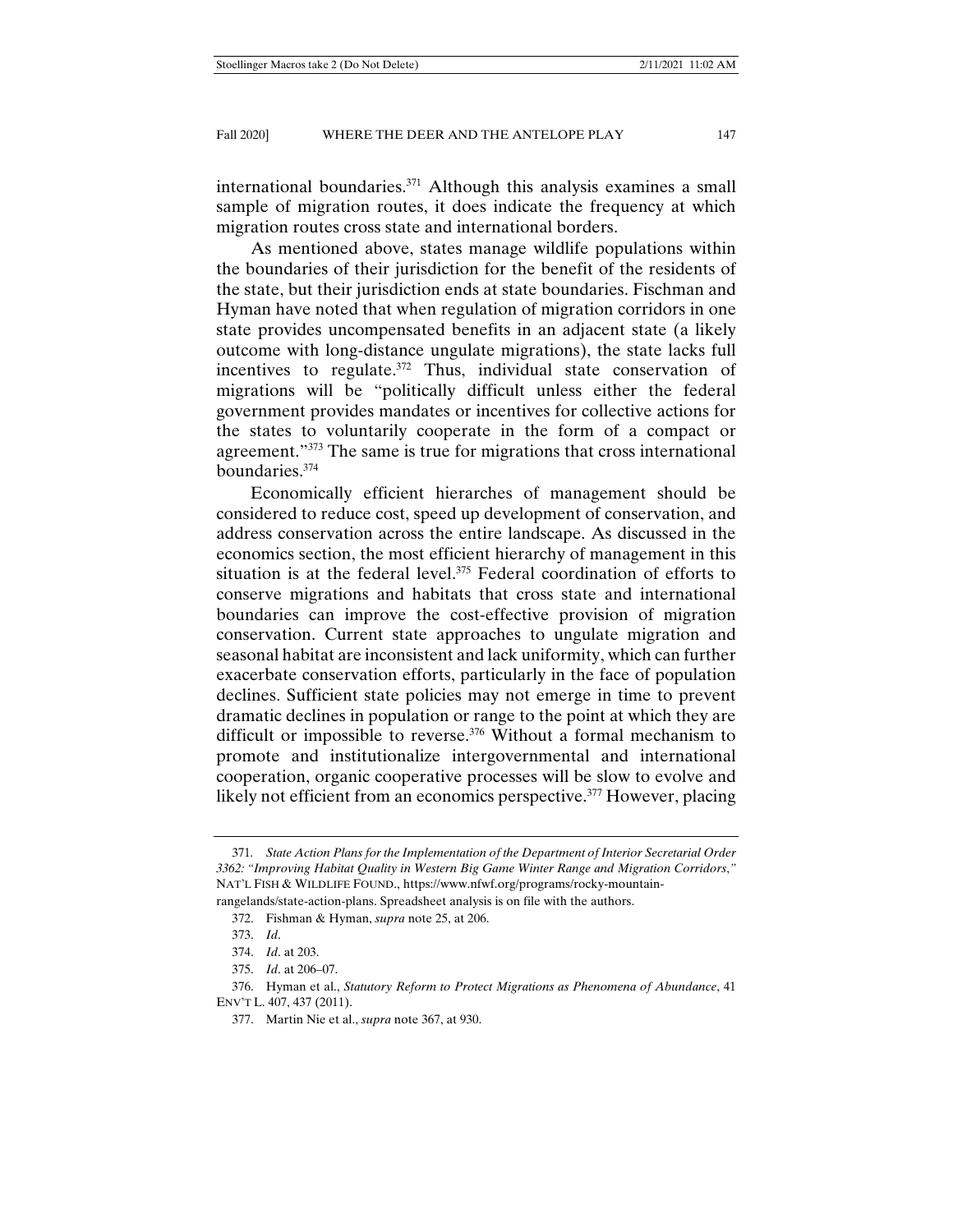ungulate migration and seasonal range conservation solely at the federal level has a number of downsides as well, as discussed in the final section of this paper.

# D. The Lack of Incorporation of Local, Tribal, and National Values/Management Perspectives

In addition to extending across complex natural landscapes, ungulate migrations also extend across complex and dynamic social landscapes as well.378 Because ungulate migrations cross iconic Western landscapes, some of it tribal and much of it public land managed for all American people, and because western ungulates embody aspects of our cultural heritage, national values are attached to their management and preservation as well as local values. Jeffery Hyman and co-authors have suggested the following list of national values associated with species migrations: ecological, cultural, psychological, aesthetic, inspirational, recreational, historic, and economic.379 Additionally, Secretarial Order 3362 notes that "hunters and tourists travel to Western States from across our Nation and beyond to pursue and enjoy this wildlife."380 The loss of migrations will include the loss not only of ecosystem functions but also of social values and cultural heritage.<sup>381</sup> With people all across the country holding these values dear, socially efficient policies to promote conservation of migratory ungulates should incorporate local, tribal, and national stakeholder perspectives.

Although states can and do capture revenue from hunters and tourists who visit these locations, states are less able to capture revenues from the existence and cultural values felt by people who do not visit or have "use values" for migratory species.<sup>382</sup> In addition, states may prioritize the values and opinions of particular in-state stakeholders over others, for political or economic reasons, rather than focusing on the net benefits of conservation that accrue to all citizens and stakeholders.383

 <sup>378.</sup> Joshua Morse & Susan Clark, *Corridor of Conflict, in* Human-Wildlife Interactions: Turning Conflict into Coexistence 150, 150 (Beatrice Frank et al. eds., Cambridge University Press 2019).

 <sup>379.</sup> Hyman et al., *supra* note 376, at 410.

 <sup>380.</sup> Secretarial Order No. 3362, *supra* note 42, at 2.

 <sup>381.</sup> Fischman, *supra* note 25, at 278.

 <sup>382.</sup> *See* Nie et al., *supra* note 367, at 810–11 (noting that attempts to fund non-game species conservation efforts have been ineffective at raising funds).

 <sup>383.</sup> Stephanie Kurose et al., *Unready and Ill-Equipped: How State Laws and State Funding are Inadequate to Recover America's Endangered Species*, CTR. FOR BIOLOGICAL DIVERSITY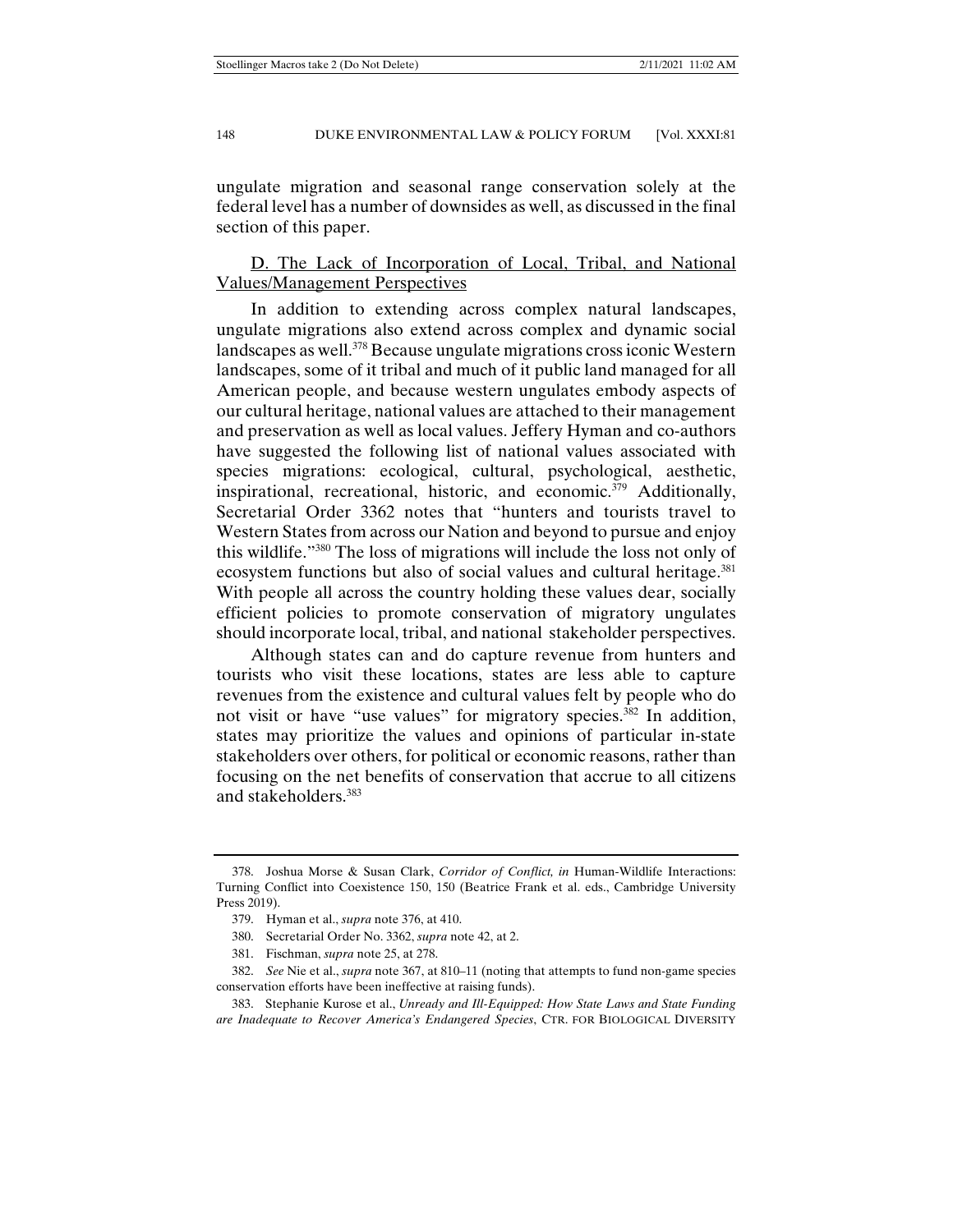Our analysis of current state and federal policies reveals a need to provide opportunities for national values and perspectives to be incorporated into ungulate migration conservation policies along with local stakeholder perspectives and values. Some of the recent policy developments in Wyoming are particularly troubling because they seem designed to exclude national values and perspectives by placing responsibility for conservation of migration corridors at the politically charged gubernatorial level rather than at the expert agency level and seek input from a narrowly defined group of stakeholders. These developments are in spite of the fact that those migrations stretch across large landscapes, cross land owned by private, state, tribal, and federal entities, and cross state boundaries.384

Additionally, recognition and incorporation of the tribal role and tribal values associated with western ungulate conservation is a significant need that must be addressed in future policy. Of the existing migration conservation policies, New Mexico's Wildlife Corridors Act does the best job recognizing and incorporating tribal authority and values. The New Mexico Wildlife Corridors Act requires the New Mexico Game and Fish Department to create a wildlife corridors action plan that shall contain opportunities to consult with "New Mexico Indian Nationals, tribes or pueblos" both in-state and in neighboring states to protect migration corridors that cross state and tribal lines, $385$  and then it requires that consultation actually occur. $386$ 

Secretarial Order 3362, on the other side of the spectrum, failed to include tribal governments in its approach to create partnerships with states to conserve elk, mule deer, and pronghorn winter range and migration corridors.387 To date, tribes have not been included in the distribution of funding stemming from Secretarial Oder 3362 for wildlife winter range and migration conservation.<sup>388</sup> Perhaps in an

386. *Id*. at 3(C).

387. Secretarial Order 3362, *supra* note 42, at Sec. 1.

ACTION FUND 1, at 2 (Feb. 2019), https://centeractionfund.org/wp-content/uploads/CBD-AF-Unready-and-Ill-equipped-State-ESA-Laws.pdf

<sup>(</sup>noting that funding mechanisms have resulted in bias in favor of game species conservation over conservation of nongame species and plants).

 <sup>384.</sup> Wyo. Exec. Order No. 2020 1, 1 (Feb. 14, 2020) (on file with author) (providing limits on the authority of state agencies to establish regulations for the protection of mule deer and antelope migration).

 <sup>385.</sup> Wildlife Corridors Act, *supra* note 322, at 3(B)(10).

 <sup>388.</sup> *See* U.S. DEPT. OF INTERIOR, *Interior Partners with Private Land Owners to Fund Conservation Initiatives* (Mar. 1, 2019), https://www.doi.gov/pressreleases/interior-partnersprivate-land-owners-fund-conservation-initiatives; NAT'L FISH & WILDLIFE FOUND., *Western Big Game Migration 2019 Grant Slate* (2020),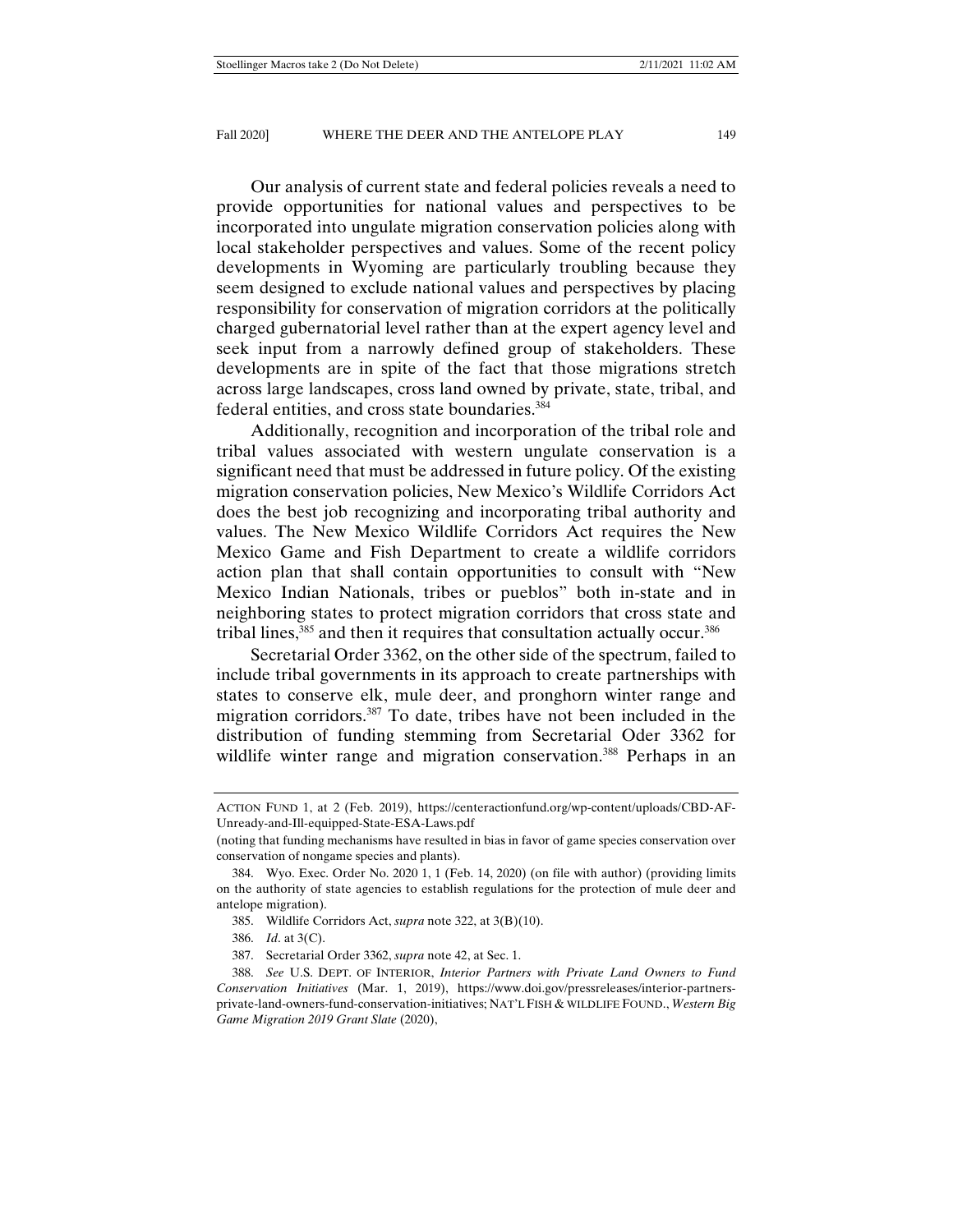attempt to correct this federal error, Senator Tom Udall (D-N.M.) and Representative Rubin Gallego (D-Ariz.), after consultation with tribes, introduced the Tribal Wildlife Corridors Act of 2019, which allows tribes to nominate a corridor within Indian Land, and if it meets the required criteria, requires the Secretary of the Interior to work with the tribes to provide technical assistance and resources for conservation efforts.389 Passage of this bill would help fill the hole left by Secretarial Order 3362, which failed to incorporate tribal values and to include a tribal consultation in the conservation of western big game winter ranges and migration corridors.

The Department of Interior's Secretarial Order 3362 has also failed to meaningfully provide an opportunity for the incorporation of national values and perspectives into policy and management by heavily deferring migration corridor and winter range management to the states. This is concerning because the Secretarial Order addresses public land management, which the federal government has a responsibility to carry out for the public's benefit.<sup>390</sup>

Incorporating national and local values into migration conservation is a difficult task because national and local values, and their attendant management preferences and perspectives, are often at odds with one another. For example, in the context of the Path of the Pronghorn conservation effort, David Cherney and Susan Clark observed that migration corridors conservation is often supported by individuals from the ecological-scientific perspective but often opposed by stakeholders with the local rights perspective.<sup>391</sup>

In their book chapter entitled "Corridors of Conflict," Joshua Morse and Susan Clark explore the social context surrounding the effort to designate the Red Desert to Hoback mule deer migration route in Wyoming.<sup>392</sup> In their analysis, Morse and Clark note that a common concern expressed by the migration stakeholders they interviewed was a perceived lack of desire on the part of state and federal agencies to collaborate with the public.<sup>393</sup> Morse and Clark additionally note that competing interests represented by the "Old West" interests (stereotypically utilitarian) and "New West" interests

https://www.nfwf.org/sites/default/files/rockymountains/Documents/western-big-game-2019 grant-slate.pdf.

 <sup>389.</sup> S. 2891, 116th Cong. § (a)(1); (5); (6) (2019).

 <sup>390.</sup> Nie et al., *supra* note 367, at 804.

 <sup>391.</sup> Cherney & Clark, *supra* note 303, at 96; *see also* Glick, *supra* note 21, at 53, 56–58.

 <sup>392.</sup> Morse & Clark, *supra* note 378, at 150.

 <sup>393.</sup> *Id*. at 167.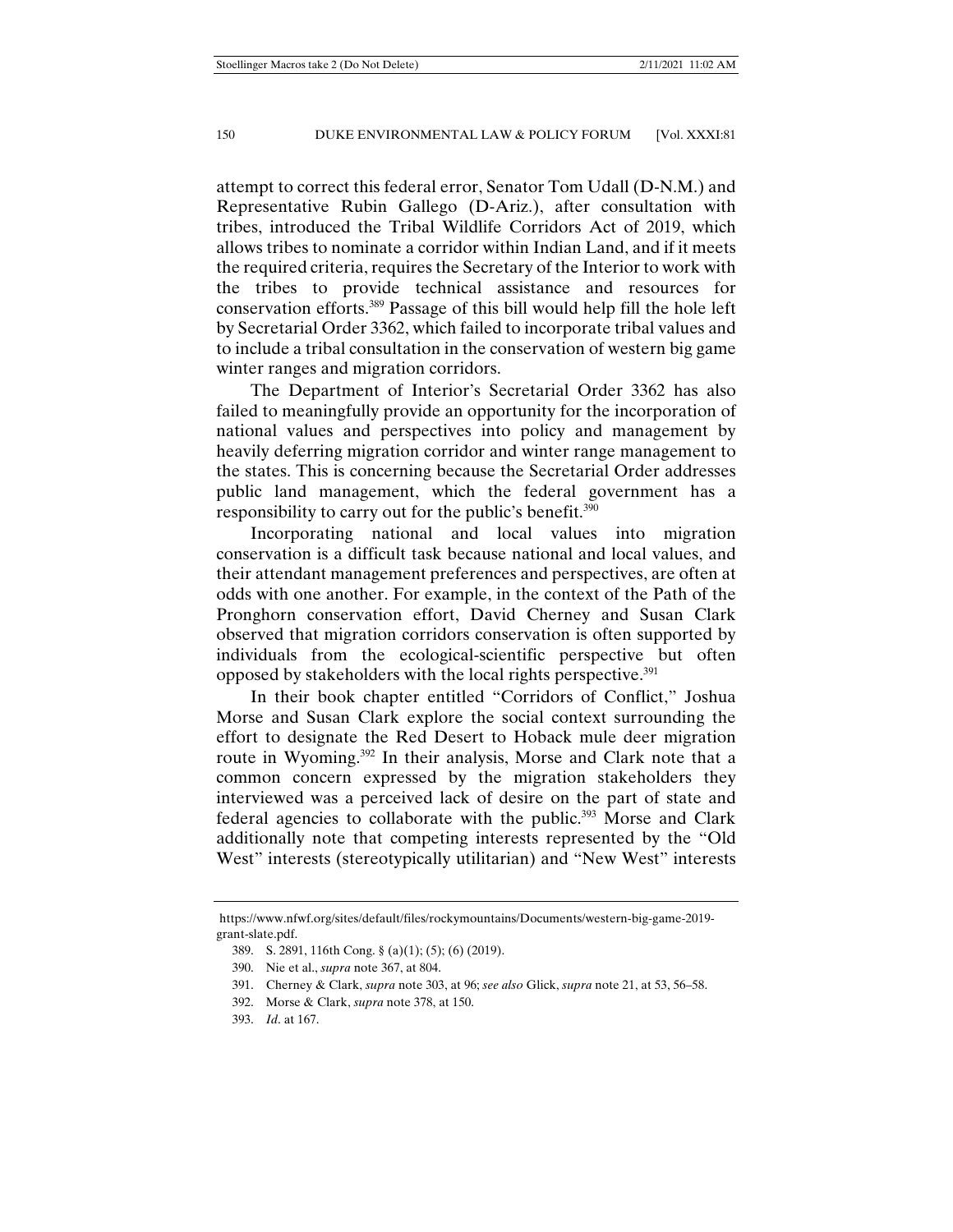(stereotypically conservation oriented) are rarely addressed in the management policy process surrounding migration conservation.394 Moving forward, Morse and Clark suggest that the migration conservation problem be grounded in social concerns (recognizing the social process and governance definitions) as well as biophysical concern.395

We agree and suggest that federal tax dollars provided in support of migration conservation could provide inducements for states to incorporate all values—whether local, tribal, or national—in developing migratory conservation plans.

#### E. The Lack of Funding to Implement Conservation Protection

In our analysis of the State Action Plans, big game vehicle collisions on state and federal highways stood out as the top listed threat with forty out of forty-eight total priority areas identifying this threat.396 Addressing this threat, particularly at a comprehensive scale, will require a significant funding investment. For example, in 2019, the Wyoming Department of Transportation received a \$14.5 million federal grant from the U.S. Department of Transportation to help fund wildlife crossing along a 19-mile stretch of federal highway in Wyoming, a project that is estimated to cost between \$12 and \$36.5 million.<sup>397</sup> Using that  $$12-36.5$  million dollar range as a back-of-theenvelope estimate of the costs associated with remediating roadcrossing threats per corridor, and multiplying that threat by the forty (out of forty-eight total) state migration and winter range priorities identified in the State Actions, indicates \$480 million–\$1.46 trillion will be needed to remediate the road-crossing threat in these identified projects.398 However, the identified priorities in the State Action Plans represent a small percentage of the total migration corridors and winter range habitats that are likely in need of vehicle collision threat remediation, so the total amount of funding needed is likely significantly higher.

Funding is also currently lacking to implement habitat protection and stewardship efforts on private land via economic incentives.399

 <sup>394.</sup> *Id*. at 154.

<sup>395</sup>*. Id.* at 172. Morse and Clark caution about putting ecology and wildlife biology solely in the drivers search because it forces "social and cultural considerations into the rear." *Id*. at 171.

 <sup>396.</sup> *State Action Plan Analysis*, *supra* note 371.

 <sup>397.</sup> Wyo. Press Release*, supra* note 340.

 <sup>398.</sup> *State Action Plan Analysis*, *supra* note 371.

 <sup>399.</sup> *Conserving Transboundary Migrations*, *supra* note 11, at 7.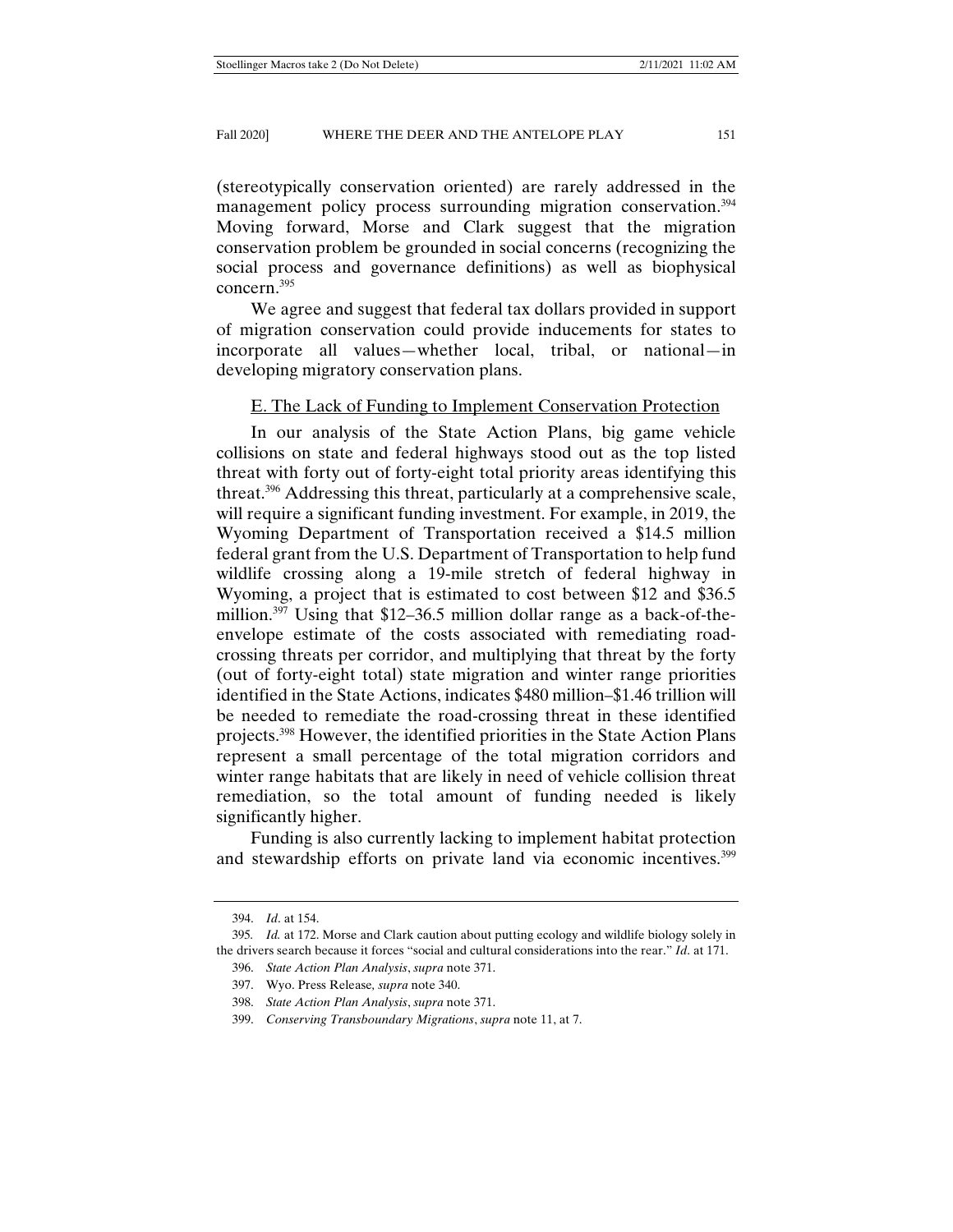Conservation easements, one important tool in this mix, have been successfully employed to conserve ungulate migration habitat on private lands but they are expensive.400 Many states have active easement programs, but funding for conservation easements primarily comes from federal sources or from a few limited states programs. In the Greater Yellowstone Ecosystem alone, it is estimated that acquiring easements on key private lands would cost at least \$687 million; however, this number is 15–20 years old and is likely a significant under-estimation of the cost today. $401$  At the global scale, it is estimated that there is a need for conservation funding that is twenty to thirty times greater than exists today, reaching a total of \$200–300 billion per year. $402$ 

Most states are currently not in a position to supply the additional funding for ungulate migration and seasonal habitat conservation.<sup>403</sup> State wildlife agencies remain largely dependent on hunting and fishing license fees to operate.404 With the decline of hunters and fishers, and the increasing need to address non-game species conservation, state wildlife budgets are stretched thin.<sup>405</sup> One could assume that under the "user-pay, user-benefit" model, states would readily direct big game hunting and license fees to ungulate conservation, but given the declining revenues and increasing demands to conserve non-game species to preclude ESA listings, significant state funding for migration corridors is unlikely. Again, the use of federal tax dollars that capture the value of migratory species conservation to non-state citizens could enable states to undertake more socially valuable migratory ungulate conservation actions by increasing budgets. Recovering America's

 <sup>400.</sup> *Id*.

 <sup>401.</sup> *Id*.

 <sup>402.</sup> Credit Suisse et al., *Moving Beyond the Donor Funding Toward an Investor-Driven Approach*, 1, at 6 (Jan. 2014), https://earthmind.org/sites/default/files/2014-

ConservationFinanceMovingBeyondDonorFundingInvestorDrivenApproach.pdf.

 <sup>403.</sup> David Willms & Anne Alexander, *The North American Model of Wildlife Conservation in Wyoming: Understanding It, Preserving It, and Funding Its Future*, 14 WYO. L. REV. 659, 665 (2014); Robert L. Fischman et al., *State Imperiled Species Legislation*, 48 ENV'T L. 81, 81–82 (2018); Stephanie Kurose et al., *supra* note 386, at 1; Alejandro E. Camacho et al., *Assessing State Laws and Resources for Endangered Species Protection*, 47 ENV'T L. REP. 10837, 10838 (2017).

 <sup>404.</sup> Nathan Rott, *Decline in Hunters Threatens How U.S. Pays For Conservation*, NAT'L PUB. RADIO (2018), https://www.npr.org/2018/03/20/593001800/decline-in-hunters-threatenshow-u-s-pays-for-conservation; J.F. Organ et al., *The North American Model Of Wildlife Conservation*, WILDLIFE SOC'Y TECHNICAL REV. 1, at 24 (Dec. 2012), https://wildlife.org/wpcontent/uploads/2014/05/North-American-model-of-Wildlife-Conservation.pdf.

 <sup>405.</sup> Bruce A. Stein et al., *Reversing America's Wildlife Crisis: Securing the Future of our Fish and Wildlife*, NAT'L WILDLIFE FED'N, Mar. 2018, at 9.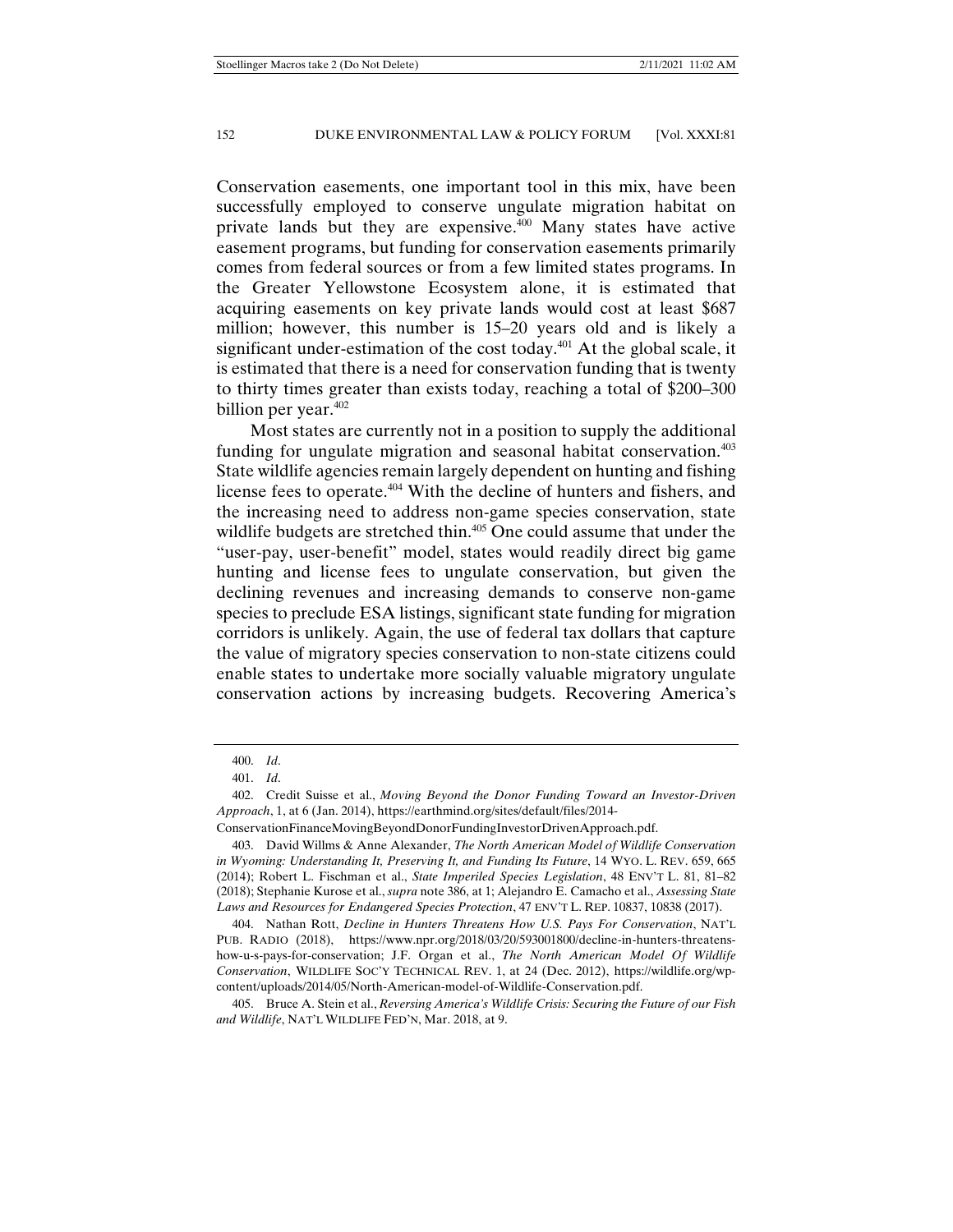Wildlife Act  $(RAWA)$ ,  $406$  a proposed federal bill that would provide significant federal funding to state and tribal governments to fund proactive species conservation, could be a possible source of dedicated funding for migration conservation.

## F. Missed Opportunities to Utilize Economic Incentive Options

Western migratory ungulates rely upon habitat and resources located not only on public land, but also on private land, sometimes to a significant extent. For example, the western Wyoming Sublette herd of mule deer in Wyoming crosses public lands managed by four federal agencies and private lands held by forty-one owners during its seasonal migrations.<sup>407</sup> In the Sublette mule deer herd example, the forty-one landowners over whose land the migrating mule deer cross are providing habitat and forage that is essential to maintain the mule deer's migratory behavior and therefore their rates of survival and reproduction.408 Although many migratory ungulates traverse private land, emerging state ungulate migration conservation policies are limited in their ability to create conservation on those lands because of a lack of funding to implement economic incentive programs.

As discussed in the economics section of this paper, this situation creates an imbalance in the achievement of the conservation goal to maximize net social benefits associated with ungulate migration conservation because private landowners are asked to bear a net cost associated with conserving wildlife on their land while others enjoy the net benefit of that conservation effort in the form of an abundance of animals. To have a "Pareto-improving" migration conservation policy, all individuals who incur net costs need to be compensated to make them neutral while other individuals capture net benefits.<sup>409</sup>

Many western landowners are in the agricultural business, known to be a tenuous business as a particularly harsh winter, a drought, or a drop in beef prices can make it hard to make ends meet. Providing economic incentives to landowners who voluntarily agree to implement conservation practices on some of their land in migration corridors, or other important seasonal habitat, can provide landowners

 <sup>406.</sup> *Id*.

 <sup>407.</sup> *Conserving Transboundary Migrations*, *supra* note 11, at 83.

 <sup>408.</sup> *See id.* at 85 (noting the importance of the certain areas in the migration corridors as resting stops and source of food for ungulates).

 <sup>409.</sup> Yang Liu et al. *Pareto-Improving and Revenue-Neutral Congestion Pricing Schemes in Two-Modes Traffic Networks*, 10 NETNOMICS 123, 123 (2009).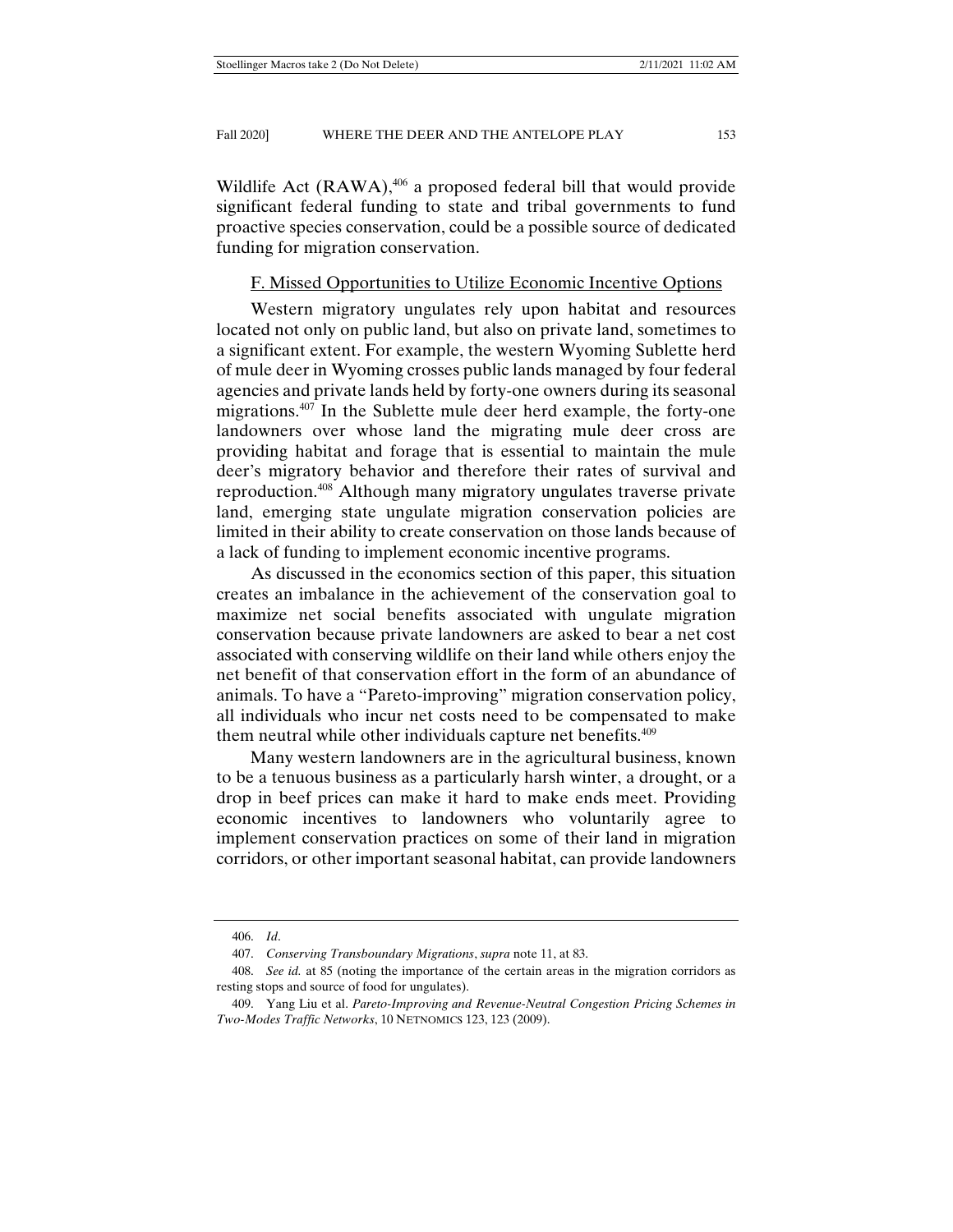with compensation for their efforts, perhaps helping to make ends meet, while also enhancing habitat and safe passage for ungulates.

Conservation of ungulate migrations on private lands is happening to some degree at the state level<sup>410</sup> and should be encouraged through supportive federal programs. Support at the federal level could come through the expansion and/or targeting of the U.S. Department of Agriculture (USDA) Conservation Reserve Program,<sup>411</sup> Fish and Wildlife Service Partners for Fish and Wildlife Program,<sup>412</sup> or through the creation of a new initiative targeting ungulate migration and seasonal habitat conservation using existing Farm Bill conservation programs administered by the Natural Resource Conservation Service, similar to its  $2010$  Sage Grouse Initiative.<sup>413</sup> For example, the Conservation Reserve Program, which is administered by USDA's Farm Service Agency, uses a combination of rental payment contracts, cost-share payments for grassland restoration or reforestation, and other incentive payments to retire cropland from production and create habitat for high-priority wildlife species, but it has not been used extensively for conserving migratory ungulate habitat.<sup>414</sup> Beyond the Conservation Reserve Program, USDA conservation programs, overseen by the Natural Resource Conservation Service, can provide cost-share incentives for land management practices such as grassland restoration, improved fencing, or other actions that can benefit ungulate migration and for permanent protection of habitat through conservation easements.415 In the past case of the Sage Grouse Initiative, the Natural Resource Conservation Service set aside specific funding through the Environmental Quality

 <sup>410.</sup> For example, the Colorado Habitat Partnership receives 5 percent of deer, elk, pronghorn and moose license revenue which generates around \$2–2.5 million each year for projects. Colo. Parks & Wildlife, *Habitat Partnership Program (HPP)* (Aug 2018), https://cpw.state.co.us/Documents/LandWater/PrivateLandPrograms/About-HPP-Program.pdf**.** This revenue is used to develop partnerships to reduce conflicts caused by deer, elk, pronghorn and moose to agriculture. *Id*. The Wildlife and Natural Resource Trust, a trust created and funded by the Wyoming Legislature, "provides funding to enhance and conserve wildlife habitat and natural resource values throughout the state." WYO. WILDLIFE & NAT. RES. TR. (Aug. 19, 2020), https://wwnrt.wyo.gov/home.

 <sup>411. 16</sup> U.S.C § 3831 (2018).

 <sup>412.</sup> Partners for Fish and Wildlife Program, U.S. FISH & WILDLIFE SERV. (Jan 28, 2020), https://www.fws.gov/partners.

 <sup>413.</sup> *Sage Grouse Initiative*, NAT. RES. CONSERVATION SERV.,

https://www.nrcs.usda.gov/wps/portal/nrcs/detailfull/national/programs/initiatives/?cid=steldevb 1027671 (last visited Sept. 13, 2020).

 <sup>414.</sup> MEGAN STUBBS, CONG. RESEARCH SERV., R40763, AGRICULTURAL CONSERVATION: A GUIDE TO PROGRAMS 8 (2020).

<sup>415</sup>*. Id*. at 5, 16.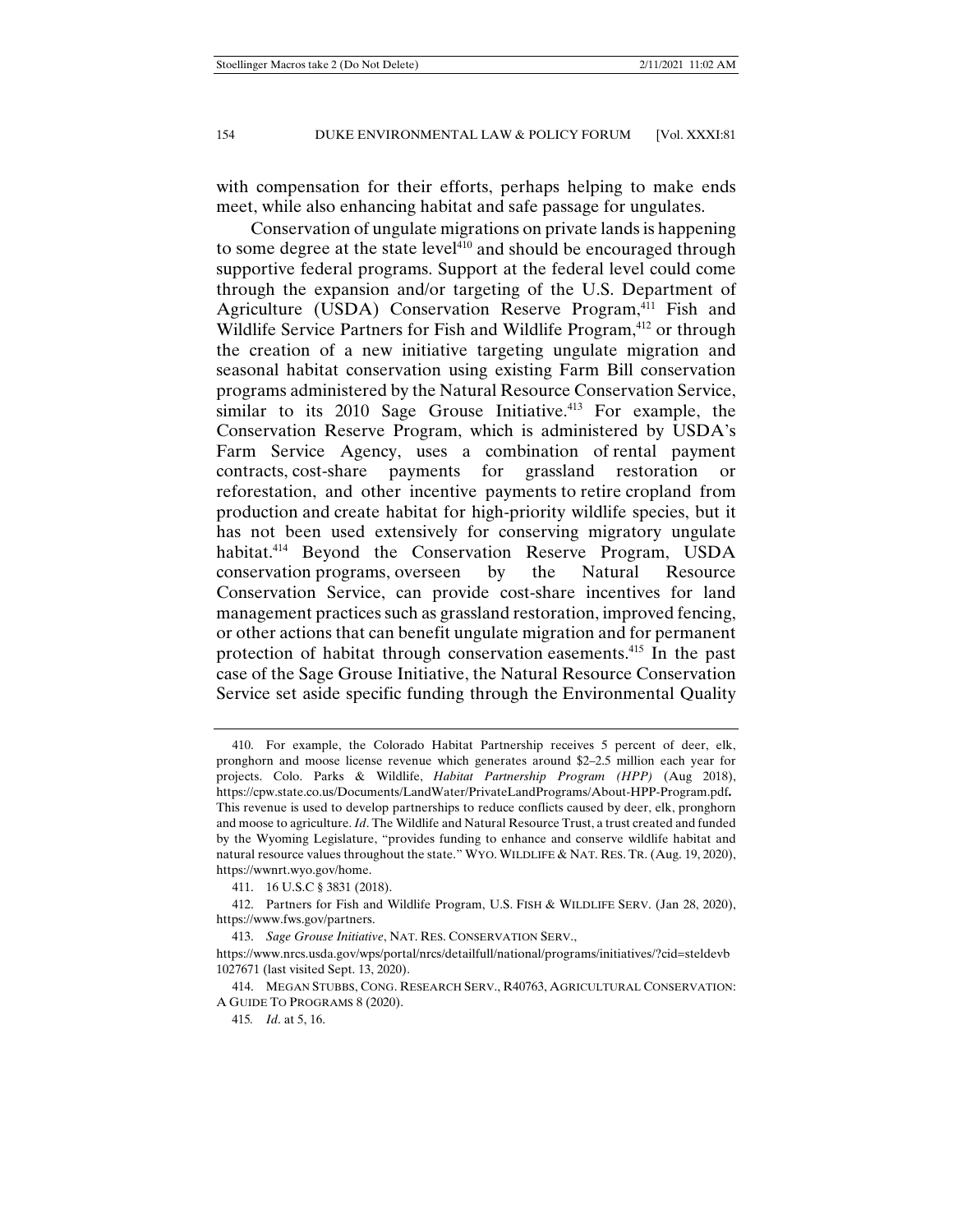Incentives Program, Conservation Stewardship Program, and Agricultural Conservation Easement Program to target Farm Bill dollars to areas important to the bird's recovery.<sup>416</sup> More recently, the Regional Conservation Partnership Program offers a mechanism for local and state organizations and agencies to develop projects that target Natural Resource Conservation Service program dollars towards specific resource needs, including wildlife conservation.417 In Wyoming, the program has already been used to target resources to migration corridor conservation.<sup>418</sup>

Although funding through such programs isn't guaranteed, as they are operated on a competitive basis, recent successes with incentives for short term, intra-year conservation activities could prove costeffective for promoting "pop-up" conservation—or dynamic conservation—on some types of private land, such as removal of cattle and domestic animal feed and removal of migration-barrier fences on ranchland during migration seasons.<sup>419</sup> Such incentive-based programs to encourage conservation can fail to produce the socially-desirable pattern of conservation on their own, but pairing rental payments/easements with additional payments—such as agglomeration bonuses—can help achieve such patterns and would be necessary to create the functional connectivity across migration corridors necessary to support migratory populations.420 In some respects, the Sage Grouse Initiative and Regional Conservation Partnership Program have accomplished this by tailoring incentives to particular regions and providing easier access to, and in some cases, enhanced incentives for landowner/producer participation.<sup>421</sup>

 <sup>416.</sup> *Working Lands for Wildlife: Sage Grouse Initiative in Colorado*, NAT'L RES. CONSERVATION SERV. COLO.,

https://www.nrcs.usda.gov/wps/portal/nrcs/detail/co/programs/financial/eqip/?cid=nrcs144p2\_062 766 (last visited Sept. 22, 2020).

 <sup>417.</sup> *Regional Conservation Partnership*, NAT'L RES. CONSERVATION SERV.,

https://www.nrcs.usda.gov/wps/portal/nrcs/main/national/programs/financial/rcpp (last visited Sept. 23, 2020).

 <sup>418.</sup> *Id.*

 <sup>419.</sup> Reynolds et al., *supra* note 302, at 1 (exploring dynamic conservation strategies that tailor the delivery of habitat to when and where it is most needed for the conservation of migratory species in general with an application to migratory water birds).

<sup>420</sup>*. See* Parkhurst & Shogren, *Spatial Incentives*, *supra* note 291, at 344 (discussing the use of agglomerated bonuses as a mechanism to prevent diverging incentives); Parkhurst & Shogren, S*mart Subsidies*, *supra* note 291, at 1193, 1195 (noting that smart subsidies, which provide additional payoff for neighboring lots retired, minimized fragmentation in comparison to compulsory measures).

 <sup>421.</sup> NAT'L RES. CONSERVATION SERV. COLO., *supra* note 416.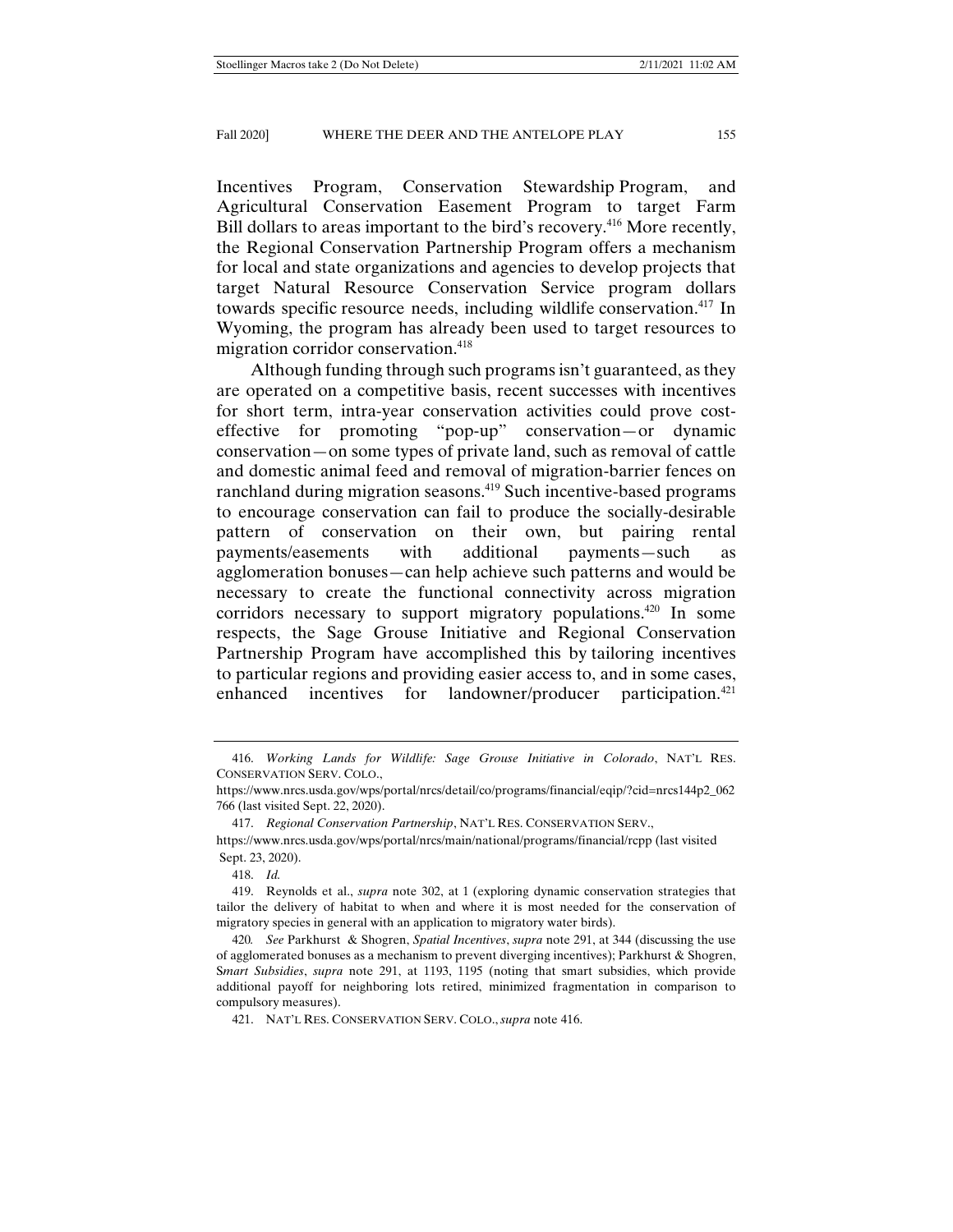With proper foresight and planning, economic incentives can bring private landowners into the solutions to spatially complex coordination of conservation across large landscapes with many private and public landholdings.

## COOPERATIVE FEDERALISM APPROACH TO WESTERN MIGRATORY UNGULATE CONSERVATION

The development of future conservation policies will require a coordinated approach among researchers, policy makers, private land owners, and natural resource managers.<sup>422</sup> That coordinated approach will need to take full advantage of emerging migratory connectivity science and use dynamic, innovative, and flexible legal and policy approaches supported by federal and state institutional commitments to integrate nimble and effective developments of migratory connectivity science into conservation measures at the appropriate level. In addition to integrating the ecology into ungulate migration conservation policies, considering principles of economics when devising future policies enables more, and more efficient, migratory species conservation. Thus, an integrated approach that starts with ecology as its foundation, but also incorporates key principles of economics when devising and crafting conservation policy, is more likely to result in durable policies that respond and adapt to the ecological needs of the species and optimize social benefits. The realities of climate change also require that any policy that is prescribed to conserve ungulate migration be sufficiently adaptable so as to allow animals to adapt their migrations to new circumstances.

At a foundational level, ecological science is telling us we need to better conserve the endangered phenomena of ungulate migrations to preclude future population declines of some of the West's most iconic species. While emerging migration conservation policies offer an optimistic start to the establishment of conservation protection for migrating ungulates, these policies remain incomplete for the reasons identified above. However, developing a more explicit, coordinated policy to address these challenges and improve protection of migratory ungulates is a complex undertaking, compounded by the landscape scale and transboundary nature of migration, and the different views and values stakeholders place on migration conservation both at a local and national level.

 <sup>422.</sup> Meretsky et al., *supra* note 10, at 451.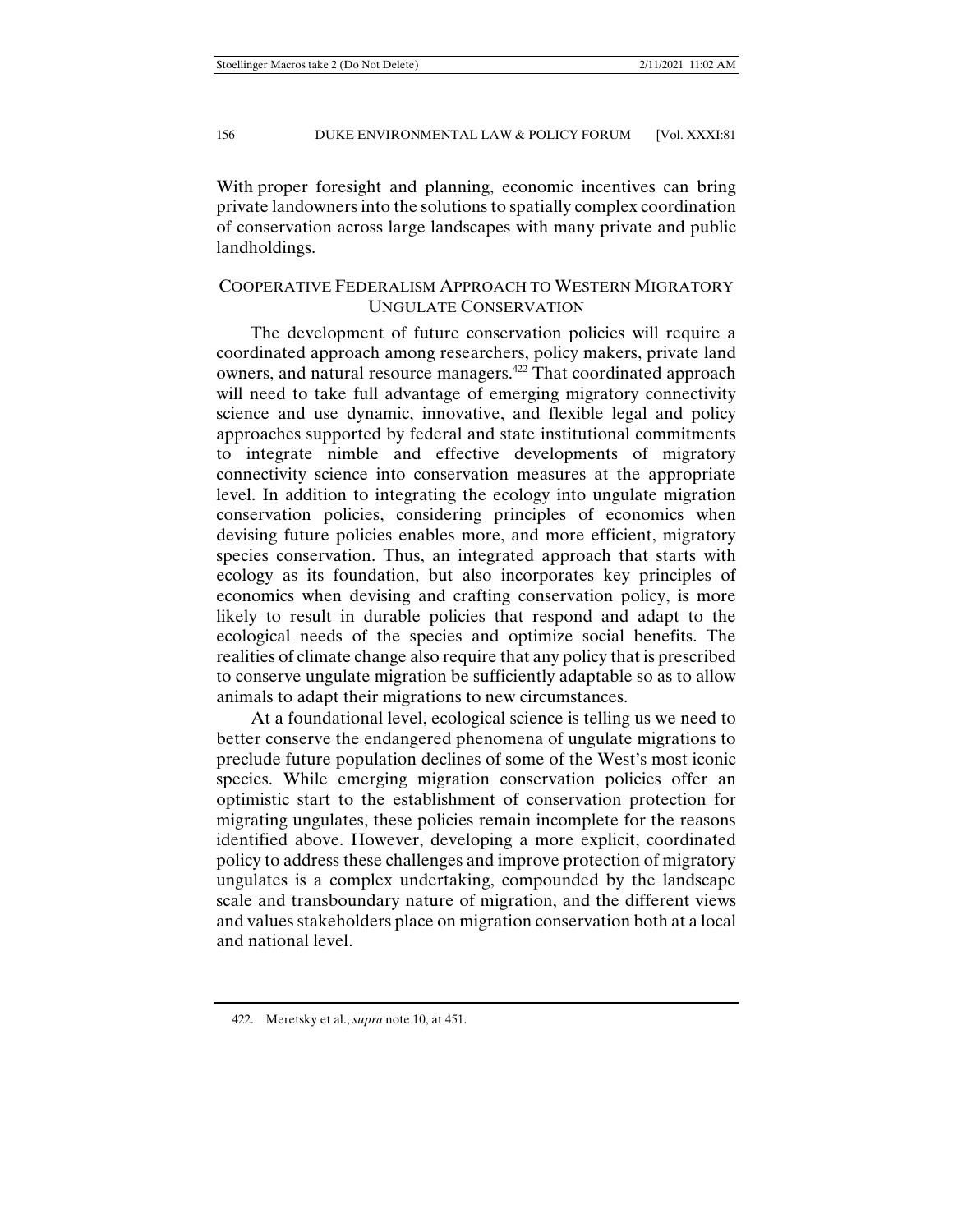To address the remaining challenges of western ungulate migratory conservation we have identified in this paper, we echo other scholars<sup> $423$ </sup> in suggesting a cooperative federalism approach that provides an opportunity to integrate federal and state institutions and includes a mix of regulatory prescriptions and incentive-based inducements to create a best-case scenario for migration conservation. This proposed voluntary bottom-up approach is preferred to the status quo of cobbled-together, uncoordinated state and federal policies because it not only provides consistency and funding, but also includes a cooperative federal approach that allows states to effectively implement this strategy at the state level.<sup>424</sup> Further, it could signal that the conservation of migrating ungulate populations has a high national priority relative to competing demands, authorizing lead federal agencies to design and implement a diversity of approaches to the problem by tailoring of conservation solutions at the state level. Accordingly, the proposed plan would speed the implementation of solutions and species protection.<sup>425</sup>

## *I. Cooperative Federalism Policy Components*

David Cherney has stated that there is no silver bullet to conserve ungulate migration corridors, instead there needs to be a "portfolio of contextual solutions" within each stakeholder's jurisdiction.<sup>426</sup> Cherney has further noted that the "technically elegant—and often inspiring form of migratory conservation is to permanently protect corridors through comprehensive legislation."427 However, this approach is often not politically viable in complex political landscapes, nor is it likely to be sufficiently comprehensive because it fails to capture state, tribal and local knowledge about wildlife. Yet there are also pitfalls at the other end of the spectrum with a state focused approach as identified in the challenges to existing policy's in the prior section.

The designation of a national wildlife corridors across private, state, tribal, and federal public land with attendant restrictive regulations is not a politically viable solution,<sup>428</sup> and the designation of

 <sup>423.</sup> *See* Hyman et al., *supra* note 376, at 441 (explaining how legislation may incorporate cooperative federalism); Fishman & Hyman, *supra* note 25, at 206 (explaining the ways commentators envision the federal government coordinating state actors).

 <sup>424.</sup> *See* Hyman et al., *supra* note 376, at 431 (noting that a comprehensive law may still allow for multiple approaches to be taken).

 <sup>425.</sup> *Id*.

 <sup>426.</sup> Cherney, *supra* note 303, at 615.

 <sup>427.</sup> *Id.* at 616.

 <sup>428.</sup> *Id*.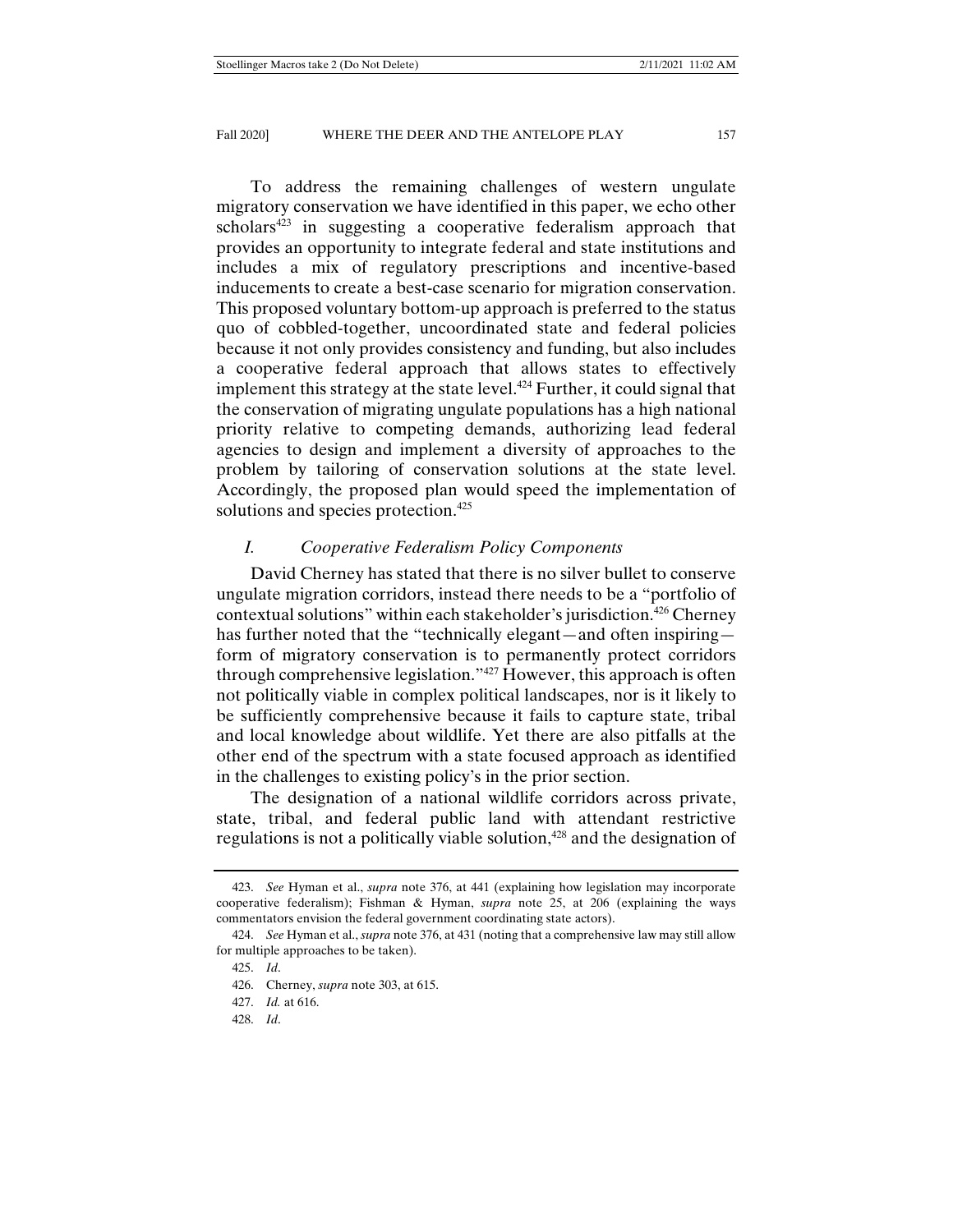national corridors strictly on federal public land may not be an ecologically sufficient solution as it fails to capture the full seasonal range of the migrating species as evidenced by Cherney's analysis of the only national designated migration corridor to date, the Path of the Pronghorn.429 We suggest states and tribes are in the best position to identify and designate critical migratory corridors and seasonal habitat in need of protection as well as to work with private landowners to implement conservation on private land. However, it is also clear from our analysis that there is a need for stronger federal policy in this space to more effectively implement conservation action on public land, address conservation across state and international borders, incorporate national and local values into policy development, and, importantly, to provide a stable and dedicated funding source for conservation efforts (particularly for incentive based conservation and to address highway reconstruction costs).

The conservation of ungulate migrations requires the need for balance between national coordination and local implementation.<sup>430</sup> A new federal law should include incentives for states to adopt ungulate migration and seasonal habitat protections into state conservation plans that are consistent with federal policies and define permissible land uses within designated corridors and key seasonal habitats, and once complete, it should include funding to implement identified projects. Specific incentive options to accomplish this include providing direct grants to states or the more complicated incentive of offering relief from federal regulation.431 As Fischman and Hyman note, "funding is an essential lubricant to interstate cooperation with national objectives."432 As regulatory polices to address private land conservation of ungulate migration and seasonal habitats are not likely be well received or efficiently implemented, future policies should include a bolstering of incentive options to address private land conservation.

Jeffery Hayman and his colleagues have noted that within that cooperative federalism concept, underneath the umbrella of a federal ungulate migration policy there should be a range of legal approaches

 <sup>429.</sup> *Id*. at 609–12.

 <sup>430.</sup> Fischman & Hyman, *supra* note 25, at 219 (suggesting the Coastal Zone Management Act is a helpful federal model to replicate as it encourages coastal states to develop management plans governing coastal zone land uses in exchange for federal aid and cooperation in implementing the state programs).

 <sup>431.</sup> Hyman et al., *supra* note 376, at 431.

 <sup>432.</sup> Fischman & Hyman, *supra* note 25, at 219.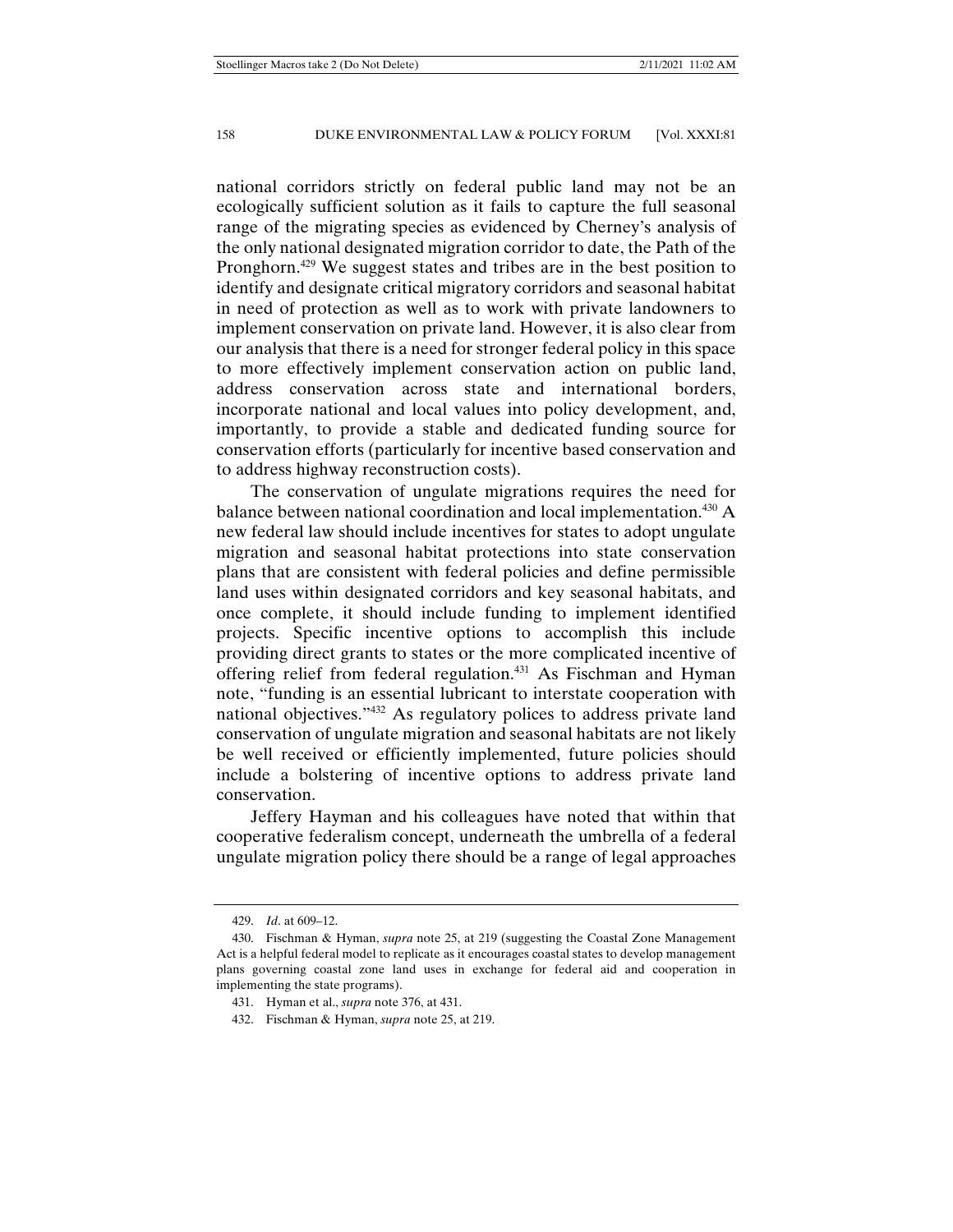proactively available to benefit ungulate migrations to improve the ability to adaptively tailor a response to conservation threats and political sensitivities.433 And a federal conservation law "need not stand in contrast to a bottom-up collaboration…[r]ather a law that authorizes a variety of legal approaches . . . can support bottom-up actions as part of a multi-pronged strategy."434

Hayman and his co-authors envisioned that such a voluntary, bottom-up approach would "fund and leverage[] private conservation actions, authorize[] land acquisitions of corridors areas and winter ranges, direct[] the land management agencies to protection migrations, and provide[] incentives for state and local implementation of standards and practices for fencing, roads, and development—and that coordinates their approaches."435 They suggest that such an approach is likely to result in ungulate migration conservation that is quicker and more efficient than a strictly state-led bottom-up approach.436

A cooperative federalism approach to ungulate migration conservation is further supported by the fact that the states, tribes, and the federal government have obligations to manage wildlife in trust for the public.437 While states manage wildlife within their political boundaries, under the state ownership of wildlife doctrine in "trust" for the residents of a state, $438$  there also exists a trust obligation on the part of the federal government to manage federal lands and federal resources for the entire public's benefit<sup>439</sup>, and that trust responsibility extends to the conservation of wildlife.440 In some instances, like the Endangered Species Act context for example, the federal interest in

 <sup>433.</sup> *Id*. at 418.

 <sup>434.</sup> *Id*. at 431.

 <sup>435.</sup> *Id.*

 <sup>436.</sup> *Id*.

 <sup>437.</sup> Nie et al., *supra* note 367, at 911.

 <sup>438.</sup> FREYFOGLE ET AL., *supra* note 29, at 23 (providing the historical context for the state ownership of its wildlife doctrine and explaining that "states owned wild animals, lawmakers announced, but in a special way: they owned them in trust for the people generally and with a duty to manage them for the benefit of the many rather than the few.").

 <sup>439.</sup> *See* Charles F. Wilkinson, *The Public Trust Doctrine in Public Land Law*, 14 U.C. DAVIS L. REV. 269, 316 (1980) (noting that the public trust doctrine has "a measured, carefully delineated role to play in public land law. The doctrine does not prohibit the transfer of public lands, but the limitation on transfers is only one branch of the doctrine. The trust concept can be useful as a backdrop for judicial decision-making, as an aid in determining legislative intent and as a yardstick in assessing administrative action or inaction.").

 <sup>440.</sup> Nie et al., *supra* note 367, at 911.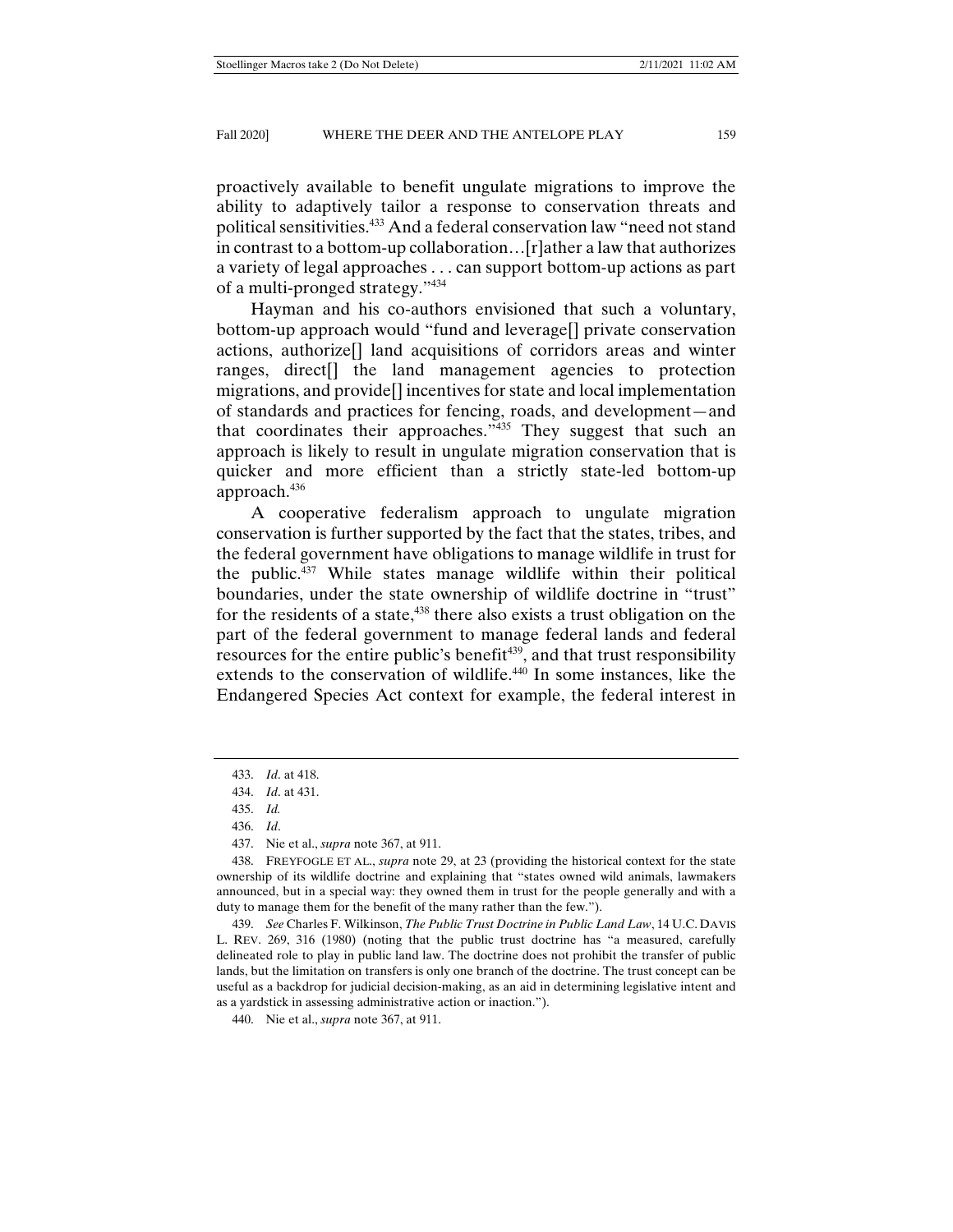wildlife may preempt that of the states.<sup>441</sup> But as Martin Nie and coauthors have noted, in cases where there are no competing objectives between the state and federal public trust, a "cooperative form of cotrusteeship is possible."442 Mary Christiania Wood has used the term co-trusteeship to describe the multiple trust obligations at the federal, state and tribal levels, as they apply to the interjurisdictional nature of salmon conservation,<sup>443</sup> also a large landscape migration conservation challenge with multiple state and federal actors. The co-trustee approach provides a way to reframe an often-adversarial relationship between the federal, tribal, and state governments and creates a framework for establishing "mutual rights to transboundary assets along with collective responsibilities for conserving the resource."<sup>444</sup>

This framework is particularly helpful to apply to the case of ungulate migration and seasonal habitat conservation across large landscapes that include a mix of private, state and federal public land. A cooperative federalism approach strikes this co-trusteeship balance by placing coordination and funding at the federal level but still allowing states to continue to exercise their responsibilities to implement migration conservation at the state and tribal levels.

## **CONCLUSION**

Ungulate migrations represent one of the toughest wildlife conservation scenarios because of extent of their migrations, over lands owned by a variety of entities and across multiple political jurisdictions, different landscapes, and landowners. The successful conservation of migratory ungulates requires an integrated policy strategy that incorporates the fundamentals of migratory ungulate ecology including conservation of migration corridors, particularly bottlenecks and stopovers sites, as well as the need to preserve the entirety of seasonal habitats including summer and winter ranges.

Yet, successful conservation also requires the incorporation of economic considerations into policy decision-making as it leads to more conservation of migratory ungulates for any budget level. Economic perspectives around coordination of decisions across locations, using incentives to induce private conservation actions,

 <sup>441.</sup> *Id*. at 848.

 <sup>442.</sup> *Id*. at 911.

 <sup>443.</sup> Mary Christiania Wood, A*dvancing the Sovereign Trust of Government to Safeguard the Environment for Present and Future Generations (Part I): Ecological Realism and the Need for a Paradigm Shift*, 39 ENV'T L. 43, 84–86 (2009).

 <sup>444.</sup> Nie et al., *supra* note 367, at 911.